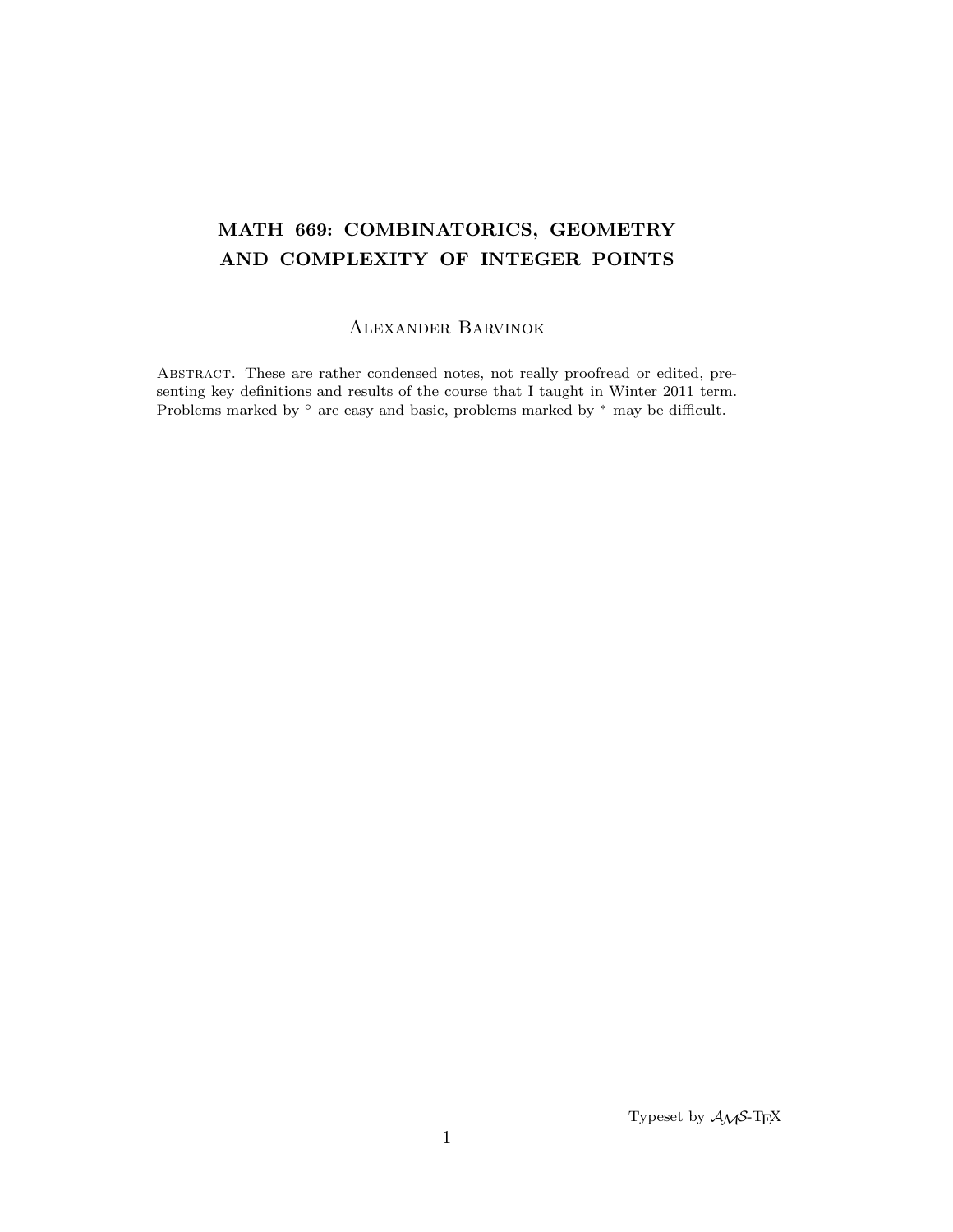# Contents

| 1. Lattices: definition and examples                              | 3              |
|-------------------------------------------------------------------|----------------|
| 2. Lattice subspaces                                              | 4              |
| 3. A basis of a lattice                                           | 5              |
| 4. The determinant of a lattice                                   | $\overline{7}$ |
| 5. A sublattice of a lattice                                      | 9              |
| 6. Minkowski Theorem                                              | 11             |
| 7. The volume of a unit ball                                      | 13             |
| 8. An application: Lagrange's four squares theorem                | 14             |
| 9. An application: rational approximations of real numbers        | 16             |
| 10. Sphere packings                                               | 19             |
| 11. The Leech lattice                                             | 21             |
| 12. The Minkowski - Hlawka Theorem                                | 24             |
| 13. The reciprocity relation for the packing radius               | 27             |
| 14. The Korkin-Zolotarev basis of a lattice                       | 28             |
| 15. The covering radius of a lattice                              | 30             |
| 16. An application: Kronecker's Theorem                           | 33             |
| 17. The Poisson summation formula for lattices                    | 34             |
| 18. The covering radius via the Poisson summation formula         | 36             |
| 19. The packing density via the Poisson summation formula         | 39             |
| 20. Approximating a convex body by an ellipsoid                   | 40             |
| 21. The Flatness Theorem                                          | 42             |
| 22. The successive minima of a convex body                        | 43             |
| 23. An almost orthogonal basis of the lattice                     | 47             |
| 24. Successive minima via the Poisson summation formula           | 49             |
| 25. The Lenstra - Lenstra - Lovász basis of a lattice             | 52             |
| 26. Some applications of the Lenstra - Lenstra - Lovász basis     | 56             |
| 27. The algebra of polyhedra and the Euler characteristic         | 59             |
| 28. Linear transformations and polyhedra                          | 62             |
| 29. Minkowski sum                                                 | 64             |
| 30. The structure of polyhedra                                    | 65             |
| 31. Rational generating functions for integer points in polyhedra | 69             |
| 32. Tangent cones                                                 | 76             |
| 33. The Ehrhart polynomial of an integer polytope                 | 79             |
| 34. The reciprocity relation for cones                            | 82             |
| 35. The reciprocity relation for the Ehrhart polynomial           | 85             |
| 36. Polarity for cones                                            | 87             |
| 37. The constant term of the Ehrhart polynomial                   | 90             |
| 38. Unimodular cones                                              | 92             |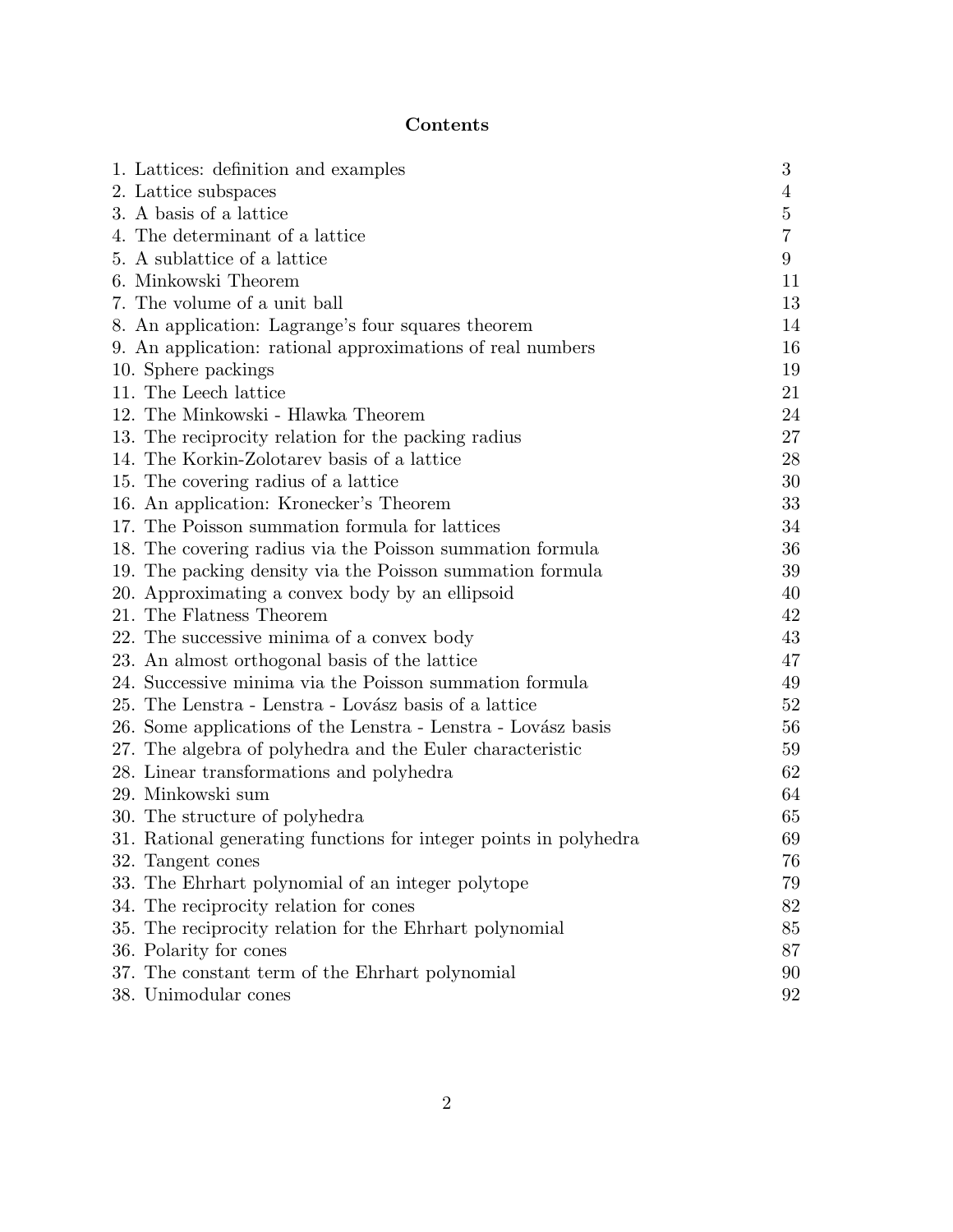#### 1. Lattices: definition and examples

We work in a finite-dimensional real vector space V endowed with an inner product  $\langle x, y \rangle$  (hence V is Euclidean space) and the corresponding Euclidean norm  $||x|| = \sqrt{\langle x, x \rangle}.$ 

**(1.1) Definitions.** A *lattice*  $\Lambda \subset V$  is a discrete additive subgroup of V which spans V. That is,  $\text{span}(\Lambda) = V$ ,  $x - y \in \Lambda$  for all  $x, y \in \Lambda$  (additive subgroup) and there is an  $\epsilon > 0$  such that  $B_{\epsilon} \cap \Lambda = \{0\}$ , where  $B_{\epsilon} = \{x \in V : ||x|| \leq \epsilon\}$  is the ball of radius  $\epsilon$  (discrete). The dimension of the ambient space V is called the *rank* of lattice  $\Lambda$  and denoted rank  $\Lambda$ .

Lattices  $\Lambda_1 \subset V_1$  and  $\Lambda_2 \subset V_2$  are *isomorphic* if there is an invertible linear transformation  $\phi: V_1 \longrightarrow V_2$  such that  $\|\phi(x)\| = \|x\|$  for all  $x \in V_1$  (so that  $\phi$  is an isometry) and  $\phi(\Lambda_1) = \Lambda_2$ .

(1.2) Problem. Let  $\Lambda \subset V$  be a lattice. Show that  $\Lambda \cap K$  is a finite set for every bounded set  $K \subset V$ .

### (1.3) Examples.

(1.3.1) Lattice  $\mathbb{Z}^n$ . Let  $V = \mathbb{R}^n$  with the standard inner product

$$
\langle x, y \rangle = \sum_{i=1}^{n} x_i y_i
$$
 where  $x = (x_1, \dots, x_n)$  and  $y = (y_1, \dots, y_n)$ .

Let  $\mathbb{Z}^n \subset \mathbb{R}^n$  be the set consisting of the points with integer coordinates,

$$
\mathbb{Z}^n = \Big\{ (x_1, \ldots, x_n) : \quad x_i \in \mathbb{Z} \quad \text{for} \quad i = 1, \ldots, n \Big\}.
$$

(1.3.2) Lattice  $A_n$ . Let us identify V with the hyperplane  $H \subset \mathbb{R}^{n+1}$  defined by the equation  $x_1 + \ldots + x_{n+1} = 0$ . We let

$$
A_n = \mathbb{Z}^{n+1} \cap H.
$$

(1.3.3) Lattice  $D_n$ . Let  $V = \mathbb{R}^n$  and let

$$
D_n = \Big\{ (x_1, \ldots, x_n) \in \mathbb{Z}^n : x_1 + \ldots + x_n \equiv 0 \mod 2 \Big\}.
$$

(1.3.4) Lattice  $D_n^+$ . Suppose that n is even. Let  $D_n \subset \mathbb{R}^n$  be the lattice of Example 1.3.3 and let us define  $u \in \mathbb{R}^n$  by

$$
u = \left(\underbrace{\frac{1}{2}, \dots, \frac{1}{2}}_{n \text{ times}}\right).
$$

We let

$$
D_n^+ = D_n \cup (D_n + u).
$$

(1.3.5) Lattices  $E_8, E_7$  and  $E_6$ . We denote  $E_8 = D_8^+$  $_8^+$ ,  $E_7 = E_8 \cap H$ , where  $H \subset \mathbb{R}^8$  is the hyperplane defined by the equation  $x_1 + \ldots + x_8 = 0$ , and  $E_6 = E_8 \cap L$ , where  $L \subset \mathbb{R}^8$  is the subspace defined by the equations  $x_1 + x_8 = x_2 + x_3 + x_4 +$  $x_5 + x_6 + x_7 = 0.$ 

(1.4) Problem. Prove that  $\mathbb{Z}^n$ ,  $A_n$ ,  $D_n$ ,  $D_n^+$ ,  $E_8$ ,  $E_7$  and  $E_6$  are indeed lattices.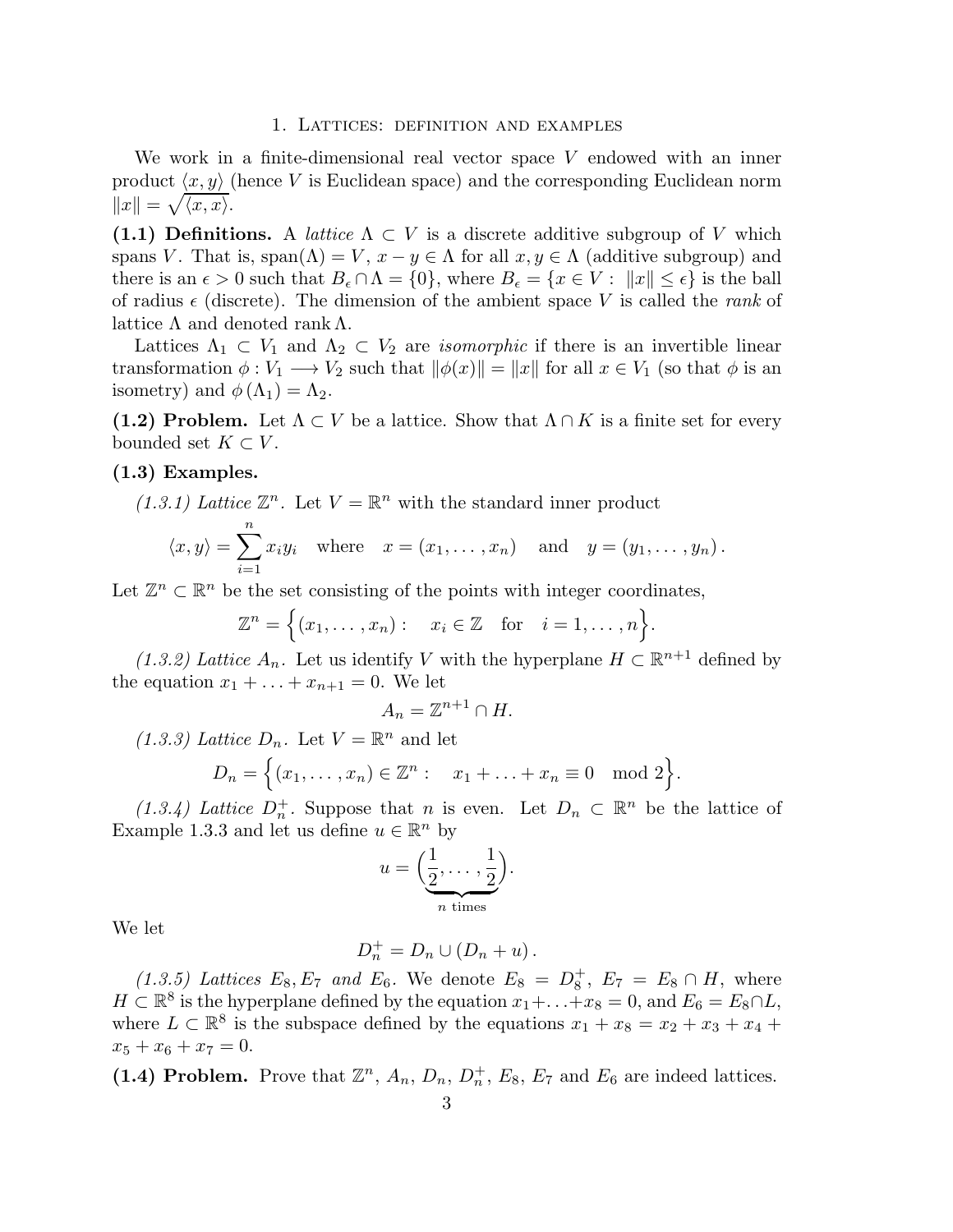### 2. Lattice subspaces

(2.1) Definitions. Let  $\Lambda \subset V$  be a lattice and let  $L \subset V$  be a subspace. We say that L is a  $\Lambda$ -subspace or just a *lattice subspace* if L is spanned by points from  $\Lambda$ , or, equivalently, if  $\Lambda \cap L$  is a lattice in L.

For a set  $A \subset V$  and a point  $x \in V$ , we define the distance

$$
dist(x, A) = \inf_{y \in A} ||x - y||.
$$

In what follows, we denote by  $|\alpha|$  the largest integer not exceeding a real number  $\alpha$  and we denote  $\{\alpha\} = \alpha - \lfloor \alpha \rfloor$ . Clearly,

$$
0 \leq \{\alpha\} < 1 \quad \text{for all} \quad \alpha \in \mathbb{R}.
$$

The main result of this section is that if  $L \subset V$  is a lattice subspace such that  $L \neq V$  then among all lattice points not in L there is a point nearest to L.

(2.2) Lemma. Let  $\Lambda \subset V$  *be a lattice and let*  $L \subset V$ ,  $L \neq V$ , *be a*  $\Lambda$ *-subspace. Then there exists a point*  $v \in \Lambda \setminus L$  *such that* 

$$
dist(v, L) \leq dist(w, L) \text{ for all } w \in \Lambda \setminus L.
$$

*Proof.* Let  $k = \dim L$  and let  $u_1, \ldots, u_k$  be a basis of L consisting of lattice points, so  $u_i \in \Lambda$  for  $i = 1, \ldots, k$ . Let

$$
\Pi = \left\{ \sum_{i=1}^{k} \lambda_i u_i : \quad 0 \leq \lambda_i \leq 1 \quad \text{for} \quad i = 1, \dots, k \right\}
$$

be the parallelepiped spanned by  $u_1, \ldots, u_k$ . We claim that among the lattice points that are not in L there is a point nearest to Π. For  $\rho > 0$ , let us consider the  $\rho$ -neighborhood of  $\Pi$ ,

$$
\Pi_{\rho} = \Big\{ x \in V : \quad \text{dist}(x, \Pi) \le \rho \Big\}.
$$

Clearly,  $\Pi_{\rho}$  is bounded and hence  $\Pi_{\rho} \cap \Lambda$  is a finite set, cf. Problem 1.2. Let us choose a sufficiently large  $\rho$  so that

$$
\Pi_{\rho} \cap (\Lambda \setminus L) \neq \emptyset
$$

and let us choose a point  $v \in \Pi_{\rho} \cap (\Lambda \setminus L)$  nearest to  $\Pi$ . Clearly,

(2.2.1) 
$$
\text{dist}(v, \Pi) \leq \text{dist}(w, \Pi) \text{ for all } w \in \Lambda \setminus L.
$$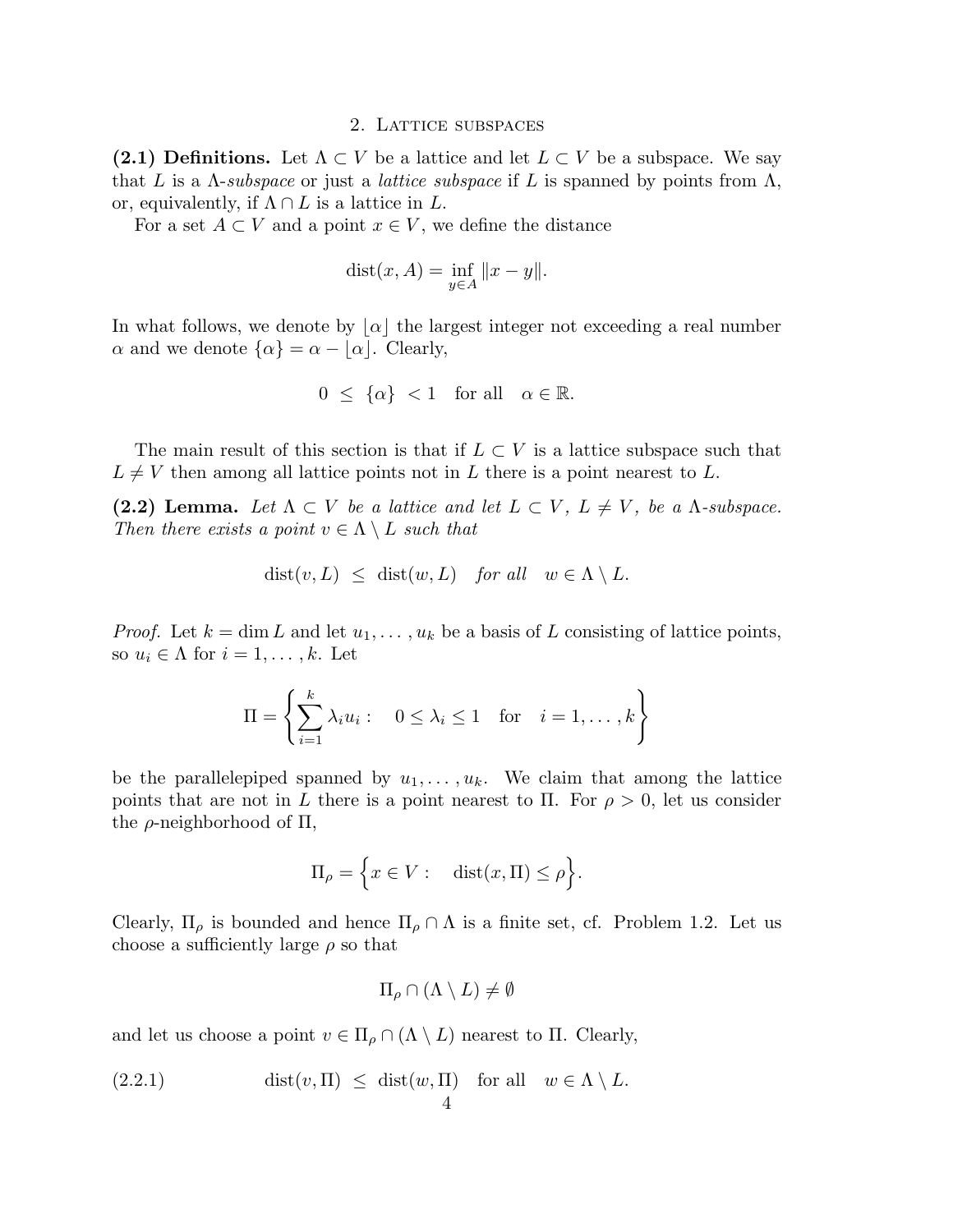Let us choose any  $w \in \Lambda \setminus L$  and let  $x \in L$  be the point such that

$$
dist(w, L) = ||w - x||.
$$

We can write

$$
x = \sum_{i=1}^{k} \alpha_i u_i = u + y \quad \text{where} \quad u = \sum_{i=1}^{k} \lfloor \alpha_i \rfloor u_i \quad \text{and} \quad y = \sum_{i=1}^{k} \{ \alpha_i \} u_i.
$$

Clearly,  $u \in \Lambda \cap L$  and  $y \in \Pi$ . Moreover,  $w - u \in \Lambda \setminus L$  and by (2.2.1)

$$
dist(w, L) = ||w - x|| = ||(w - u) - (x - u)|| = ||(w - u) - y|| \ge dist(w - u, \Pi)
$$
  
 
$$
\ge dist(v, \Pi) \ge dist(v, L),
$$

which completes the proof.  $\Box$ 

#### (2.3) Problems.

1. Let  $\Lambda \subset V$  be a lattice and let  $L \subset V$  be a  $\Lambda$ -subspace. Let us consider a decomposition  $V = L \oplus W$  and the projection  $pr : V \longrightarrow W$  with the kernel L. Prove that  $pr(\Lambda)$  is a lattice in W.

2. Let  $L \subset \mathbb{R}^2$  be a line with an irrational slope. Prove that there exist points  $w \in \mathbb{Z}^2 \setminus L$  arbitrarily close to L.

3. Let  $L \subset \mathbb{R}^2$  be a line with an irrational slope and let  $pr : \mathbb{R}^2 \longrightarrow L$  be the orthogonal projection. Prove that  $pr(\mathbb{Z}^2)$  is dense in L.

# 3. A basis of a lattice

We prove the following main result.

(3.1) Theorem. Let V be a d-dimensional Euclidean space,  $d > 0$ .

(1) Let  $\Lambda \subset V$  be a lattice. Then there exist vectors  $u_1, \ldots, u_d \in \Lambda$  such that *every point*  $u \in \Lambda$  *admits a unique representation* 

$$
u = \sum_{i=1}^{d} m_i u_i \quad where \quad m_i \in \mathbb{Z} \quad for \quad i = 1, \dots, d.
$$

*The set*  $\{u_1, \ldots, u_d\}$  *is called a basis of* Λ*.*  $(2)$  *Let*  $u_1, \ldots, u_d$  *be a basis of V and let* 

$$
\Lambda = \left\{ \sum_{i=1}^d m_i u_i \quad \text{where} \quad m_i \in \mathbb{Z} \right\}.
$$

*Then*  $\Lambda \subset V$  *is a lattice.*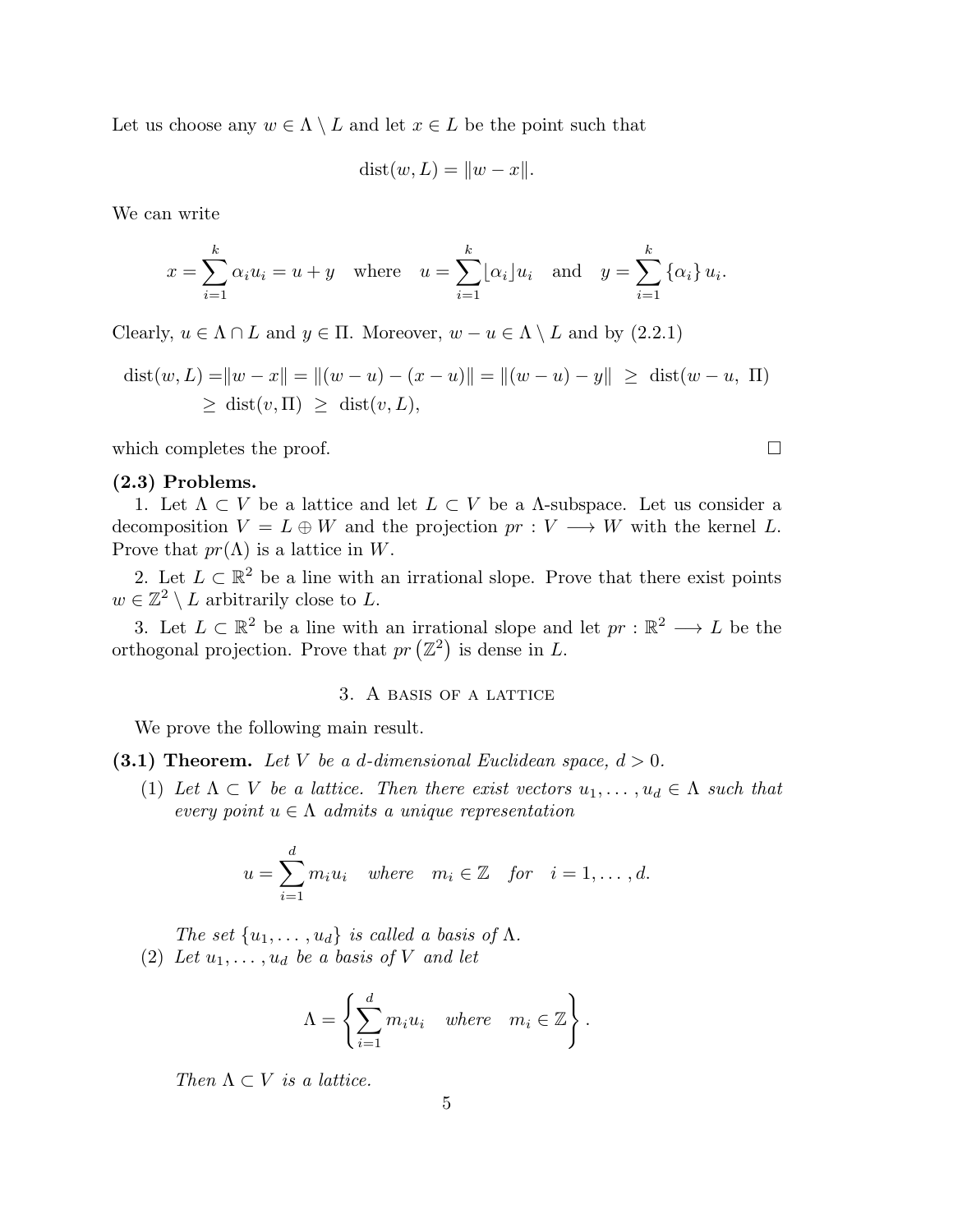*Proof.* We prove Part (1) by induction on d. Suppose that  $d = 1$  so that we identify  $V = \mathbb{R}$ . Since  $\Lambda$  is discrete, there exists the smallest positive number  $a \in \Lambda$ . We claim that every point  $x \in \Lambda$  can be written as  $x = ma$  for some  $m \in \mathbb{Z}$ . Replacing x by  $-x$ , if necessary, without loss of generality we may assume that  $x > 0$ . Then we can write

$$
x = \mu a = \lfloor \mu \rfloor a + \{\mu\} a \quad \text{for some} \quad \mu > 0.
$$

We observe that  $|\mu|a \in \Lambda$  and hence  $\{\mu\}a \in \Lambda$ . Since  $0 \leq {\{\mu\}}a < a$  we must have  $\{\mu\} = 0$ . Therefore  $\mu$  is integer and a is a basis of  $\Lambda$ .

Suppose that  $d > 1$ . Let us choose  $d - 1$  linearly independent lattice points and let L be the subspace spanned by those points. Hence L is a  $\Lambda$ -subspace and  $L \cap \Lambda$ is a lattice in L. By the induction hypothesis, we can choose a basis  $u_1, \ldots, u_{d-1}$ of lattice  $L \cap \Lambda$  in L. By Lemma 2.2, there is a point  $u_d \in \Lambda \setminus L$  such that

$$
\text{dist}\,(u_d, L) \ \leq \ \text{dist}(w, L) \quad \text{for all} \quad w \in \Lambda \setminus L.
$$

We claim that  $u_1, \ldots, u_{d-1}, u_d$  is a basis of  $\Lambda$ . Indeed, let us choose any  $u \in \Lambda$ , so we can write

$$
u = \sum_{i=1}^{d} \alpha_i u_i
$$
 for some  $\alpha_1, \dots, \alpha_d \in \mathbb{R}$ .

Let

$$
v = u - \lfloor \alpha_d \rfloor u_d = \{\alpha_d\} u_d + \sum_{i=1}^{d-1} \alpha_i u_i.
$$

Clearly,  $v \in \Lambda$  and

$$
dist(v, L) = dist (\{\alpha_d\} u_d, L) = {\alpha_d} dist (u_d, L) < dist (u_d, L),
$$

from which it follows that  $v \in L$ . Hence  $\{\alpha_d\} = 0$  and  $\alpha_d \in \mathbb{Z}$ . Then  $u - \alpha_d u_d \in$  $\Lambda \cap L$  and by the induction hypothesis we must have  $\alpha_1, \ldots, \alpha_{d-1} \in \mathbb{Z}$ , which completes the proof of Part (1).

To prove Part (2), let us consider the map  $T: \mathbb{R}^d \longrightarrow V$ ,

$$
T(\alpha_1,\ldots,\alpha_d)=\sum_{i=1}^d\alpha_iu_i.
$$

Then  $\Lambda = T(\mathbb{Z}^d)$ . Clearly,  $\Lambda$  is an additive subgroup of V which spans V, and since T is invertible,  $\Lambda$  is discrete.

# (3.2) Problems.

1. Construct bases of lattices  $\mathbb{Z}^n$ ,  $A_n$  and  $D_n$ , see Example 1.3.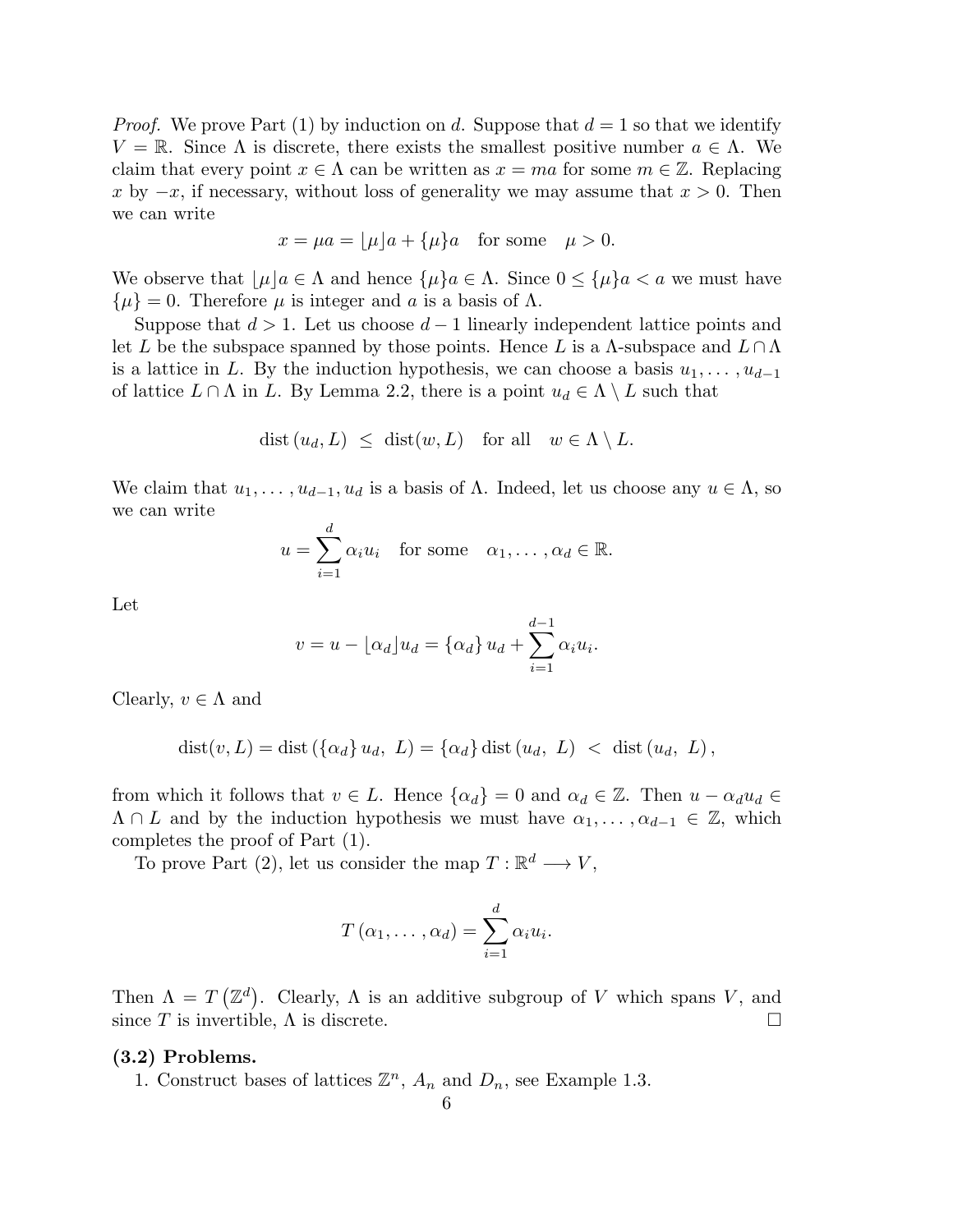2. Prove that

$$
u_1 = (2, 0, 0, 0, 0, 0, 0, 0), u_2 = (-1, 1, 0, 0, 0, 0, 0), u_3 = (0, -1, 1, 0, 0, 0, 0, 0),
$$
  
\n
$$
u_4 = (0, 0, -1, 1, 0, 0, 0, 0), u_5 = (0, 0, 0, -1, 1, 0, 0, 0), u_6 = (0, 0, 0, 0, -1, 1, 0, 0),
$$
  
\n
$$
u_7 = (0, 0, 0, 0, 0, 0, -1, 1, 0), u_8 = \left(\frac{1}{2}, \frac{1}{2}, \frac{1}{2}, \frac{1}{2}, \frac{1}{2}, \frac{1}{2}, \frac{1}{2}, \frac{1}{2}\right)
$$

is a basis of  $E_8$ , see Example 1.3.5.

3. Let  $\Lambda \subset \mathbb{R}^2$  be a lattice. Prove that there is a basis  $u, v$  of  $\Lambda$  such that the angle  $\alpha$  between u and v satisfies  $\pi/3 \leq \alpha \leq \pi/2$ .

4. Let  $\Lambda$  be a lattice. A set of vectors  $u_1, \ldots, u_k \in \Lambda$  is called *primitive* if  $u_1, \ldots, u_k$  is a basis of  $\Lambda \cap \text{span} \{u_1, \ldots, u_k\}.$  Prove that a primitive set can be appended to a basis of the lattice.

### 4. The determinant of a lattice

(4.1) Definition. Let  $\Lambda \subset V$  be a lattice and let  $u_1, \ldots, u_d$  be a basis of  $\Lambda$ . The set

$$
\Pi = \left\{ \sum_{i=1}^{d} \alpha_i u_i : \quad 0 \le \alpha_i < 1 \quad \text{for} \quad i = 1, \dots, d \right\}
$$

is called the fundamental parallelepiped of basis  $u_1, \ldots, u_d$  and a fundamental par*allelepiped* of lattice Λ.

(4.2) Lemma. Let  $\Lambda \subset V$  *be a lattice and let*  $\Pi$  *be a fundamental parallelepiped of*  $\Lambda$ *. Then every point*  $x \in V$  *can be written uniquely as*  $x = u + y$  *for*  $u \in \Lambda$  *and*  $y \in \Pi$ . In other words, lattice shifts  $\{\Pi + u : u \in \Lambda\}$  cover the ambient space V *without overlapping.*

*Proof.* Let  $\Pi$  be the fundamental parallelepiped of a basis  $u_1, \ldots, u_d$  of  $\Lambda$ . An arbitrary point  $x \in V$  can be written as

$$
x = \sum_{i=1}^{d} \alpha_i u_i \quad \text{for some} \quad \alpha_1, \dots, \alpha_d \in \mathbb{R}.
$$

Letting

$$
u = \sum_{i=1}^{d} \lfloor \alpha_i \rfloor u_i
$$
 and  $y = \sum_{i=1}^{d} \{ \alpha_i \} u_i$ ,

we conclude that  $x = u + y$ , where  $u \in \Lambda$  and  $y \in \Pi$ .

To prove uniqueness, suppose that  $x = u_1 + y_1 = u_2 + y_2$  where  $u_1, u_2 \in \Lambda$  and  $y_1, y_2 \in \Pi$ . Therefore,

$$
y_1 = \sum_{i=1}^d \alpha_i u_i
$$
 and  $y_2 = \sum_{i=1}^d \beta_i u_i$  for some  $0 \le \alpha_i, \beta_i < 1$  for  $i = 1, ..., d$ .

Then  $y_1 - y_2 = u_2 - u_1 \in \Lambda$  from which we must have that  $\alpha_i - \beta_i \in \mathbb{Z}$  for  $i = 1, \ldots, d$ . Therefore,  $\alpha_i = \beta_i$  for  $i = 1, \ldots, d$  and hence  $y_1 = y_2$  and  $u_1 = u_2$ .  $\Box$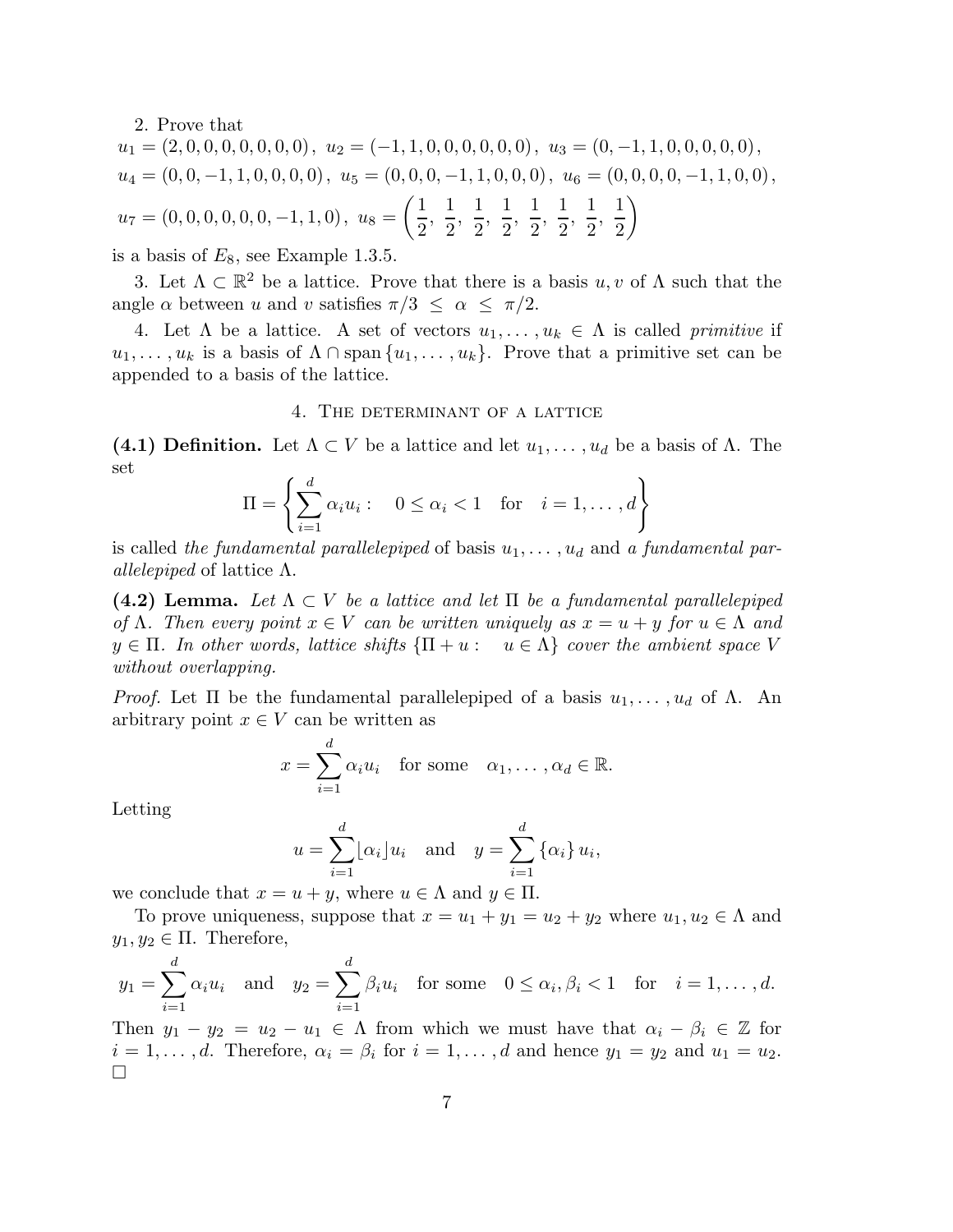(4.3) Theorem. Let  $\Lambda \subset V$  be a lattice. Then every fundamental parallelepiped Π *of* Λ *has the same volume, called the determinant of* Λ *and denoted* det Λ*. Furthermore,*  $\det \Lambda$  *can be obtained as follows.* 

*Let*  $B_\rho = \{x \in V : ||x|| \leq \rho\}$  *be the ball of radius*  $\rho$ *. Then* 

$$
\lim_{\rho \longrightarrow +\infty} \frac{|\Lambda \cap B_{\rho}|}{\text{vol } B_{\rho}} = \frac{1}{\det \Lambda}.
$$

*In other words,* det  $\Lambda$  *is "the volume per lattice point". More generally, if*  $x \in V$  *is a point and*  $x + \Lambda = \{x + u : u \in \Lambda\}$  *is a translation of*  $\Lambda$  *then* 

$$
\lim_{\rho \to +\infty} \frac{|(x+\Lambda) \cap B_{\rho}|}{\text{vol } B_{\rho}} = \frac{1}{\det \Lambda}.
$$

*Proof.* Let Π be a fundamental parallelepiped of Λ. Let

$$
X_{\rho} = \bigcup_{u \in B_{\rho} \cap \Lambda} (\Pi + u).
$$

By Lemma 4.2, we have

$$
\text{vol}\,X_{\rho} = |B_{\rho} \cap \Lambda| \,\text{vol}\,\Pi.
$$

Since  $\Pi$  is bounded, we have  $\Pi \subset B_\alpha$  for some  $\alpha > 0$  and so  $X_\rho \subset B_{\rho+\alpha}$ . On the other hand, by Lemma 4.2 every point in  $B_{\rho-\alpha}$  lies in some translation  $\Pi + u$ , where necessarily  $||u|| \leq \alpha$ . Hence  $B_{\rho-\alpha} \subset X_{\rho}$ .

Summarizing,

$$
\text{vol}\,B_{\rho-\alpha} \ \leq \ \text{vol}\,X_{\rho} = |B_{\rho} \cap \Lambda| \,\text{vol}\,\Pi \ \leq \ B_{\rho+\alpha}.
$$

Since

(4.3.1) 
$$
\lim_{\rho \to +\infty} \frac{\text{vol } B_{\rho \pm \alpha}}{\text{vol } B_{\rho}} = \lim_{\rho \to +\infty} \left( \frac{\rho \pm \alpha}{\rho} \right)^{\dim V} = 1,
$$

we conclude that

$$
\lim_{\rho \longrightarrow +\infty} \frac{|B_{\rho} \cap \Lambda|}{\text{vol } B_{\rho}} = \frac{1}{\text{vol } \Pi}.
$$

In particular vol Π does not depend on the choice of the fundamental parallelepiped Π.

More generally, for an arbitrary  $x \in V$  and  $\xi = ||x||$ , we have

$$
x + (B_{\rho - \xi} \cap \Lambda) \ \subset \ B_{\rho} \cap (x + \Lambda) \ \subset \ x + (B_{\rho + \xi} \cap \Lambda),
$$

from which

$$
|B_{\rho-\xi} \cap \Lambda| \leq |B_{\rho} \cap (x+\Lambda)| \leq |B_{\rho+\xi} \cap \Lambda|.
$$

Using (4.3.1), we conclude that

$$
\lim_{\rho \longrightarrow +\infty} \frac{|B_{\rho} \cap (x + \Lambda)|}{\text{vol } B_{\rho}} = \lim_{\rho \longrightarrow +\infty} \frac{|B_{\rho} \cap \Lambda|}{\text{vol } B_{\rho}} = \frac{1}{\det \Lambda}.
$$

 $\Box$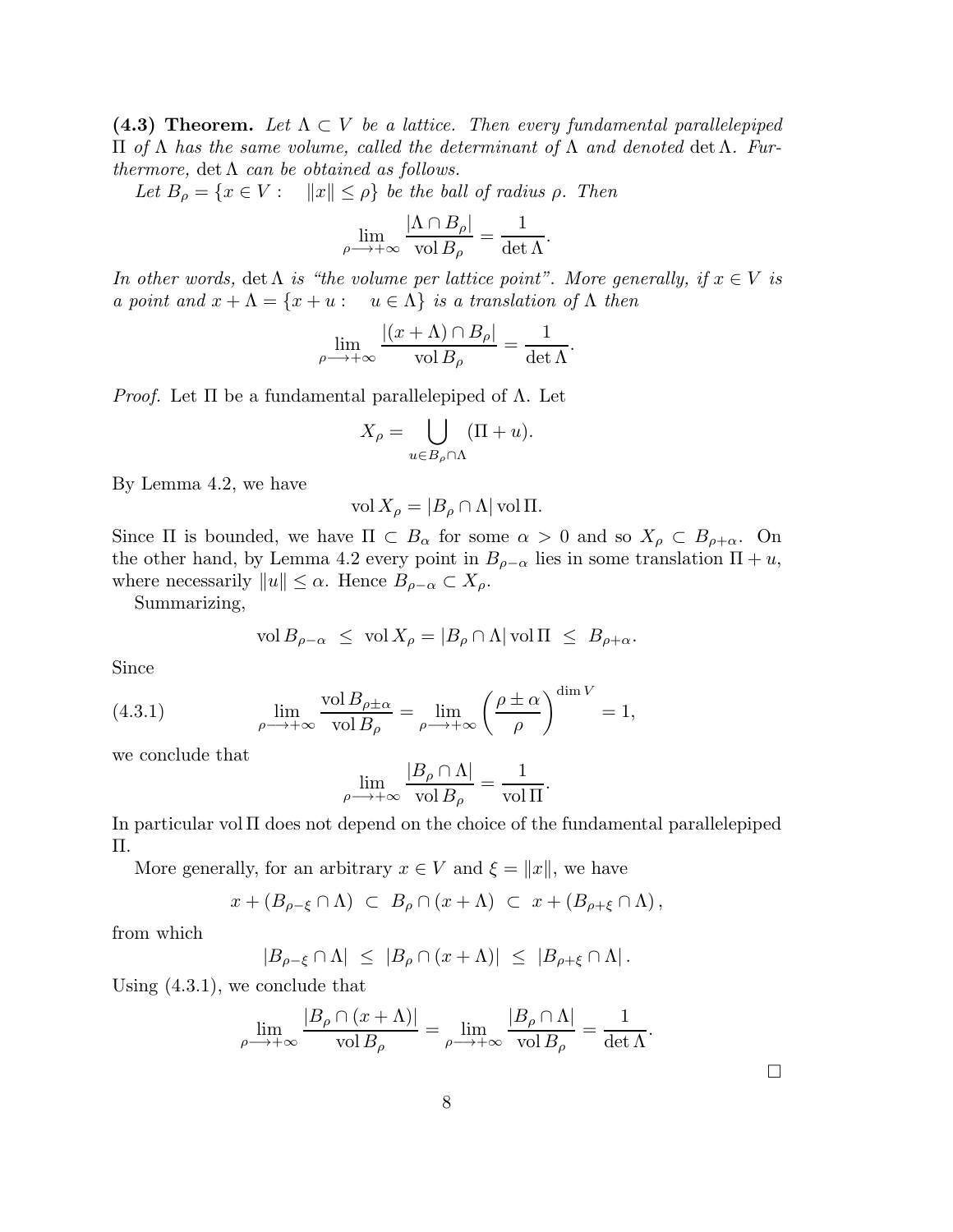### (4.4) Problems.

1. Let  $\Lambda \subset V$  be a lattice and let

$$
\Phi = \Big\{ x \in V : \quad ||x|| \le ||x - u|| \quad \text{for all} \quad u \in \Lambda \Big\}.
$$

Prove that  $vol \Phi = det \Lambda$ .

2. Let  $\Lambda \subset V$  be a lattice and let us define

$$
\Lambda^* = \Big\{ x \in V : \ \langle x, u \rangle \in \mathbb{Z} \Big\}.
$$

Prove that Λ∗ is a lattice (it is called *dual* or *reciprocal*) to Λ and that

$$
(\det \Lambda^*) (\det \Lambda) = 1
$$

- 3. Prove that  $(\Lambda^*)^* = \Lambda$ .
- 4. Prove that  $(\mathbb{Z}^n)^* = \mathbb{Z}^n$  and that  $E_8^* = E_8$ .

# 5. A sublattice of a lattice

(5.1) Definitions. Let  $\Lambda \subset V$  be a lattice. Suppose that  $\Lambda_0 \subset \Lambda$  is another lattice in V, so rank  $\Lambda_0$  = rank  $\Lambda$ . Then  $\Lambda_0$  is a subgroup of  $\Lambda$  (we say that  $\Lambda_0$ is a *sublattice* of  $\Lambda$ ). We consider *cosets*  $a + \Lambda_0 = \{a + u : u \in \Lambda_0\}$  for  $a \in \Lambda$ . Every two cosets either coincide or do not intersect. The cosets form an abelian group under addition, called the *quotient* and denoted  $\Lambda/\Lambda_0$ . The order  $|\Lambda/\Lambda_0|$  of the quotient is called the *index* of  $\Lambda_0$  in  $\Lambda$ .

(5.2) Theorem. Let  $\Lambda$  be a lattice and let  $\Lambda_0 \subset \Lambda$  be a sublattice. Let  $\Pi$  be a *fundamental parallelepiped of*  $\Lambda_0$ . Then the set  $\Pi \cap \Lambda_0$  *contains each coset*  $\Lambda/\Lambda_0$ *representative exactly once. Furthermore,*

$$
|\Pi \cap \Lambda| = |\Lambda/\Lambda_0| = \frac{\det \Lambda_0}{\det \Lambda}.
$$

*In particular, the index*  $|\Lambda/\Lambda_0|$  *is finite.* 

*Proof.* By Lemma 4.2, for every  $x \in \Lambda$  there is a unique pair of  $y \in \Pi$  and  $u \in \Lambda_0$ such that  $x = y + u$ . Hence we must have that  $y \in \Lambda$ , so y is a coset representative of x in  $\Pi$ . This proves that  $|\Pi \cap \Lambda| = |\Lambda/\Lambda_0|$ .

Let  $S$  be a set of the coset representatives, so

$$
\Lambda = \bigcup_{s \in S} (s + \Lambda_0).
$$

Let  $B_{\rho}$  be a ball of radius  $\rho$ . Hence

$$
|B_{\rho} \cap \Lambda| = \sum_{s \in S} |B_{\rho} \cap (s + \Lambda_0)|.
$$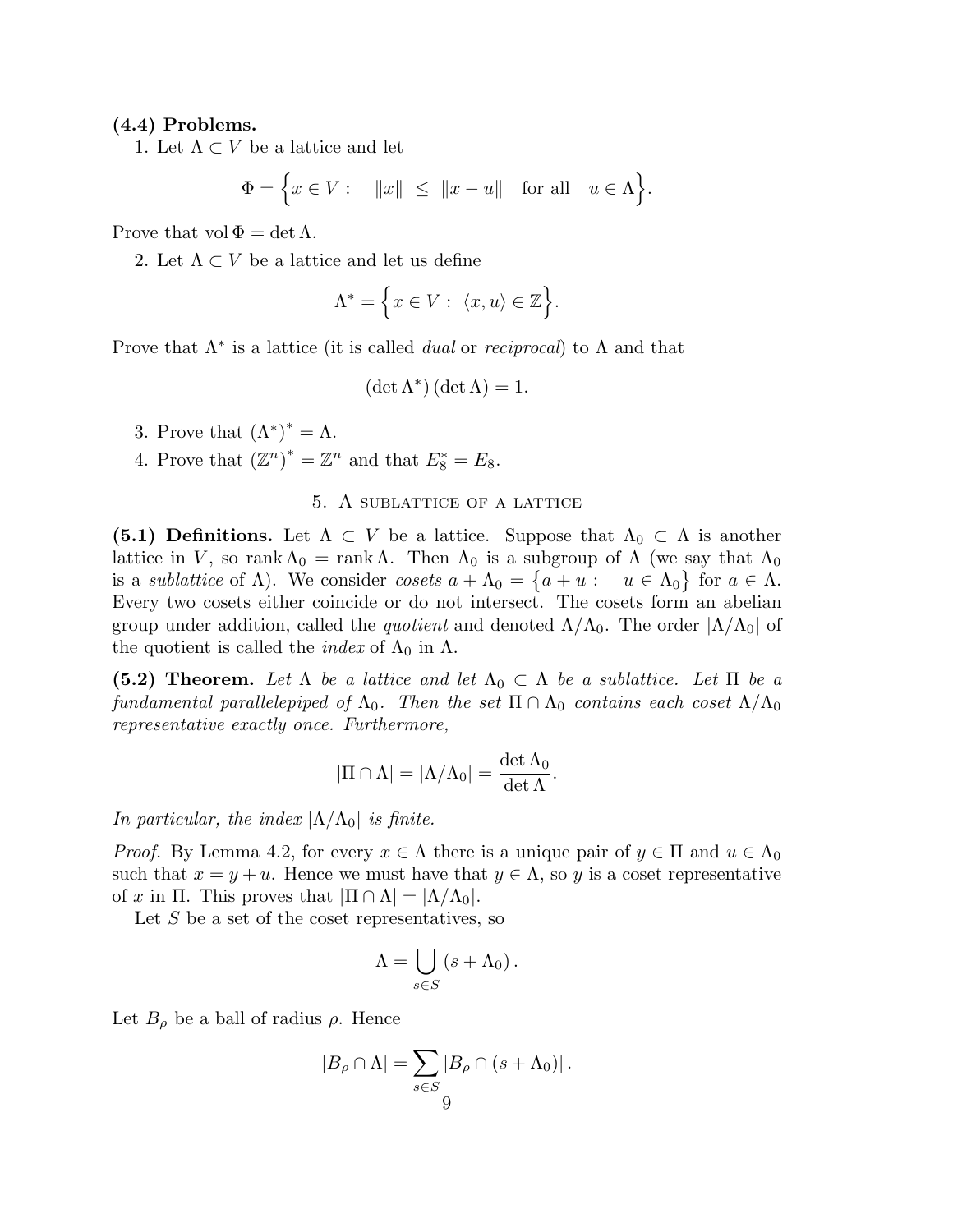By Theorem 4.3,

$$
\lim_{\rho \to +\infty} \frac{|B_{\rho} \cap \Lambda|}{\text{vol } B_{\rho}} = \frac{1}{\det \Lambda} \quad \text{and} \quad \lim_{\rho \to +\infty} \frac{|B_{\rho} \cap (s + \Lambda_0)|}{\text{vol } B_{\rho}} = \frac{1}{\det \Lambda_0}.
$$

which proves that

$$
\frac{\det \Lambda_0}{\det \Lambda}=|\Lambda/\Lambda_0|.
$$

 $\Box$ 

(5.3) Problems.

1°. Let  $u_1, \ldots, u_d \in \mathbb{Z}^d$  be linearly independent integer vectors and let

$$
\Pi = \left\{ \sum_{i=1}^d \alpha_i u_i : \quad 0 \le \alpha_i < 1 \quad \text{for} \quad i = 1, \dots, d \right\}.
$$

Prove that  $\left| \Pi \cap \mathbb{Z}^d \right| = \text{vol } \Pi$ .

2. Prove that linearly independent vectors  $u, v \in \mathbb{Z}^2$  form a basis of  $\mathbb{Z}^2$  if and only if the triangle with the vertices  $0, u, v$  does not contain any point from  $\mathbb{Z}^2$ other than  $0, u$  and  $v$ .

3. Construct an example of linearly independent vectors  $u, v, w \in \mathbb{Z}^3$  with an arbitrary large volume of the tetrahedron with the vertices  $0, u, v$  and w and no integer points in the tetrahedron other than  $0, u, v$  and  $w$ .

4. Prove Pick's formula: if  $P \subset \mathbb{R}^2$  is a convex polygon with integer vertices and non-empty interior then

$$
|P \cap \mathbb{Z}^2| = \text{vol}\,P + \frac{1}{2} |\partial P \cap \mathbb{Z}^2| + 1,
$$

where  $\partial P$  is the boundary of P.

5. Let  $u_1, \ldots, u_d$  be a basis of lattice  $\Lambda \subset V$  and let  $v_1, \ldots, v_d \in V$  be some vectors. Let  $v_i = \sum_{j=1}^d \mu_{ij} u_j$  for  $i = 1, ..., d$  and let  $M = (\mu_{ij})$  be the  $d \times d$  matrix of the coefficients  $\overline{\mu_{ij}}$ . Prove that  $v_1, \ldots, v_d$  is a basis of M if and only if M is an integer matrix and det  $M = \pm 1$ .

6. Prove the existence of the Smith normal form: if  $\Lambda_0$  is a sublattice of  $\Lambda$  then there exists a basis  $u_1, \ldots, u_d$  of  $\Lambda$  and positive integers  $m_1, \ldots, m_d$  such that  $m_i$ divides  $m_{i+1}$  for  $i = 1, \ldots, d-1$  and  $v_1 = m_1u_1, \ldots, v_d = m_du_d$  is a basis of  $\Lambda_0$ .

7. Let  $a_1, \ldots, a_d$  be coprime integers and let n be a positive integer. Let  $\Lambda \subset \mathbb{Z}^d$ be the set of points  $(m_1, \ldots, m_d)$  defined by the congruence

$$
a_1m_1 + \ldots + a_d m_d \equiv 0 \mod n.
$$

Prove that  $\Lambda$  is a sublattice of  $\mathbb{Z}^d$  and that  $\det \Lambda = n$ .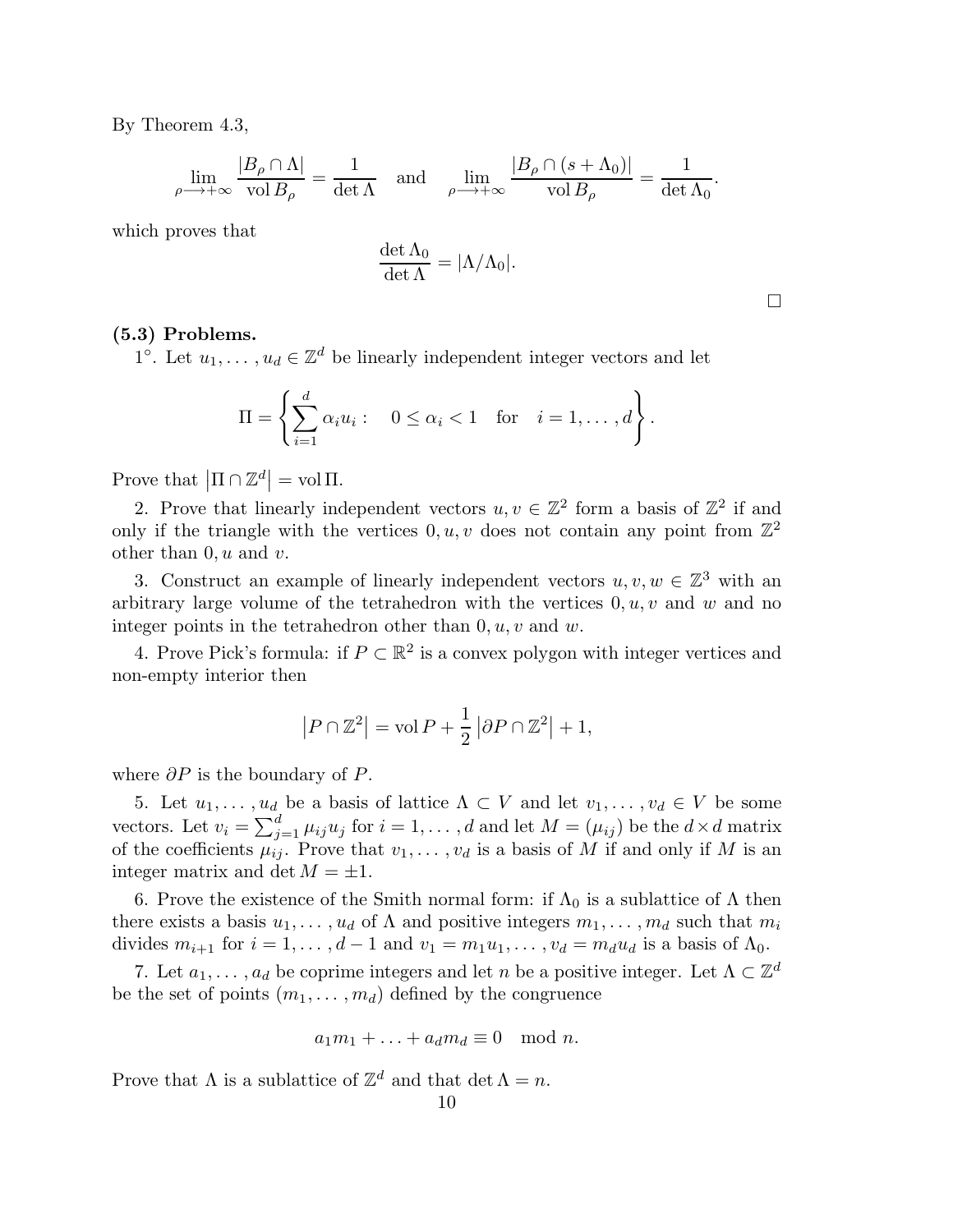8. Let  $a_1, \ldots, a_{d+1}$  be coprime integers and let V be the d-dimensional Euclidean space identified with the hyperplane  $H \subset \mathbb{R}^{d+1}$  defined by the equation  $a_1x_1 +$  $\ldots + a_{d+1}x_{d+1} = 0$ . Let  $\Lambda = \mathbb{Z}^{d+1} \cap H$ . Prove that  $\Lambda$  is a lattice in V and that det  $\Lambda = \sqrt{a_1^2 + \ldots + a_{d+1}^2}$ .

9. For lattices of Example 1.3 prove that  $\det \mathbb{Z}^n = 1$ ,  $\det A_n = \sqrt{n+1}$ ,  $\det D_n =$ 2, det  $D_n^+ = 1$ , det  $E_7 = \sqrt{2}$  and det  $E_6 = \sqrt{3}$ .

10. For  $k \leq d$  let  $\{v_1, \ldots, v_k\}$  be a linearly independent subset of  $\mathbb{Z}^d$ . Let us consider the  $k \times d$  matrix M whose  $(i, j)$ -th entry is the j-th coordinate of  $v_i$ . Prove that the set  $\{v_1, \ldots, v_k\}$  is primitive (see Problem 4 of Section 3.2) if and only if the greatest common divisor of all  $k \times k$  minors of M is 1.

### 6. Minkowski Theorem

We start with a lemma, also known as Blichfeldt's Theorem.

**(6.1) Lemma.** Let  $\Lambda \subset V$  be a lattice and let X be a measurable set such that vol  $X > \det \Lambda$ . Then there are points  $x, y \in X$  such that  $x - y \in \Lambda \setminus \{0\}$ .

*Proof.* Let us choose a fundamental parallelepiped  $\Pi$  of  $\Lambda$ . For  $u \in \Lambda$  let us define

$$
X_u = \left\{ z \in \Pi : z + u \in X \right\} = \left( (\Pi + u) \cap X \right) - u.
$$

By Lemma 4.2, the set  $X$  is a disjoint union

$$
X = \bigcup_{u \in \Lambda} (X_u + u),
$$

and hence

$$
\sum_{u \in \Lambda} \text{vol}\, X_u = \text{vol}\, X > \det \Lambda = \text{vol}\, \Pi.
$$

Therefore, there are two points  $u, v \in \Lambda$  such that  $X_u \cap X_v \neq \emptyset$  and  $u \neq v$ . Therefore, there is a point  $z \in \Pi$  such that  $x = z + u \in X$  and  $y = z + v \in X$ .<br>Then we have  $x - y = u - v \in \Lambda \setminus \{0\}$ . Then we have  $x - y = u - v \in \Lambda \setminus \{0\}.$ 

### (6.2) Problems.

1. Let  $X \subset V$  be a measurable set such that vol  $X > m$  det  $\Lambda$  for some positive integer m. Prove that there exist  $m+1$  distinct points  $x_1, \ldots, x_{m+1} \in X$  such that  $x_i - x_j \in \Lambda$  for all i and j.

2. Let  $f: V \longrightarrow \mathbb{R}$  be a non-negative integrable function and let  $\Lambda \subset V$  be a lattice. Prove that there is a  $z \in V$  such that

$$
\sum_{u \in \Lambda} f(u+z) \ \geq \ \frac{1}{\det \Lambda} \int_V f(x) \ dx.
$$

3. Let  $X \subset V$  be a compact set such that vol  $X = \det \Lambda$ . Prove that there are points  $x, y \in X$  such that  $x - y \in \Lambda \setminus \{0\}$ . Give an example showing that the statement is not true if  $X$  is not compact.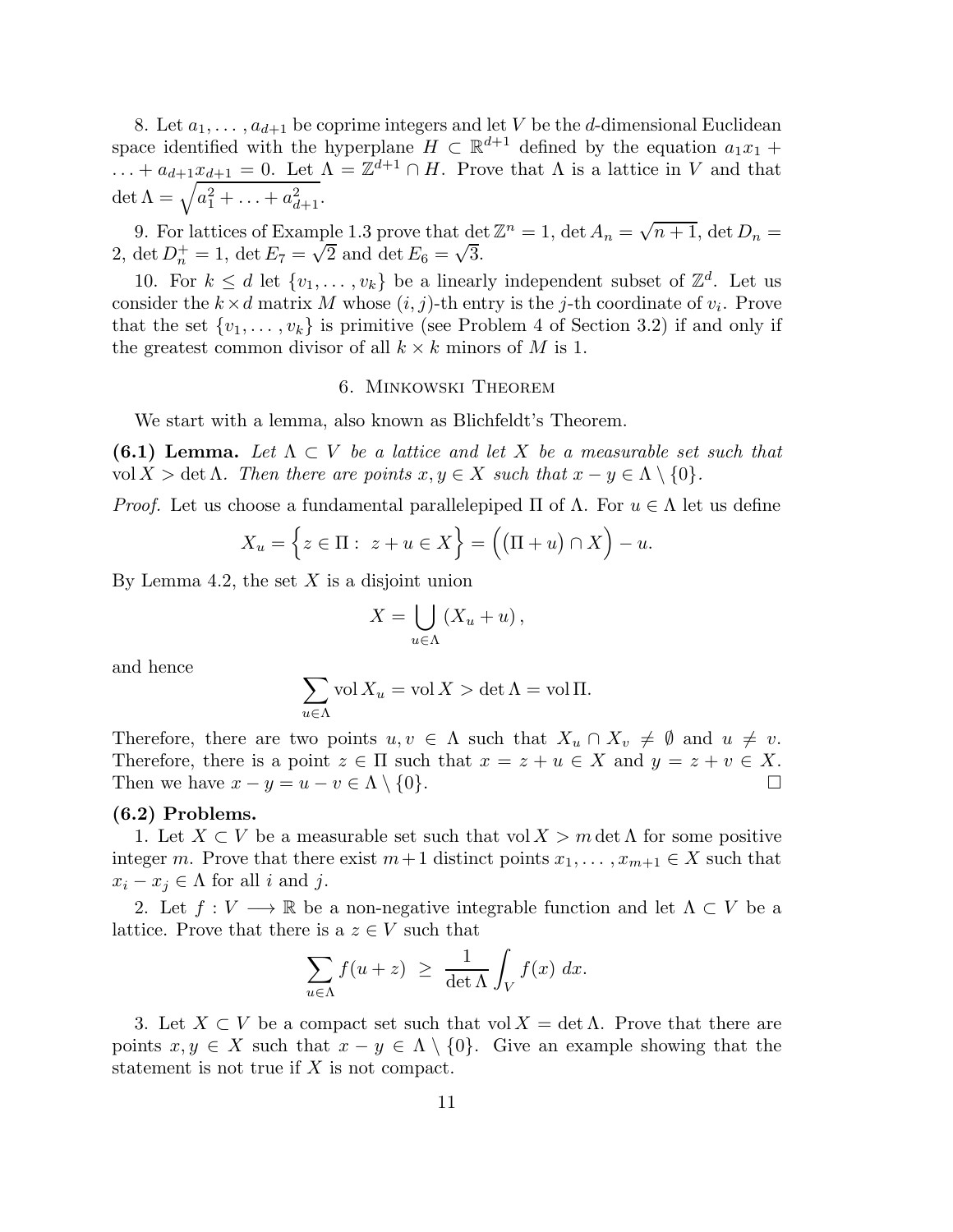(6.3) Definitions. A set  $A \subset V$  is called *convex* if for every  $x, y \in A$ , we have  $[x, y] \subset A$ , where  $[x, y] = \{ \alpha x + (1 - \alpha)y : 0 \le \alpha \le 1 \}$  is the interval with the endpoints x and y. A set  $A \subset V$  is called *symmetric* if  $-x \in A$  whenever  $x \in A$ (we write  $A = -A$  in this case).

Now we prove the famous Minkowski Theorem.

(6.4) Theorem. Let  $\Lambda \subset V$  be a lattice and let dim  $V = d$ . Let  $A \subset V$  be a *symmetric convex set such that*  $vol A > 2^d$  det  $\Lambda$ . Then there exists a point  $u \in$  $\Lambda \setminus \{0\}$  *such that*  $u \in A$ *.* 

*Proof.* Let

$$
X = \frac{1}{2}A = \left\{ \frac{1}{2}x : x \in A \right\}.
$$

Then vol  $X = 2^{-d}$  vol  $A > \det \Lambda$  and hence by Lemma 6.1 there are points  $x, y \in X$ such that  $x - y = u \in \Lambda \setminus \{0\}$ . Hence

$$
u = \frac{1}{2}(2x) + \frac{1}{2}(-2y).
$$

We have  $2x, 2y \in A$  and since A is symmetric, we also have  $-2y \in A$ . Finally, since A is convex, we conclude that  $u \in A$ . A is convex, we conclude that  $u \in A$ .

### (6.5) Problems.

1. Prove that if  $vol A = 2^d det \Lambda$  and if A is convex, symmetric and compact then A contains a non-zero lattice point.

2. Let  $\Lambda \subset V$  be a lattice and let  $A \subset V$  be a symmetric convex set such that  $\text{vol } A > m2^d \det \Lambda$ , where  $d = \dim V$  and m is a positive integer. Prove that A contains at least m pairs of distinct non-zero lattice points  $\pm u_i$  for  $i = 1, \ldots, m$ .

3. Let  $\Lambda \subset V$  be a lattice, where dim  $V = d$  and let

$$
K = \Big\{ x \in V : ||x|| \le ||x - u|| \text{ for all } u \in \Lambda \Big\}.
$$

Let  $A = 2K$ . Prove that A is convex, symmetric, that vol  $A = 2^d \det \Lambda$  and that A does not contain a non-zero lattice point in its interior.

4. Let  $\Lambda$  be a lattice of rank d and let  $X \subset \Lambda$  be set such that  $|X| > 2^d$ . Prove that there are two distinct points  $x, y \in X$  such that  $(x + y)/2 \in \Lambda$ .

5. A set  $X \subset \Lambda$  is called lattice-convex if  $X = \Lambda \cap A$ , where  $A \subset V$  is a convex set. Let rank  $\Lambda = d$  and let  $\{X_i\}$  be a finite family of lattice-convex sets such that the intersection of every  $2^d$  of the sets is non-empty. Prove that the intersection of all sets  $X_i$  is non-empty (Doignon's Theorem).

6<sup>\*</sup>. Let  $A \subset V$  be a compact symmetric convex set such that vol  $A = 2^d \det \Lambda$ and A does not contain a non-zero lattice point in its interior. Prove that there are  $n \leq 2^d - 1$  vectors  $u_i \in \Lambda \setminus \{0\}$  and real numbers  $\alpha_i$ ,  $i = 1, ..., n$  such that

$$
A = \left\{ x \in V : |\langle u_i, x \rangle| < \alpha_i \quad \text{for} \quad i = 1, \dots, n \right\}
$$
\n
$$
12
$$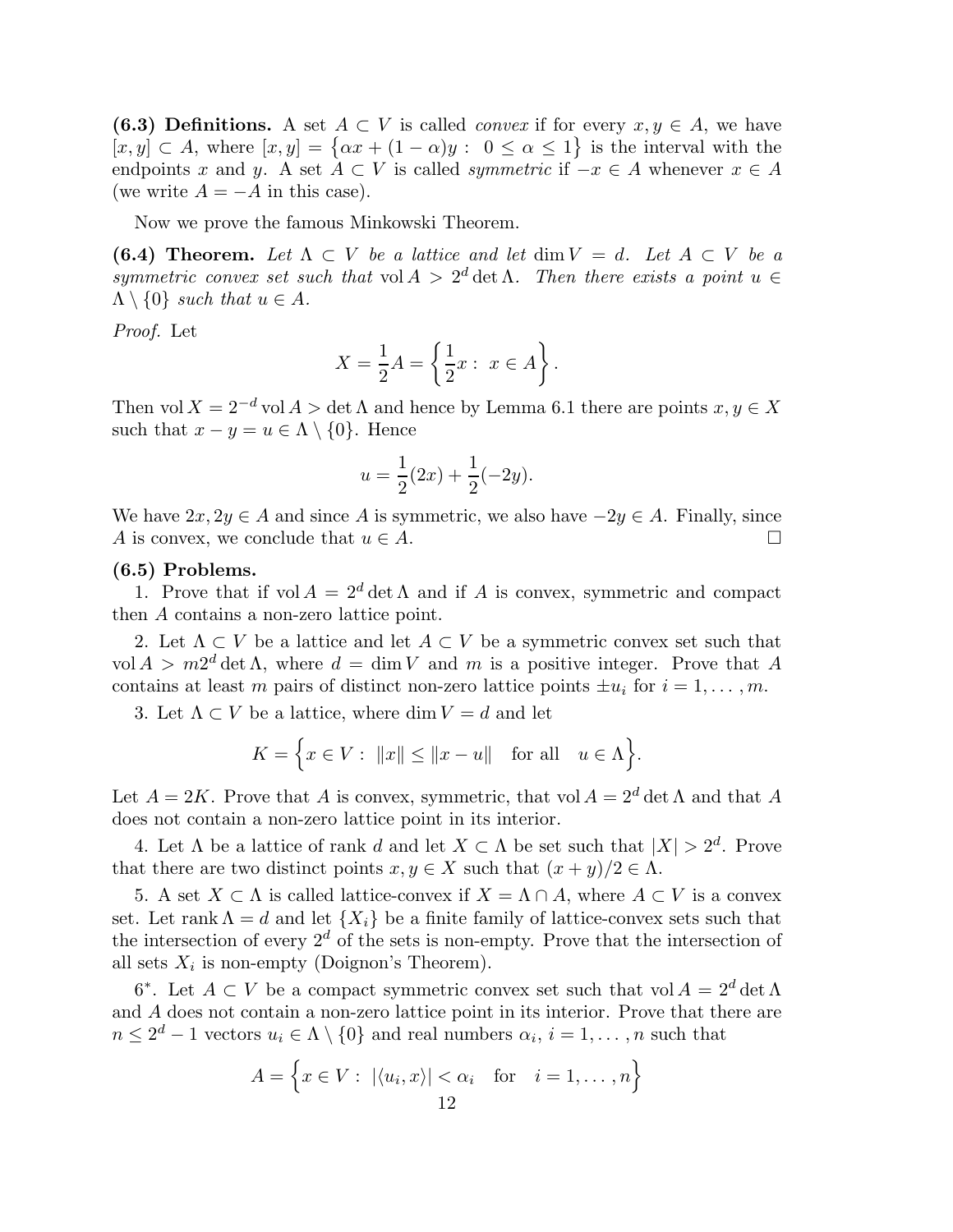(Minkowski's Theorem).

7<sup>\*</sup>. Let  $A \subset \mathbb{R}^d$  be a compact symmetric convex set which does not contain a non-zero point of  $\mathbb{Z}^d$ . Prove that

$$
2^d = \text{vol}\,A + 4^d \left(\text{vol}\,A\right)^{-1} \sum_{u \in \mathbb{Z}^d \backslash \{0\}} \left| \int_{\frac{1}{2}A} \exp\left\{-2\pi i \langle u, x \rangle\right\} \, dx \right|^2
$$

(Siegel's Theorem).

Hint: Define the indicator [X] of a set  $X \subset \mathbb{R}^d$  as the function  $[X] : \mathbb{R}^d \longrightarrow \mathbb{R}$ where

$$
[X](x) = \begin{cases} 1 & \text{if } x \in X \\ 0 & \text{if } x \notin X. \end{cases}
$$

Let

$$
\phi(x) = \sum_{u \in \mathbb{Z}^d} \left[ u + \frac{1}{2}A \right],
$$

and apply Parseval's formula to  $\phi$ .

7. The volume of a unit ball

We need the formula for the volume of the unit ball in  $\mathbb{R}^d$ . Recall that the Gamma function is defined by the formula

$$
\Gamma(x) = \int_0^{+\infty} t^{x-1} e^{-t} dt \quad \text{for} \quad x > 0.
$$

# (7.1) Problems.

1. Prove that  $\Gamma(x+1) = x\Gamma(x)$ . Deduce that  $\Gamma(x) = (x-1)!$  for positive integer x.

2<sup>\*</sup>. Prove that  $\Gamma\left(\frac{1}{2}\right)$ 2  $\setminus$  $=\sqrt{\pi}$ .

3 ∗ . Deduce Stirling's formula

$$
\Gamma(x+1) = \sqrt{2\pi x} x^x e^{-x} (1 + O(x^{-1}))
$$
 as  $x \to +\infty$ .

 $(7.2)$  Lemma. Let  $\beta_d$  be the volume of the unit ball

$$
\mathbb{B}^d = \left\{ x \in \mathbb{R}^d : \ \|x\| \le 1 \right\}
$$

 $in \mathbb{R}^d$ *. Then* 

$$
\beta_d = \frac{\pi^{d/2}}{\Gamma\left(1 + \frac{d}{2}\right)}.
$$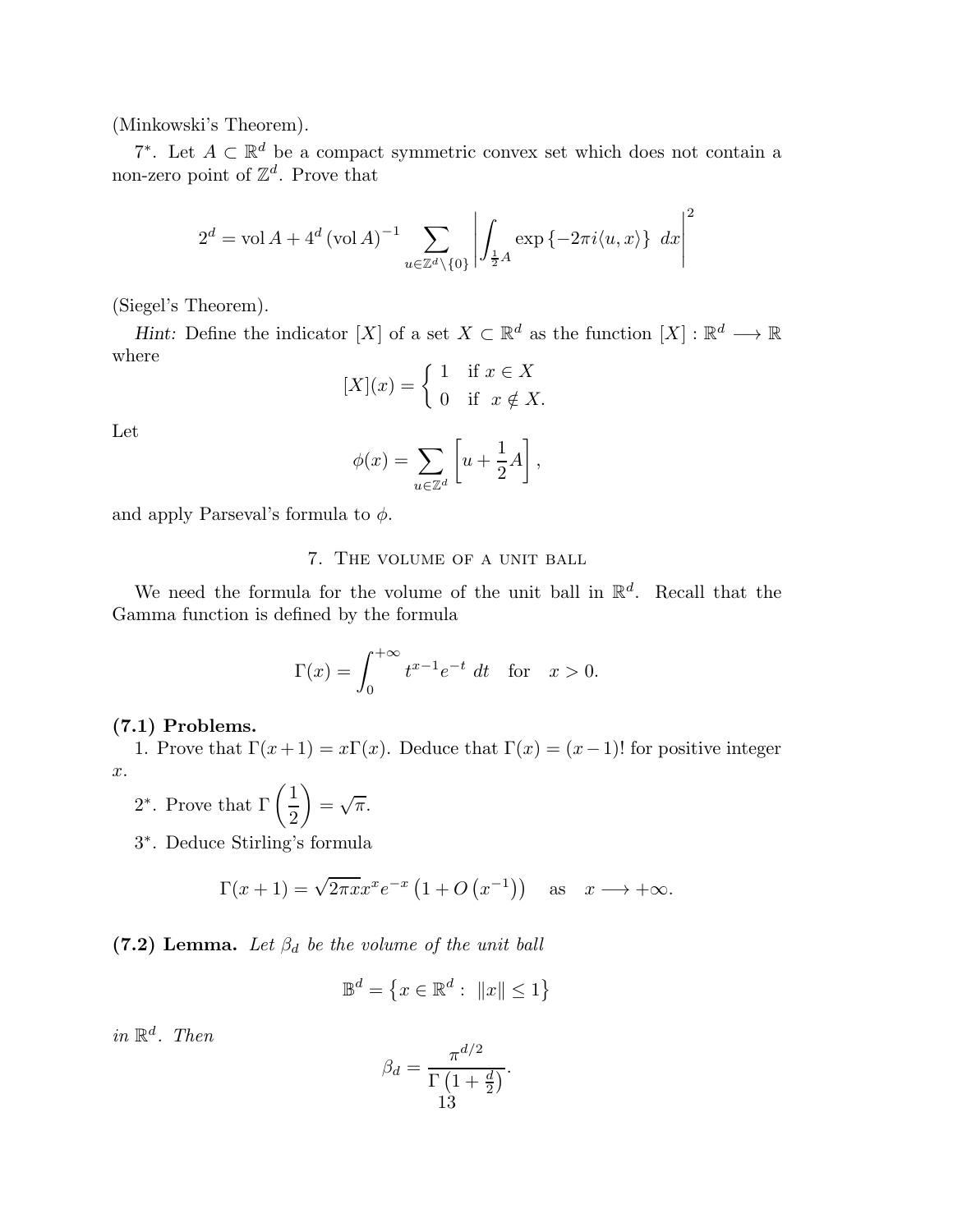*Proof.* Let

$$
\mathbb{S}^{d-1}(\rho) = \left\{ x \in \mathbb{R}^d : ||x|| = \rho \right\}
$$

denote the sphere of radius  $\rho$  and let  $\kappa_{d-1}$  denote the surface area of the unit sphere  $\mathbb{S}^{d-1}(1)$ , so the surface area of  $\mathbb{S}^{d-1}(\rho)$  is  $\kappa_{d-1}\rho^{d-1}$ . Let us denote temporarily

$$
\int_{-\infty}^{+\infty} e^{-x^2} \, dx = \lambda.
$$

Then, using the polar coordinates and a substitution  $t = \rho^2$ , we can write

$$
\lambda^{d} = \int_{\mathbb{R}^{d}} e^{-\|x\|^{2}} dx = \kappa_{d-1} \int_{0}^{\rho} e^{-\rho^{2}} \rho^{d-1} d\rho = \frac{\kappa_{d-1}}{2} \int_{0}^{+\infty} t^{(d-2)/2} e^{-t} dt
$$
  
=  $\frac{\kappa_{d-1}}{2} \Gamma\left(\frac{d}{2}\right)$ ,

from which

$$
\kappa_{d-1} = \frac{2\lambda^d}{\Gamma\left(\frac{d}{2}\right)}.
$$

Therefore,

$$
\beta_d = \int_0^1 \kappa_{d-1} \rho^{d-1} \ d\rho = \frac{\kappa_{d-1}}{d} = \frac{\lambda^d}{\Gamma\left(1 + \frac{d}{2}\right)}.
$$

Since  $\beta_2 = \pi$  we conclude that  $\lambda = \sqrt{\pi}$  and the proof follows.

# 8. An application: Lagrange's four squares theorem

As an application of Minkowski's Theorem (Theorem 6.4), we prove Lagrange's Theorem that every positive integer is a sum of four squares of integers. The proof below was given by Davenport.

(8.1) Lemma. Let  $a_1, \ldots, a_k \in \mathbb{Z}^d \setminus \{0\}$  *be integer vectors, let*  $m_1, \ldots, m_k$  *be positive integers and let us define*

$$
\Lambda = \Big\{ x \in \mathbb{Z}^d : \ \langle a_i, x \rangle \equiv 0 \mod m_i \quad \text{for} \quad i = 1, \dots, k \Big\}.
$$

*Then*  $\Lambda$  *is a lattice in*  $\mathbb{R}^d$  *and*  $\det \Lambda \leq m_1 \cdots m_k$ *.* 

*Proof.* Clearly,  $\Lambda$  is a discrete additive subgroup of  $\mathbb{Z}^d$ . Moreover,  $\Lambda$  spans  $\mathbb{R}^d$  since  $m\mathbb{Z}^d \subset \Lambda$  for  $m = m_1 \cdots m_k$ .

Let us estimate the index of  $\Lambda$  in  $\mathbb{Z}^d$ . A coset of  $\mathbb{Z}^d/\Lambda$  consists of the points  $x \in \mathbb{Z}^d$  for which the values of  $\langle a_i, x \rangle$  have prescribed remainders modulo  $m_i$ . Since the number of all possible k-tuples of remainders doesn't exceed  $m_1 \cdots m_k$ , we conclude that  $|\mathbb{Z}^d/\Lambda| \leq m_1 \cdots m_k$ . Since  $\det \mathbb{Z}^d = 1$ , the proof follows by Theorem  $5.2.$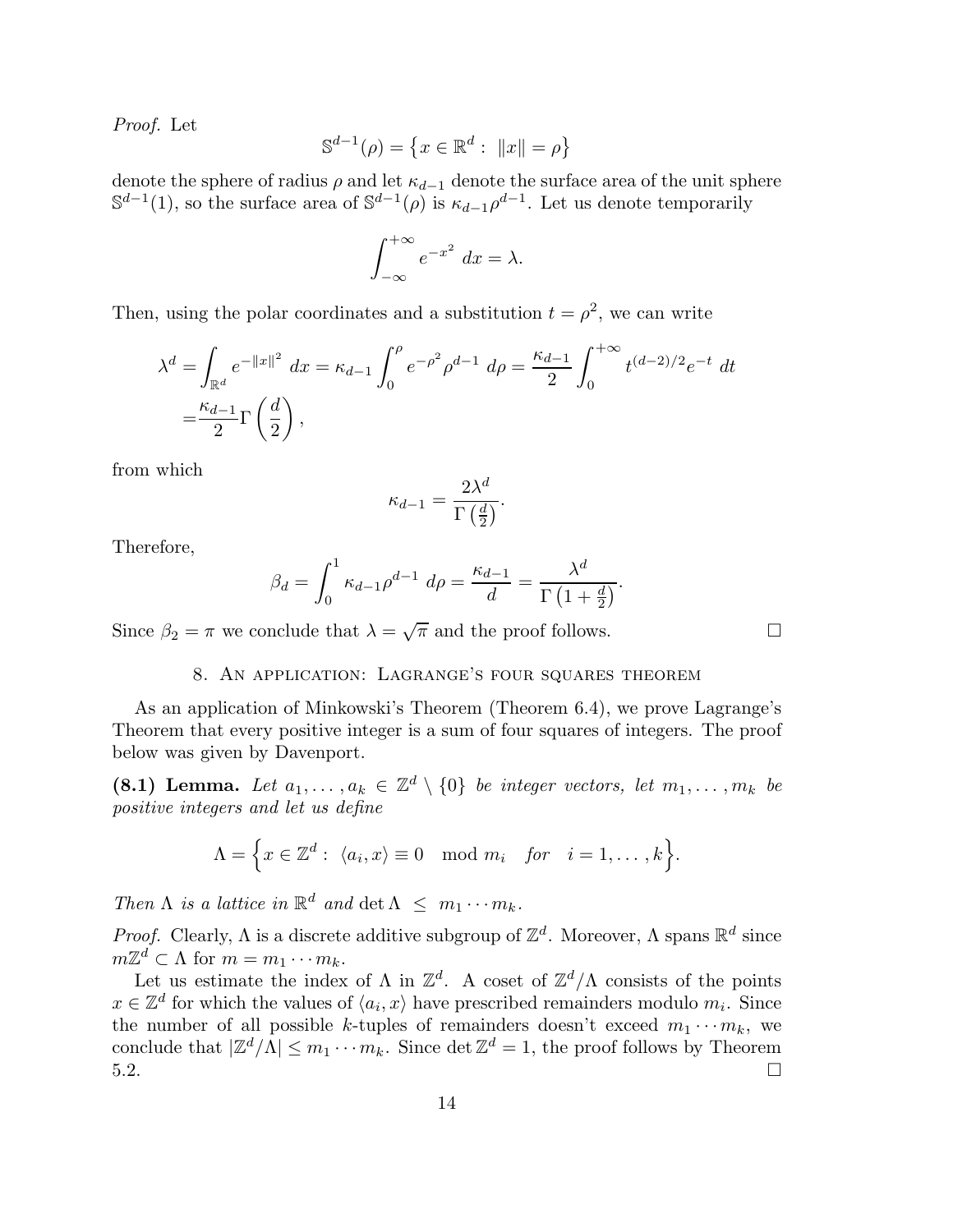(8.2) Theorem. *A positive integer* n *is a sum of four squares of integers.*

*Proof.* Suppose first that n is a prime. We claim that one can find integers a and b such that

$$
a^2 + b^2 + 1 \equiv 0 \mod n.
$$

If  $n = 2$ , we can choose  $a = 1$  and  $b = 0$ . If n is an odd prime then the  $(n + 1)/2$ numbers  $a^2: 0 \le a \le n/2$  must be distinct modulo n, since if  $a_1^2 \equiv a_2^2 \mod n$  for some  $0 \le a_1, a_2 < n/2$  we must have  $(a_1 - a_2)(a_1 + a_2) \equiv 0 \mod n$ , which implies that  $a_1 = a_2$ . Similarly, the  $(n+1)/2$  numbers  $-1 - b^2$ :  $0 \leq b < n/2$  must be distinct modulo *n*. Therefore, for some a and b we must have  $a^2 \equiv -1 - b^2 \mod n$ or, equivalently,  $a^2 + b^2 + 1 \equiv \text{mod } n$ .

Let us define a lattice  $\Lambda \subset \mathbb{Z}^4$  by

$$
\Lambda = \Big\{ (x_1, x_2, x_3, x_4) \in \mathbb{Z}^4 : \quad \begin{array}{l} x_1 \equiv ax_3 + bx_4 \mod n \\ x_2 \equiv bx_3 - ax_4 \mod n \end{array} \Big\}.
$$

By Lemma 8.1,  $\Lambda$  is indeed lattice and det  $\Lambda \leq n^2$ .

Moreover, for any  $(x_1, x_2, x_3, x_4) \in \Lambda$ , we have

$$
x_1^2 + x_2^2 + x_3^2 + x_4^2 \equiv (a^2 + b^2 + 1) x_3^2 + (a^2 + b^2 + 1) x_4^2 \equiv 0 \mod n.
$$

Let

$$
B = \left\{ (x_1, x_2, x_3, x_4) \in \mathbb{R}^4 : \quad x_1^2 + x_2^2 + x_3^2 + x_4^2 < 2n \right\}
$$

be the open ball of radius  $\sqrt{2n}$ . By Lemma 7.2, we have

$$
\text{vol}\,B = 2\pi^2 n^2 > 16n^2 \ge 2^4 \det \Lambda.
$$

Therefore, by Theorem 6.4, there is a non-zero vector  $(x_1, x_2, x_3, x_4) \in B \cap \Lambda$ . Since we have

$$
x_1^2 + x_2^2 + x_3^2 + x_4^2 \equiv 0 \mod n
$$
 and  $x_1^2 + x_2^2 + x_3^2 + x_4^2 < 2n$ ,

we must have

$$
x_1^2 + x_2^2 + x_3^2 + x_4^2 = n,
$$

which is the desired representation.

Since every positive integer  $n > 1$  is a product of primes, the result for general integer  $n$  follows from the identity

$$
(x_1^2 + x_2^2 + x_3^2 + x_4^2) (y_1^2 + y_2^2 + y_3^2 + y_4^2) = z_1^2 + z_2^2 + z_3^2 + z_4^2 \text{ where}
$$
  
\n
$$
z_1 = x_1y_1 - x_2y_2 - x_3y_3 - x_4y_4,
$$
  
\n
$$
z_2 = x_1y_2 + x_2y_1 + x_3y_4 - x_4y_3,
$$
  
\n
$$
z_3 = x_1y_3 - x_2y_4 + x_3y_1 + x_4y_2,
$$
  
\n
$$
z_4 = x_1y_4 + x_2y_3 - x_3y_2 + x_4y_1.
$$

 $\Box$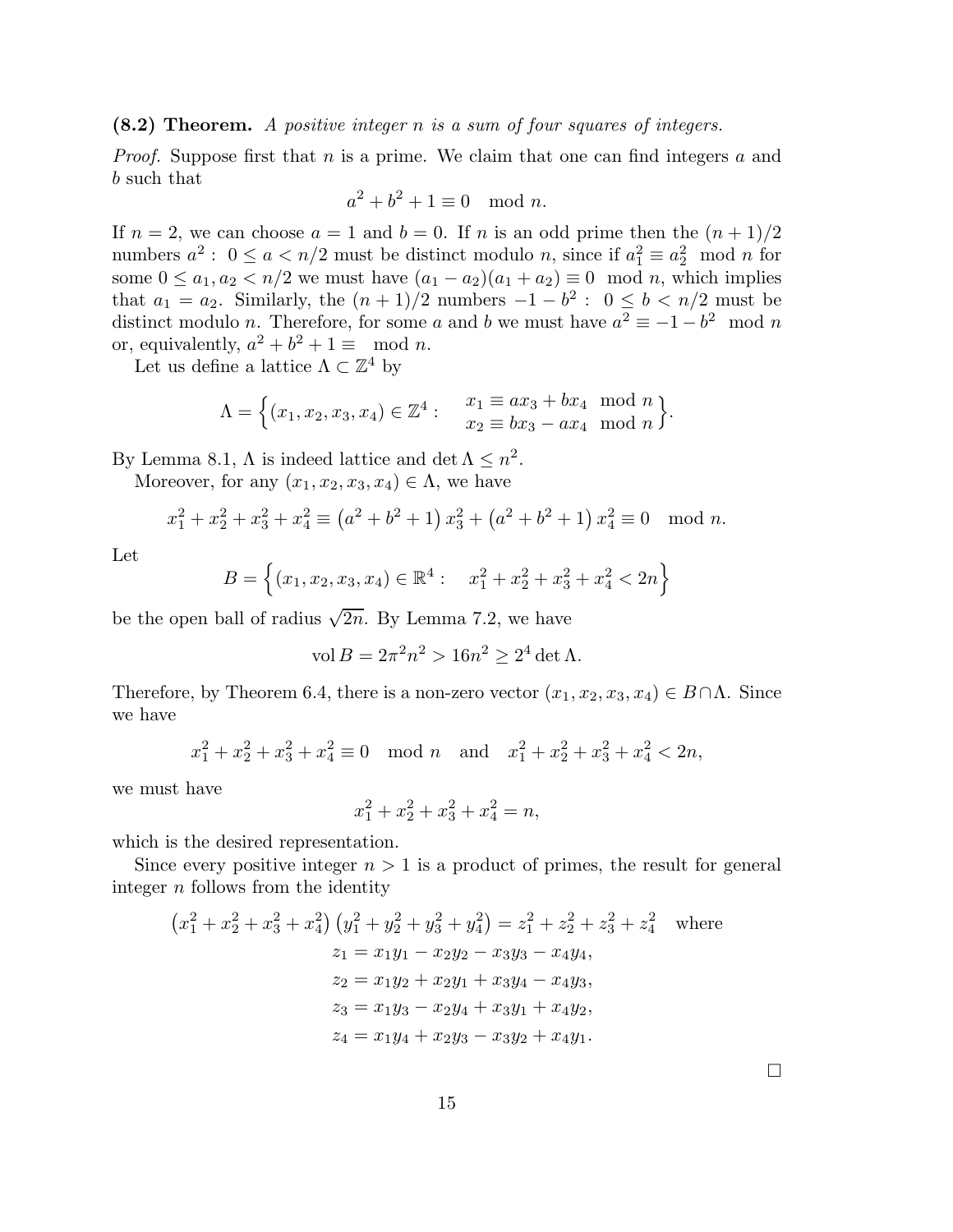# (8.3) Problems.

1. Let k be a positive integer. Prove that if there is a solution to the congruence  $x^2 + 1 \equiv 0 \mod k$  then k is the sum of two squares of integers. Deduce that every prime number  $k \equiv 1 \mod 4$  is the sum of two squares of integers.

2 ∗ . Prove the Jacobi formula:

$$
\left(\sum_{k=-\infty}^{+\infty} q^{k^2}\right)^4 = 1 + 8\sum_{k=1}^{+\infty} \frac{q^k}{\left(1 + (-q)^k\right)^2}
$$

and deduce from it that the number of integer vector solutions  $(x_1, x_2, x_3, x_4)$  of the equation

$$
x_1^2 + x_2^2 + x_3^2 + x_4^2 = n,
$$

where n is a positive integer, is equal to 8 times the sum of the divisors of n that are not multiples of 4.

Hint: For a short proof, see G. Andrews, S.B. Ekhad, and D. Zeilberger, A short proof of Jacobi's formula for the number of representations of an integer as a sum of four squares, *Amer. Math. Monthly* 100 (1993), no. 3, 274–276.

### 9. An application: rational approximations of real numbers

Let us fix a real  $\alpha$ . Then for any positive integer q we can find an integer p such that

$$
\left|\alpha - \frac{p}{q}\right| \ \leq \ \frac{1}{2q}.
$$

It turns out that for infinitely many values of  $q$  we can do essentially better.

(9.1) Theorem. *Let us choose a real* α*. Then, for any positive integer* M *there exists an integer*  $q \geq M$  *and an integer* p *such that* 

$$
\left|\alpha - \frac{p}{q}\right| \le \frac{1}{q^2}.
$$

*Proof.* Without loss of generality we assume that  $\alpha$  is irrational. Let us choose a positive integer Q and consider the parallelogram A in  $\mathbb{R}^2$  defined by the inequalities  $|x| \le Q$  and  $|\alpha x - y| \le 1/Q$ . Then A is compact, convex, symmetric and vol  $A = 4$ . Therefore, A contains a non-zero integer point  $(q, p)$  (cf. Problem 1 of Section 6.5). We must have  $q \neq 0$  since otherwise we necessarily have  $p = 0$ . Since A is symmetric, we can always choose  $q > 0$ . Then we have

$$
(9.1.1) \qquad \qquad \left| \alpha - \frac{p}{q} \right| \le \frac{1}{qQ}
$$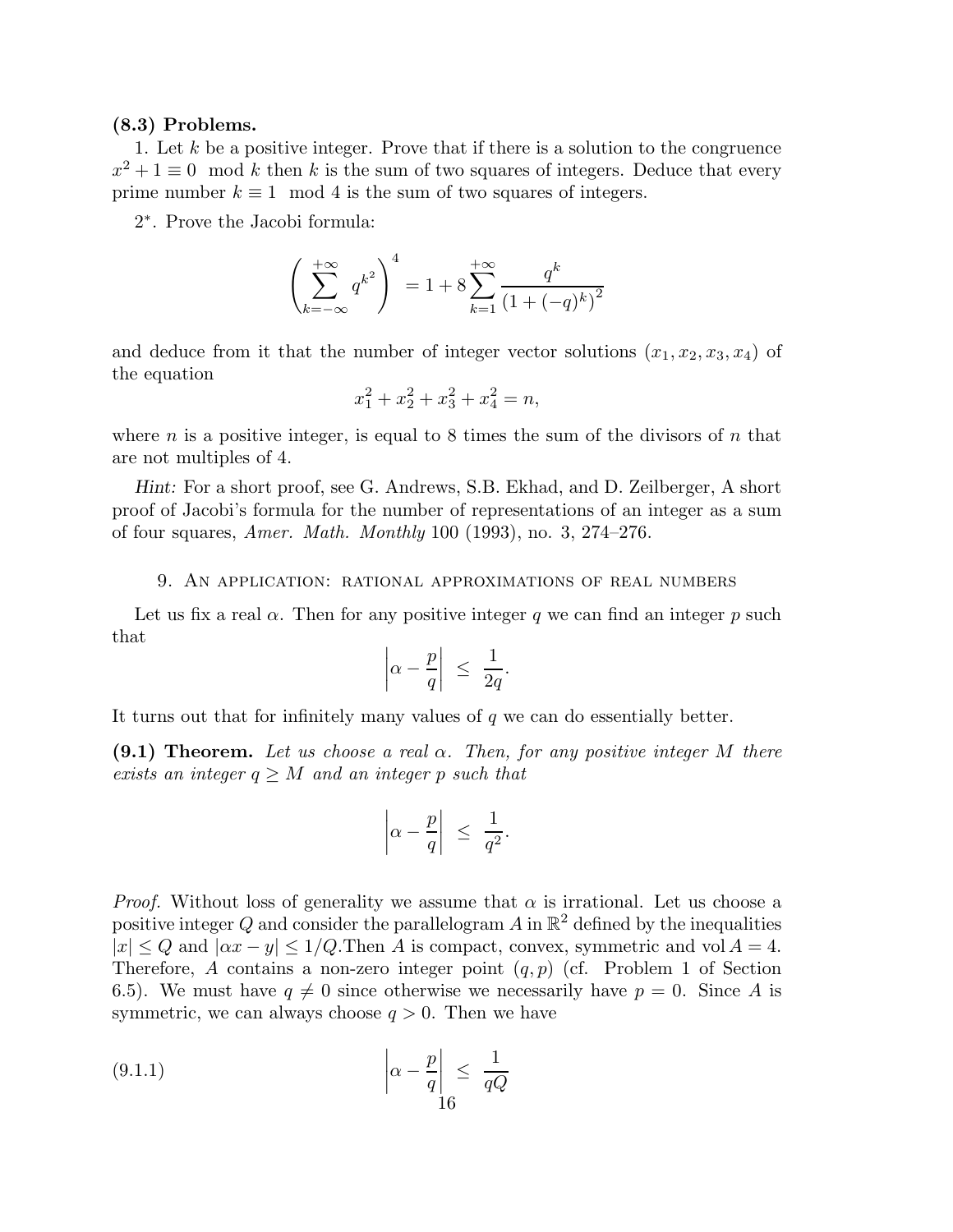and  $0 < q \leq Q$ , from which it follows that

$$
\left|\alpha - \frac{p}{q}\right| \le \frac{1}{q^2}.
$$

It remains to show that q can be chosen arbitrarily large. Since  $\alpha$  is irrational, for any positive integer  $M$  we can choose a sufficiently large  $Q$  so that  $(9.1.1)$  cannot be satisfied with any  $1 < q < M$ .

# (9.2) Problem.

1. Prove that for any real  $\alpha_1, \ldots, \alpha_n$  there exists an arbitrarily large integer  $q > 0$  and integers  $p_1, \ldots, p_n$  such that

$$
\left|\alpha_k - \frac{p_k}{q}\right| \le \frac{1}{q^{1+\frac{1}{n}}}
$$
 for  $k = 1, ..., n$ .

(9.3) Continued fractions. The following construction of continued fractions allows one to obtain approximations such that

$$
\left|\alpha - \frac{p}{q}\right| \ \leq \ \frac{1}{q^2\sqrt{5}}
$$

for arbitrarily large q. The constant  $1/\sqrt{5}$  cannot be made smaller.

Given a real  $\alpha$ , we let

$$
\alpha = \lfloor \alpha \rfloor + \{ \alpha \}
$$
 and  $a_0 = \lfloor \alpha \rfloor$ 

If  $\{\alpha\} = 0$ , we stop. Otherwise, we let

$$
\beta = \frac{1}{\{\alpha\}}, \quad \beta = \lfloor \beta \rfloor + \{\beta\} \text{ and } a_1 = \lfloor \beta \rfloor.
$$

If  $\{\beta\} = 0$ , we stop, otherwise we update

$$
\beta:=\frac{1}{\{\beta\}}
$$

and proceed as above. In the end, we get a potentially infinite fraction

$$
\alpha = a_0 + \cfrac{1}{a_1 + \cfrac{1}{a_2 + \cfrac{1}{\cdots}}}
$$

We write

$$
\alpha = [a_0; a_1, a_2, \dots].
$$
  
17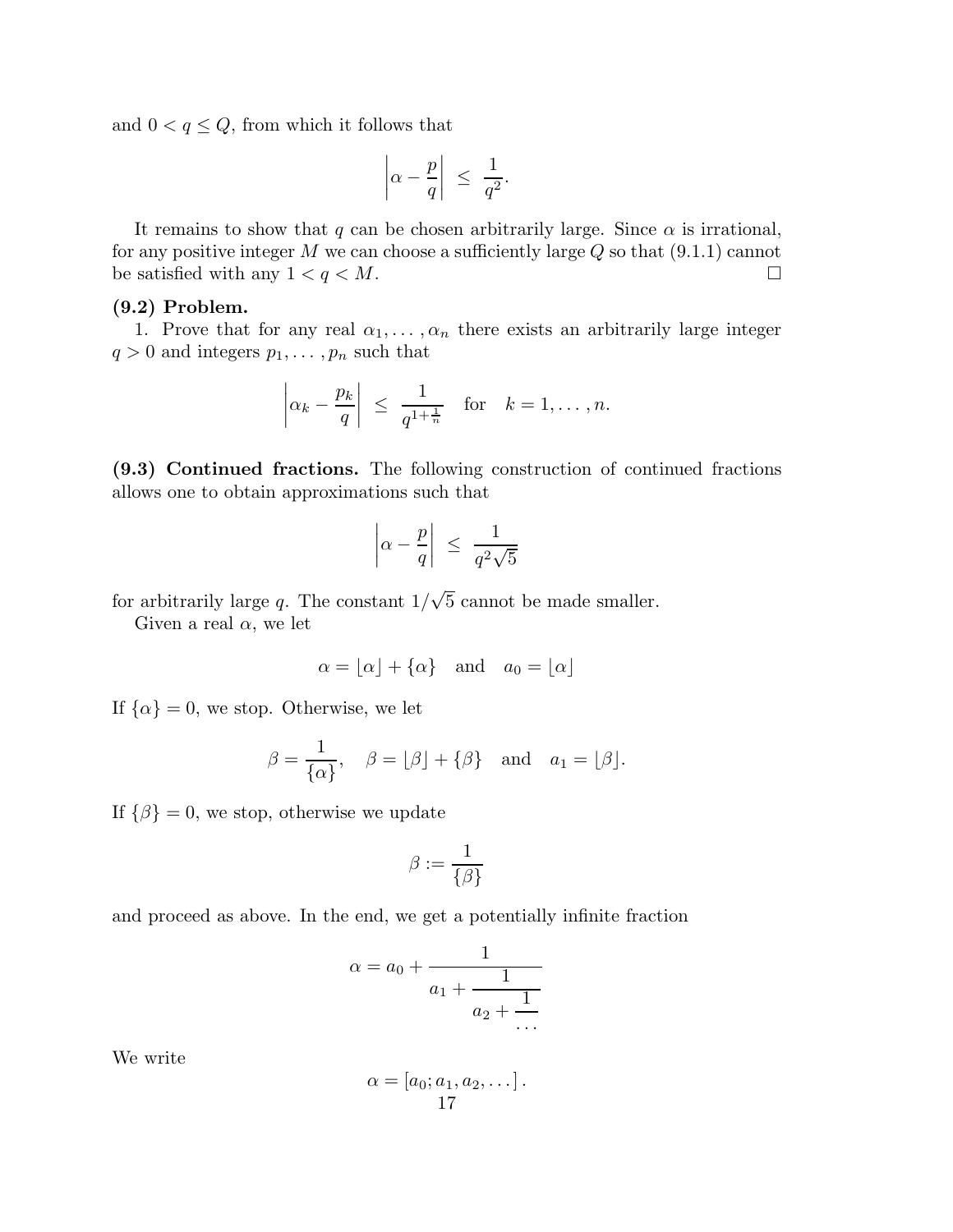For example,

$$
\sqrt{2} = 1 + \sqrt{2} - 1 = 1 + \frac{1}{\sqrt{2} + 1} = 1 + \frac{1}{2 + \frac{1}{\sqrt{2} + 1}} = 1 + \frac{1}{2 + \frac{1}{2 + \frac{1}{2 + \dots}}}.
$$

We obtain the *k-th convergent* of  $\alpha$  by cutting the continued fraction at  $a_k$ :

$$
[a_0; a_1, a_2, \dots, a_k] = a_0 + \cfrac{1}{a_1 + \cfrac{1}{a_2 + \cfrac{1}{\cdots + \cfrac{1}{a_k}}}} = \cfrac{p_k}{q_k}.
$$

For example,

$$
[1; 2, 2, 2] = \frac{17}{12}
$$
 and  $[1; 2, 2, 2, 2] = \frac{41}{29}$ .

It turns out that convergents provide very good rational approximations to real numbers. Note, for example, that

$$
\sqrt{2} - \frac{17}{12} \approx -0.0025
$$
 and  $\sqrt{2} - \frac{41}{29} \approx 0.00042$ .

Similarly,  $\pi = [3; 7, 15, 1, \dots, ],$ 

$$
[3, 7] = \frac{22}{7}
$$
,  $[3; 7, 15, 1] = \frac{355}{113}$  and  $\pi - \frac{22}{7} \approx -0.0013$ ,  $\pi - \frac{355}{113} \approx 2.66 \times 10^{-7}$ .

# (9.4) Problems.

In the problems below, we let

$$
\alpha = [a_0; a_1, \dots, a_k, \dots]
$$
 and  $[a_0; a_1, \dots, a_k] = \frac{p_k}{q_k}$ .

1. Prove that

$$
p_k = a_k p_{k-1} + p_{k-2}
$$
 and  $q_k = a_k q_{k-1} + q_{k-2}$  for  $k \ge 2$ .

2. Prove that

$$
p_{k-1}q_k - p_kq_{k-1} = (-1)^k \text{ for } k \ge 1.
$$

3. Prove that

$$
q_k p_{k-2} - p_k q_{k-2} = (-1)^{k-1} a_k \text{ for } k \ge 2.
$$
  
18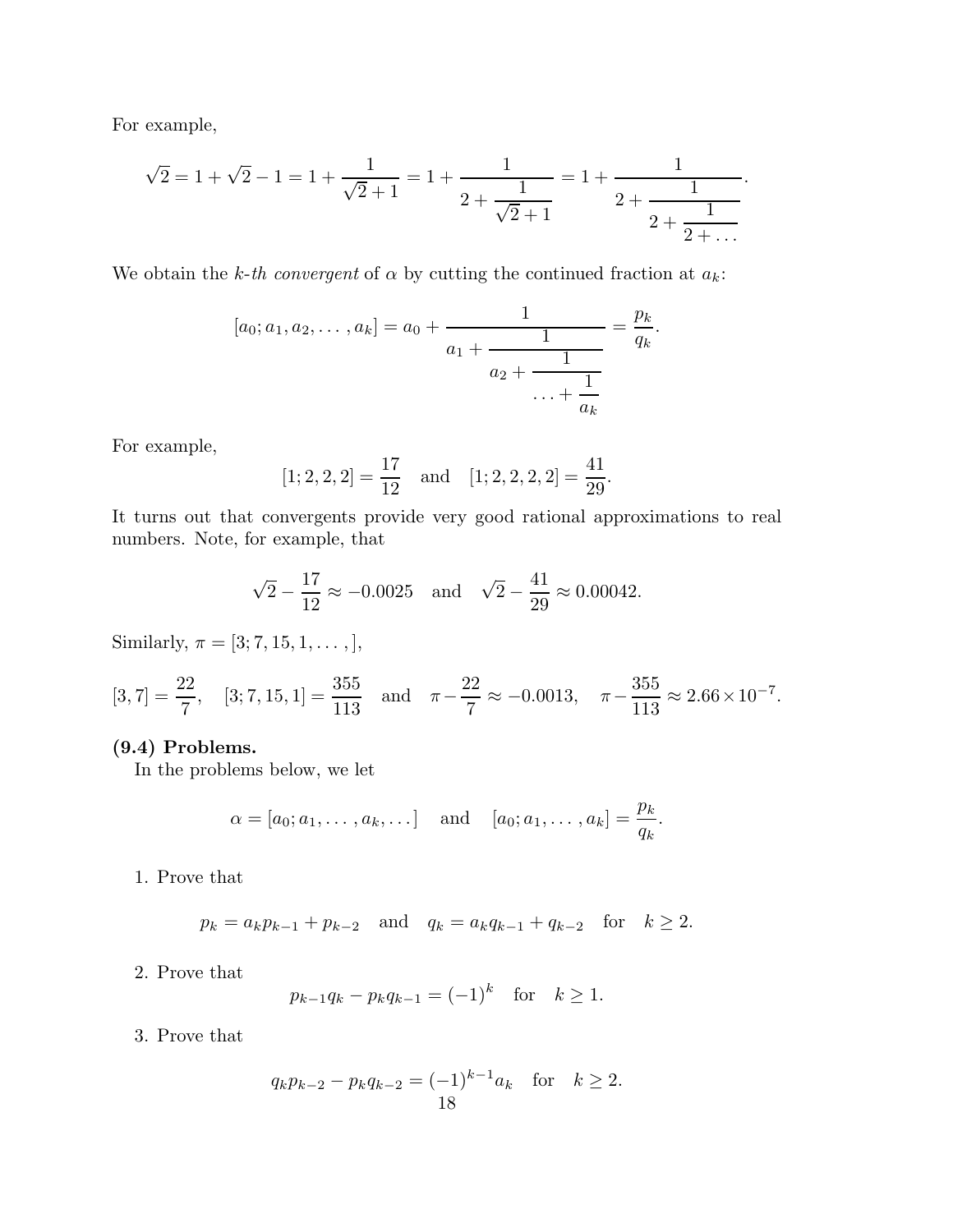4. Prove that

$$
\left|\alpha - \frac{p_k}{q_k}\right| \le \frac{1}{q_k q_{k+1}} \quad \text{for} \quad k \ge 0.
$$

5<sup>\*</sup>. Prove that for  $k \geq 2$  at least one of the three inequalities

$$
\left|\alpha - \frac{p_k}{q_k}\right| \le \frac{1}{q_k^2 \sqrt{5}}, \quad \left|\alpha - \frac{p_{k-1}}{q_{k-1}}\right| \le \frac{1}{q_{k-1}^2 \sqrt{5}} \quad \text{or} \quad \left|\alpha - \frac{p_{k-2}}{q_{k-2}}\right| \le \frac{1}{q_{k-2}^2 \sqrt{5}}
$$

holds.

6. Let  $\alpha =$  $1 + \sqrt{5}$ 2 . Prove that  $\alpha = [1; 1, \ldots, 1, \ldots]$  and that  $\Big| \alpha -$ 1

$$
\left|\alpha - \frac{p_k}{q_k}\right| = \frac{1}{q_k^2\left(\sqrt{5} + \epsilon_k\right)},
$$

where  $\epsilon_k \longrightarrow 0$  as  $k \longrightarrow +\infty$ .

See A. Ya. Khinchin, *Continued Fractions*, Dover Publication, Mineola, New York, 1997.

# 10. Sphere packings

(10.1) Definitions. Let  $\Lambda \subset V$  be a lattice of rank d. The *packing radius*  $\rho(\Lambda)$  of  $\Lambda$  is the largest number  $\rho$  such that for no two open balls of radius  $\rho$  centered at the lattice points intersect. Equivalently,  $2\rho(\Lambda)$  is the length of the shortest non-zero vector in Λ. The *packing density*  $\sigma$ (Λ) is defined as

$$
\sigma(\Lambda) = \frac{\pi^{d/2} \rho^d(\Lambda)}{\Gamma(1 + \frac{d}{2}) \det \Lambda}.
$$

In other words, the packing density of  $\Lambda$  is the proportion of the space occupied by the balls centered at the lattice points and of radius  $\rho(\Lambda)$ .

Lattices  $\Lambda_1 \subset V_1$  and  $\Lambda_2 \subset V_2$  are called *similar* (denoted  $\Lambda_1 \sim \Lambda_2$ ) if there is a constant  $\gamma > 0$  and a linear transformation  $T : V_1 \longrightarrow V_2$  such that  $||T(x)|| = \gamma ||x||$ for all  $x \in V_1$  and  $\Lambda_2 = T(\Lambda_1)$ .

Lattices having high packing densities are of interest.

# (10.2) Problems.

1. Prove that

$$
\rho(\mathbb{Z}^n) = \frac{1}{2}, \ \rho(A_n) = \rho(D_n) = \frac{\sqrt{2}}{2} \quad \text{for} \quad n \ge 2,
$$
  

$$
\rho(D_n^+) = \frac{\sqrt{2}}{2} \quad \text{for} \quad n \ge 8
$$
  

$$
\rho(D_2^+) = \frac{1}{2\sqrt{2}}, \ \rho(D_4^+) = \frac{1}{2}, \ \rho(D_6) = \sqrt{\frac{3}{8}} \quad \text{and}
$$
  

$$
\rho(E_6) = \rho(E_7) = \frac{\sqrt{2}}{2}.
$$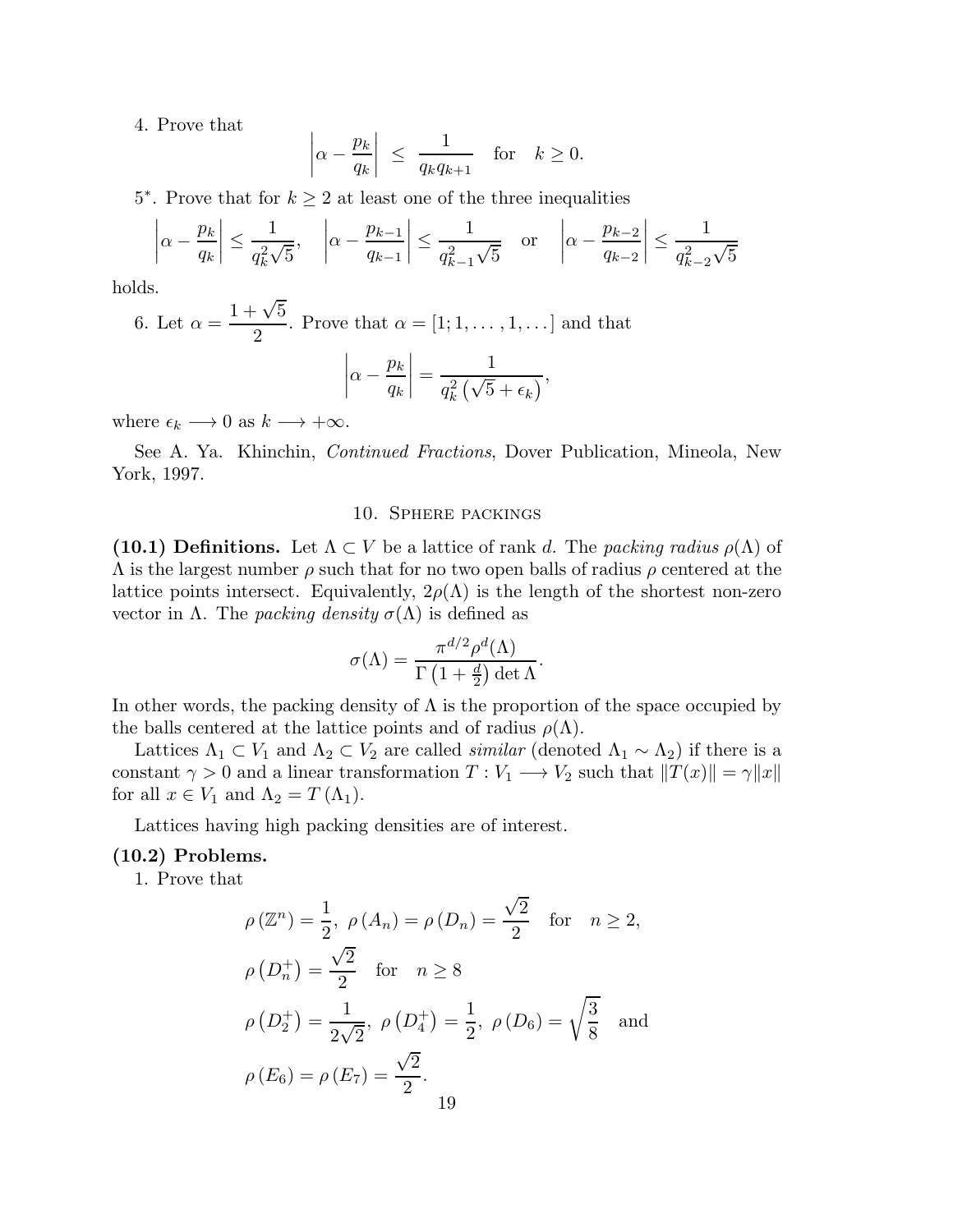2. Prove that similar lattices have equal packing density.

3. Prove that  $D_2 \sim \mathbb{Z}^2$  that  $D_3$  is isomorphic to  $A_3$ , that  $D_4^+$ 4 is isomorphic to  $\mathbb{Z}^4$  and that  $D_4^* \sim D_4$ .

4. Prove that

$$
\sigma(\mathbb{Z}) = 1, \ \sigma(A_2) = \frac{\pi}{\sqrt{12}} \approx 0.9069, \ \sigma(A_3) = \sigma(D_3) = \frac{\pi}{\sqrt{18}} \approx 0.7405
$$

$$
\sigma(D_4) = \frac{\pi^2}{16} \approx 0.6169, \ \sigma(D_5) = \frac{\pi^2}{15\sqrt{2}} \approx 0.4653, \ \sigma(E_6) = \frac{\pi^3}{48\sqrt{3}} \approx 0.3729,
$$

$$
\sigma(E_7) = \frac{\pi^3}{105} \approx 0.2953 \quad \text{and} \quad \sigma(E_8) = \frac{\pi^4}{384} \approx 0.2537.
$$

5. Check the inequalities

$$
\sigma(A_2) > \sigma(\mathbb{Z}^2)
$$
  
\n
$$
\sigma(A_3) = \sigma(D_3) > \sigma(\mathbb{Z}^3)
$$
  
\n
$$
\sigma(D_4) > \sigma(A_4) > \sigma(\mathbb{Z}^4)
$$
  
\n
$$
\sigma(D_5) > \sigma(A_5) > \sigma(\mathbb{Z}^5)
$$
  
\n
$$
\sigma(E_6) > \sigma(D_6) > \sigma(A_6) > \sigma(\mathbb{Z}^6)
$$
  
\n
$$
\sigma(E_7) > \sigma(D_7) > \sigma(A_7) > \sigma(\mathbb{Z}^7)
$$
 and  
\n
$$
\sigma(E_8) > \sigma(D_8) > \sigma(A_8) > \sigma(\mathbb{Z}^8).
$$

6. Let  $V$  be a d-dimensional Euclidean space and let  $X$  be an (infinite) set such that  $||x - y|| \ge 2$  for any  $x, y \in X$  such that  $x \ne y$ . We define the density of the unit sphere packing with centers at  $X$  as

$$
\sigma(X) = \limsup_{r \to +\infty} \frac{\pi^{d/2} |B_r \cap X|}{\Gamma(1 + \frac{d}{2}) \operatorname{vol} B_r},
$$

where  $B_r$  is the ball of radius r centered at the origin.

Prove that one can find such a set X so that  $\sigma(X) \geq 2^{-d}$  (the Gilbert - Varshamov bound).

7. Let  $\Lambda \subset \mathbb{R}^3$  be a lattice with basis

$$
(1,0,0), \ \left(\frac{1}{2},\frac{\sqrt{3}}{2},0\right), \ \left(0,0,\sqrt{\frac{8}{3}}\right)
$$

and let

$$
u = \left(\frac{1}{2}, \frac{1}{\sqrt{12}}, \sqrt{\frac{2}{3}}\right).
$$
  
20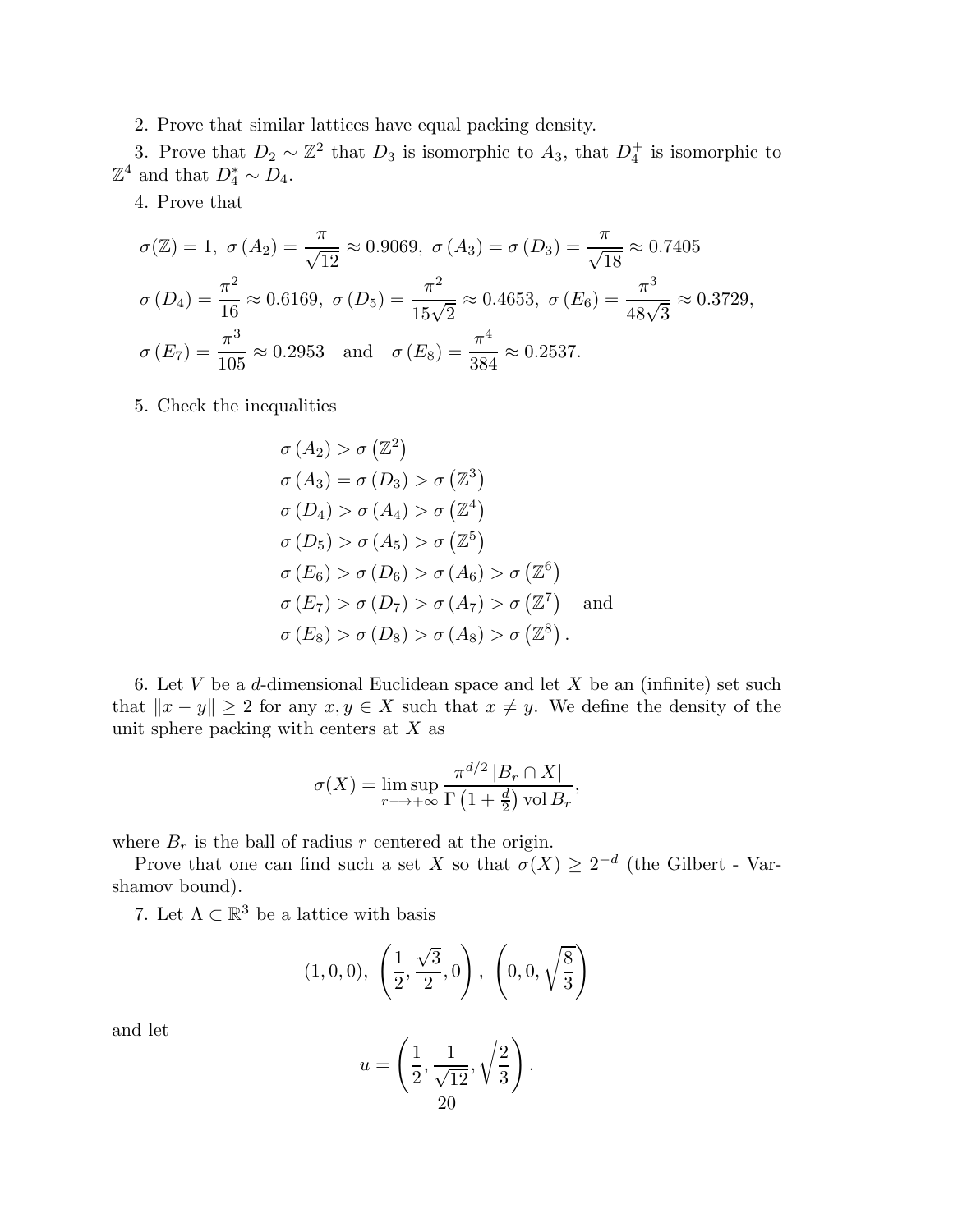Let

$$
X = \Lambda \cup (u + \Lambda).
$$

Prove that X is not a lattice and that  $\sigma(X) = \sigma(D_3)$ .

8. Identify the 24 shortest non-zero vectors of  $D_4$ .

9. Identify the 240 shortest non-zero vectors of  $E_8$ .

10. Let

$$
||x||_{\infty} = \max_{i=1,...,d} |x_i|
$$
 for  $x = (x_1,...,x_d)$ .

Prove that for any lattice  $\Lambda \subset \mathbb{R}^d$  there is a vector  $x \in \Lambda \setminus \{0\}$  such that

$$
||x||_{\infty} \leq (\det \Lambda)^{1/d}.
$$

11. Prove that

$$
\rho(\Lambda) \ \leq \ \frac{1}{2} \sqrt{d} \left( \det \Lambda \right)^{1/d}
$$

for a lattice  $\Lambda$  of rank d.

# 11. THE LEECH LATTICE

Our goal is to construct a remarkable lattice of rank 24, called the Leech lattice. We follow the construction of R. Wilson, Octonions and the Leech lattice, *Journal of Algebra*, 322(2009), 2186–2190.

(11.1) Octonions. We introduce the algebra of *octonions*, following H.S.M. Coxeter, Integral Cayley numbers, *Duke Math. J.*, 13(1946), 561–578.

We define octonions as formal linear combinations

$$
x_0 + x_1e_1 + x_2e_2 + x_3e_3 + x_4e_4 + x_5e_5 + x_6e_6 + x_7e_7,
$$

where  $x_0, x_1, x_2, x_3, x_4, x_5, x_6, x_7 \in \mathbb{R}$ . We multiply octonions according to the following rules.

First,

 $1e_i = e_i 1 = e_i$  and  $e_i^2 = -1$  for  $i = 1, ..., 7$ .

Next,

$$
e_i e_j = -e_j e_i \quad \text{for all} \quad i \neq j.
$$

Furthermore

$$
e_1e_2=e_4,\ e_2e_3=e_5,\ e_3e_4=e_6,\ e_4e_5=e_7,\ e_5e_6=e_1,\ e_6e_7=e_2,\ e_7e_1=e_3
$$

(note that the remaining six identities can be obtained from the first identity by a cyclic shift of the indices), and the products of the generators from the following seven triples are associative

(11.1.1) 
$$
\begin{aligned} \{e_1, e_2, e_4\}, \{e_2, e_3, e_5\}, \{e_3, e_4, e_6\}, \{e_4, e_5, e_7\}, \\ \{e_5, e_6, e_1\}, \{e_6, e_7, e_2\}, \{e_7, e_1, e_3\}, \\ 21 \end{aligned}
$$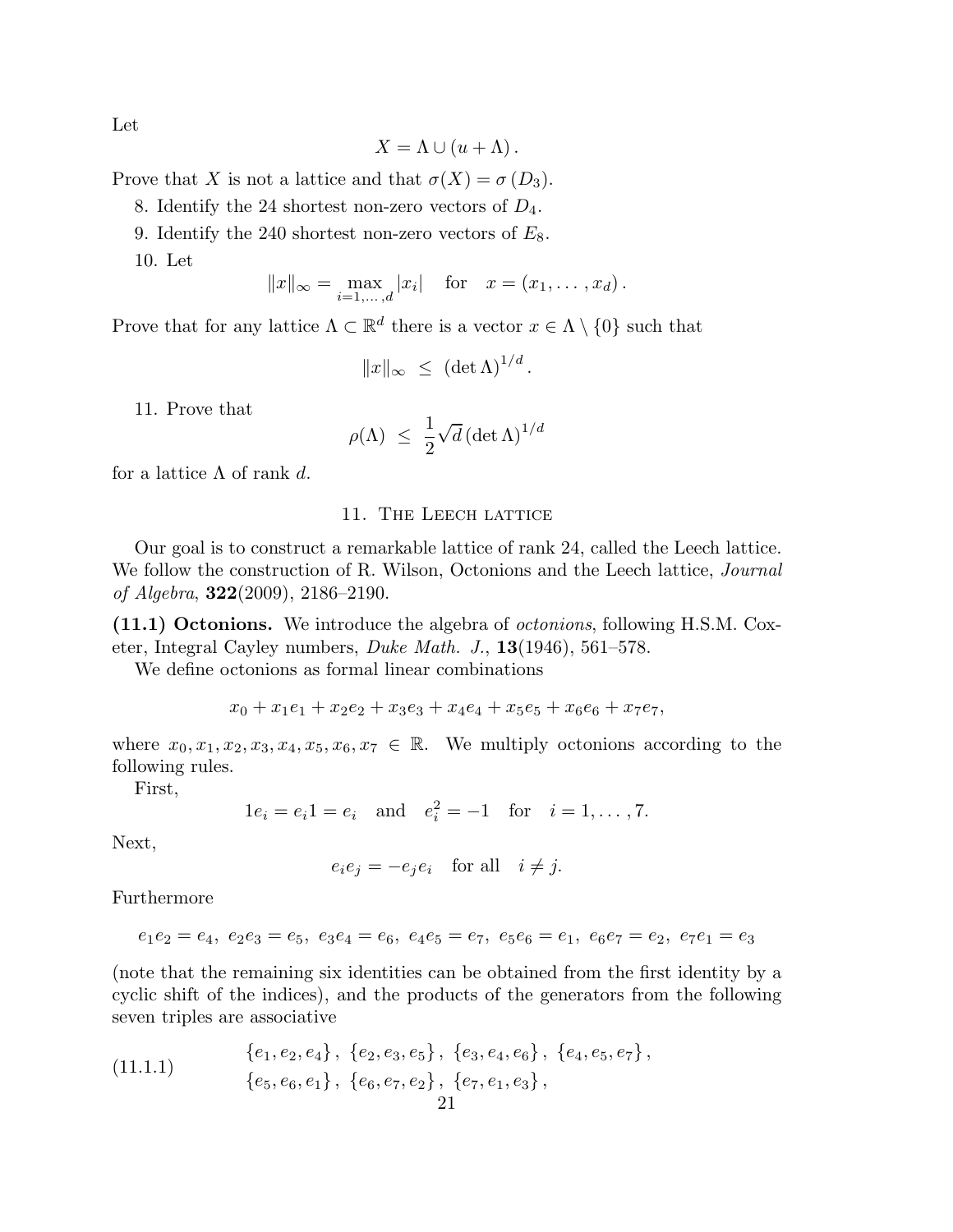so, for example,

$$
(e_1e_2)e_4 = e_1(e_2e_4),
$$
 etc.

Finally, the product of any triple involving only two or one generator  $e_i$  is associative, so, for example,

$$
(e_6e_3)e_6=e_6(e_3e_6).
$$

These rules suffice to figure out any product  $e_i e_j$ . For example,

$$
e_1e_6 = (e_5e_6)e_6 = e_5(e_6e_6) = -e_5,
$$
  
\n
$$
e_2e_6 = -e_6e_2 = -e_6(e_6e_7) = -(e_6e_6)e_7 = e_7,
$$
  
\n
$$
e_3e_6 = e_3(e_3e_4) = (e_3e_3)e_4 = -e_4
$$
 and  
\n
$$
e_4e_6 = -e_6e_4 = -(e_3e_4)e_4 = -e_3(e_4e_4) = e_3.
$$

We define the *conjugate*

$$
x_0 + x_1e_1 + x_2e_2 + x_3e_3 + x_4e_4 + x_5e_5 + x_6e_6 + x_7e_7 =
$$
  

$$
x_0 - x_1e_1 - x_2e_2 - x_3e_3 - x_4e_4 - x_5e_5 - x_6e_6 - x_7e_7
$$

and the *norm*

$$
||x_0 + x_1e_1 + x_2e_2 + x_3e_3 + x_4e_4 + x_5e_5 + x_6e_6 + x_7e_7|| =
$$
  

$$
\sqrt{x_0^2 + x_1^2 + x_2^2 + x_3^2 + x_4^2 + x_5^2 + x_6^2 + x_7^2},
$$

thus making the space of octonions Euclidean space  $\mathbb{R}^8$ .

### (11.2) Problems.

1°. Build a  $7 \times 7$  multiplication table for  $e_1, e_2, e_3, e_4, e_5, e_6$  and  $e_7$ .

2°. Let  $\{i, j, k\}$  be a triple of distinct indices, not equal to one of the triples of (11.1.1). Prove the anti-associativity relation:

$$
(e_i e_j) e_k = -e_i (e_j e_k).
$$

- 3. Prove that  $\overline{(x \cdot y)} = \overline{y} \cdot \overline{x}$  for every two octonions x and y.
- 4. Prove the *Moufang laws*:

$$
z(x(zy)) = ((zx)z)y
$$
  
\n
$$
x(z(yz)) = ((xz)y)z
$$
  
\n
$$
(zx)(yz) = (z(xy))z = z((xy)z)
$$

for every three octonions  $x, y$  and  $z$ .

- 5. Prove that the algebra generated by any two octonions is associative.
- 6. Prove that  $||x||^2 = x\overline{x}$  for every octonion x.
- 7. Prove that  $||xy|| = ||x|| ||y||$  for every two octonions x and y.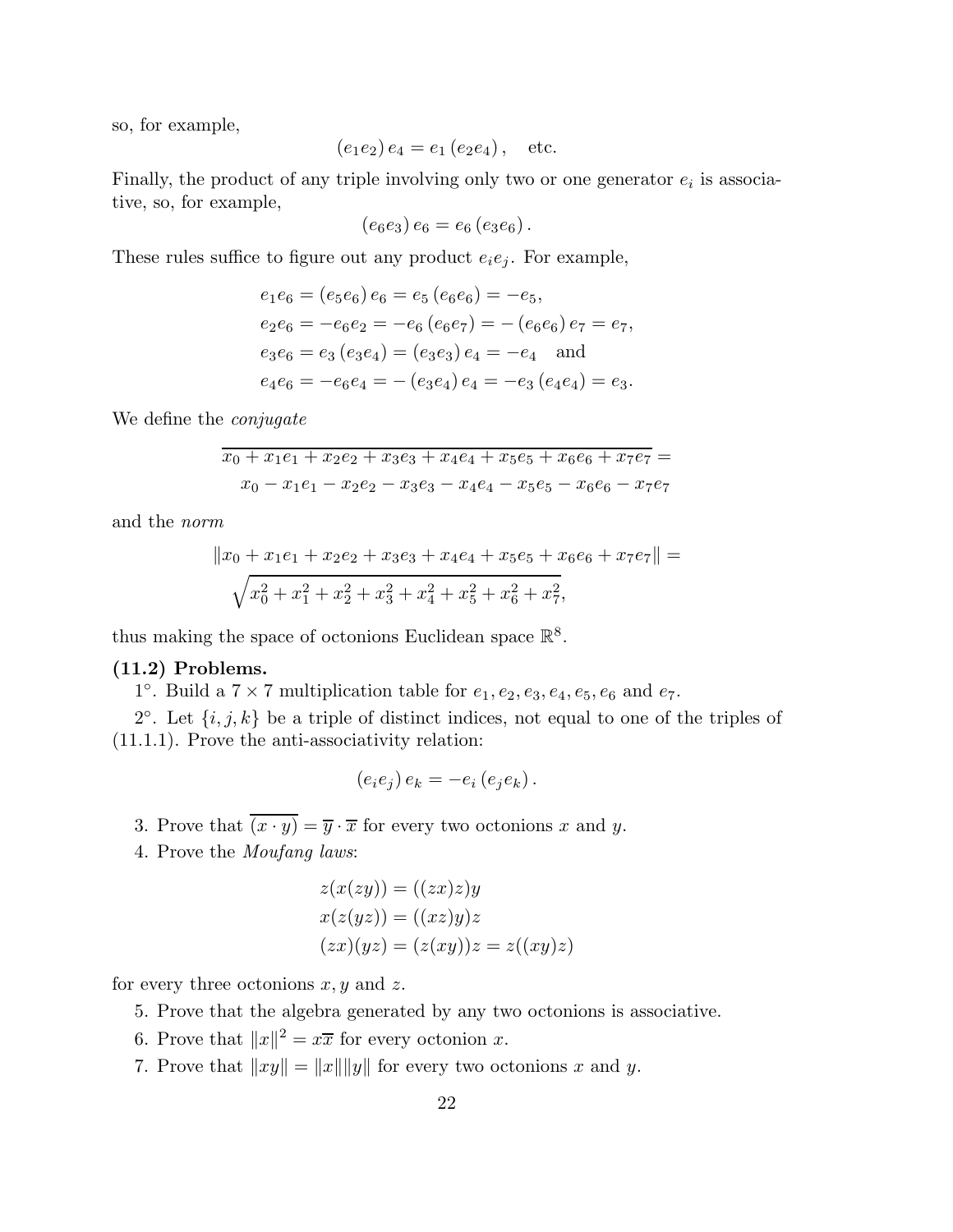(11.3) The Leech lattice. First, we construct a copy of lattice  $E_8$  in the space of octonions. As in Example 1.3.3, we define  $D_8$  as the lattice consisting of all points

$$
x_0 + x_1e_1 + x_2e_2 + x_3e_3 + x_4e_4 + x_5e_5 + x_6e_6 + x_7e_7,
$$
  
where  $x_i \in \mathbb{Z}$  for  $i = 0, ..., 7$  and  
 $x_0 + x_1 + x_2 + x_3 + x_4 + x_5 + x_6 + x_7 + x_7 \equiv 0 \mod 2.$ 

Next, we let

$$
u = \frac{1}{2} \left( -1 + e_1 + e_2 + e_3 + e_4 + e_5 + e_6 + e_7 \right).
$$

We let

$$
L=D_8\cup (u+D_8).
$$

Now, we consider the space V of all triples  $(x, y, z)$ , where x, y and z are octonions. We make it 24-dimensional Euclidean space by introducing the norm

$$
||(x, y, z)|| = \sqrt{\frac{||x||^2 + ||y||^2 + ||z||^2}{2}}.
$$

Now we define the *Leech lattice*  $\Lambda_{24} \subset V$  as the set of all triples  $(x, y, z)$  such that

 $x, y, z \in L;$  $x + y, x + z, y + z \in L\overline{u};$  $x + y + z \in Lu$ .

Here by Lu, respectively  $L\bar{u}$ , we understand the lattice obtained by multiplying lattice L point-wise by u, respectively by  $\overline{u}$ .

### (11.4) Problems.

 $1^{\circ}$ . Check that L is isomorphic to  $E_8$ .

2. Prove that  $Le_i = L$  for  $i = 1, ..., 7$  and that  $Lu \subset L$ .

3°. Prove that if  $(x, y, z) \in \Lambda_{24}$  then vectors  $(x, z, y), (y, x, z), (y, z, x), (z, x, y)$ and  $(z, y, x)$  also lie in  $\Lambda_{24}$ .

4. Prove that  $2L \subset Lu$ ,  $2L \subset L\overline{u}$  and that  $Lu + L\overline{u} \subset L$  (in fact,  $Lu \cap L\overline{u} = 2L$ and  $Lu + L\overline{u} = L$ .

5. Prove that for every  $x \in L$  we have

$$
(2x, 0, 0) \in \Lambda_{24}
$$

$$
(xu, x, -x) \in \Lambda_{24}
$$

$$
(x\overline{u}, x\overline{u}, 0) \in \Lambda_{24}.
$$

6. Prove that  $||x||^2$  is an even integer for every  $x \in \Lambda_{24}$ . Deduce that  $\Lambda_{24} \subset \Lambda_{24}^*$ . 7<sup>\*</sup>. Prove that  $\Lambda_{24}^* = \Lambda_{24}$ .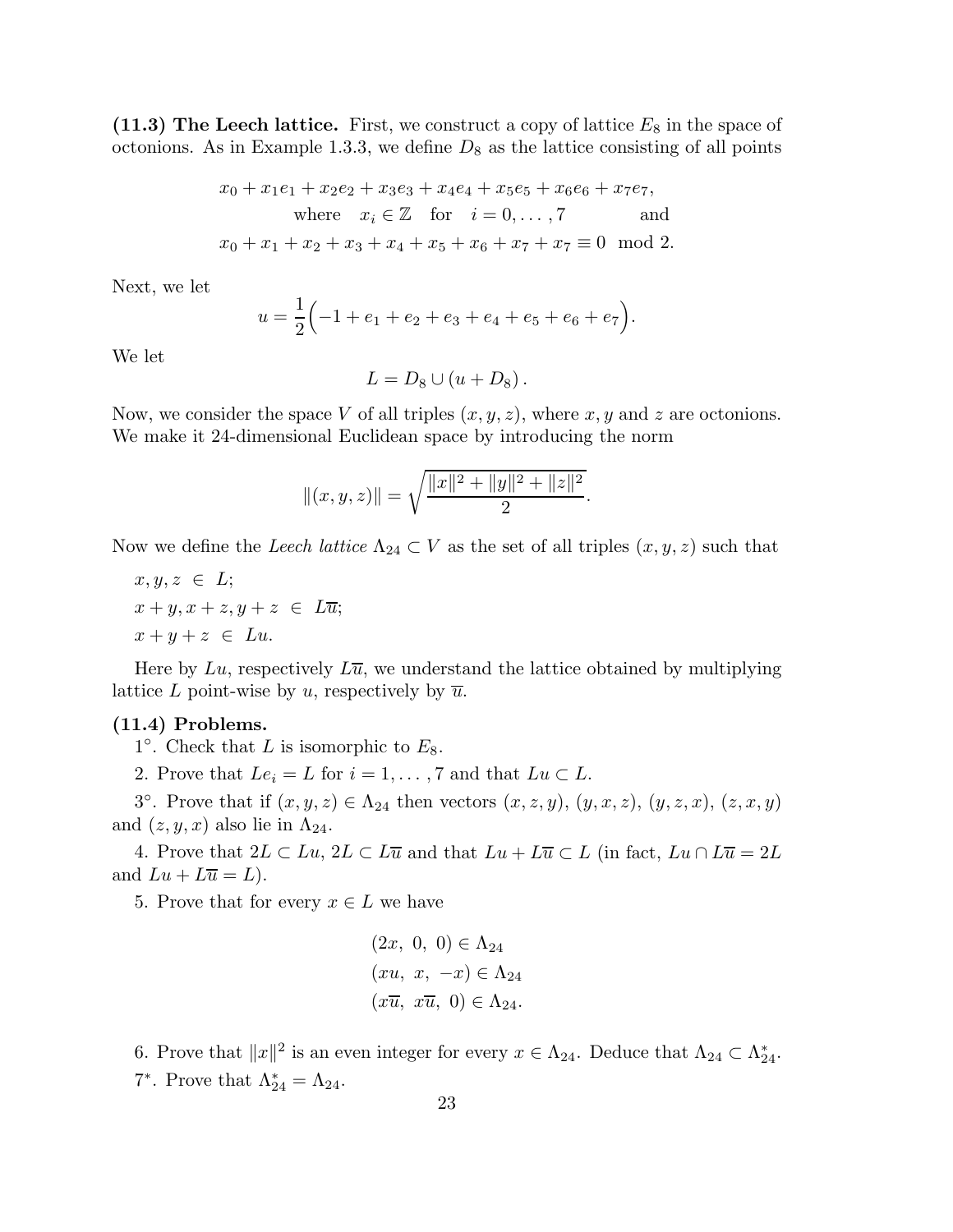8. Prove that  $||x|| \geq 2$  for all  $x \in \Lambda_{24}$ .

9<sup>\*</sup>. Prove that if  $(x, y, z) \in \Lambda_{24}$  then  $(x, ye_i, ze_i) \in \Lambda_{24}$  for  $i = 1, ..., 7$ . Deduce that if  $(x, y, z) \in \Lambda_{24}$  then  $(x, y, -z) \in \Lambda_{24}$ .

10<sup>\*</sup>. Let us denote  $1 = e_0$ . Prove that if x is a shortest non-zero vector in L then

$$
(2x, 0, 0) \in \Lambda_{24}
$$
,  
\n $(x\overline{u}, x\overline{u}e_i, 0) \in \Lambda_{24}$  for  $i = 0, ..., 7$  and  
\n $((xu)e_i, xe_j, (xe_i)e_j) \in \Lambda_{24}$  for  $i, j = 0, ..., 7$ .

Accounting for permutations of the coordinates and sign changes, there are

$$
3 \cdot 240 + 3 \cdot 240 \cdot 16 + 3 \cdot 240 \cdot 16 \cdot 16 = 196,560
$$

shortest non-zero vectors of length 2 in  $\Lambda_{24}$ .

11<sup>°</sup>. Conclude from Problems 5, 7 and 8 above that  $\rho(\Lambda_{24}) = 1$ , det  $\Lambda = 1$  and hence

$$
\sigma\left(\Lambda_{24}\right) = \frac{\pi^{12}}{12!} \approx 0.001929574313.
$$

# 12. The Minkowski - Hlawka Theorem

Our goal is to prove that there is a lattice of rank d with a high packing density. We will prove that for every d and  $\sigma < 2^{-d}$  there is a lattice of packing density at least  $\sigma$ . A simple modification of our construction improves the bound to any  $\sigma < 2^{-d+1}$  and then to  $\sigma = 2^{-d+1}$ . There is a further (much more technical) improvement to  $\sigma = \zeta(d)2^{1-d}$  for  $d \geq 2$ , where  $\zeta(d) = \sum$  $+ \infty$  $n=1$  $n^{-d}$ .

(12.1) Lemma. Let  $M \subset V$  be a Lebesque measurable set, let  $\Lambda \subset V$  be a lat*tice and let*  $\Pi$  *be a fundamental parallelepiped of*  $\Lambda$ *. For*  $x \in V$ *, let*  $x + \Lambda$  ${x + u : u \in \Lambda}$  *be the translation of*  $\Lambda$  *and let*  $|M \cap (x + \Lambda)|$  *be the number of points from*  $x + \Lambda$  *in*  $M$ *. Then* 

$$
\int_{\Pi} |M \cap (x + \Lambda)| \, dx = \text{vol } M.
$$

*More generally, for an integer*  $k \neq 0$ *, we have* 

$$
\int_{\Pi} |M \cap (kx + \Lambda)| \ dx = \text{vol } M.
$$

*Proof.* For  $u \in \Lambda$  let us introduce a function  $f_u : \Pi \longrightarrow \mathbb{R}$  by

$$
f_u(x) = \begin{cases} 1 & \text{if } x + u \in M \\ 0 & \text{if } x + u \notin M. \\ 24 & \end{cases}
$$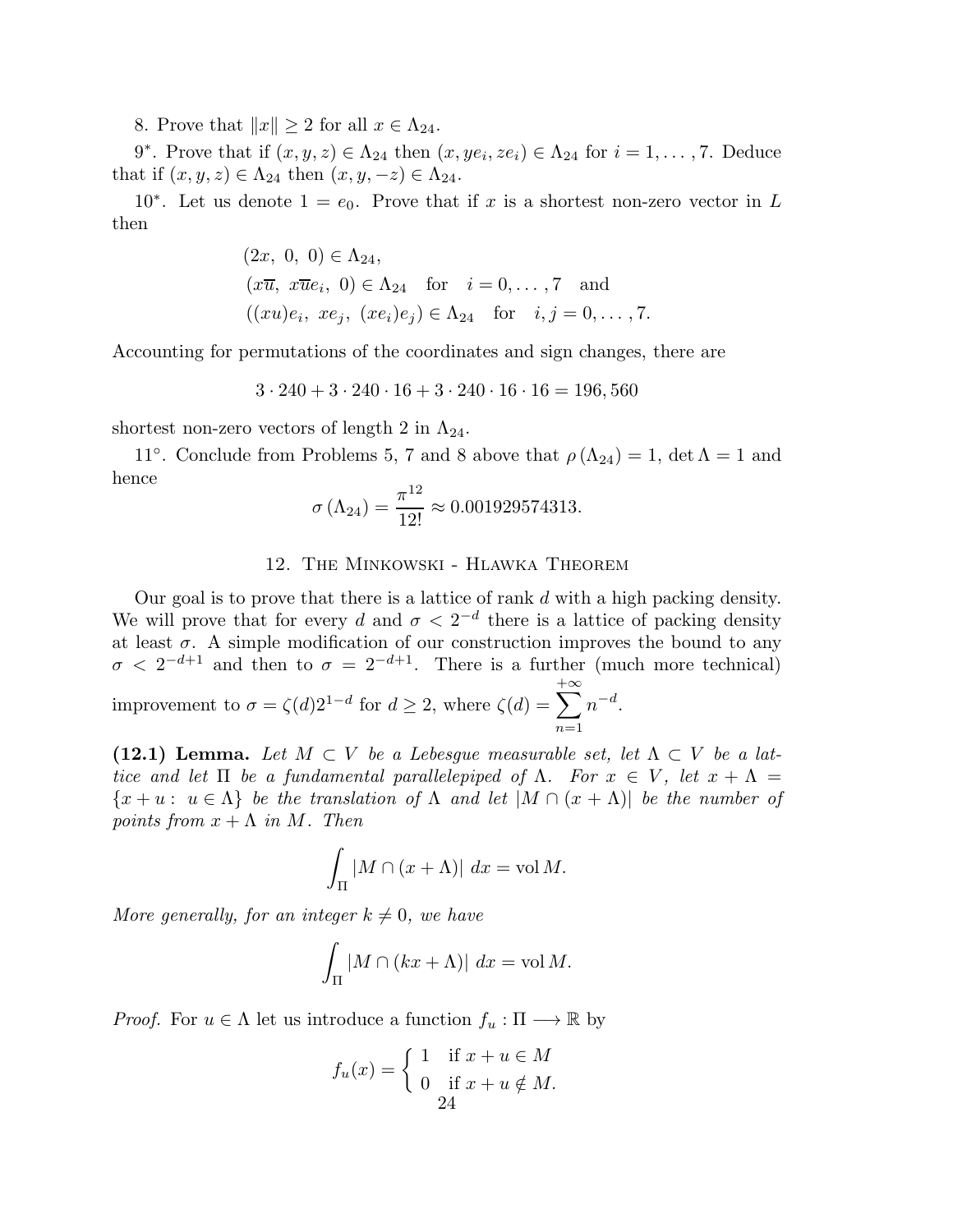Then

$$
|M \cap (x + \Lambda)| = \sum_{u \in \Lambda} f_u(x)
$$

and hence

$$
\int_{\Pi} |M \cap (x + \Lambda)| \, dx = \sum_{u \in \Lambda} \int_{\Pi} f_u(x) \, dx = \sum_{u \in \Lambda} \text{vol}((\Pi + u) \cap M) = \text{vol } M,
$$

where the last equality follows by Lemma 4.2.

To handle the general case, without loss of generality we assume that  $k > 0$  (if  $k < 0$  we consider the parallelepiped  $-\Pi$  instead). Substituting  $y = kx$ , we obtain

$$
\int_{\Pi} |M \cap (kx + \Lambda)| \, dx = k^{-d} \int_{k\Pi} |M \cap (y + \Lambda)| \, dy \quad \text{for} \quad d = \dim V.
$$

The parallelepiped  $k\Pi$  is the union of  $k^d$  pairwise disjoint lattice translations  $\Pi + u$ :  $u \in \Lambda$  of the parallelepiped  $\Pi$ . Since the function  $q(y) = |M \cap (y + \Lambda)|$  satisfies  $g(y + u) = g(y)$  for all  $y \in \Lambda$ , we conclude that

$$
k^{-d} \int_{k\Pi} |M \cap (y + \Lambda)| dy = \int_{\Pi} |M \cap (y + \Lambda)| dy = \text{vol } M.
$$

 $\Box$ 

The following is the Minkowski - Hlawka Theorem.

(12.2) Theorem.  $M \subset \mathbb{R}^d$  be a bounded Jordan measurable set, where  $d > 1$ . *Then, for any*  $\delta > \text{vol } M$  *there is a lattice*  $\Lambda \subset V$  *such that* det  $\Lambda = \delta$  *and*  $M \cap I$  $(\Lambda \setminus \{0\}) = \emptyset$ .

*Proof.* Without loss of generality we assume that vol  $M < 1$  and  $\delta = 1$ . Let  $e_1, \ldots, e_d$  be the standard basis of  $\mathbb{R}^d$  and let H be the coordinate hyperplane  $x_d = 0.$ 

Let us choose a sufficiently small  $\alpha > 0$  (to be defined later) and consider the translations

$$
H_k = H + k\alpha e_d, \quad k \in \mathbb{Z}.
$$

We denote  $M_k = M \cap H_k$ . We choose  $\alpha > 0$  in such a way that for every  $x \in M$ ,  $x = (x_1, \ldots, x_d)$ , we have

(12.2.1) 
$$
|x_i| < \alpha^{-1/(d-1)} \quad \text{for} \quad i = 1, ..., d-1
$$

and

(12.2.2) 
$$
\alpha \sum_{k=-\infty}^{+\infty} \text{vol}_{d-1} M_k < 1.
$$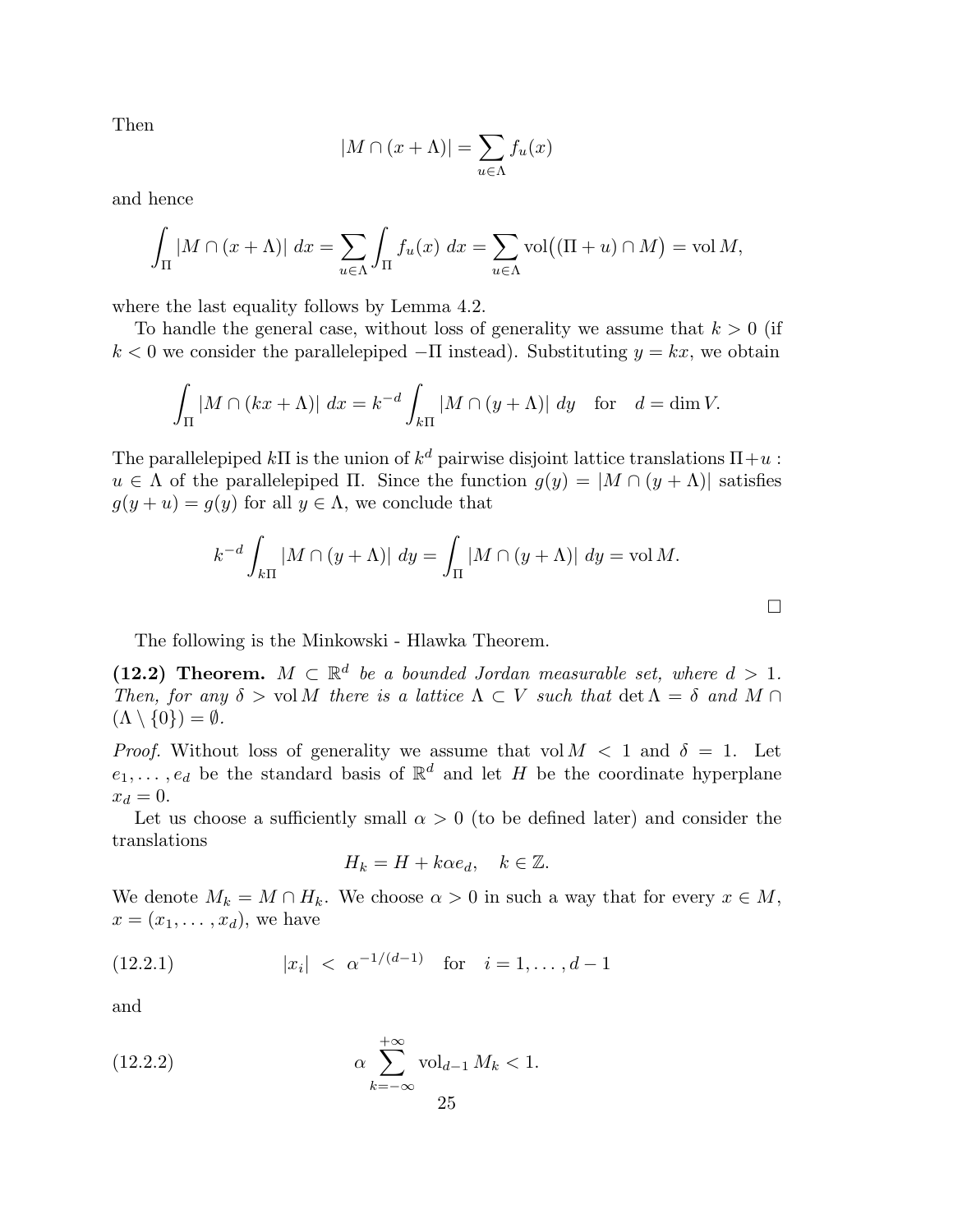While (12.2.1) can be satisfied with a sufficiently small  $\alpha$  since M is bounded,  $(12.2.2)$  can be satisfied since vol  $M < 1$  and M is Jordan measurable.

Let

$$
u_i = \alpha^{-1/(d-1)} e_i
$$
 for  $i = 1, ..., d-1$ 

and let  $\Lambda_0 \subset H$  be the lattice with basis  $u_1, \ldots, u_{d-1}$ . Hence  $\det \Lambda_0 = 1/\alpha$  and  $M \cap (\Lambda_0 \setminus \{0\}) = \emptyset$  by  $(12.2.1)$ .

Let  $\Pi$  be the fundamental parallelepiped of  $u_1, \ldots, u_{d-1}$ . For  $x \in \Pi$  let us define  $u_d(x) = \alpha e_d + x$  and let  $\Lambda(x) \subset \mathbb{R}^d$  be the lattice with basis  $u_1, \ldots, u_{d-1}, u_d(x)$ . Then det  $\Lambda(x) = 1$  for all  $x \in \Pi$ . We have

$$
|M \cap \Lambda(x)| = \sum_{k=-\infty}^{+\infty} |M_k \cap \Lambda(x)|.
$$

Choosing the origin in  $H_k$  at  $\alpha k e_d$ , we identify  $H_k = \mathbb{R}^{d-1}$  and  $\Lambda(x) \cap H_k = kx + \Lambda_0$ . Hence by Lemma 12.1, for  $k \neq 0$  we have

$$
\int_{\Pi} |M_k \cap \Lambda(x)| \, dx = \int_{\Pi} |M_k \cap (kx + \Lambda_0)| \, dx = \text{vol}_{d-1} \, M_{k-1}.
$$

Since  $\mathrm{vol}_{d-1} \Pi = 1/\alpha$ , by (12.2.2), we conclude that

$$
\frac{1}{\mathrm{vol}_{d-1}\,\Pi}\int_{\Pi}\left(\sum_{k\in\mathbb{Z}\backslash\{0\}}|M_k\cap\Lambda(x)|\right)\;dx<1.
$$

Therefore, there is an  $x \in \Pi$  such that  $|M_k \cap \Lambda(x)| = \emptyset$  for all  $k \in \mathbb{Z} \setminus \{0\}.$ 

(12.3) Corollary. For any  $\sigma < 2^{-d}$  there is a lattice  $\Lambda$  of rank d with the packing  $density \space \sigma(\Lambda) > 2^{-d}.$ 

*Proof.* Let  $B \subset \mathbb{R}^d$  be the standard Euclidean ball centered at the origin and of radius 1. By Theorem 12.2, there is a lattice  $\Lambda \subset \mathbb{R}^d$  such that  $\Lambda \cap B = \{0\}$  and  $\det \Lambda = \sigma^{-1} 2^{-d}$  vol B. Hence we have  $\rho(\Lambda) \geq 1/2$  for the packing radius of  $\Lambda$  and

$$
\sigma(\Lambda) = \frac{\text{vol}\,B \cdot \rho^d(\Lambda)}{\det \Lambda} = \sigma.
$$

 $\Box$ 

Rescaling

$$
\Lambda' = \left(\frac{2^d \sigma}{\text{vol } B}\right)^{1/d} \Lambda
$$

we obtain a lattice  $\Lambda' \subset \mathbb{R}^d$  with  $\det \Lambda' = 1$  and

$$
\rho(\Lambda') = \frac{1}{2} \left( \frac{2^d \sigma}{\text{vol } B} \right)^{1/d} \approx \sqrt{\frac{d}{8\pi e}}
$$

by Stirling's formula.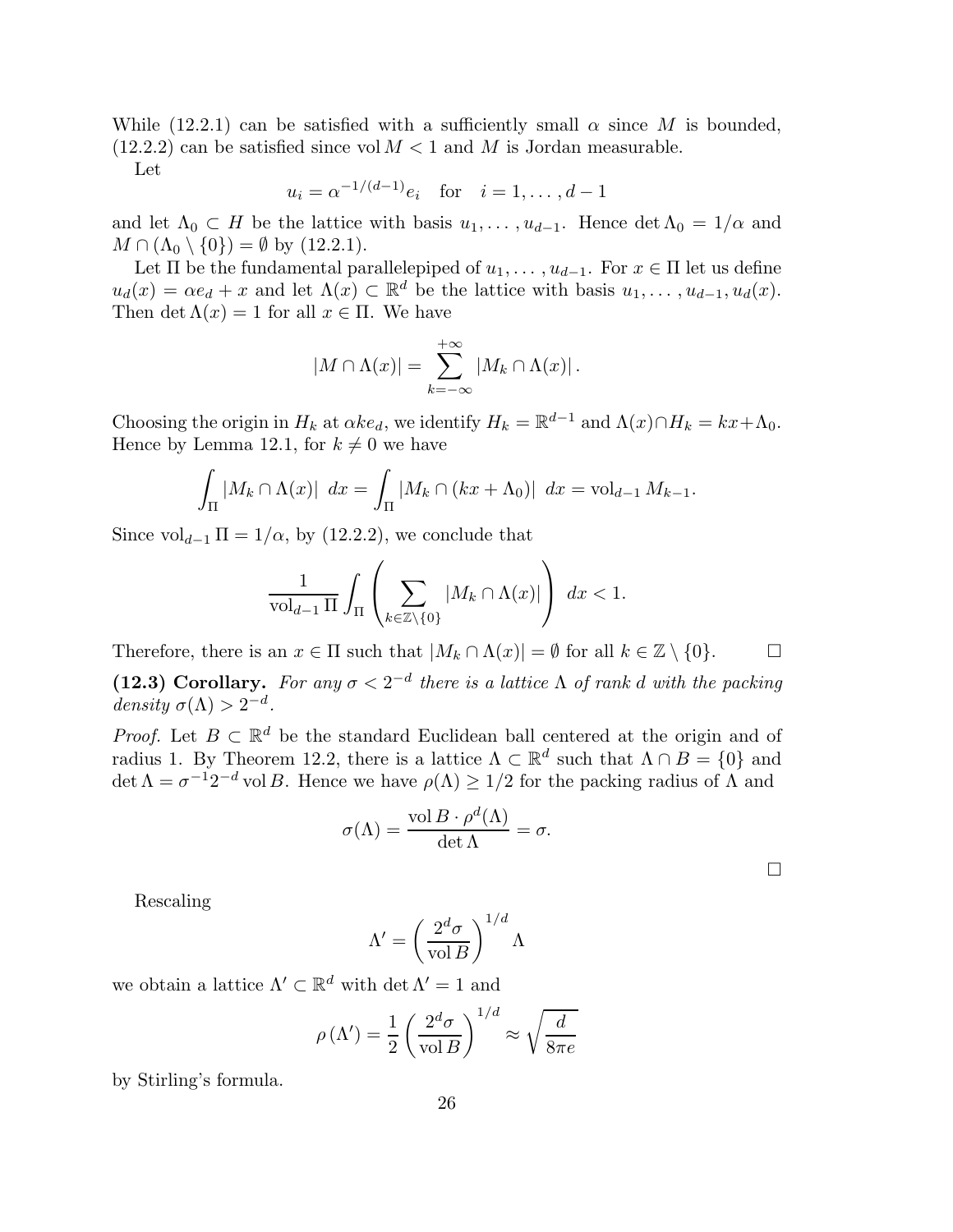## (12.4) Problems.

1. Let  $\phi: V \longrightarrow \mathbb{R}$  be a Lebesgue integrable function and let  $\Lambda \subset V$  be a lattice. Prove that there exists a  $z \in V$  such that

$$
\sum_{u \in \Lambda} \phi(z+u) \le \frac{1}{\det \Lambda} \int_V \phi(x) \ dx.
$$

2. Let  $\phi: V \longrightarrow \mathbb{R}$  be a Riemann integrable function vanishing outside a bounded region in V and let  $\epsilon > 0$  be a number. Prove that there exists a lattice  $\Lambda \subset V$  such that  $\det \Lambda = 1$  and

$$
\sum_{u \in \Lambda \setminus \{0\}} \phi(u) \le \epsilon + \int_V \phi(x) \ dx.
$$

3. Let  $M \subset V$  be a bounded symmetric (that is,  $M = -M$ ) Jordan measurable set such that vol  $M < 2$ . Prove that there is a lattice  $\Lambda \subset V$  such that  $\det \Lambda = 1$ and  $M \cap (\Lambda \setminus \{0\}) = \emptyset$ .

#### 13. The reciprocity relation for the packing radius

(13.1) Lemma. *Let* Λ *be a lattice of rank* d *and let* Λ ∗ *be the dual lattice. Then for the packing radii of* Λ *and* Λ <sup>∗</sup> *we have*

$$
\rho(\Lambda) \cdot \rho(\Lambda^*) \ \leq \ \frac{d}{4}.
$$

*Proof.* It follows by the Minkowski Theorem (see Problem 11 of Section 10.2) that

$$
\rho(\Lambda) \leq \frac{1}{2} \sqrt{d} (\det \Lambda)^{1/d}
$$
 and  $\rho(\Lambda^*) \leq \frac{1}{2} \sqrt{d} (\det \Lambda^*)^{1/d}$ .

Since  $(\det \Lambda)(\det \Lambda^*) = 1$  (see Problem 2 of Section 4.4), the proof follows.  $\square$ 

More precisely, it follows by the Minkowski Theorem (Theorem 6.4) or, equivalently, from the fact that the packing density of a lattice does not exceed 1, that

$$
\rho(\Lambda) \le \frac{1}{\sqrt{\pi}} \left( \Gamma\left(1 + \frac{d}{2}\right) \right)^{1/d} (\det \Lambda)^{1/d} \quad \text{and}
$$

$$
\rho(\Lambda^*) \le \frac{1}{\sqrt{\pi}} \left( \Gamma\left(1 + \frac{d}{2}\right) \right)^{1/d} (\det \Lambda^*)^{1/d},
$$

which implies that

$$
\rho(\Lambda) \cdot \rho(\Lambda^*) \ \leq \ \frac{d}{2\pi e} \left( 1 + O\left(\frac{1}{d}\right) \right).
$$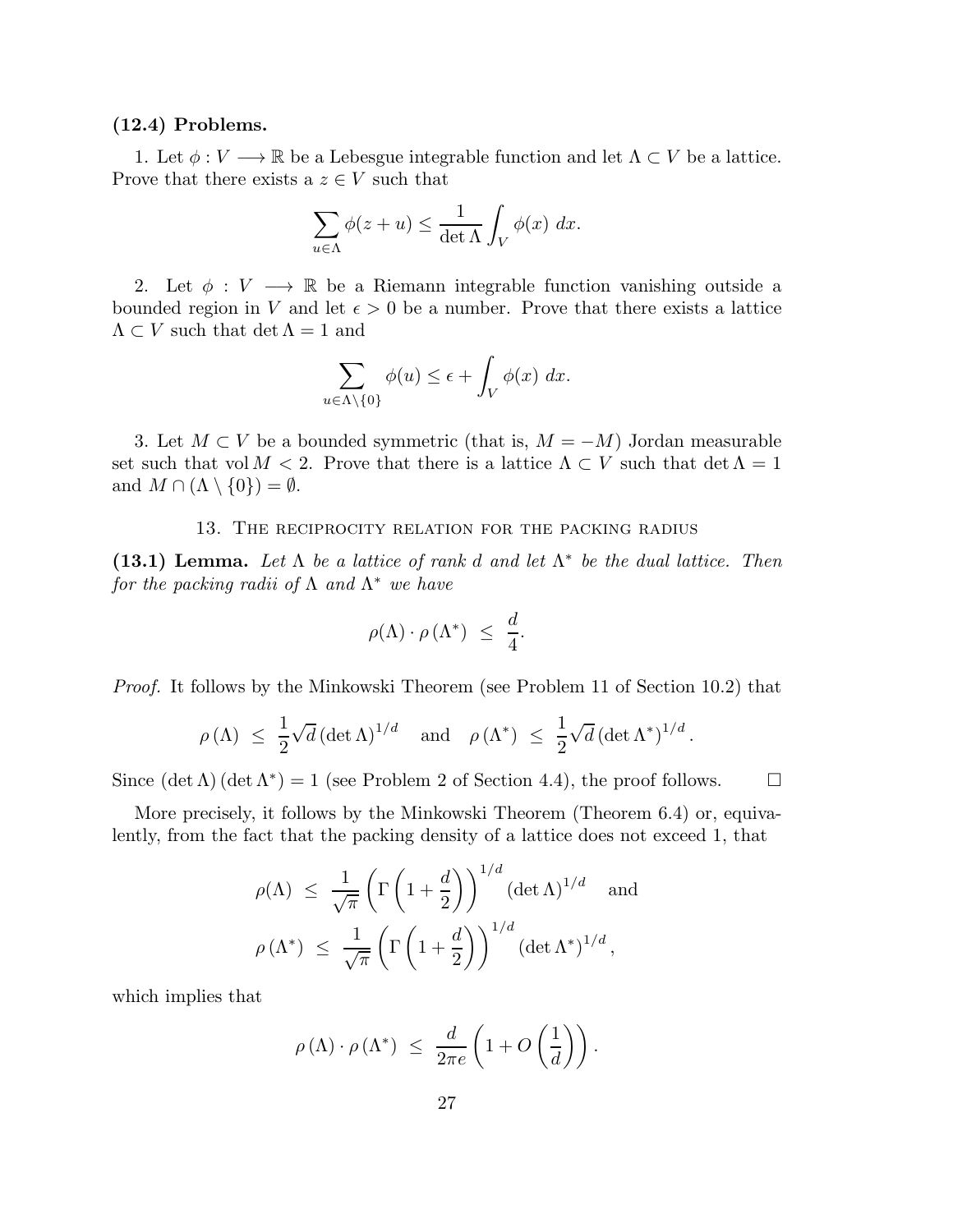### (13.2) Problems.

1°. Show by example that  $\rho(\Lambda) \cdot \rho(\Lambda^*)$  can be arbitrarily small.

2<sup>o</sup>. Let  $\Lambda_0 \subset \Lambda$  be a sublattice. Prove that

$$
\rho(\Lambda) \leq \rho(\Lambda_0) \leq |\Lambda/\Lambda_0| \rho(\Lambda).
$$

3°. Let  $\Lambda$  be a lattice of rank d and let  $u_1, \ldots, u_d$  be linearly independent vectors from  $\Lambda^*$ . Prove that for any  $v \in \Lambda \setminus \{0\}$  we have

$$
\max_{i=1,\ldots,d} \|v\| \cdot \|u_i\| \ \geq \ 1.
$$

# 14. The Korkin-Zolotarev basis of a lattice

(14.1) Lemma. Let  $\Lambda \subset V$  *be a lattice and let*  $\Lambda^* \subset V$  *be the dual lattice. Let*  $u_1, \ldots, u_d$  *be a basis of*  $\Lambda$  *and let*  $v_1, \ldots, v_d$  *be vectors such that* 

$$
\langle u_i, v_j \rangle = \begin{cases} 1 & \text{if } i + j = d + 1 \\ 0 & \text{otherwise.} \end{cases}
$$

*Then*  $v_1, \ldots, v_d$  *is a basis of*  $\Lambda^*$ . *Moreover, let*  $H = v_1^{\perp}$  *be the orthogonal complement of*  $v_1$  *and let*  $\Lambda_0 \subset H$  *be the lattice with basis*  $u_1, \ldots, u_{d-1}$ *. Let*  $pr : V \longrightarrow H$ *be the orthogonal projection. Then*  $\Lambda_0^* = pr(\Lambda^*)$  *and*  $pr(v_2), \ldots, pr(v_d)$  *is a basis of*  $\Lambda_0^*$ .

*Proof.* Clearly,  $v_1, \ldots, v_d \in \Lambda^*$ . Moreover, for any  $v \in \Lambda^*$ , we can write

$$
v = \sum_{i=1}^{d} \langle v, u_i \rangle v_{d+1-i},
$$

and hence  $v_1, \ldots, v_d$  is a basis of  $\Lambda^*$ .

For every  $v \in \Lambda^*$  and every  $u \in \Lambda_0$  we have

$$
\langle u, pr(v) \rangle = \langle u, v \rangle \in \mathbb{Z}.
$$

In particular,  $pr(v_2), \ldots, pr(v_d) \in \Lambda_0^*$ . Moreover, for every  $v \in \Lambda_0^*$  we have

$$
v = \sum_{i=1}^{d-1} \langle v, u_i \rangle pr(v_{d+1-i}),
$$

and hence  $pr(v_2), \ldots, pr(v_d)$  is indeed a basis of  $\Lambda_0^*$ .

The following pair of bases is of a particular interest.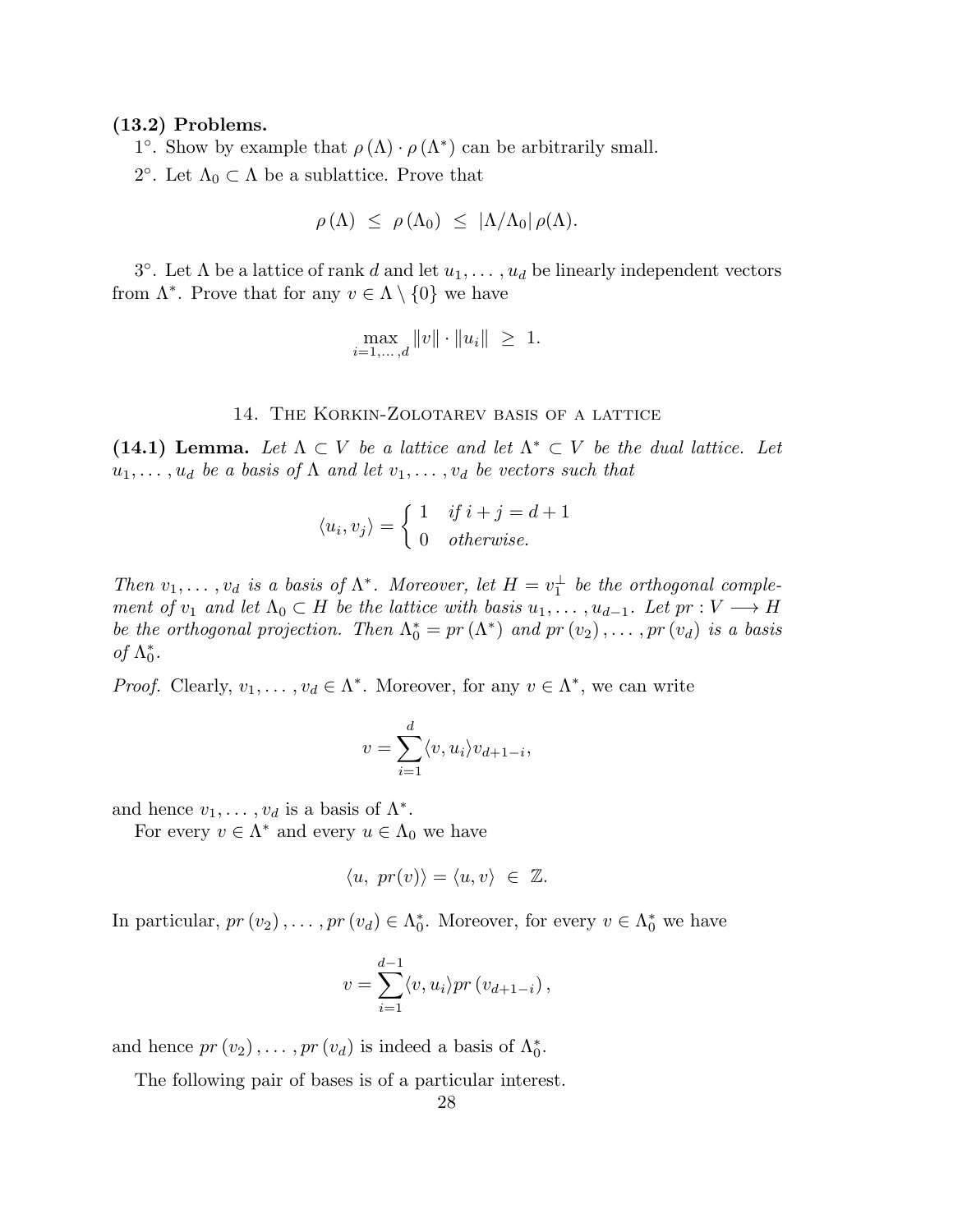(14.2) Definition. Let  $\Lambda$  be a lattice. An ordered basis  $u_1, \ldots, u_d$  constructed as in Theorem 3.1 is called a *Korkin-Zolotarev basis* of  $\Lambda$ . That is,  $u_1$  is a shortest non-zero vector in  $\Lambda$ , and for  $k = 2, \ldots, d$  vector  $u_k$  is a closest vector to  $L_{k-1} =$ span  $(u_1, \ldots, u_{k-1})$  among all vectors in  $\Lambda \setminus L_{k-1}$ . An ordered basis  $u_1, \ldots, u_d$  of  $\Lambda$  such that

$$
\langle u_i, v_j \rangle = \begin{cases} 1 & \text{if } i + j = d + 1 \\ 0 & \text{otherwise,} \end{cases}
$$

where  $v_1, \ldots, v_d$  is a Korkin-Zolotarev basis of  $\Lambda^*$ , is called a *reciprocal Korkin*-*Zolotarev basis* of Λ.

Many interesting properties of Korkin-Zolotarev and reciprocal Korkin-Zolotarev bases of lattices are established in

J.C. Lagarias, H.W. Lenstra, Jr., C.-P. Schnorr, Korkin-Zolotarev bases and successive minima of a lattice and its reciprocal lattice, *Combinatorica* 10 (1990), no.  $4, 333 - 348$ .

Here are some of them.

# (14.3) Problems.

1°. Let  $u_1, \ldots, u_d$  be a Korkin-Zolotarev basis of lattice  $\Lambda$ . For  $k < d$  let  $L_k = \text{span}(u_1, \ldots, u_k)$  and let  $\Lambda_k \subset L_k$  be the lattice with basis  $u_1, \ldots, u_k$ . Prove that  $u_1, \ldots, u_k$  is a Korkin-Zolotarev basis of  $\Lambda_k$ .

2<sup>o</sup>. Let  $u_1, \ldots, u_d$  be a Korkin-Zolotarev basis of a lattice  $\Lambda \subset V$ . Let  $H = u_1^{\perp}$ be the orthogonal complement to  $u_1$ , let  $pr: V \longrightarrow H$  be the orthogonal projection and let  $\Lambda' = pr(\Lambda)$  be a lattice,  $\Lambda' \subset H$ . Let  $u'_i = pr(u_{i+1})$  for  $i = 1, ..., d-1$ . Prove that  $u'_1, \ldots, u'_{d-1}$  is a Korkin-Zolotarev basis of  $\Lambda'$ .

3<sup>o</sup>. Let  $u_1, \ldots, u_d$  be a reciprocal Korkin-Zolotarev basis of lattice Λ. For  $k < d$ let  $L_k = \text{span}(u_1, \ldots, u_k)$  and let  $\Lambda_k \subset L_k$  be the lattice with basis  $u_1, \ldots, u_k$ . Prove that  $u_1, \ldots, u_k$  is a reciprocal Korkin-Zolotarev basis of  $\Lambda_k$ .

4. Let  $u_1, \ldots, u_d$  be a basis of a lattice Λ. Let

$$
L_k = \text{span}(u_1, ..., u_k)
$$
 for  $k = 1, ..., d$  and let  $L_0 = \{0\}.$ 

Prove that for any  $u \in \Lambda \setminus \{0\}$  we have

$$
||u||
$$
  $\geq \min_{k=1,...,d} \text{dist}(u_k, L_{k-1}).$ 

In particular,

$$
\rho(\Lambda) \geq \frac{1}{2} \min_{k=1,\ldots,d} \text{dist}\left(u_k, L_{k-1}\right).
$$

5. Let  $u_1, \ldots, u_d$  be a reciprocal Korkin-Zolotarev basis of a lattice  $\Lambda$  and let the subspaces  $L_k$  be defined as in Problem 4. Prove that

$$
\rho(\Lambda) \leq \frac{d}{2} \min_{k=1,\dots,d} \text{dist}\left(u_k, L_{k-1}\right).
$$
  
29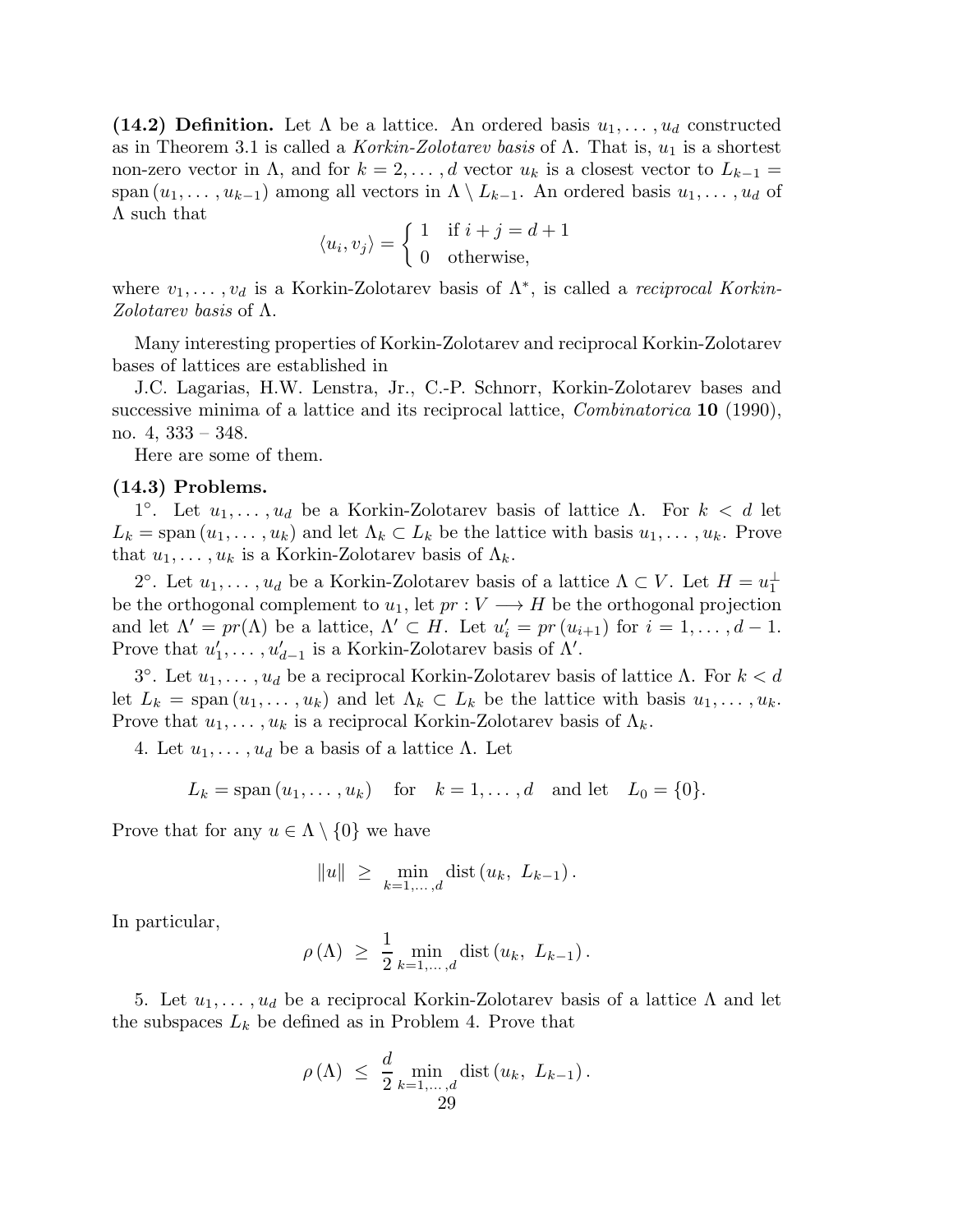Hint: Using Lemma 13.1 prove that

$$
\rho(\Lambda) \ \leq \ \frac{d}{2} \operatorname{dist}\left(u_d, \ L_{d-1}\right).
$$

Then use Problem 3 above.

#### 15. The covering radius of a lattice

(15.1) Definition. Let  $\Lambda \subset V$  be a lattice. The number

$$
\mu(\Lambda) = \max_{x \in V} \text{dist}(x, \Lambda)
$$

is called the *covering* radius of the lattice.

### (15.2) Problems.

1. Prove that

$$
\mu\left(\mathbb{Z}^d\right) = \frac{\sqrt{d}}{2}, \quad \mu\left(D_3\right) = 1 \quad \text{and} \quad \mu\left(D_n\right) = \frac{\sqrt{n}}{2} \quad \text{for} \quad n \ge 4.
$$

2. Prove that  $\mu(E_8)=1$ .

3. A point  $x \in V$  at which the local maximum of the function  $x \mapsto dist(x, \Lambda)$ is attained is called a *hole* of lattice Λ. If the maximum is global, the hole is called *deep*, otherwise it is called *shallow*.

Prove that  $(1, 0, 0)$  is a deep hole of  $D_3$  (it is called an *octahedral hole*) and that  $(1/2, 1/2, 1/2)$  is a shallow hole of  $D_3$  (it is called a *tetrahedral hole*).

4. Show that points  $x = (1/2, \ldots, 1/2)$  and  $y = (1, 0, \ldots, 0)$  are holes of  $D_n$  and that x is deep and y is shallow if  $n > 4$ , x is shallow and y is deep, if  $n < 4$ , and both x and y are deep if  $n = 4$ .

5. Show that  $(1, 0, 0, 0, 0, 0, 0, 0)$  is a deep hole of  $E_8$ ,

while  $(5/6, 1/6, 1/6, 1/6, 1/6, 1/6, 1/6, 1/6)$  is a shallow hole of  $E_8$ .

- 6. Show that  $(1/4, 1/4, 1/4, 1/4, 1/4, 1/4, -3/4, -3/4)$  is a deep hole of  $E_7$ .
- 7. Show that  $(0, -2/3, -2/3, 1/3, 1/3, 1/3, 1/3, 0)$  is a deep hole of  $E_6$ .

The following important result is known as a *transference theorem*. The proof is taken from J.C. Lagarias, H.W. Lenstra, Jr., C.-P. Schnorr, Korkin-Zolotarev bases and successive minima of a lattice and its reciprocal lattice, *Combinatorica* 10 (1990), no. 4,  $333 - 348$ .

(15.3) Theorem. *Let* Λ *be a lattice of rank* d *and let* Λ ∗ *be the dual lattice. Then*

$$
\frac{1}{4} \leq \mu(\Lambda) \rho(\Lambda^*) \leq c(d),
$$
  
30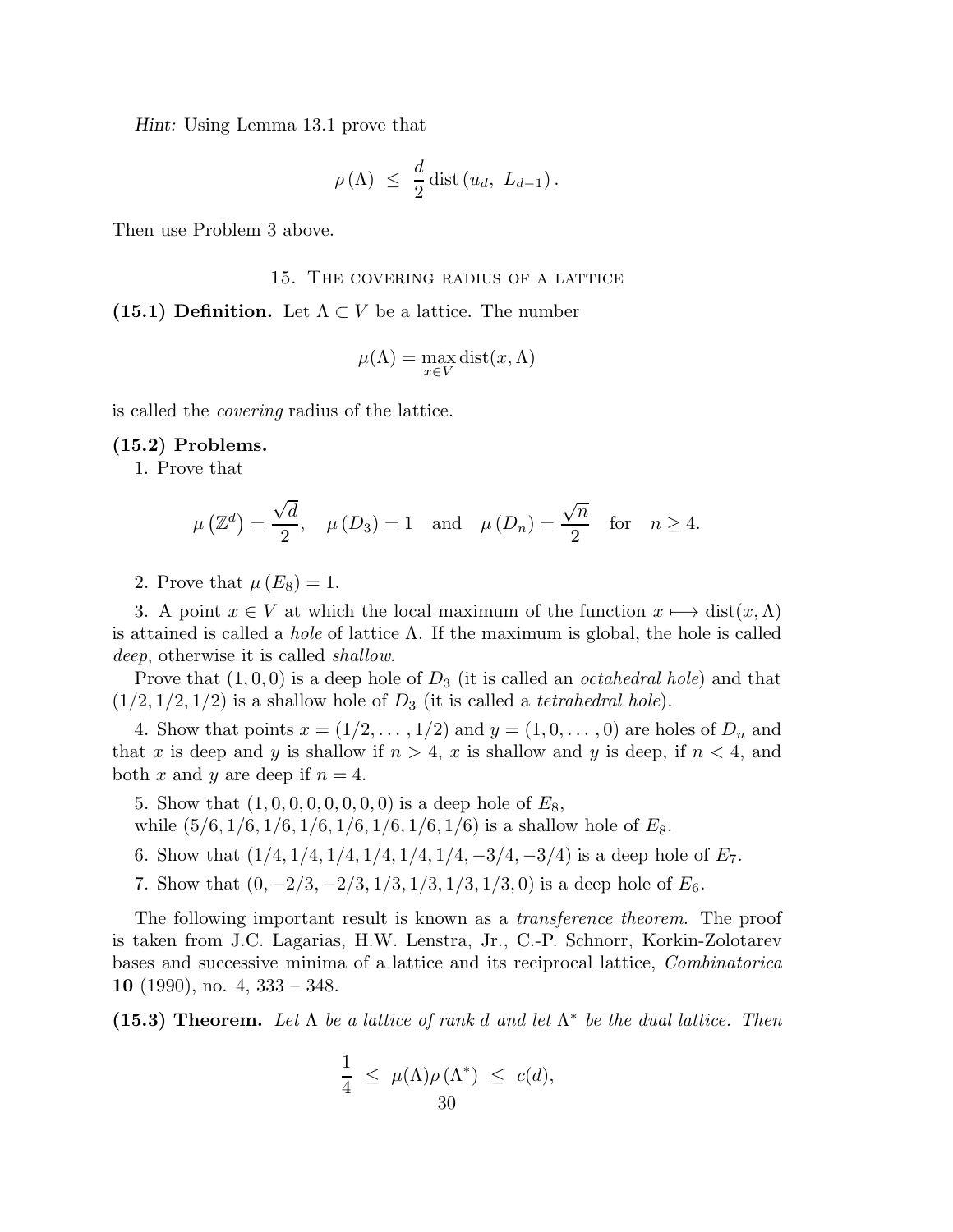*where we can choose*

$$
c(d) = \frac{1}{4} \sqrt{\sum_{k=1}^{d} k^2} \le \frac{d^{3/2}}{4}.
$$

*Proof.* We prove the lower bound first. Let us choose linearly independent vectors  $u_1, \ldots, u_d \in \Lambda$  as follows:  $u_1$  is a shortest non-zero vector from  $\Lambda$  and for  $k = 2, ..., d$  we choose  $u_k$  to be a shortest vector form  $\Lambda$  such that vectors  $u_1, \ldots, u_{k-1}, u_k$  are linearly independent. We claim that

(15.3.1) 
$$
\operatorname{dist}\left(\frac{1}{2}u_d, \Lambda\right) = \frac{1}{2}||u_d||.
$$

Indeed, suppose that for some  $u \in \Lambda$  we have

$$
\left\|u-\frac{1}{2}u_d\right\| ~<~ \frac{1}{2}\|u_d\|.
$$

Then  $||u|| < ||u_d||$  and hence we must have

$$
u\in \mathrm{span}\left(u_1,\ldots,u_{d-1}\right).
$$

But then we have

$$
2u - u_d \in \Lambda
$$
 and  $2u - u_d \notin \text{span}(u_1, \ldots, u_{d-1}).$ 

Moreover,

$$
||2u - u_d|| < ||u_d||,
$$

which is a contradiction with the choice of  $u_d$ . The contradiction proves that (15.3.1) indeed holds and hence

$$
\mu(\Lambda) \ge \frac{1}{2} ||u_d|| = \max_{i=1,\dots,d} \frac{1}{2} ||u_i||.
$$

Let v be a shortest non-zero vector from  $\Lambda^*$ . Then

$$
\langle u_i, v \rangle \in \mathbb{Z}
$$
 for  $i = 1, ..., d$  and  $\langle u_{i_0}, v \rangle \neq 0$  for some  $i_0$ .

This proves that  $||v|| ||u_{i_0}|| \geq 1$  and hence

$$
\mu(\Lambda)\rho(\Lambda^*) \ \geq \ \frac{1}{4} ||v|| \max_{i=1,\dots,d} ||u_i|| \ \geq \ \frac{1}{4},
$$

as desired.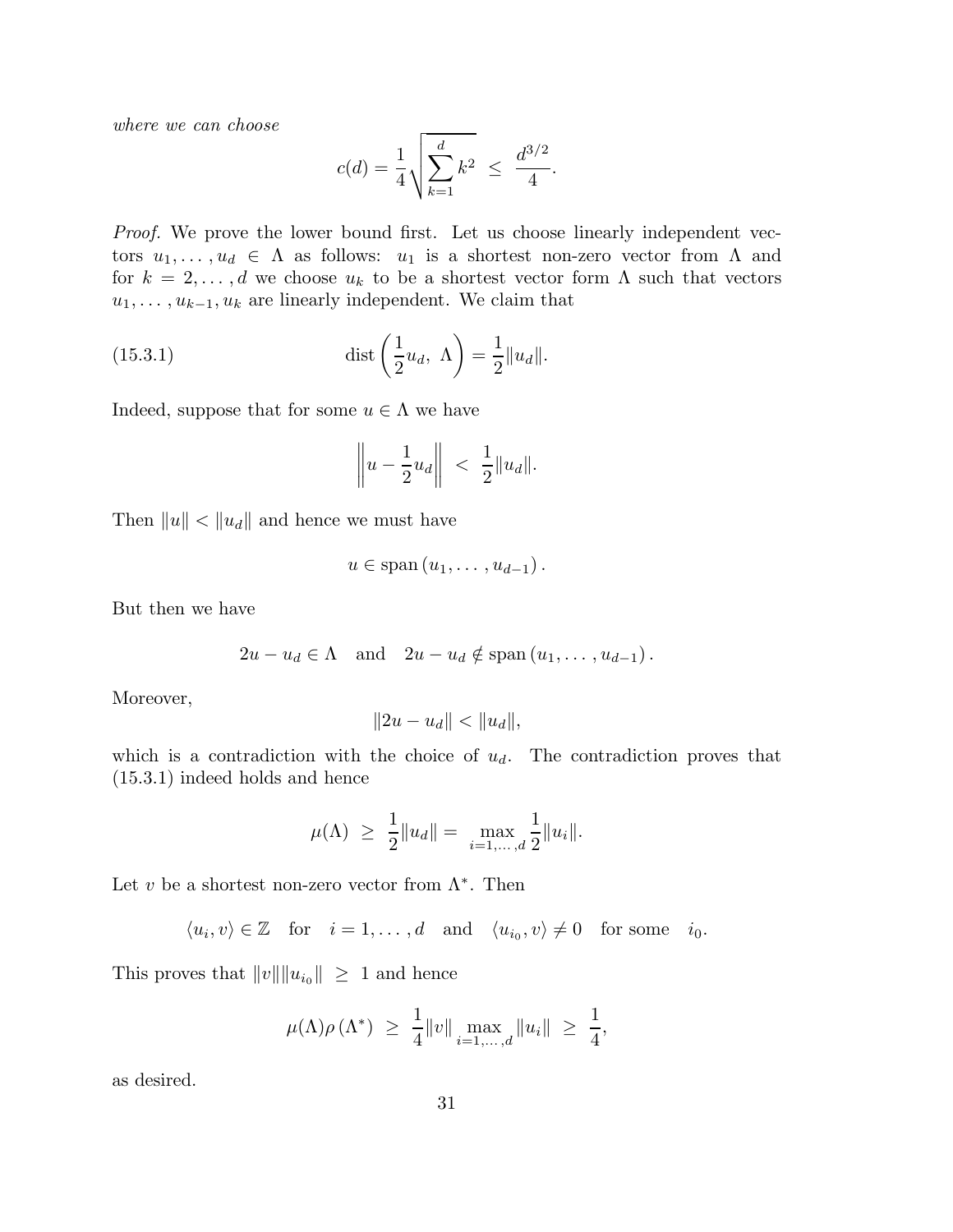Now we prove the upper bound by induction on d. If  $d = 1$  then  $\Lambda = \alpha \mathbb{Z}$  for some  $\alpha > 0$  and  $\Lambda^* = \alpha^{-1}\mathbb{Z}$ . Therefore,  $\mu(\Lambda) = \alpha/2$  and  $\rho(\Lambda^*) = 1/2\alpha$ , so the product is 1/4, as required.

Suppose that  $d > 1$ . Let us choose a shortest vector  $u \in \Lambda \setminus \{0\}$ , so  $||u|| = 2\rho(\Lambda)$ . Let  $H = u^{\perp}$  be the orthogonal complement to u and let  $pr : V \longrightarrow H$  be the orthogonal projection. Let  $\Lambda_1 = pr(\Lambda)$ , so  $\Lambda_1 \subset H$  is a lattice, see Problem 1 of Section 2.3. Let  $\Lambda_1^* \subset H$  be the dual lattice. Since for every  $v \in \Lambda_1^*$  and every  $x \in \Lambda$  we have

$$
\langle x, v \rangle = \langle pr(x), v \rangle \in \mathbb{Z},
$$

we have  $\Lambda_1^* \subset \Lambda^*$  and hence  $\rho(\Lambda_1^*) \geq \rho(\Lambda^*)$ .

Let us choose an arbitrary  $x \in V$  and let  $y = pr(x)$ . Let  $y_1 \in \Lambda_1$  be a closest lattice point to y so,  $||y - y_1|| \leq \mu(\Lambda_1)$ . The line through  $y_1$  parallel to u intersects  $\Lambda$  by a set of equally spaced points, each being of distance  $||u||$  from the next. Therefore, there is a point  $w \in \Lambda$  such that  $pr(w) = v$  and

$$
||(x + y_1 - y) - w|| \le \frac{1}{2} ||u|| = \rho(\Lambda).
$$

By the Pythagoras Theorem

$$
||x-w||2 = ||(x+y1 - y) - w||2 + ||y-y1||2 \le \rho2(\Lambda) + \mu2(\Lambda1).
$$

Thus

$$
\mu^2(\Lambda) \ \leq \ \rho^2(\Lambda) + \mu^2(\Lambda_1) \, .
$$

Applying Lemma 13.1 and the induction hypothesis, we conclude that

$$
\mu^{2}(\Lambda)\rho^{2}(\Lambda^{*}) \leq \rho^{2}(\Lambda)\rho^{2}(\Lambda^{*}) + \mu^{2}(\Lambda_{1})\rho^{2}(\Lambda^{*})
$$
  

$$
\leq \rho^{2}(\Lambda)\rho^{2}(\Lambda^{*}) + \mu^{2}(\Lambda_{1})\rho^{2}(\Lambda_{1}^{*})
$$
  

$$
\leq \frac{d^{2}}{16} + c^{2}(d - 1) = c(d).
$$

### (15.4) Problems.

<sup>1°</sup>. Let  $u_1, \ldots, u_d$  be linearly independent vectors in Λ. Prove that

$$
\mu(\Lambda) \ \leq \ \frac{1}{2} \sum_{i=1}^d \|u_i\|.
$$

2. Let  $\Lambda \subset V$  be a lattice with basis  $u_1, \ldots, u_d$ . Let  $L_0 = \{0\}, L_k =$ span  $(u_1, \ldots, u_k)$  and let  $w_k$  be the complement to the orthogonal projection of  $u_k$  onto  $L_{k-1}$  for  $k = 1, \ldots, d$ . Prove that for any  $x \in V$  there is  $u \in \Lambda$  such that

$$
x - u = \sum_{i=1}^{d} \alpha_i w_i \quad \text{where} \quad |\alpha_i| \le \frac{1}{2} \quad \text{for} \quad i = 1, \dots, d.
$$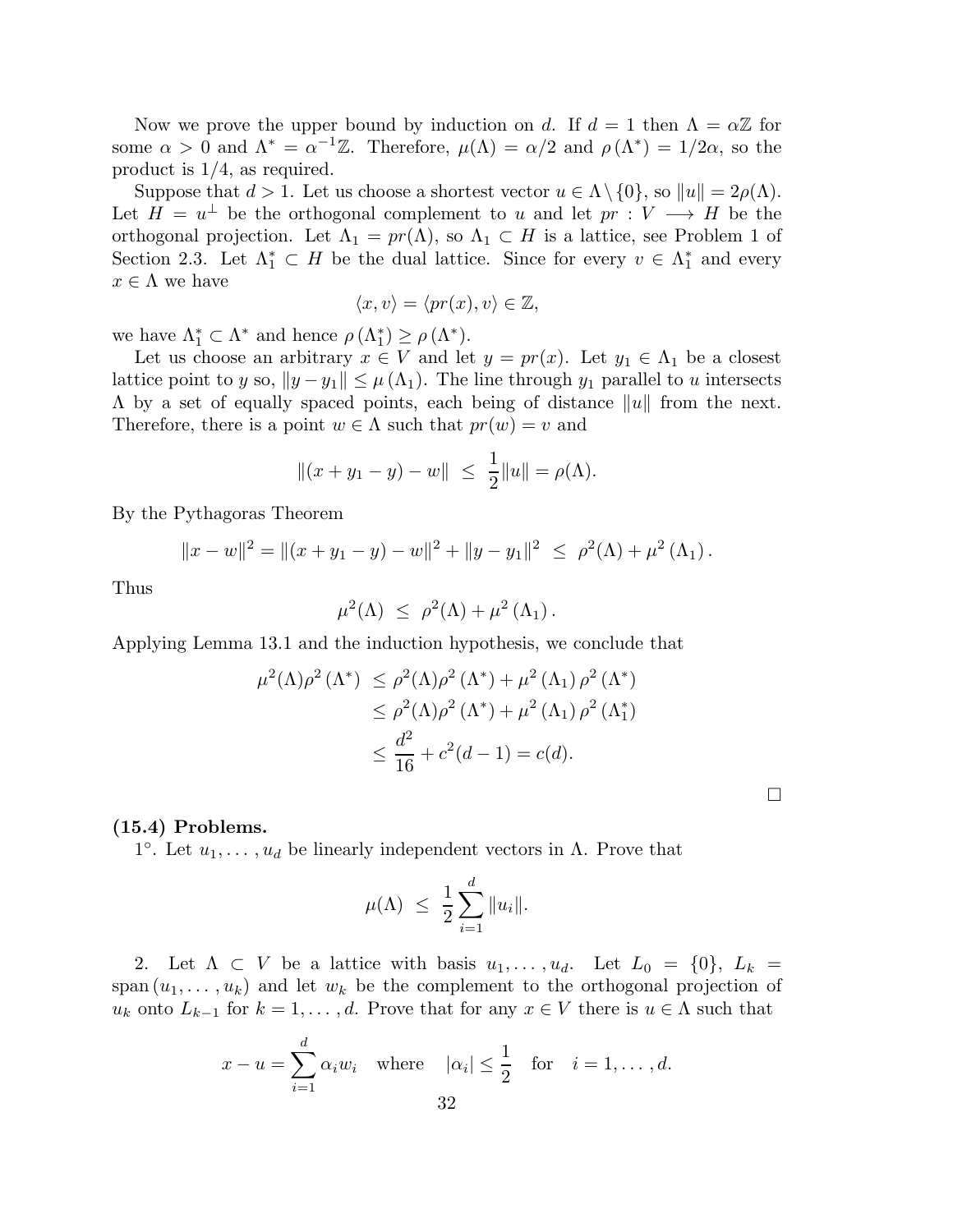3. In Problem 2 above, prove that

$$
dist(x, \Lambda) \ge \min_{i=0,\ldots,d} \left\| \frac{1}{2} w_i + \sum_{j=i+1}^d \alpha_j w_j \right\|,
$$

where we agree that  $w_0 = 0$  and that  $\sum_{j=i+1}^{d} \alpha_j w_j = 0$  when  $i = d$ .

4. Suppose that in Problems 2 and 3 above,  $u_1, \ldots, u_d$  is a reciprocal Korkin-Zolotarev basis. Prove that

dist
$$
(x, \Lambda)
$$
  $\leq d^{3/2} \min_{i=0,\dots,d} \left\| \frac{1}{2} w_i + \sum_{j=i+1}^d \alpha_j w_j \right\|.$ 

Hint: See J.C. Lagarias, H.W. Lenstra, Jr., C.-P. Schnorr, Korkin-Zolotarev bases and successive minima of a lattice and its reciprocal lattice, *Combinatorica* 10 (1990), no. 4,  $333 - 348$ .

16. An application: Kronecker's Theorem

The following result is Kronecker's Theorem.

(16.1) Theorem. Let  $\theta_1, \ldots, \theta_n$  be real numbers such that if

$$
\sum_{i=1}^{n} m_i \theta_i
$$
 is integer for integer  $m_1, \ldots, m_n$ ,

*then necessarily*

$$
m_1=\ldots=m_n=0.
$$

*Then for any real numbers*

 $0 < \alpha_1, \ldots, \alpha_n < 1$ 

*and any*  $\epsilon > 0$  *there is an integer* m *such that* 

$$
|\alpha_i - \{m\theta_i\}| \le \epsilon \quad \text{for} \quad i = 1, \dots, n.
$$

*Proof.* For  $\tau > 0$  let us consider a lattice  $\Lambda_{\tau} \subset \mathbb{R}^{n+1}$  with basis

$$
u_1 = (1, 0, ..., 0), u_2 = (0, 1, 0, ..., 0), ..., u_n = (0, ..., 0, 1, 0)
$$
 and  
 $u_{n+1} = (\theta_1, ..., \theta_n, \tau^{-1}).$ 

We need to show that as  $\tau \longrightarrow +\infty$ , we can find a point from  $\Lambda_{\tau}$  arbitrarily close to  $(\alpha_1, \ldots, \alpha_n, 0)$ . The result will follow if we show that

(16.1.1) 
$$
\lim_{\tau \to +\infty} \mu(\Lambda_{\tau}) = 0.
$$
33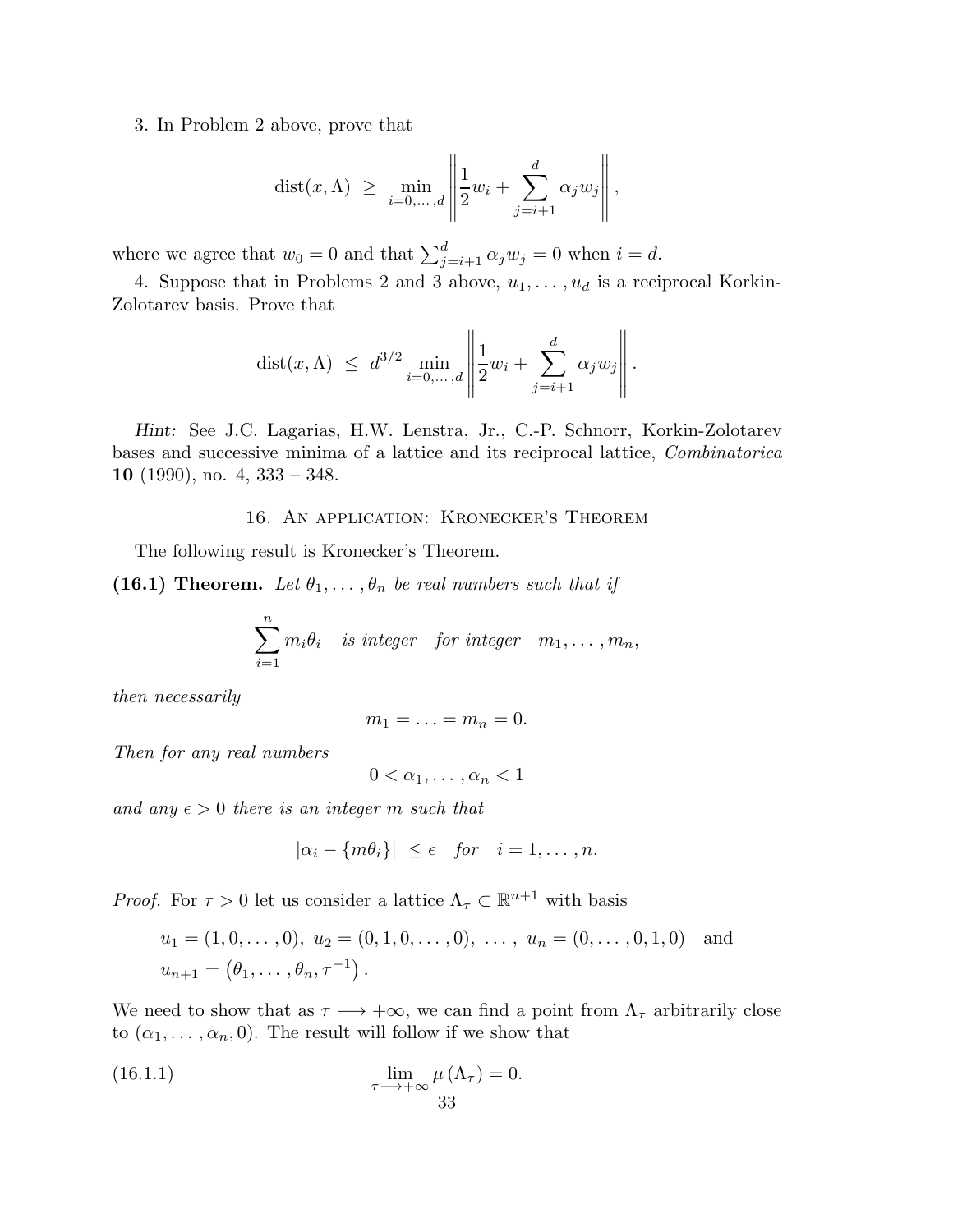By Theorem 15.3 it suffices to show that

(16.1.2) 
$$
\lim_{\tau \to +\infty} \rho(\Lambda_{\tau}^*) = +\infty.
$$

Let  $a \in \Lambda^*_{\tau} \setminus \{0\}$ . Then  $a = (m_1, \ldots, m_n; \beta)$  for some integer  $m_1, \ldots, m_n$  such that

$$
m_1\theta_1 + \ldots + m_n\theta_n + \beta\tau^{-1} \in \mathbb{Z}.
$$

If  $m_1 = \ldots = m_n = 0$  then necessarily  $|\beta| \geq \tau$  and hence  $||a|| \geq \tau$ . Suppose that  $m_1^2 + \ldots + m_n^2 > 0$ . Let us choose an arbitrary  $\gamma > 0$  and let us consider the set of all integer combinations

$$
m_1\theta_1 + \ldots + m_n\theta_n
$$
 where  $m_i \in \mathbb{Z}$ ,  $m_1^2 + \ldots + m_n^2 > 0$  and  
 $|m_i| < \gamma$  for all  $i = 1, \ldots, n$ .

This is a finite set of non-integer numbers and let  $\delta = \delta(\gamma) > 0$  be the minimum distance from an element of the set to an integer. Then we must have  $\beta \geq \delta(\gamma)\tau$ and hence for any  $a \in \Lambda^*_{\tau}$  and any  $\gamma > 0$  we have

$$
||a|| \geq \min{\lbrace \tau, \delta(\gamma)\tau, \gamma \rbrace}.
$$

This establishes  $(16.1.2)$  and hence  $(16.1.1)$ .

# 17. The Poisson summation formula for lattices

(17.1) The Fourier transform and the Poisson summation formula. Let  $f: \mathbb{R}^n \longrightarrow \mathbb{C}$  be a function from  $L^2(\mathbb{R}^n, dx) \cap L^1(\mathbb{R}^n, dx)$ . The *Fourier transform*  $\hat{f}$  of f is defined by the formula

$$
\hat{f}(y) = \int_{\mathbb{R}^n} e^{-2\pi i \langle x, y \rangle} f(x) \, dx.
$$

We have then

$$
f(x) = \int_{\mathbb{R}^n} e^{2\pi i \langle x, y \rangle} \hat{f}(y) \ dy.
$$

In particular, we will use

(17.1.1) For 
$$
f(x) = e^{-\pi ||x||^2}
$$
 we have  $\hat{f}(y) = e^{-\pi ||y||^2}$ .

Suppose that f and  $\hat{f}$  are decaying sufficiently fast, that is

(17.1.2) 
$$
|f(x)|, |\hat{f}(x)| \le \frac{C}{(1 + ||x||)^{n+\delta}}
$$
 for all  $x \in \mathbb{R}^n$ 

and some  $C > 0$  and  $\delta > 0$ . Then the *Poisson summation formula* holds:

(17.1.3) 
$$
\sum_{m \in \mathbb{Z}^n} f(m) = \sum_{m \in \mathbb{Z}^n} \hat{f}(m).
$$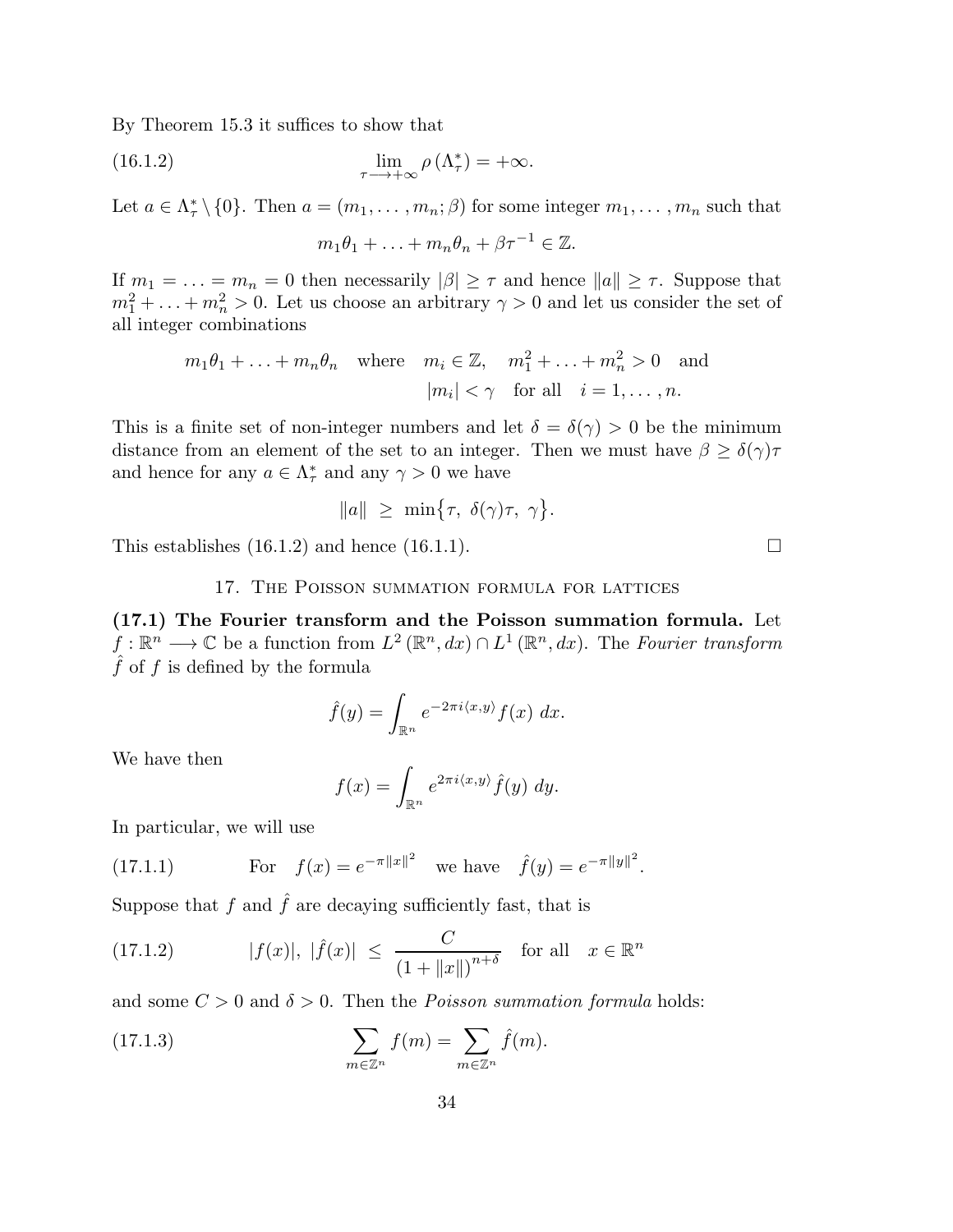(17.2) Lemma. Let  $\Lambda \subset \mathbb{R}^n$  be a lattice and let  $\Lambda^* \subset \mathbb{R}^n$  be the dual lattice. Let  $f: \mathbb{R}^n \longrightarrow \mathbb{C}$  *be a function, let*  $\hat{f}: \mathbb{R}^n \longrightarrow \mathbb{C}$  *be its Fourier transform and suppose that condition (17.1.2) holds. Then*

$$
\sum_{m \in \Lambda} f(m) = \frac{1}{\det \Lambda} \sum_{l \in \Lambda^*} \hat{f}(l).
$$

*Proof.* Let  $e_1, \ldots, e_n$  be the standard basis of  $\mathbb{Z}^n$  and let  $u_1, \ldots, u_n$  be a basis of  $\Lambda$ . Let us define an operator  $T : \mathbb{R}^n \longrightarrow \mathbb{R}^n$  by  $T(e_i) = u_i$  for  $i = 1, \ldots, n$ . Then  $T(\mathbb{Z}^n) = \Lambda$  and  $\det T = \det \Lambda$ .

Let us define a function  $g : \mathbb{R}^n \longrightarrow \mathbb{C}$  by  $g(x) = f(T(x))$ . Substituting  $x =$  $T^{-1}(z)$ , we obtain

$$
\hat{g}(y) = \int_{\mathbb{R}^n} e^{-2\pi i \langle x, y \rangle} g(x) dx = \int_{\mathbb{R}^n} e^{-2\pi i \langle x, y \rangle} f(T(x)) dx
$$
  
\n
$$
= \frac{1}{\det \Lambda} \int_{\mathbb{R}^n} e^{-2\pi i \langle T^{-1}(z), y \rangle} f(z) dz = \frac{1}{\det \Lambda} \int_{\mathbb{R}^n} e^{-2\pi i \langle z, (T^{-1})^* y \rangle} f(z) dz
$$
  
\n
$$
= \frac{1}{\det \Lambda} \hat{f}((T^{-1})^*(y)),
$$

where  $(T^{-1})^*$  denotes the conjugate linear operator to  $T^{-1}$ .

Let us denote

$$
v_j = (T^{-1})^* e_{n-j+1}
$$
 for  $j = 1, ..., n$ .

Then

$$
\langle u_i, v_j \rangle = \langle T(e_i), (T^{-1})^* (e_{n+j-1}) \rangle = \langle e_i, e_{n-j+1} \rangle = \begin{cases} 1 & \text{if } i+j = n+1 \\ 0 & \text{otherwise.} \end{cases}
$$

By Lemma 14.1 it follows that  $v_1, \ldots, v_n$  is a basis of  $\Lambda^*$  and hence

$$
\left(T^{-1}\right)^{*}\left(\mathbb{Z}^{n}\right)=\Lambda^{*}.
$$

Applying formula (17.1.3) to g and  $\hat{g}$  (note that (17.1.2) still holds), we complete the proof.  $\Box$ 

(17.3) Lemma. Let V be a d-dimensional Euclidean space, let  $\Lambda \subset V$  be a lattice *and let*  $\Lambda^* \subset V$  *be the dual lattice. Then for any*  $\tau > 0$  *and any*  $x \in V$ *, we have* 

$$
\tau^{d/2} \sum_{m \in \Lambda} \exp \left\{-\pi \tau ||x - m||^2\right\} = \frac{1}{\det \Lambda} \sum_{l \in \Lambda^*} \exp \left\{-\pi ||l||^2 / \tau + 2\pi i \langle l, x \rangle \right\}.
$$

*Proof.* First, we observe that for any  $\tau > 0$  and  $g(x) = f(\tau x)$  via substitution  $z = \tau x$  we have

$$
\hat{g}(y) = \int_{\mathbb{R}^n} e^{-2\pi i \langle x, y \rangle} f(\tau x) dx = \tau^{-n} \int_{\mathbb{R}^n} e^{-2\pi i \langle z, \tau^{-1} y \rangle} f(z) dz = \tau^{-n} \hat{f}(\tau^{-1} y).
$$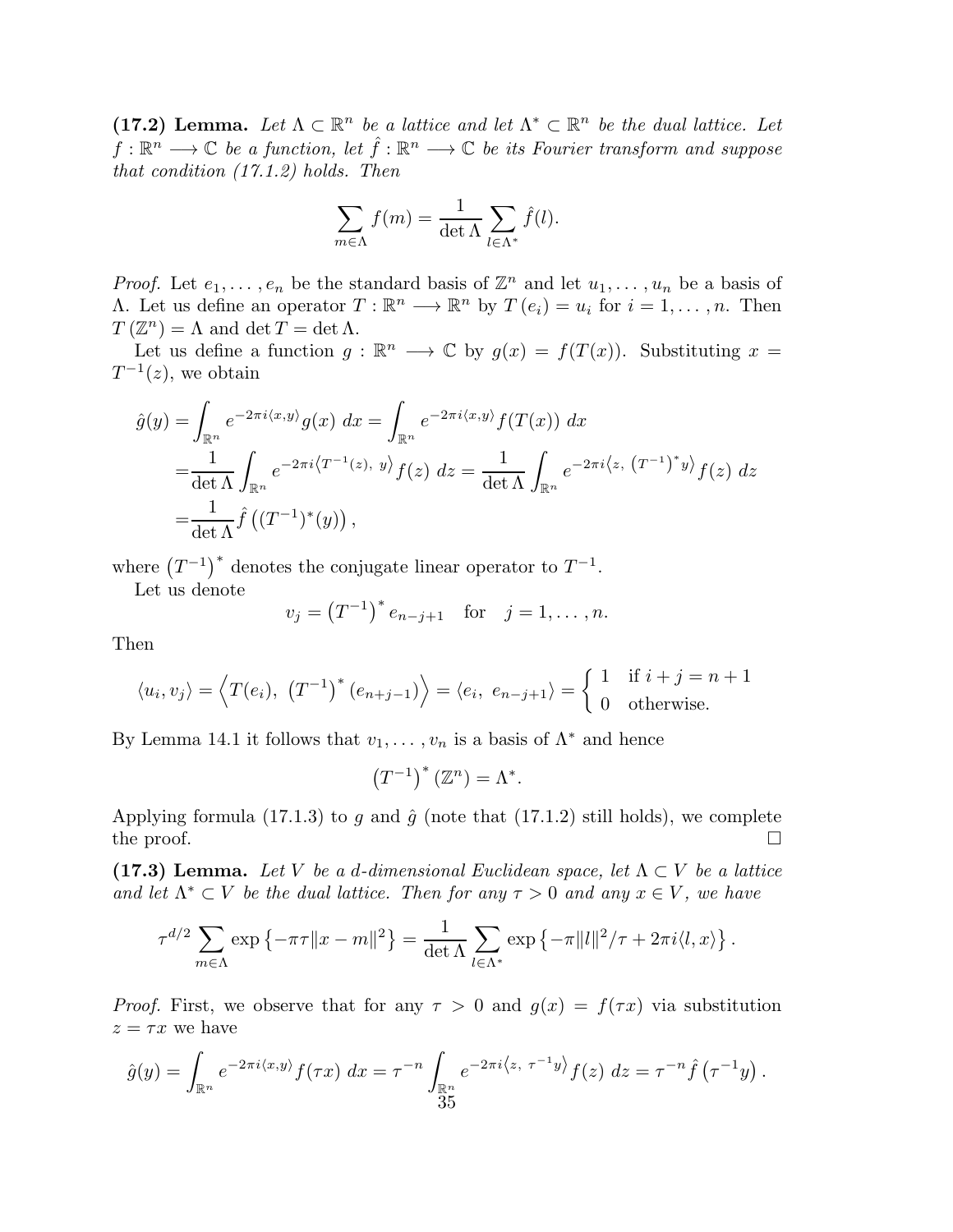In particular, choosing  $f(x) = e^{-\pi ||x||^2}$ ,  $g(x) = f(\tau^{1/2}x)$  and using (17.1.1), we obtain:

For 
$$
g(x) = e^{-\pi \tau ||x||^2}
$$
 we have  $\hat{g}(y) = \tau^{-n/2} e^{-\pi ||y||^2 / \tau}$ .

Next, we observe that for any  $a \in \mathbb{R}^n$  and  $g(x) = f(x-a)$  via substitution  $z = x-a$ we have

$$
\hat{g}(y) = \int_{\mathbb{R}^n} e^{-2\pi i \langle x, y \rangle} f(x-a) \, dx = \int_{\mathbb{R}^n} e^{-2\pi i \langle z+a, y \rangle} f(z) \, dz = e^{-2\pi i \langle a, y \rangle} \hat{f}(y).
$$

In particular, choosing  $f(x) = e^{-\pi \tau ||x||^2}$  and  $g(x) = e^{-\pi \tau ||x-a||^2}$ , we obtain:

For 
$$
g(x) = e^{-\pi \tau ||x-a||^2}
$$
 we have  $\hat{g}(y) = \tau^{-n/2} e^{-2\pi i \langle a, y \rangle} e^{-\pi ||y||^2 / \tau}$ .

The result now follows from Lemma 17.2 and the observation that both sides of the identity we intend to prove are invariant under the substitution  $x \mapsto -x$ .  $\Box$ 

18. The covering radius via the Poisson summation formula

Our goal is to prove a better estimate of constant  $c(d)$  in Theorem 15.3 using results of Section 17. We follow

W. Banaszczyk, New bounds in some transference theorems in the geometry of numbers, *Mathematische Annalen*, 296 (1993), 625–635

with some modifications.

(18.1) Lemma. Let  $\Lambda \subset V$  be a lattice of rank d. Then for all  $0 < \tau < 1$  and for *all*  $x \in V$  *we have* 

$$
\sum_{m\in\Lambda}e^{-\pi\tau\|x-m\|^2} \leq \tau^{-d/2}\sum_{m\in\Lambda}e^{-\pi\|m\|^2}.
$$

*Proof.* Applying Lemma 17.3 twice, we obtain

$$
\sum_{m \in \Lambda} e^{-\pi \tau ||x-m||^2} = \frac{1}{\tau^{d/2} \det \Lambda} \sum_{l \in \Lambda^*} \exp \{-\pi ||l||^2 / \tau + 2\pi i \langle l, x \rangle \}
$$
  

$$
\leq \frac{1}{\tau^{d/2} \det \Lambda} \sum_{l \in \Lambda^*} \exp \{-\pi ||l||^2 / \tau \}
$$
  

$$
\leq \frac{1}{\tau^{d/2} \det \Lambda} \sum_{l \in \Lambda^*} \exp \{-\pi ||l||^2 \}
$$
  

$$
= \tau^{-d/2} \sum_{m \in \Lambda} e^{-\pi ||m||^2}.
$$

 $\Box$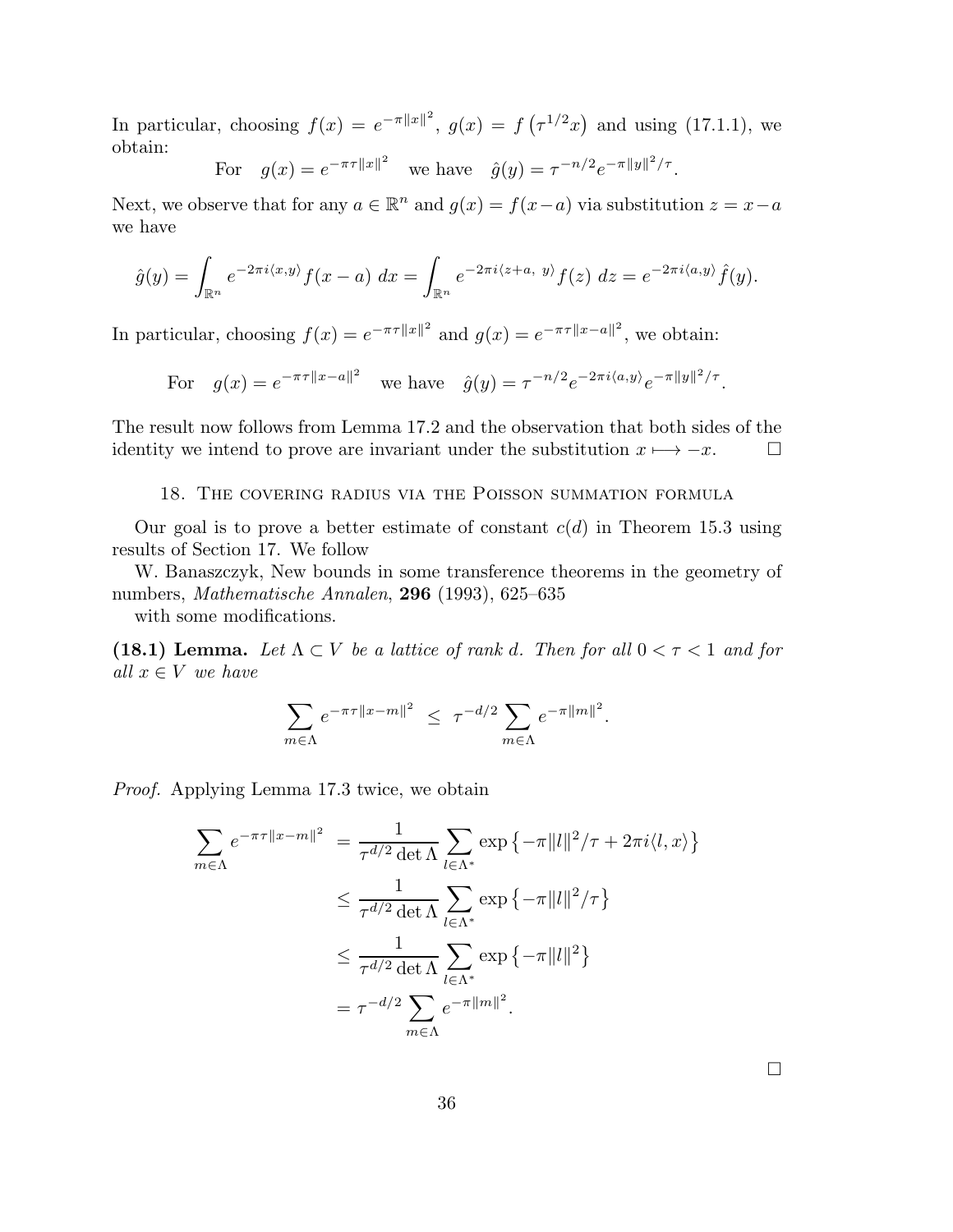(18.2) Lemma. Let  $\Lambda \subset V$  *be a lattice of rank d and let*  $\gamma > 1/2\pi$  *be a real number. Then for all*  $x \in V$  *we have* 

$$
\sum_{\substack{m\in\Lambda:\\\|x-m\|>\sqrt{\gamma d}}}e^{-\pi\|x-m\|^2} \ \leq \ \left(e^{-\pi\gamma+\frac{1}{2}}\sqrt{2\pi\gamma}\right)^d\sum_{m\in\Lambda}e^{-\pi\|m\|^2}.
$$

*In particular,*

$$
\sum_{\substack{m\in\Lambda:\\\|x-m\|>\sqrt{d}}}e^{-\pi\|x-m\|^2}\ \le\ 5^{-d}\sum_{m\in\Lambda}e^{-\pi\|m\|^2}.
$$

*Proof.* For  $0 < \tau < 1$ , applying Lemma 18.1, we get

$$
\sum_{\substack{m\in\Lambda:\\\|x-m\|>\sqrt{\gamma d}}}e^{-\pi\|x-m\|^2} \leq e^{-\pi\tau\gamma d} \sum_{\substack{m\in\Lambda:\\\|x-m\|>\sqrt{\gamma d}\\m\in\Lambda}}e^{-\pi\|x-m\|^2}e^{\pi\tau\|x-m\|^2}
$$

$$
\leq e^{-\pi\tau\gamma d} \sum_{m\in\Lambda}e^{-\pi(1-\tau)\|x-m\|^2}
$$

$$
\leq e^{-\pi\tau\gamma d} (1-\tau)^{-d/2} \sum_{m\in\Lambda}e^{-\pi\|m\|^2}.
$$

Optimizing on  $\tau$ , we choose

$$
\tau=1-\frac{1}{2\pi\gamma}
$$

and obtain the desired estimate.

Now we can sharpen the upper bound in Theorem 15.3.

(18.3) Theorem. Let  $\Lambda \subset V$  be a lattice of rank d. Then

$$
\mu(\Lambda)\rho(\Lambda^*) \ \leq \ \frac{d}{2}.
$$

*Proof.* Suppose that for some lattice  $\Lambda$  of rank d we have

$$
\mu(\Lambda)\rho\left(\Lambda^*\right) \,\,>\,\, \frac{d}{2}.
$$

If we scale  $\Lambda_1 = \alpha \Lambda$  for  $\alpha > 0$ , the dual lattice gets scaled  $\Lambda_1^* = \alpha^{-1} \Lambda_1^*$  and the covering and packing radii scale accordingly,  $\mu(\Lambda_1) = \alpha \mu(\Lambda)$  and  $\rho(\Lambda_1^*) =$  $\alpha^{-1}\rho(\Lambda_1)$ . Hence, without loss of generality, we may assume that

$$
\mu(\Lambda) > \sqrt{d}
$$
 and  $\rho(\Lambda^*) > \frac{\sqrt{d}}{2}$ .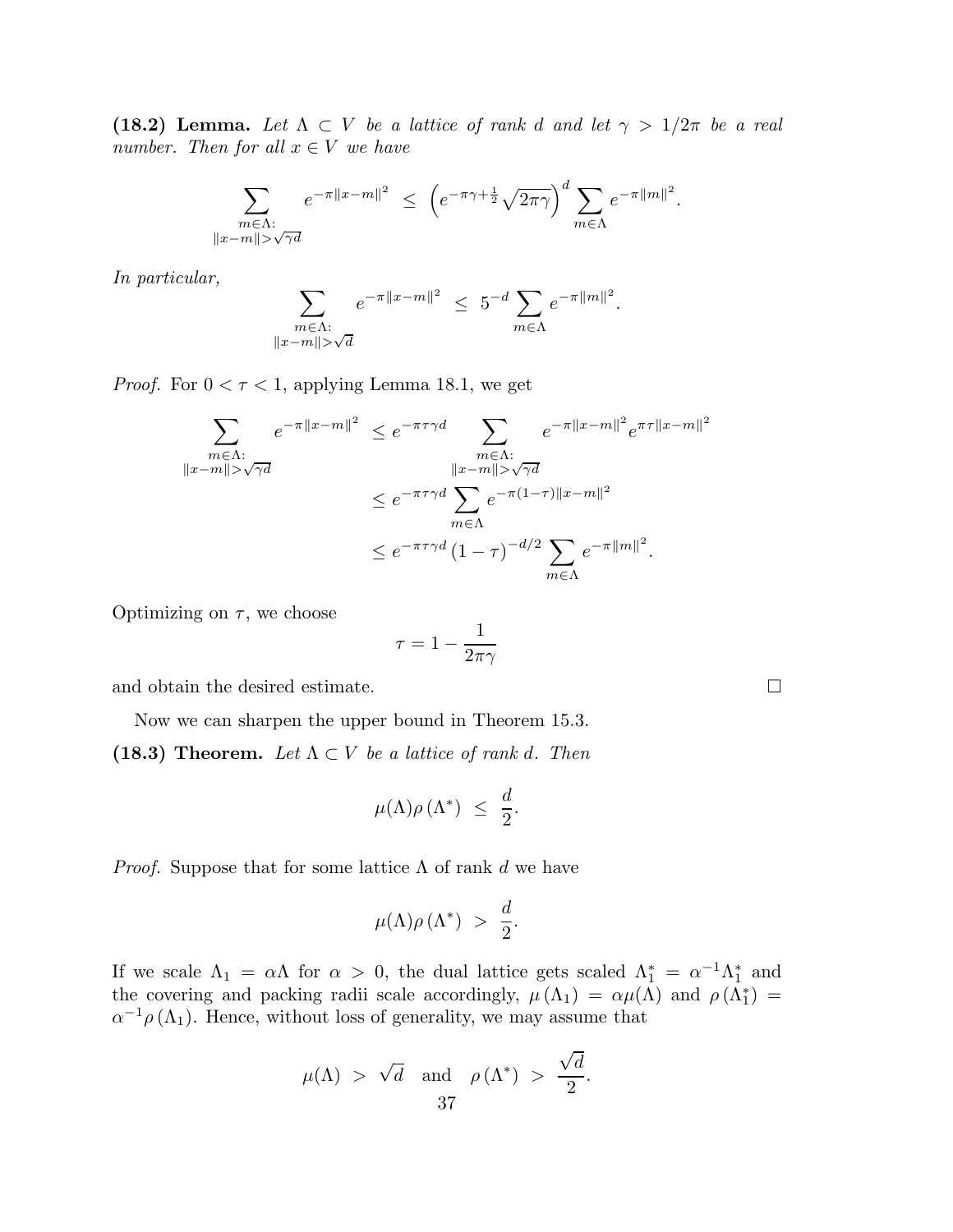Let  $x \in V$  be a point such that  $dist(x, \Lambda) > \sqrt{d}$ . Applying Lemma 18.2, we deduce

$$
\sum_{m \in \Lambda} e^{-\pi ||x-m||^2} = \sum_{\substack{m \in \Lambda:\\||x-m|| > \sqrt{d}}} e^{-\pi ||x-m||^2} \leq 5^{-d} \sum_{m \in \Lambda} e^{-\pi ||m||^2}.
$$

Applying Lemma 17.3, we obtain

(18.3.1) 
$$
\sum_{m \in \Lambda} e^{-\pi ||x-m||^2} \leq \frac{1}{5^d \det \Lambda} \sum_{l \in \Lambda^*} e^{-\pi ||l||^2}.
$$

Applying Lemma 18.2 to  $\Lambda^*$ , we conclude that

$$
\sum_{l \in \Lambda^*} e^{-\pi ||l||^2} = 1 + \sum_{l \in \Lambda^* \backslash \{0\}} e^{-\pi ||l||^2} = 1 + \sum_{\substack{l \in \Lambda^*:\\||l|| > \sqrt{d}}} e^{-\pi ||l||^2} \le 1 + 5^{-d} \sum_{l \in \Lambda^*} e^{-\pi ||l||^2},
$$

from which

(18.3.2) 
$$
\sum_{l \in \Lambda^*} e^{-\pi ||l||^2} \leq \frac{5^d}{5^d - 1} \text{ and } \sum_{l \in \Lambda^* \setminus \{0\}} e^{-\pi ||l||^2} \leq \frac{1}{5^d - 1}.
$$

Therefore, from (18.3.1) we conclude

(18.3.3) 
$$
\sum_{m \in \Lambda} e^{-\pi ||x-m||^2} \leq \frac{1}{(5^d - 1) \det \Lambda}.
$$

Similarly, from (18.3.2),

$$
\left| \sum_{l \in \Lambda^*} e^{-\pi ||l||^2 + 2\pi i \langle l, x \rangle} \right| \geq 1 - \sum_{l \in \Lambda^* \setminus \{0\}} e^{-\pi ||l||^2} \geq \frac{5^d - 2}{5^d - 1}.
$$

On the other hand, by Lemma 17.3,

$$
\sum_{m \in \Lambda} e^{-\pi ||x-m||^2} = \frac{1}{\det \Lambda} \sum_{l \in \Lambda^*} e^{-\pi ||l||^2 + 2\pi i \langle l, x \rangle} \ge \frac{5^d - 2}{(5^d - 1) \det \Lambda},
$$

which contradicts (18.3.3).  $\Box$ 

# (18.4) Problems.

1. Prove that

$$
\sum_{m\in\Lambda}e^{-\pi\|x-m\|^2} \geq e^{-\pi\|x\|^2}\sum_{m\in\Lambda}e^{-\pi\|m\|^2}.
$$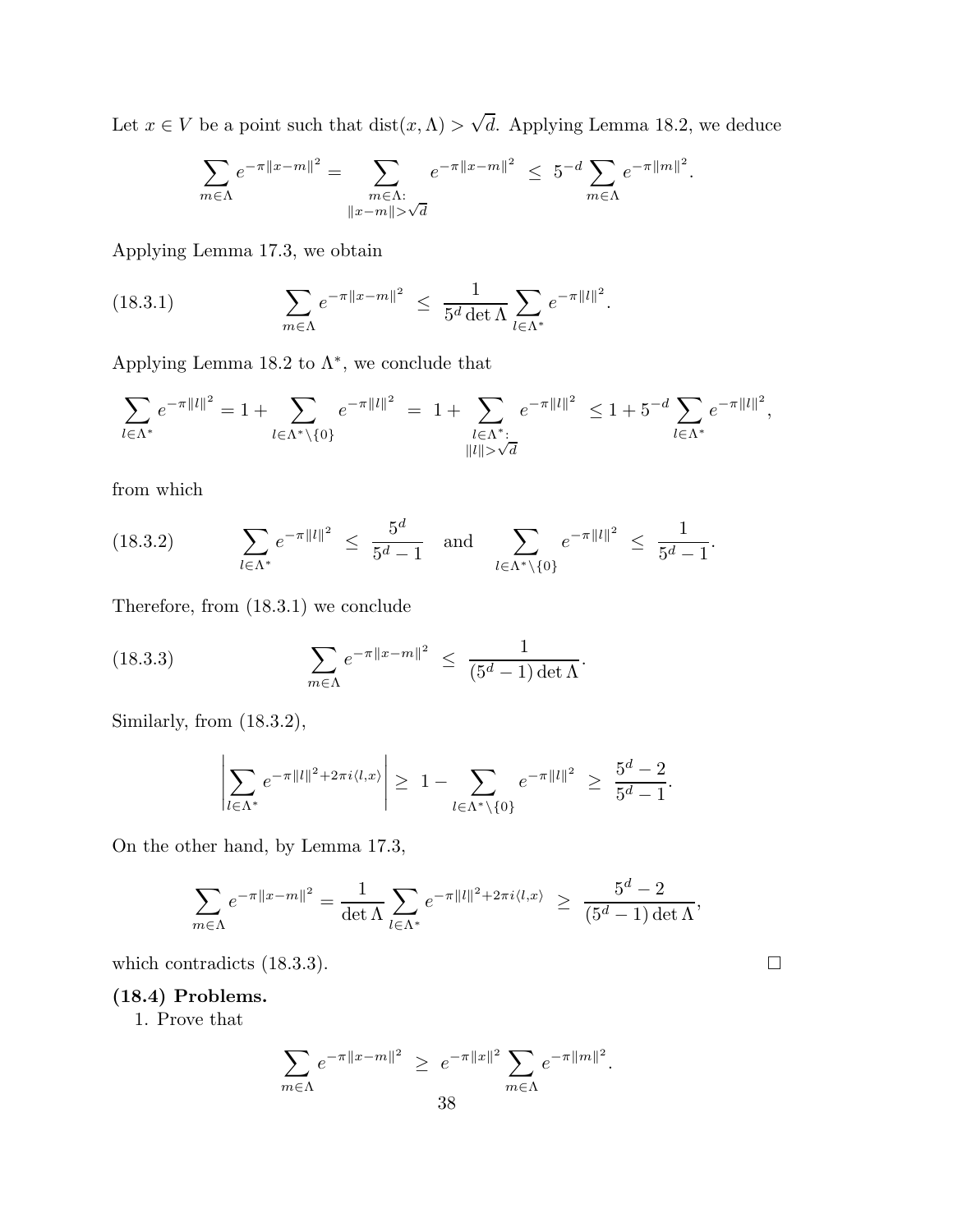2<sup>o</sup>. Let  $\Lambda \subset V$  be a lattice and let  $x \in V$  be a point. Prove that for any  $v \in \Lambda^*$ we have

$$
dist(x, \Lambda) \geq \frac{dist(\langle x, v \rangle, \mathbb{Z})}{\|v\|}.
$$

3. Let  $\Lambda \subset V$  be a lattice of rank d. Prove that for every point  $x \in V$  there is a vector  $v \in \Lambda^* \setminus \{0\}$  such that

$$
dist(x, \Lambda) \leq 6d \frac{\text{dist}(\langle x, v \rangle, \mathbb{Z})}{\|v\|}.
$$

Hint: Without loss of generality we may assume that  $dist(x, \Lambda) = \sqrt{d}$ . From Lemma 17.3 and Lemma 18.2 deduce that there is a  $v \in \Lambda^* \setminus \{0\}$  such that  $||v|| \leq \sqrt{d}$ and dist( $\langle x, v \rangle$ ,  $\mathbb{Z}$ )  $\geq$  1/6.

#### 19. The packing density via the Poisson summation formula

The following result is from

H. Cohn and N. Elkies, New upper bounds on sphere packings. I. *Ann. of Math. (2)* 157 (2003), no. 2, 689 – 714.

(19.1) Theorem. Let  $f : \mathbb{R}^n \longrightarrow \mathbb{R}$  be a measurable function such that

$$
|f(x)|, \ |\hat{f}(x)| \ \leq \ \frac{C}{(1+\|x\|)^{n+\delta}} \quad \text{for all} \quad x \in \mathbb{R}^n
$$

*and some*  $C > 0$  *and*  $\delta > 0$ *. Suppose further that* 

$$
f(x) \le 0 \quad provided \quad ||x|| \ge 1
$$

*and that*

$$
\hat{f}(y) \ge 0 \quad \text{for all} \quad y \in \mathbb{R}^n
$$

.

*Then the packing density*  $\sigma(\Lambda)$  *of every lattice*  $\Lambda \subset \mathbb{R}^n$  *satisfies* 

$$
\sigma(\Lambda) \ \leq \ \frac{\pi^{\frac{n}{2}}}{\Gamma\left(1+\frac{n}{2}\right)} \frac{f(0)}{2^n \hat{f}(0)}.
$$

*Proof.* Without loss of generality we may assume that  $\rho(\Lambda) = 1/2$  and hence

$$
\sigma(\Lambda) = \frac{\pi^{\frac{n}{2}}}{\Gamma(\left(1 + \frac{n}{2}\right)2^n \det \Lambda)}.
$$

Applying Lemma 17.2, we conclude

$$
f(0) \geq \sum_{u \in \Lambda} f(u) = \frac{1}{\det \Lambda} \sum_{l \in \Lambda^*} \hat{f}(l) \geq \frac{\hat{f}(0)}{\det \Lambda}
$$

and hence

$$
\frac{1}{\det \Lambda} \ \leq \ \frac{f(0)}{\hat{f}(0)}.
$$

 $\Box$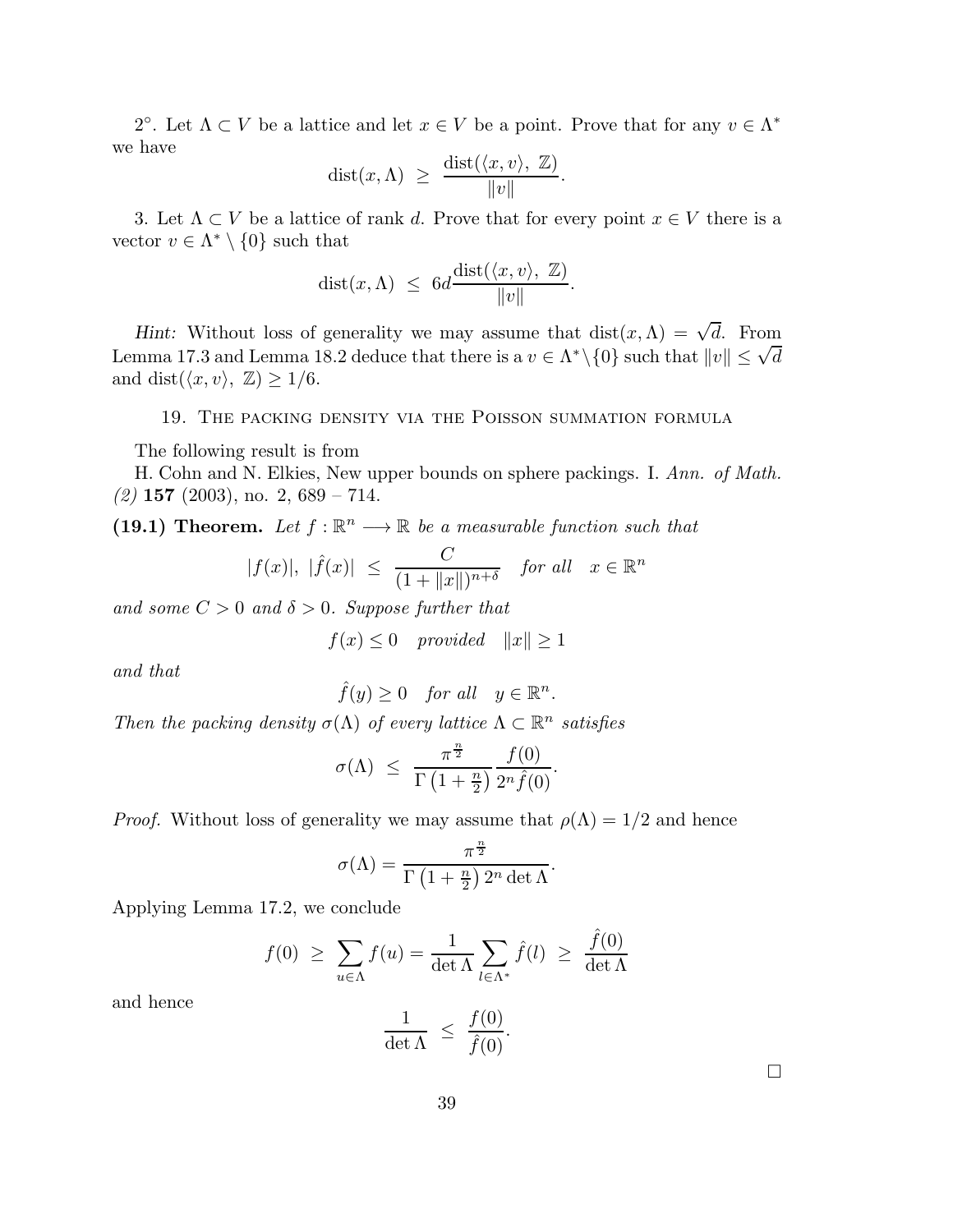## (19.2) Problems.

1. Consider a sphere packing in  $\mathbb{R}^n$  such that the set of the centers of the spheres is a union of finitely many pairwise disjoint lattice shifts  $x_i + \Lambda$  for some lattice  $\Lambda \subset \mathbb{R}^n$  and some points  $x_1, \ldots, x_m \in \mathbb{R}^n$  such that  $x_i - x_j \notin \Lambda$  provided  $i \neq j$ . Prove that the packing density  $\sigma$  satisfies

$$
\sigma \ \leq \ \frac{\pi^{\frac{n}{2}}}{\Gamma\left(1+\frac{n}{2}\right)} \frac{f(0)}{2^n \hat{f}(0)},
$$

where  $f$  is a function of Theorem 19.1.

2. Deduce from Problem 1 above that the bound of Theorem 19.1 holds for any (lattice or non-lattice) sphere packing.

3. Let  $\Lambda$  be a lattice of rank d such that det  $\Lambda = 1$ . Prove that for any  $\beta > (2\pi)^{-1}$ there exists a positive integer  $d_0 = d_0(\beta)$  such that  $\Lambda$  contains a non-zero vector of length at most  $\sqrt{\beta d}$  provided  $d \geq d_0$ .

Hint: Note that if the length of a shortest non-zero vector from  $\Lambda$  exceeds  $\sqrt{\beta d}$ then the length of a shortest non-zero vector from the scaled lattice  $\alpha\Lambda$  exceeds  $\alpha\sqrt{\beta d}$ . Use Lemma 18.2 and Lemma 17.3.

4. Deduce from Problem 3 above that for any  $\gamma > 0.5\sqrt{e} \approx 0.824$  there exists  $d_1 = d_1(\gamma)$  such that the packing density of any lattice  $\Lambda$  of rank d satisfies  $\sigma(\Lambda)$  $\gamma^d$  provided  $d \geq d_1$ .

#### 20. Approximating a convex body by an ellipsoid

(20.1) Definitions. Let V be Euclidean space. A *convex body*  $K \subset V$  is a convex compact set with a non-empty interior. A *ball*  $B \subset V$  is the set

$$
B = \Big\{ x \in V : \quad ||x - x_0|| \le r \Big\},\
$$

where  $x_0 \in V$  is a point called the *center* of B and  $r > 0$  is the *radius* of B. An *ellipsoid*  $E \subset V$  is a set  $E = T(B)$ , where  $B \subset V$  is a ball and  $T : V \longrightarrow V$  is an invertible linear transformation. Point  $y_0 = T(x_0)$ , where  $x_0$  is the center of B, is called the *center* of E.

The main result of this section, known as F. John's Theorem, is that an arbitrary convex body can be reasonably well approximated by an appropriate ellipsoid.

(20.2) Theorem. Let *V* be a d-dimensional Euclidean space and let  $K \subset \mathbb{R}^d$  be a *convex body. Then there is an ellipsoid*  $E \subset V$  *centered at some point*  $x_0 \in K$  *such that*

$$
E \ \subset \ K \ \subset \ x_0 + d \left( E - x_0 \right).
$$

*Sketch of Proof.* We choose E to be the ellipsoid of the maximum volume among those contained in  $K$ . That such an ellipsoid exists (it is, in fact, unique) follows by a compactness argument.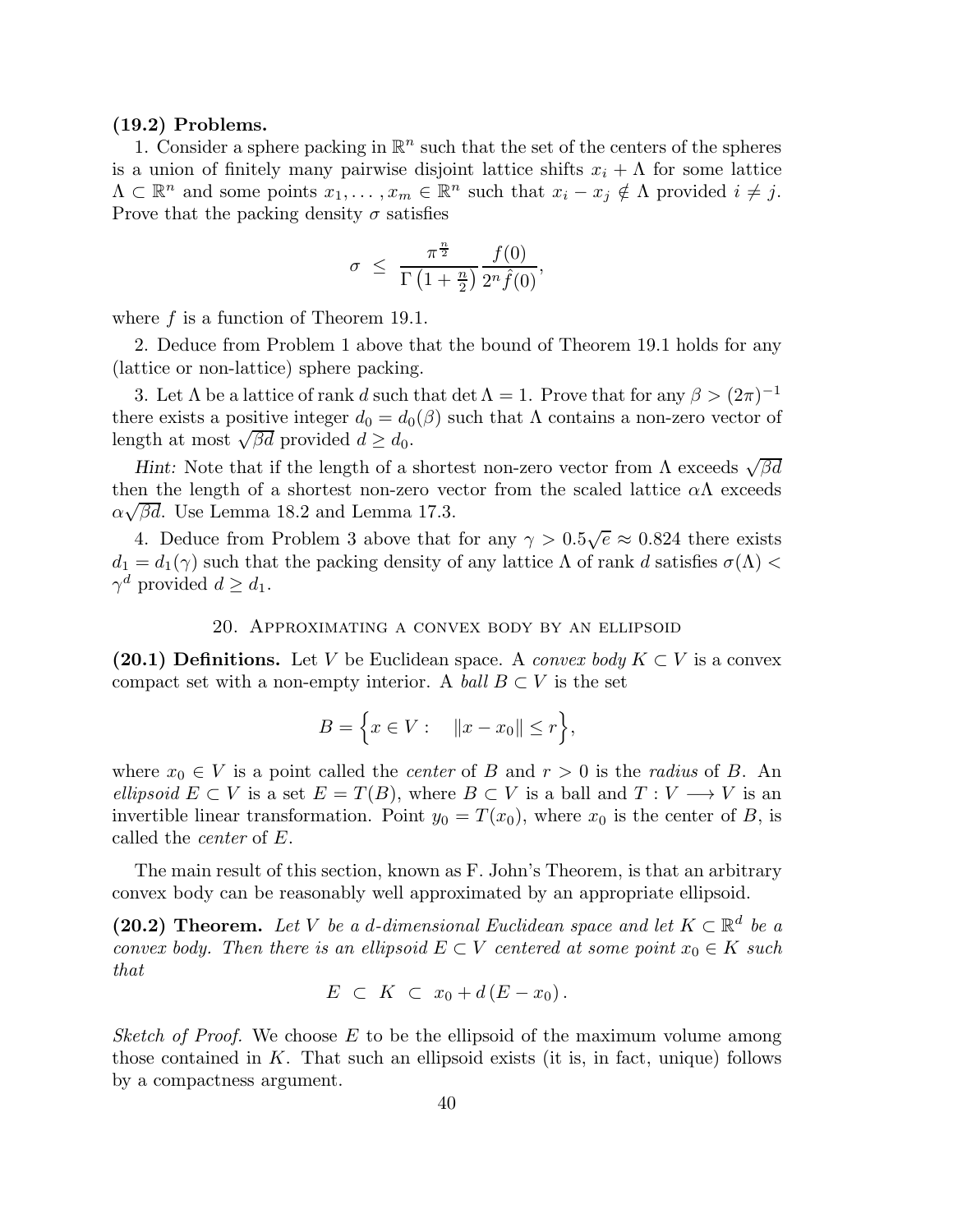Without loss of generality, we may assume that the center of  $E$  is the origin. Moreover, applying an invertible linear transformation (which results in all volumes scaled proportionately), we may assume that  $E$  is the unit ball

$$
E = \Big\{ x \in V : ||x|| \le 1 \Big\}.
$$

Our goal is to prove that  $||x|| \leq d$  for all  $x \in K$ . Assuming the contrary, we may identify  $V = \mathbb{R}^d$  and assume that there is a point  $x = (r, 0, \ldots, 0), x \in K$ , for some  $r > d$ . We intend to obtain a contradiction by constructing an ellipsoid  $E_1 \subset K$ such that  $vol E_1 > vol E$ .

We look for an ellipsoid  $E_1$  in the form

$$
E_1 = \left\{ (x_1, \dots, x_d) : \frac{(x_1 - \tau)^2}{\alpha^2} + \frac{1}{\beta^2} \sum_{i=2}^d x_i^2 \le 1 \right\} \text{ where}
$$
  
 
$$
\alpha = \tau + 1 \text{ and } \beta^2 = \frac{(r - \tau)^2 - (\tau + 1)^2}{r^2 - 1}.
$$

We claim that for all  $0 \leq \tau < (r-1)/2$ , ellipsoid  $E_1$  is contained in K. Because of symmetry, it suffices to check that the section of  $E_1$  by the  $(x_1, x_2)$  coordinate plane is contained in the section of K by the  $(x_1, x_2)$  coordinate plane, which is an elementary geometry problem.

Moreover,

$$
\ln \frac{\text{vol } E_1}{\text{vol } B} = (d-1)\ln \beta + \ln \alpha = \frac{d-1}{2}\ln \beta^2 + \ln \alpha.
$$

For a sufficiently small  $\tau > 0$ , we have

$$
\ln \alpha = \tau + O(\tau^2)
$$
 and  $\ln \beta^2 = -\frac{2\tau}{r-1} + O(\tau^2)$ .

If  $r > d$  then for a sufficiently small  $\tau > 0$  we get vol  $E_1 > \text{vol } E$ , which is a contradiction.

#### (20.3) Problems.

1. Fill in the gaps in the proof of Theorem 20.2.

2. Prove that every convex body  $K$  contains a unique ellipsoid of the maximum volume.

3. Let K be a d-dimensional symmetric convex body, so  $K = -K$  and let  $E \subset K$ be the ellipsoid of the maximum volume contained in  $K$ . Prove that the center of E is the origin and that  $K \subset \sqrt{dE}$ .

4. Prove that every convex body  $K$  is contained in a unique ellipsoid  $E$  of the minimum volume. Prove that if  $x_0$  is the center of E then

$$
\frac{1}{d}(E-x_0)+x_0 \subset K \subset E.
$$
41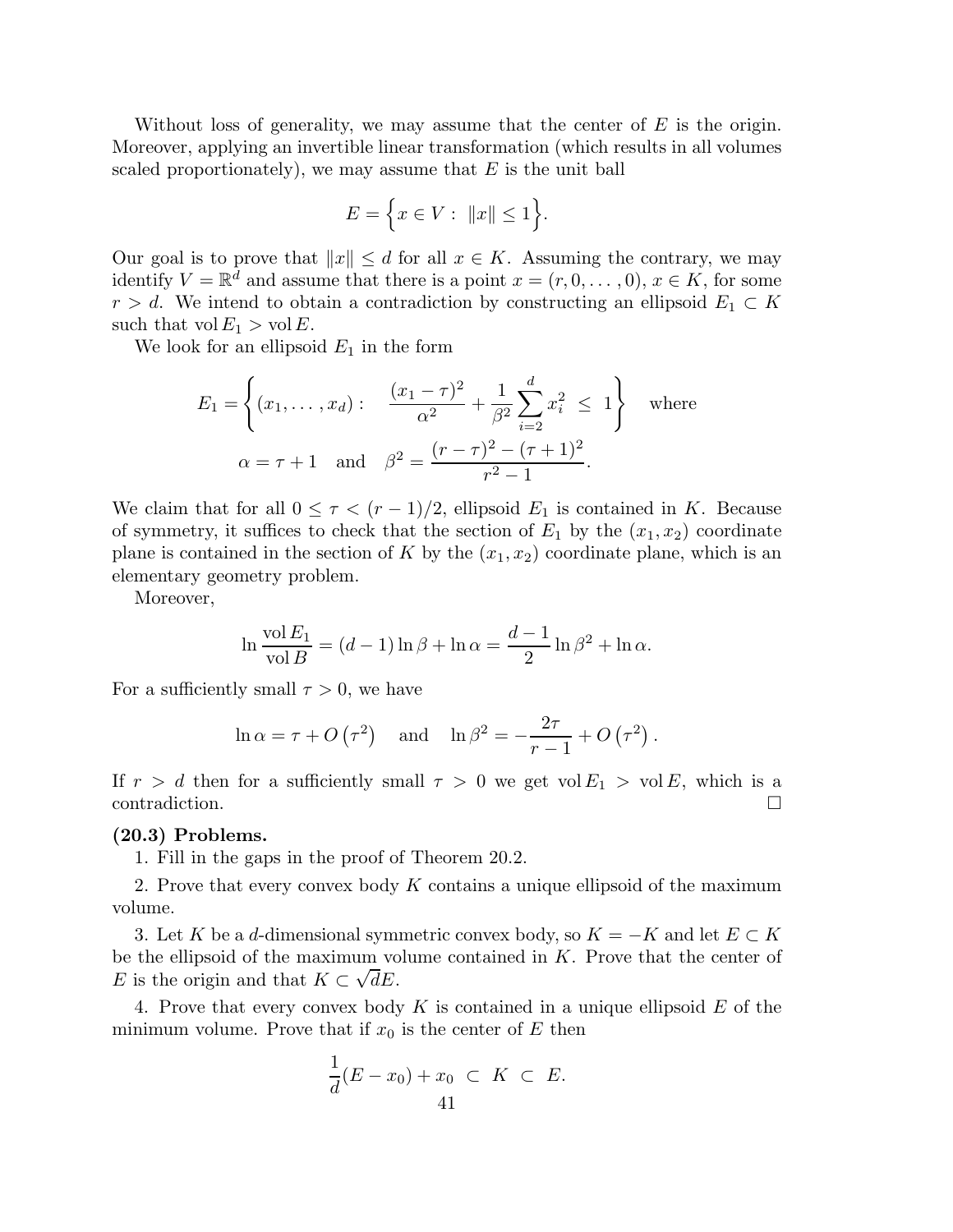5. Prove that for the minimum volume ellipsoid of Problem 4 we have

$$
\frac{1}{\sqrt{d}}(E-x_0)+x_0 \ \subset \ K \ \subset \ E,
$$

if  $K$  is symmetric.

## 21. The Flatness Theorem

We rephrase Theorem 18.3 as follows.

(21.1) Lemma. Let  $\Lambda \subset V$  be a lattice, where dim  $V = d$ , and let

$$
B = \left\{ x \in V : ||x - x_0|| \le r \right\}
$$

*be a ball centered at some point*  $x_0 \in V$  *and of radius* r *such that*  $B \cap \Lambda = \emptyset$ *. Then there exists a vector*  $v \in \Lambda^* \setminus \{0\}$  *such that* 

$$
\max_{x \in B} \langle v, x \rangle - \min_{x \in B} \langle v, x \rangle \leq c(d),
$$

*where one can choose*  $c(d) = 2d$ *.* 

*Proof.* Since  $B \cap \Lambda = \emptyset$ , we have  $\mu(\Lambda) > r$ . Therefore by Theorem 18.3 we have  $\rho(\Lambda^*) < d/2r$  and hence there exists a vector  $v \in \Lambda^* \setminus \{0\}$  such that  $||v|| < d/r$ . Then

$$
\max_{x \in B} \langle v, x \rangle \le \langle v, x_0 \rangle + d \quad \text{and} \quad \min_{x \in B} \langle v, x \rangle \ge \langle v, x_0 \rangle - d,
$$

from which the proof follows.

Next, we extend Lemma 21.1 to ellipsoids.

(21.2) Lemma. Let  $\Lambda \subset V$  be a lattice, where dim  $V = d$ , and let  $E \subset V$  be an *ellipsoid such that*  $E \cap \Lambda = \emptyset$ . Then there exists a vector  $v \in \Lambda^* \setminus \{0\}$  such that

$$
\max_{x \in E} \langle v, x \rangle - \min_{x \in E} \langle v, x \rangle \leq c(d),
$$

*where one can choose*  $c(d) = 2d$ *.* 

*Proof.* Let  $T: V \longrightarrow V$  be an invertible linear transformation and let  $B \subset V$  be a ball such that  $E = T(B)$ . Let  $\Lambda_1 = T^{-1}(\Lambda)$ . Then  $\Lambda_1 \subset V$  is a lattice and  $B \cap \Lambda_1 = \emptyset$ . By Lemma 21.2, there exists a vector  $w \in \Lambda_1^*$  such that

(21.2.1) 
$$
\max_{x \in B} \langle w, x \rangle - \min_{x \in B} \langle w, x \rangle \leq c(d),
$$

where one can choose  $c(d) = 2d$ .

Let  $v = (T^{-1})^*(w)$ . For every  $u \in \Lambda$  we have

$$
\langle u, v \rangle = \langle T^{-1}(u), w \rangle \in \mathbb{Z}
$$

and hence  $v \in \Lambda^* \setminus \{0\}$ . Moreover, for every  $y \in E$  we have  $y = T(x)$  for some  $x \in B$  and hence

 $\langle v, y \rangle = \langle T^*(v), x \rangle = \langle w, x \rangle,$ 

and the proof follows by  $(21.2.1)$ .

The following result is known as the *Flatness Theorem*.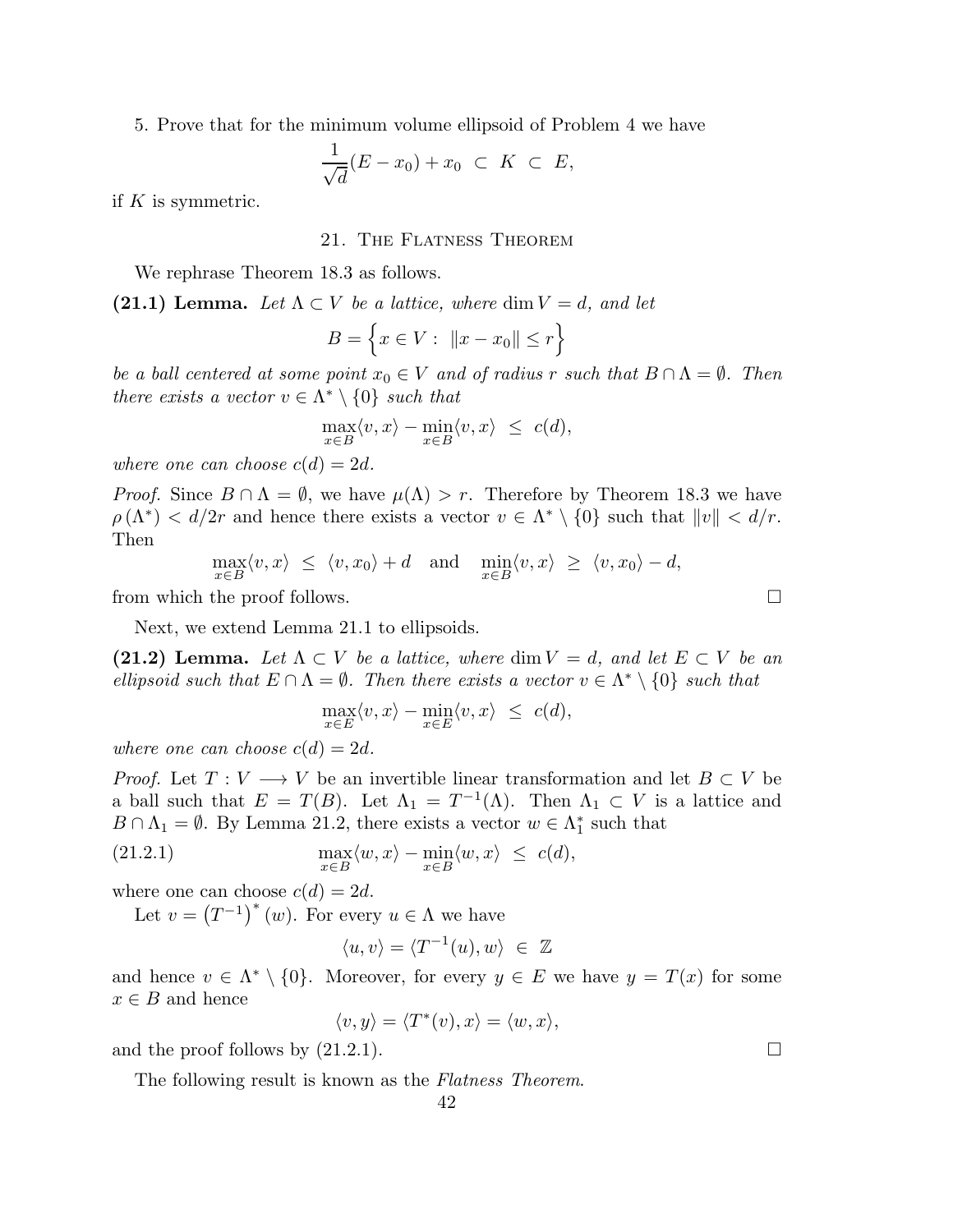(21.3) Theorem. Let  $\Lambda \subset V$  be a lattice, where dim  $V = d$ , and let  $K \subset V$  be a *convex body such that*  $K \cap \Lambda = \emptyset$ . Then there is a vector  $v \in \Lambda^* \setminus \{0\}$  such that

$$
\max_{x \in K} \langle v, x \rangle - \min_{x \in K} \langle v, x \rangle \leq c(d),
$$

where one can choose  $c(d) = 2d^2$ .

*Proof.* Let  $E \subset K$  be the ellipsoid of Theorem 20.2, so  $K \subset d(E - x_0) + x_0$ . Since  $E \cap \Lambda = \emptyset$ , by Lemma 21.2 there exists a vector  $v \in \Lambda^* \setminus \{0\}$  such that

$$
\max_{x \in E} \langle v, x \rangle - \min_{x \in E} \langle v, x \rangle \le 2d.
$$

Since

$$
\max_{x \in K} \langle v, x \rangle \leq \max_{x \in d(E - x_0) + x_0} \langle v, x \rangle = d \max_{x \in E} \langle v, x \rangle - (d - 1) \langle v, x_0 \rangle
$$
  
and  

$$
\min_{x \in K} \langle v, x \rangle \geq \min_{x \in d(E - x_0) + x_0} \langle v, x \rangle = d \min_{x \in E} \langle v, x \rangle - (d - 1) \langle v, x_0 \rangle,
$$

the proof follows.  $\Box$ 

## (21.4) Problems.

1. Let  $P \subset \mathbb{R}^2$  be a convex polygon with vertices in  $\mathbb{Z}^2$ . Suppose that P does not contain any point from  $\mathbb{Z}^2$  other than its vertices. Prove that there exists a vector  $w \in \mathbb{Z}^2 \setminus \{0\}$  such that

$$
\max_{x \in P} \langle w, x \rangle - \min_{x \in P} \langle w, x \rangle \leq 1.
$$

2<sup>\*</sup>. Let  $P \subset \mathbb{R}^3$  be a convex polytope with vertices in  $\mathbb{Z}^3$ . Suppose that P does not contain any point from  $\mathbb{Z}^3$  other than its vertices. Prove that there exists a vector  $w \in \mathbb{Z}^3 \setminus \{0\}$  such that

$$
\max_{x \in P} \langle w, x \rangle - \min_{x \in P} \langle w, x \rangle \leq 1.
$$

#### 22. The successive minima of a convex body

(22.1) Definition. Let  $K \subset V$  be a symmetric convex body and let  $\Lambda \subset V$  be a lattice. Let  $\dim V = d$ . For  $i = 1, \ldots, d$  we define the *i*-th successive minimum

$$
\lambda_i = \lambda_i(K) = \inf \Big\{ \lambda > 0 : \dim \text{span}(\lambda K \cap \Lambda) \geq i \Big\}.
$$

Clearly,

 $\lambda_1 \leq \lambda_2 \leq \ldots \leq \lambda_d.$ 

Minkowski's Theorem (see Theorem 6.4) states that

$$
\lambda_1^d \operatorname{vol} K \ \leq \ 2^d \det \Lambda.
$$

In this section we prove a sharpening of this result, also due to Minkowski, that

$$
\lambda_1 \cdots \lambda_d \operatorname{vol} K \ \leq \ 2^d \det \Lambda.
$$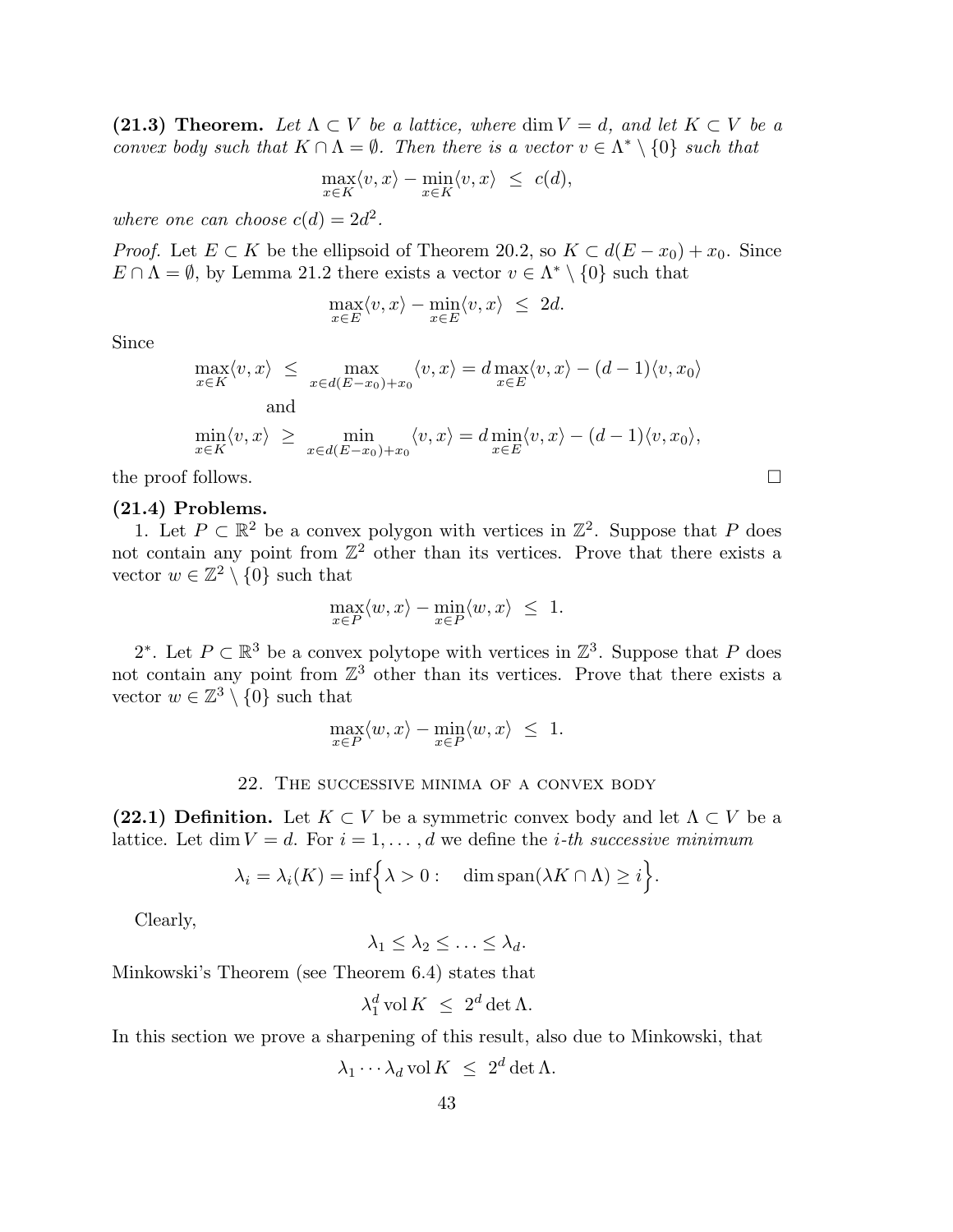(22.2) Lemma. Let us consider the map  $\Phi_n : \mathbb{R}^n \longrightarrow [0,1)^n$ ,

$$
\Phi_n(x_1,\ldots,x_n) = (\{x_1\},\ldots,\{x_n\}),
$$

*where* {·} *denotes the fractional part of a number.*

Let  $X \subset \mathbb{R}^n$  be a Lebesgue measurable set. Then for every  $z \in \mathbb{R}^n$ , we have

$$
\text{vol}\,\Phi_n(X+z) = \text{vol}\,\Phi_n(X).
$$

*Proof.* It suffices to prove the identity when z has only one non-zero coordinate and that coordinate lies in the interval  $(0, 1)$ . Hence without loss of generality we may assume that

$$
z=(0,\ldots,0,\alpha)
$$

for some  $0 < \alpha < 1$ .

Let  $X = X_-\cup X_+$ , where

$$
X_{-} = \{x \in X : \{x_n\} < 1 - \alpha\}
$$
 and  $X_{+} = \{x \in X : \{x_n\} \ge 1 - \alpha\}.$ 

Clearly,

$$
X_{-} \cap X_{+} = \emptyset \quad \text{and} \quad \text{vol } X = \text{vol } X_{-} + \text{vol } X_{+}.
$$

Moreover,

$$
\Phi_n (X_- + z) = \Phi_n (X_-) + (0, ..., 0, \alpha) \text{ and}
$$
  

$$
\Phi_n (X_+ + z) = \Phi_n (X_-) + (0, ..., \alpha - 1)
$$

and hence

$$
\text{vol}\,\Phi_n\left(X_-\,\right) = \text{vol}\,\Phi_n\left(X_-\right) \quad \text{and} \quad \text{vol}\,\Phi_n\left(X_+\,\right) = \text{vol}\,\Phi_n\left(X_+\right).
$$

Finally,  $\Phi_n(X_- + z)$  and  $\Phi_n(X_+ + z)$  are disjoint sets, since for any vector  $x = (x_1, \ldots, x_n)$  we have  $\{x_n\} \geq \alpha$  if  $x \in \Phi_n(X_+ + z)$  and  $\{x_n\} < \alpha$  if  $x \in$  $\Phi_n(X_+ + z)$ . Since  $\Phi_n(X_+)$  and  $\Phi_n(X_-)$  are also disjoint, we have

$$
\text{vol}\,\Phi_n(X+z) = \text{vol}\,\Phi_n\left(X_+ + z\right) + \text{vol}\,\Phi_n\left(X_+ + z\right)
$$
\n
$$
= \text{vol}\,\Phi_n\left(X_-\right) + \text{vol}\,\Phi_n\left(X_+\right)
$$
\n
$$
= \text{vol}\,\Phi_n(X).
$$

 $\Box$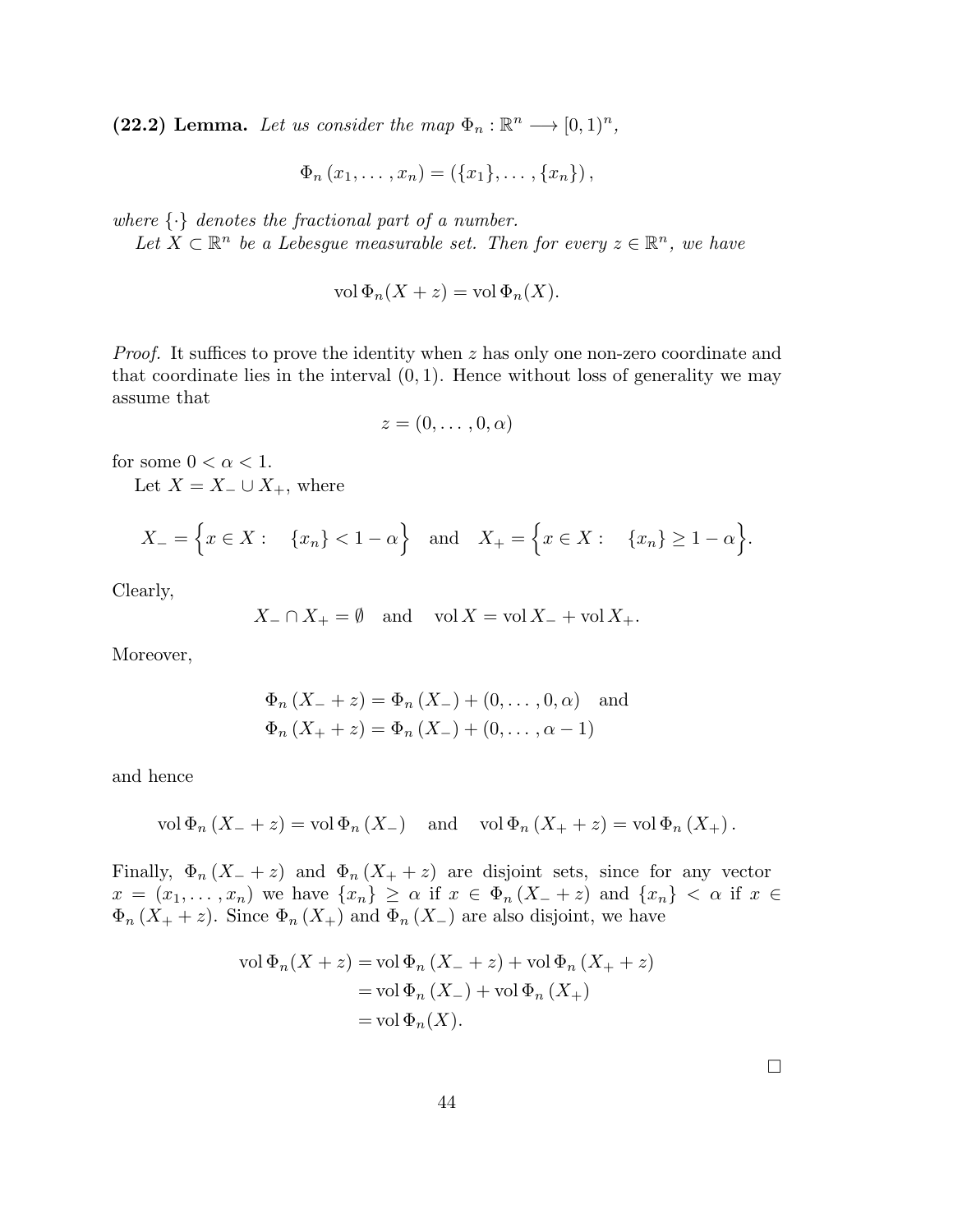(22.3) Lemma. Let  $X \subset \mathbb{R}^n$  be a convex set. Then for any  $\alpha \geq 1$  we have

vol  $\Phi_n(\alpha X) \geq \text{vol } \Phi_n(X)$ .

*Proof.* Let  $z \in \mathbb{R}^n$  be a point such that  $0 \in X + z$ . Then  $(X + z) \subset \alpha(X + z)$  and so  $\Phi_n(X+z) \subset \Phi_n(\alpha X + \alpha z)$ . Applying Lemma 22.2, we get

$$
\text{vol}\,\Phi_n(\alpha X) = \text{vol}\,\Phi_n(\alpha X + \alpha z) \geq \text{vol}\,\Phi_n(X + z) = \text{vol}\,\Phi_n(X).
$$

 $\Box$ 

(22.4) Lemma. *For*  $1 \leq i \leq n$  *let us consider the map*  $\Phi_i : \mathbb{R}^n \longrightarrow [0,1)^i \times \mathbb{R}^{n-i}$ *,* 

$$
\Phi_i(x_1,\ldots,x_n)=(\{x_1\},\ldots,\{x_i\},x_{i+1},\ldots,x_n).
$$

Let  $X \subset \mathbb{R}^n$  be a convex set. Then for any  $\alpha \geq 1$  we have

$$
\text{vol}\,\Phi_i(\alpha X) \ \geq \ \alpha^{n-i}\Phi_i(X).
$$

*Proof.* Let  $pr : \mathbb{R}^n \longrightarrow \mathbb{R}^{n-i}$  be the projection,

$$
pr(x_1,\ldots,x_n)=(x_{i+1},\ldots,x_n)
$$

and let  $Y = pr(X)$ . Then, by Fubini's Theorem,

$$
\text{vol}\,\Phi_i(X) = \int_Y \text{vol}_i\,\Phi_i\left(pr^{-1}(y)\cap X\right) \,dy \quad \text{and}
$$

$$
\text{vol}\,\Phi_i(\alpha X) = \int_{\alpha Y} \text{vol}_i\,\Phi_i\left(pr^{-1}(y)\cap \alpha X\right) \,dy.
$$

Making substitution  $y = \alpha x$  in the second integral, we obtain

$$
\Phi_i(\alpha X) = \alpha^{n-i} \int_Y \text{vol}_i \, \Phi_i \left( pr^{-1}(\alpha x) \cap \alpha X \right) \, dx,
$$

which we formally rewrite as

$$
\Phi_i(\alpha X) = \alpha^{n-i} \int_Y \text{vol}_i \, \Phi_i \left( pr^{-1}(\alpha y) \cap \alpha X \right) dy,
$$

Now,  $pr^{-1}(y) \cap X$  consists of all points  $(x_1, \ldots, x_i, y_{i+1}, \ldots, y_n) \in X$  while  $pr^{-1}(\alpha y) \cap \alpha X$  consists of all points  $(\alpha x_1, \ldots, \alpha x_i; \alpha y_{i+1}, \ldots, \alpha y_n) \in \alpha X$ . Applying Lemma 22.3, we obtain

$$
\text{vol}_i \, \Phi_i \left( pr^{-1}(\alpha y) \cap \alpha X \right) \ \ge \ \text{vol}_i \, \Phi_i \left( pr^{-1}(y) \cap X \right) \quad \text{for all} \quad y \in Y
$$

and the proof follows.  $\Box$ 

Now we can prove Minkowski's Theorem.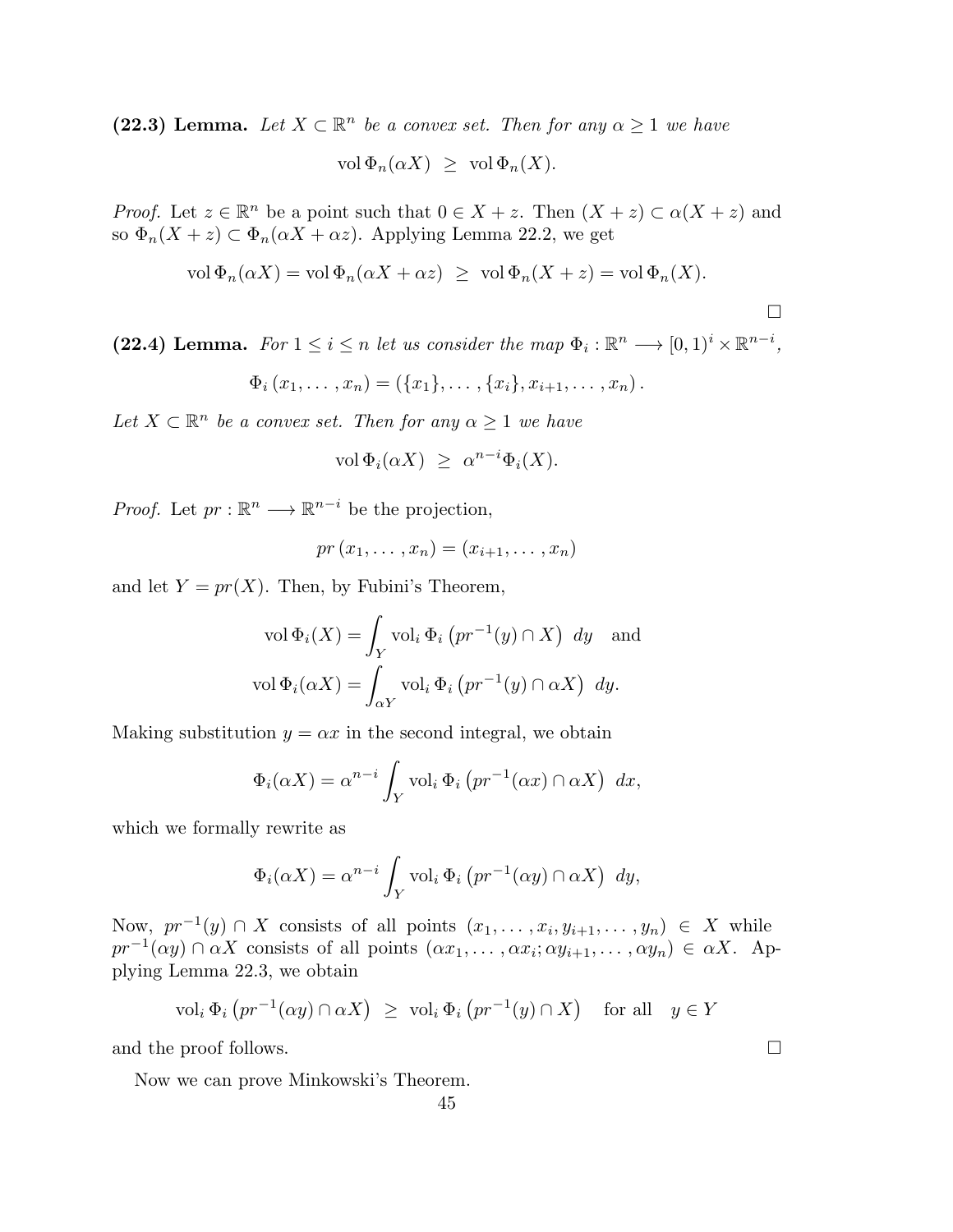(22.5) Theorem. Let  $K \subset V$  be a symmetric convex body and let  $\Lambda \subset V$  be a *lattice. Then*

$$
\lambda_1 \cdots \lambda_d \operatorname{vol} K \ \leq \ 2^d \det \Lambda,
$$

*where*  $d = \dim V$  *and*  $\lambda_1, \ldots, \lambda_d$  *are the successive minima.* 

*Proof.* Applying a linear transformation, we may assume that  $V = \mathbb{R}^d$  and  $\Lambda = \mathbb{Z}^d$ .

Let us consider dilations  $\lambda K$  as  $\lambda > 0$  grows and let  $u_1, \ldots, u_d \in \mathbb{Z}^d$  be linearly independent vectors in the order of appearance, where ties are broken arbitrarily. We choose a new basis  $b_1, \ldots, b_d$  of  $\mathbb{Z}^d$  in such a way that for  $i = 1, \ldots, d$  vectors  $b_1, \ldots, b_i$  constitute a basis of the lattice  $\mathbb{Z}^d \cap \text{span}(u_1, \ldots, u_i)$ , cf. Problem 4 of Section 3.2.

The linear transformation that maps the standard basis vectors  $e_1, \ldots, e_d$  to  $b_1, \ldots, b_d$  does not change the volume of K or the lattice  $\mathbb{Z}^d$ . Hence we can assume additionally that the coordinates of  $u_1, \ldots, u_d$  look as follows:

$$
u_1 = (*, 0, \ldots, 0), u_2 = (*, *, 0, \ldots, 0), \ldots, u_d = (*, \ldots, *)
$$
.

Let A be the interior of K, so vol  $A = vol K$  and if  $u \in \lambda_i A \cap \Lambda$  then the coordinates of  $u$ , starting with the *i*-th position, are 0's.

Let

$$
X = \frac{1}{2}A.
$$

Let  $\Phi_i$  be the map of Lemma 22.4. Then  $\Phi_i(\lambda_i X)$  is obtained from  $\Phi_{i-1}(\lambda_i X)$  via the transformation  $x_i \mapsto \{x_i\}$ . This transformation is one-to-one since if there are two distinct points  $x, y \in \lambda_i X$  with the same image then

$$
u = x - y = 2\left(\frac{1}{2}x + \frac{1}{2}(-y)\right) \in \lambda_i A
$$

and the  $i$ -th coordinate of  $u$  is a non-zero integer, while all other coordinates are 0's, which is a contradiction. Then we can conclude from Lemma 22.4 that

$$
\text{vol}\,\Phi_i\left(\lambda_i X\right) = \text{vol}\,\Phi_{i-1}\left(\lambda_i X\right) = \text{vol}\,\Phi_{i-1}\left(\left(\frac{\lambda_i}{\lambda_{i-1}}\right)\lambda_{i-1} X\right)
$$
\n
$$
\geq \left(\frac{\lambda_i}{\lambda_{i-1}}\right)^{d-i+1} \text{vol}\,\Phi_{i-1}\left(\lambda_{i-1} X\right).
$$

Similarly, the transformation  $x_i \mapsto \{x_1\}$  is one-to-one on  $\lambda_1 X$  and hence

$$
\text{vol}\,\Phi_1\left(\lambda_1 X\right) = \text{vol}\,\lambda_1 X = \lambda_1^d \,\text{vol}\, X.
$$

Summarizing,

$$
\text{vol}\,\Phi_n\left(\lambda_n X\right) \ \geq \ \lambda_1^d \,\text{vol}\, X \prod_{i=2}^d \left(\frac{\lambda_i}{\lambda_{i-1}}\right)^{d-i+1} = \lambda_1 \cdots \lambda_d \,\text{vol}\, X.
$$

Therefore,

 $\lambda_1 \cdots \lambda_d$  vol  $X \leq 1$ ,

as claimed.  $\Box$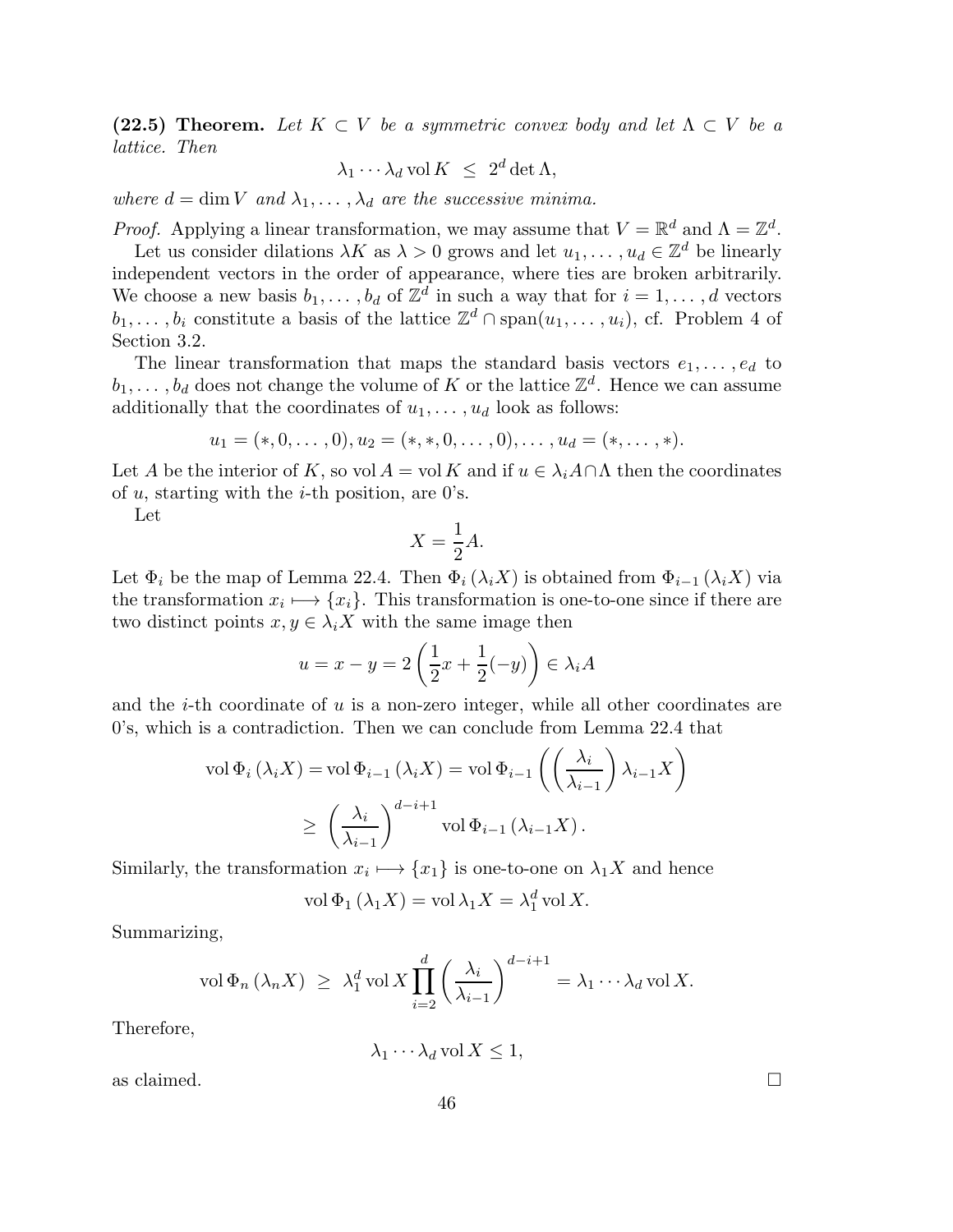#### 23. An almost orthogonal basis of the lattice

One corollary of Theorem 22.5 is that every lattice has an "almost orthogonal" basis.

(23.1) Lemma. Let  $\Lambda$  be a lattice of rank d and let  $u_1, \ldots, u_d$  be linearly inde*pendent vectors. Then there exists a basis*  $v_1, \ldots, v_d$  *of*  $\Lambda$  *such that* 

$$
v_k = \sum_{i=1}^k \alpha_{ki} u_i \quad \text{where}
$$
  
 
$$
0 < \alpha_{kk} \le 1 \quad \text{and} \quad |\alpha_{ki}| \le \frac{1}{2} \quad \text{for} \quad i = 1, \dots, k-1 \quad \text{and} \quad k = 1, \dots, d.
$$

*Proof.* Let us define

$$
L_k = \text{span}(u_1, \ldots, u_k) \text{ and } \Lambda_k = \Lambda \cap L_k \text{ for } k = 1, \ldots, d.
$$

We choose  $v_1$  to be a basis of  $\Lambda_1$ . Clearly, we must have  $v_1 = \alpha_{11}u_1$  for some  $|\alpha_{11}| \leq 1$ . If  $\alpha_{11} < 0$ , we replace  $v_1$  by  $-v_1$ . Generally, having constructed  $v_1, \ldots, v_{k-1}$  as a basis of  $\Lambda_{k-1}$ , we append it to a basis  $v_1, \ldots, v_k$  of  $\Lambda_k$  (cf. the proof of Theorem 3.1). Hence we have

(23.1.1) 
$$
v_k = \sum_{i=1}^k \alpha_{ki} u_i.
$$

If  $\alpha_{kk} < 0$ , we replace

$$
v_k := -v_k.
$$

Writing the right hand side of (23.1.1) as an integer linear combination of  $v_1, \ldots, v_k$ , we conclude that  $\alpha_{kk}m = 1$  for some integer m and hence  $0 < \alpha_{kk} \leq 1$ , as required If  $|\alpha_{ki}| > 1/2$  for some  $i < k$ , we replace

$$
v_k := v_k - m_{ki}u_i,
$$

where  $m_{ki}$  is the nearest integer to  $\alpha_{ki}$ . Since  $u_i$  is an integer combination of  $v_1, \ldots, v_i$  where  $i < k$ , we get a vector  $v_k$  from  $\Lambda_k$ . Moreover, the volume of the parallelepiped spanned by  $v_1, \ldots, v_k$  does not change, so we still have a basis of  $\Lambda_k$ .

(23.2) Theorem. Let  $\Lambda \subset V$  be a lattice of rank d. Then there is a basis  $v_1, \ldots, v_d$ *of* Λ *such that*

$$
\prod_{i=1}^d \|v_i\| \leq C(d) \det \Lambda,
$$
  
47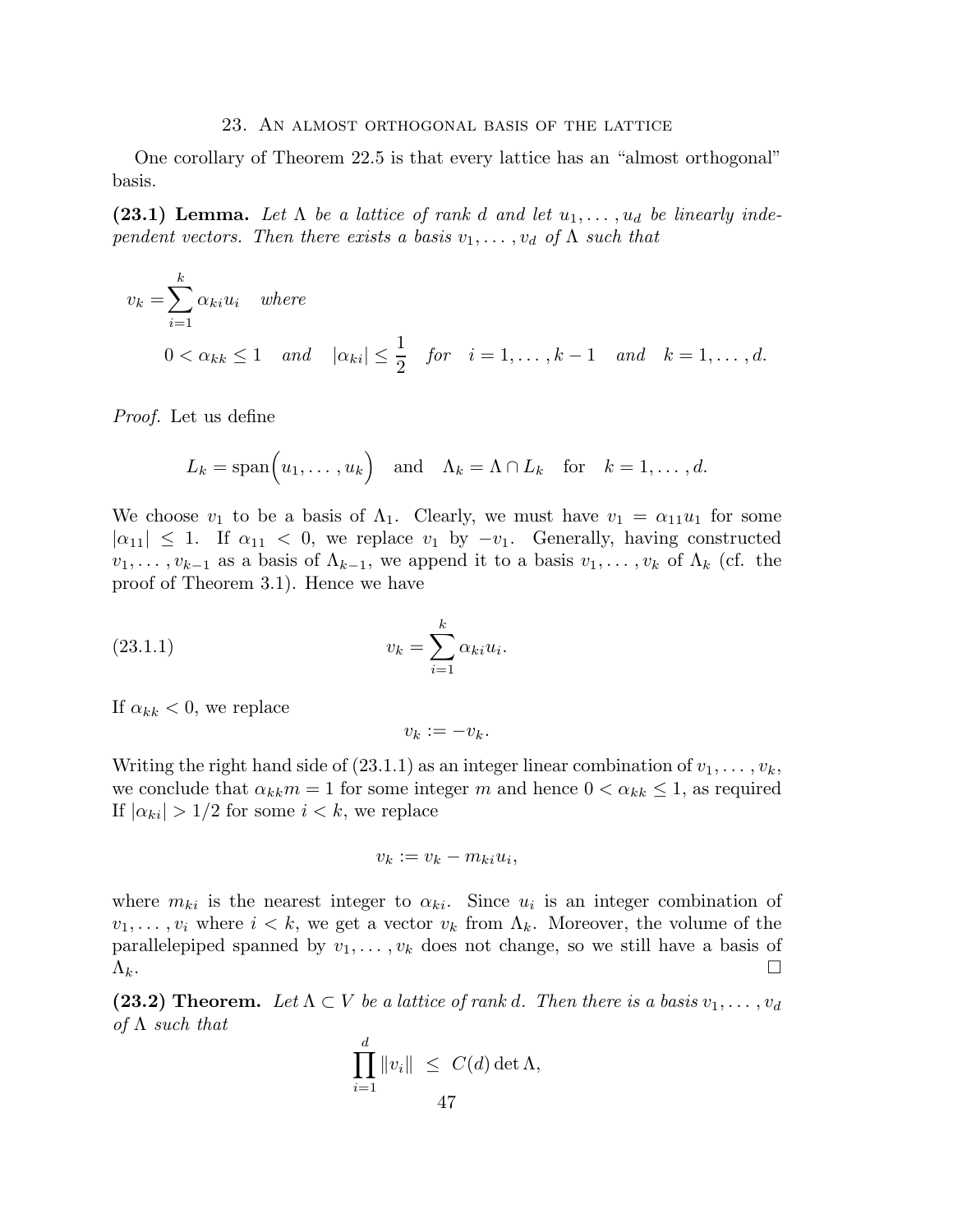*where one can choose*

$$
C(d) = \frac{(d+1)! \Gamma(1 + \frac{d}{2})}{\pi^{d/2}}.
$$

*Proof.* Let  $B \subset V$  be the ball of radius 1 centered at the origin. Let us consider the dilations  $\lambda B$  for  $\lambda > 0$  and let  $u_1, \ldots, u_d \in \Lambda$  be linearly independent vectors, in the order of appearance, as  $\lambda$  grows, where the ties are broken arbitrarily. Hence

$$
||u_1|| \leq ||u_2|| \leq \ldots \leq ||u_d||
$$

and by Theorem 22.5 we have

(23.2.1) 
$$
\prod_{i=1}^{d} \|u_i\| \leq \frac{2^d \det \Lambda}{\text{vol } B} = \frac{2^d \Gamma \left(1 + \frac{d}{2}\right)}{\pi^{d/2}} \det \Lambda.
$$

Now we construct a basis  $v_1, \ldots, v_d$  of  $\Lambda$  as in Lemma 23.2.

We note that

$$
||v_k|| \leq ||u_k|| + \frac{1}{2} \sum_{i=1}^{k-1} ||u_i|| \leq \frac{(k+1)}{2} ||u_k||
$$

and the proof follows by  $(23.2.1)$ .

## (23.3) Problems.

1. Let  $\{\Lambda_n \subset V, \quad n = 1, 2, \ldots\}$  be a sequence of lattices and let  $\Lambda \subset V$  be yet another lattice. We say that

$$
\lim_{n \longrightarrow +\infty} \Lambda_n = \Lambda
$$

if there exist bases  $u_{n1}, \ldots, u_{nd}$  of  $\Lambda_n$  and a basis  $u_1, \ldots, u_d$  of  $\Lambda$  such that

$$
\lim_{n \to +\infty} u_{ni} = u_i \quad \text{for} \quad i = 1, \dots, d.
$$

Prove the following *Mahler's Compactness Theorem:*

Let  $\{\Lambda_i \subset V : i \in I\}$  be an infinite family of lattices such that  $\det \Lambda_i \leq C$  for all  $i \in I$  and some real C and  $\rho(\Lambda_i) \geq \delta$  for all  $i \in I$  and some  $\delta > 0$ , where  $\rho$  is the packing radius. Prove that the family contains a sequence converging to some lattice  $\Lambda \subset V$ .

2. Let  $\{\Lambda_n \subset V\}$  be a sequence of lattices and let  $\Lambda \subset V$  be a lattice such that

$$
\lim_{n \longrightarrow +\infty} \Lambda_n = \Lambda.
$$

Prove that

$$
\lim_{n \to +\infty} \rho(\Lambda_n) = \rho(\Lambda) \quad \text{and} \quad \lim_{n \to +\infty} \mu(\Lambda_n) = \mu(\Lambda)
$$
48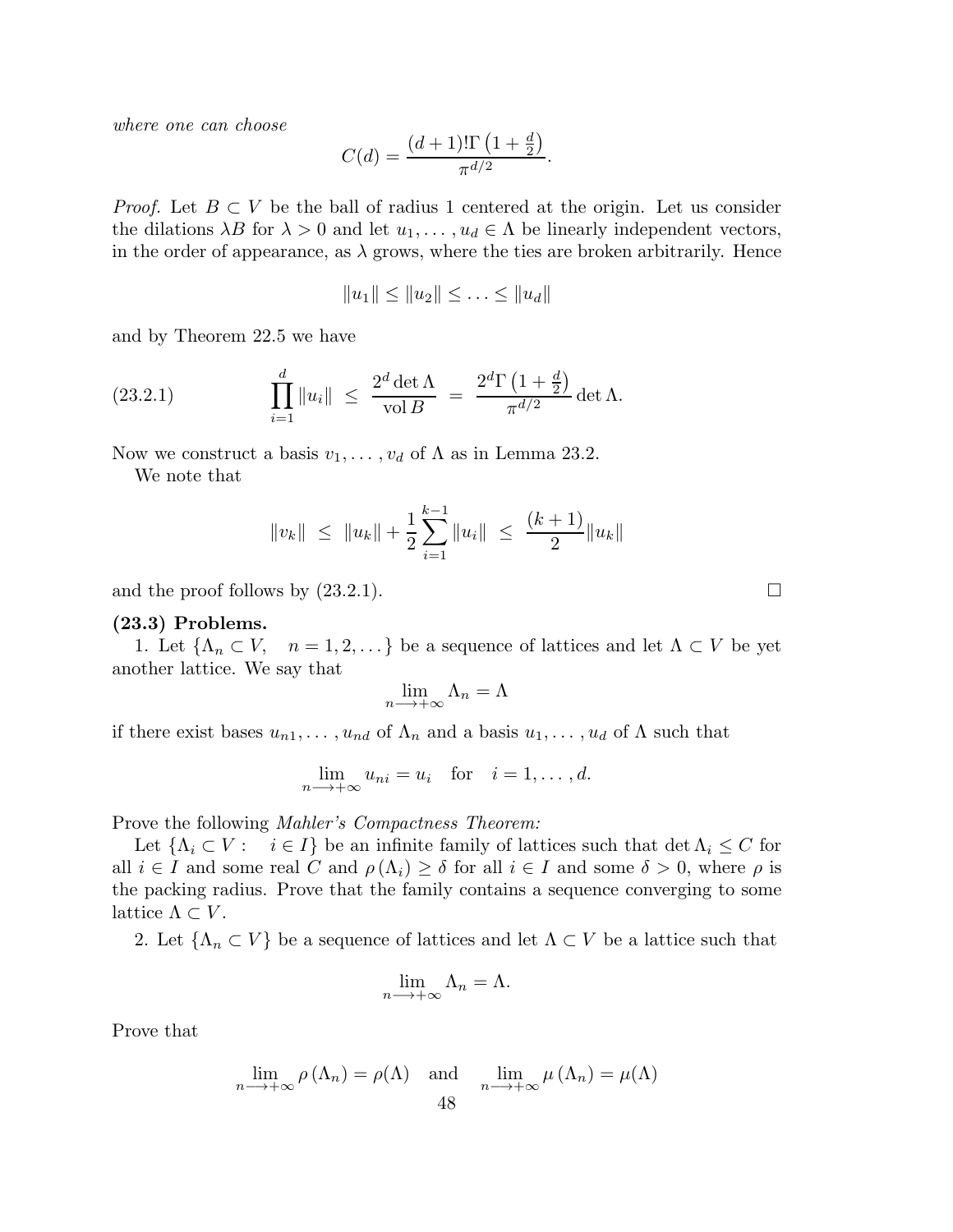for the packing and covering radii.

3. Let  $U = u_1, \ldots, u_d$  be a basis of a lattice  $\Lambda$ , let

$$
L_0 = \{0\} \quad \text{and} \quad L_k = \text{span}\Big(u_1, \dots, u_k\Big) \quad \text{for} \quad k = 1, \dots, d
$$

and let  $w_k$  be the orthogonal complement to the projection of  $u_k$  onto  $L_{k-1}$  for  $k = 1, \ldots, d$ . Hence we can write

$$
u_k = w_k + \sum_{i=1}^{k-1} \alpha_{ki} w_i.
$$

The basis is called *reduced* if

$$
|\alpha_{ki}| \leq \frac{1}{2}
$$
 for  $i = 1, ..., k - 1$  and  $k = 2, ..., d$ .

Prove that for every basis  $u_1, \ldots, u_d$  of  $\Lambda$  there is a reduced basis  $v_1, \ldots, v_d$  such that

$$
\operatorname{span}(v_1, \dots, v_k) = L_k \quad \text{and} \quad \operatorname{dist}(u_k, L_{k-1}) = \operatorname{dist}(v_k, L_{k-1})
$$
\n
$$
\text{for} \quad k = 1, \dots, d.
$$

4. Let  $u_1, \ldots, u_d$  be a reduced Korkin-Zolotarev basis (see Section 14) of  $\Lambda$ . Prove that

$$
||u_k||^2 \le \frac{k+3}{4}\lambda_k^2(\Lambda) \text{ for } k=1,\ldots,d,
$$

where  $\lambda_k(\Lambda)$  is the k-th successive minimum with respect to the unit ball. Deduce that one can choose

$$
C(d) = \frac{\sqrt{(d+3)!}\Gamma(1+\frac{d}{2})}{\pi^{d/2}\sqrt{6}}\det\Lambda
$$

in Theorem 23.2.

5. Let  $u_1, \ldots, u_d$  be a reduced Korkin-Zolotarev basis of Λ. Prove that

$$
||u_k||^2 \ge \frac{4}{k+3}\lambda_k^2(\Lambda) \text{ for } k=1,\ldots,d.
$$

## 24. Successive minima via the Poisson summation formula

The following result is also known as a *transference theorem*. We follow

W. Banaszczyk, New bounds in some transference theorems in the geometry of numbers, *Mathematische Annalen*, 296 (1993), 625 – 635

with some modifications, as we don't pursue the best possible constants.

For a lattice  $\Lambda \subset V$ , we denote by  $\lambda_i(\Lambda)$  the *i*-th successive minimum of  $\Lambda$  with respect to the Euclidean ball in V of radius 1.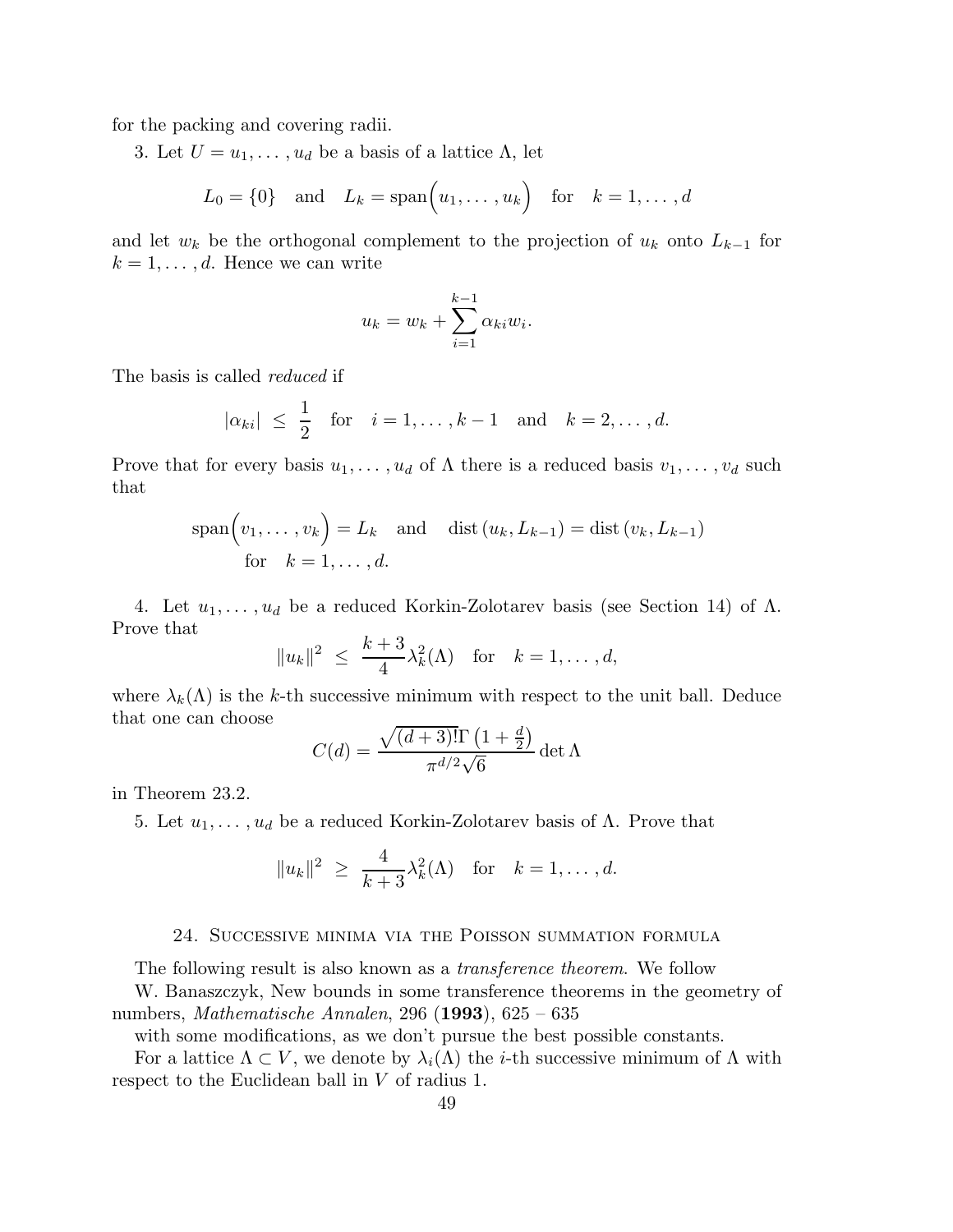(24.1) Theorem. Let  $\Lambda \subset V$  be a lattice of rank d. Then

$$
1 \leq \lambda_k(\Lambda) \lambda_{d-k+1}(\Lambda^*) \leq 2d \quad \text{for} \quad k=1,\ldots,d.
$$

*Proof.* Let  $u_1, \ldots, u_d \in \Lambda$  and  $v_1, \ldots, v_d \in \Lambda^*$  be linearly independent vectors in the order of increasing length, so

$$
||u_1|| \leq \ldots \leq ||u_d|| \text{ and } ||v_1|| \leq \ldots \leq ||v_d||
$$

and

$$
\lambda_k(\Lambda) = ||u_k||
$$
 and  $\lambda_{d-k+1}(\Lambda^*) = ||v_{d-k+1}||$ .

Since

$$
\dim \operatorname{span}\Bigl(u_1,\ldots,u_k\Bigr)=k \quad \text{and} \quad \dim \operatorname{span}\Bigl(v_1,\ldots,v_{d-k+1}\Bigr)=d-k+1,
$$

there are vectors  $u_i$  with  $i \leq k$  and  $v_j$  with  $j \leq d - k + 1$  such that  $\langle u_i, v_j \rangle \neq 0$ . Then  $|\langle u_i, v_j \rangle| \geq 1$ , since the scalar product is necessarily an integer. Thus we have

$$
\lambda_k(\Lambda) \cdot \lambda_{d-k+1}(\Lambda^*) = \|u_k\| \cdot \|v_{d-k+1}\| \ge \|u_i\| \cdot \|v_j\| \ge |\langle u_i, v_j \rangle| \ge 1.
$$

Next, we prove the upper bound. First, we note that by Lemma 18.2,

$$
\sum_{\substack{l \in \Lambda^*:\\||l|| > \sqrt{d}}} e^{-\pi ||l||^2} \le 5^{-d} \sum_{l \in \Lambda} e^{-\pi ||l||^2}
$$

and hence

$$
\sum_{\substack{l \in \Lambda^*:\\||l|| \le \sqrt{d}}} e^{-\pi ||l||^2} = \sum_{l \in \Lambda^*} e^{-\pi ||l||^2} - \sum_{\substack{l \in \Lambda^*:\\||l|| > \sqrt{d}}} e^{-\pi ||l||^2} \ge (1 - 5^{-d}) \sum_{l \in \Lambda^*} e^{-\pi ||l||^2}.
$$

Seeking a contradiction, let us suppose that  $\lambda_k(\Lambda)\lambda_{d-k+1}(\Lambda^*) > 2d$ . Scaling  $\Lambda := \alpha \Lambda$  and  $\Lambda^* := \alpha^{-1} \Lambda^*$  for  $\alpha > 0$ , we may assume that  $\lambda_k(\Lambda) > 2\sqrt{d}$  and  $\lambda_{d-k+1}(\Lambda^*) > \sqrt{d}$ . Then we have

$$
\dim \operatorname{span} \left( u \in \Lambda : \|u\| \le 2\sqrt{d} \right) \le k - 1 \text{ and}
$$
  

$$
\dim \operatorname{span} \left( v \in \Lambda^* : \|v\| \le \sqrt{d} \right) \le d - k.
$$

Therefore there is an  $x \in V$ ,  $||x|| = \sqrt{d}$ , such that x is orthogonal to all vectors of A of length at most  $2\sqrt{d}$  and x is orthogonal to all vectors of  $Λ^*$  of length at most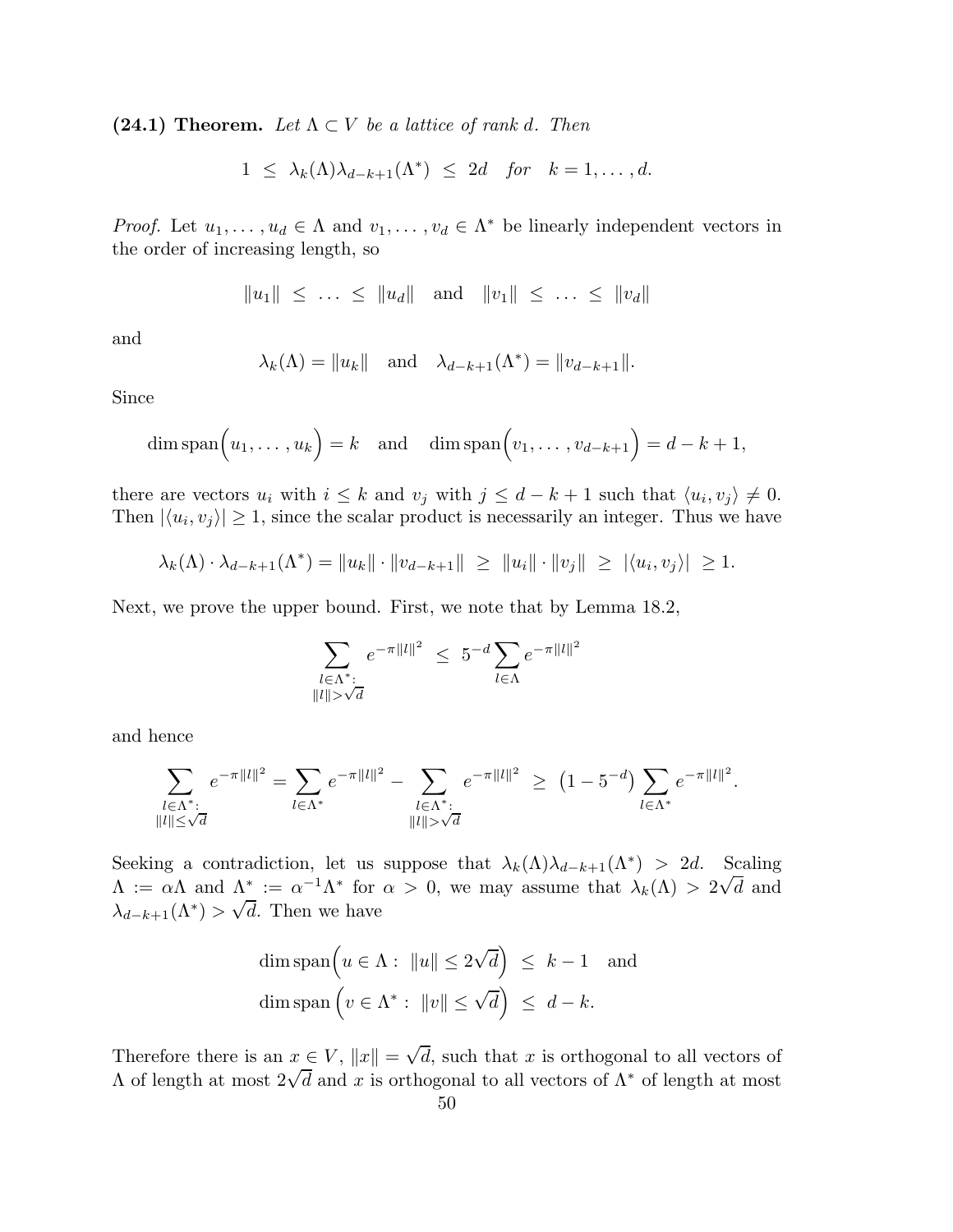$\sqrt{d}$ . Therefore we have

$$
(24.1.1)
$$
\n
$$
\left| \sum_{l \in \Lambda^*} e^{-\pi ||l||^2 + 2\pi i \langle l, x \rangle} \right| = \left| \sum_{\substack{l \in \Lambda^* : \\ ||l|| \leq \sqrt{d}}} e^{-\pi ||l||^2 + 2\pi i \langle l, x \rangle} + \sum_{\substack{l \in \Lambda^* : \\ ||l|| > \sqrt{d}}} e^{-\pi ||l||^2 + 2\pi i \langle l, x \rangle} \right|
$$
\n
$$
= \left| \sum_{\substack{l \in \Lambda^* : \\ ||l|| \leq \sqrt{d}}} e^{-\pi ||l||^2} + \sum_{\substack{l \in \Lambda^* : \\ ||l|| > \sqrt{d}}} e^{-\pi ||l||^2 + 2\pi i \langle l, x \rangle} \right|
$$
\n
$$
\geq \sum_{\substack{l \in \Lambda^* : \\ ||l|| \leq \sqrt{d}}} e^{-\pi ||l||^2} - \sum_{\substack{l \in \Lambda^* : \\ ||l|| > \sqrt{d}}} e^{-\pi ||l||^2}
$$
\n
$$
\geq (1 - 2 \cdot 5^{-d}) \sum_{l \in \Lambda^*} e^{-\pi ||l||^2}.
$$

On the other hand,

$$
\sum_{\substack{m \in \Lambda:\\ \|x-m\| \le \sqrt{d}}} e^{-\pi \|x-m\|^2} \le \sum_{\substack{m \in \Lambda:\\ \|m\| \le 2\sqrt{d}}} e^{-\pi \|x-m\|^2} = \sum_{\substack{m \in \Lambda:\\ \|m\| \le 2\sqrt{d}}} e^{-\pi \|x\|^2 - \pi \|m\|^2}
$$
  

$$
\le e^{-\pi d} \sum_{m \in \Lambda} e^{-\pi \|m\|^2}
$$

and from Lemma 18.2

$$
\sum_{m \in \Lambda} e^{-\pi ||x-m||^2} = \sum_{\substack{m \in \Lambda:\\ ||x-m|| \le \sqrt{d} \\ \le (e^{-\pi d} + 5^{-d})}} e^{-\pi ||x-m||^2} + \sum_{\substack{m \in \Lambda:\\ ||x-m|| > \sqrt{d} \\ m \in \Lambda}} e^{-\pi ||x-m||^2}
$$

Finally, by Lemma 17.3, we have

$$
\sum_{m \in \Lambda} e^{-\pi ||x - m||^2} = \frac{1}{\det \Lambda} \sum_{l \in \Lambda^*} e^{-\pi ||l||^2 + 2\pi i \langle l, x \rangle} \text{ and}
$$

$$
\sum_{m \in \Lambda} e^{-\pi ||m||^2} = \frac{1}{\det \Lambda} \sum_{l \in \Lambda^*} e^{-\pi ||l||^2},
$$

which, together with  $(24.1.1)$  and  $(24.1.2)$  implies

$$
e^{-\pi d} \ge 1 - 3 \cdot 5^{-d},
$$

which is a contradiction.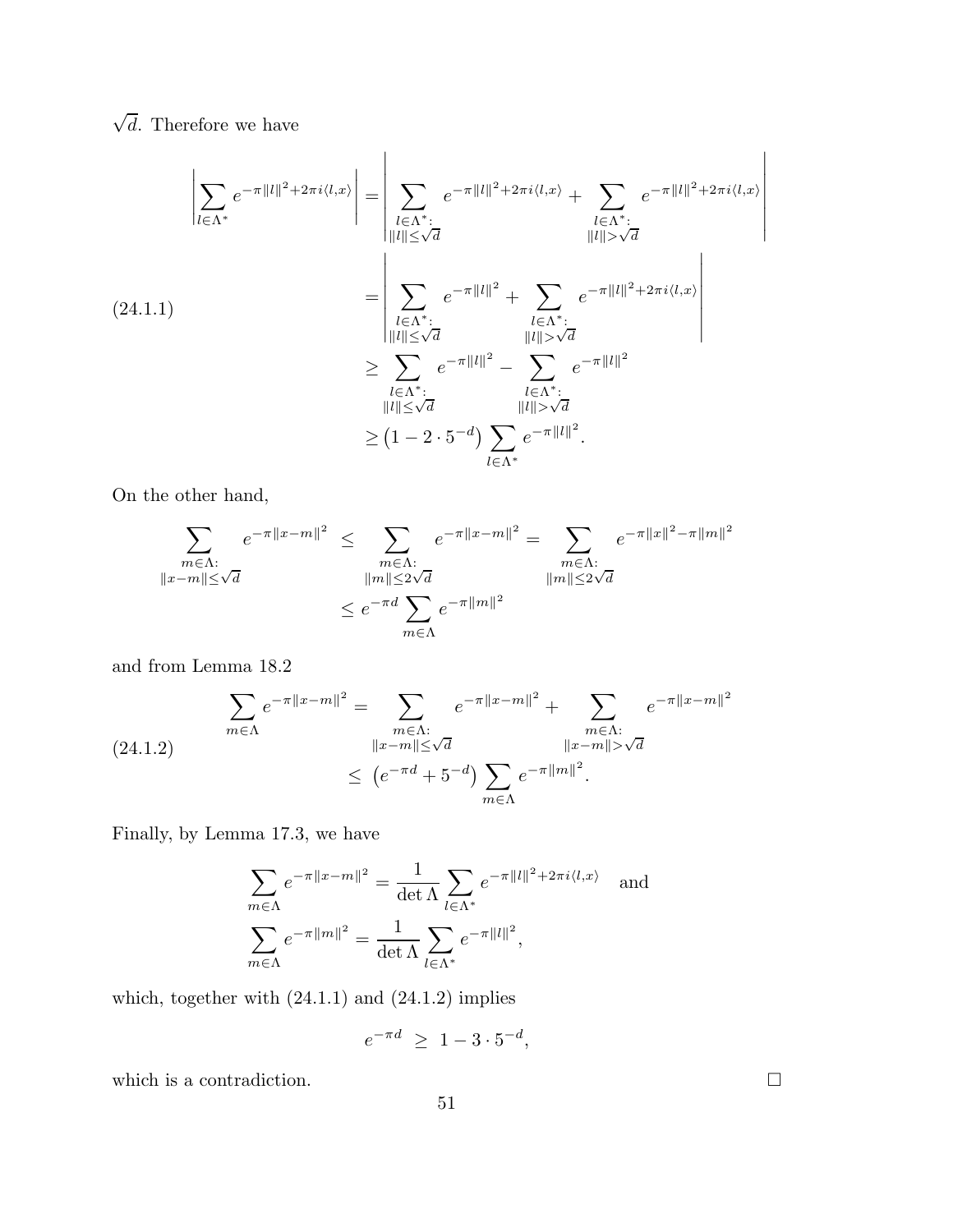25. THE LENSTRA - LENSTRA - LOVÁSZ BASIS OF A LATTICE

In this section, we describe a construction by A.K. Lenstra, H.W. Lenstra Jr. and L. Lovász of a particularly convenient basis of a given lattice (also called the LLL basis or an LLL-reduced basis). The construction is computationally efficient (both in theory and in practice) and the resulting basis is "almost orthogonal" in the sense of Theorem 23.2 and has some other useful properties.

(25.1) Definitions. Let  $\Lambda$  be a lattice of rank d and let  $u_1, \ldots, u_d$  be its basis. We define the subspaces

$$
L_0 = \{0\} \quad \text{and} \quad L_k = \text{span}\Big(u_1, \dots, u_k\Big) \quad \text{for} \quad k = 1, \dots, d.
$$

For  $k = 1, \ldots, d$ , let  $w_k$  be the orthogonal complement to the projection of  $u_k$ onto Lk−1. Vectors w1, . . . , w<sup>d</sup> are also called the *Gram-Schmidt orthogonalization* (without normalization) of  $u_1, \ldots, u_d$ . Hence we can write

(25.1.1) 
$$
u_k = w_k + \sum_{i=1}^{k-1} \alpha_{ki} w_i.
$$

We say that the basis  $u_1, \ldots, u_d$  is *weakly reduced* if

(25.1.2) 
$$
|\alpha_{ki}| \leq \frac{1}{2}
$$
 for all  $1 \leq i < k \leq d$ .

We say that the basis  $u_1, \ldots, u_d$  is *Lenstra-Lenstra-Lovász reduced* or *LLL-reduced* if

(25.1.3) dist<sup>2</sup> 
$$
(u_k, L_{k-1}) \leq \frac{4}{3} \text{dist}^2(u_{k+1}, L_{k-1})
$$
 for  $k = 1, ..., d-1$ .

(25.2) Constructing an LLL basis. Given a basis  $u_1, \ldots, u_d$  of a lattice  $\Lambda$ , we modify it by repeating the following two steps until we get an LLL-reduced basis.

*Step 1.* We compute vectors  $w_1, \ldots, w_d$  and check if conditions (25.1.2) are satisfied. If  $(25.1.2)$  is violated for some k, we choose the largest i where it is violated, let

$$
u'_{k} := u_{k} - m_{ki}u_{i},
$$

where  $m_{ki}$  is the nearest integer to  $\alpha_{ki}$  so that  $|\alpha_{ki} - m_{ki}| \leq 1/2$ , and replace  $u_k$ by  $u'_{k}$  in the basis. This transformation produces a basis of  $\Lambda$  and does not change the subspaces of  $L_0, \ldots, L_d$  of V or the vectors  $w_1, \ldots, w_d$ . In (25.1.1) it changes the coefficients  $\alpha_{kj}$  with  $j \leq i$ . Therefore, applying the transformation at most  $d(d-1)/2$  times, we enforce (25.1.2). Then we go to Step 2.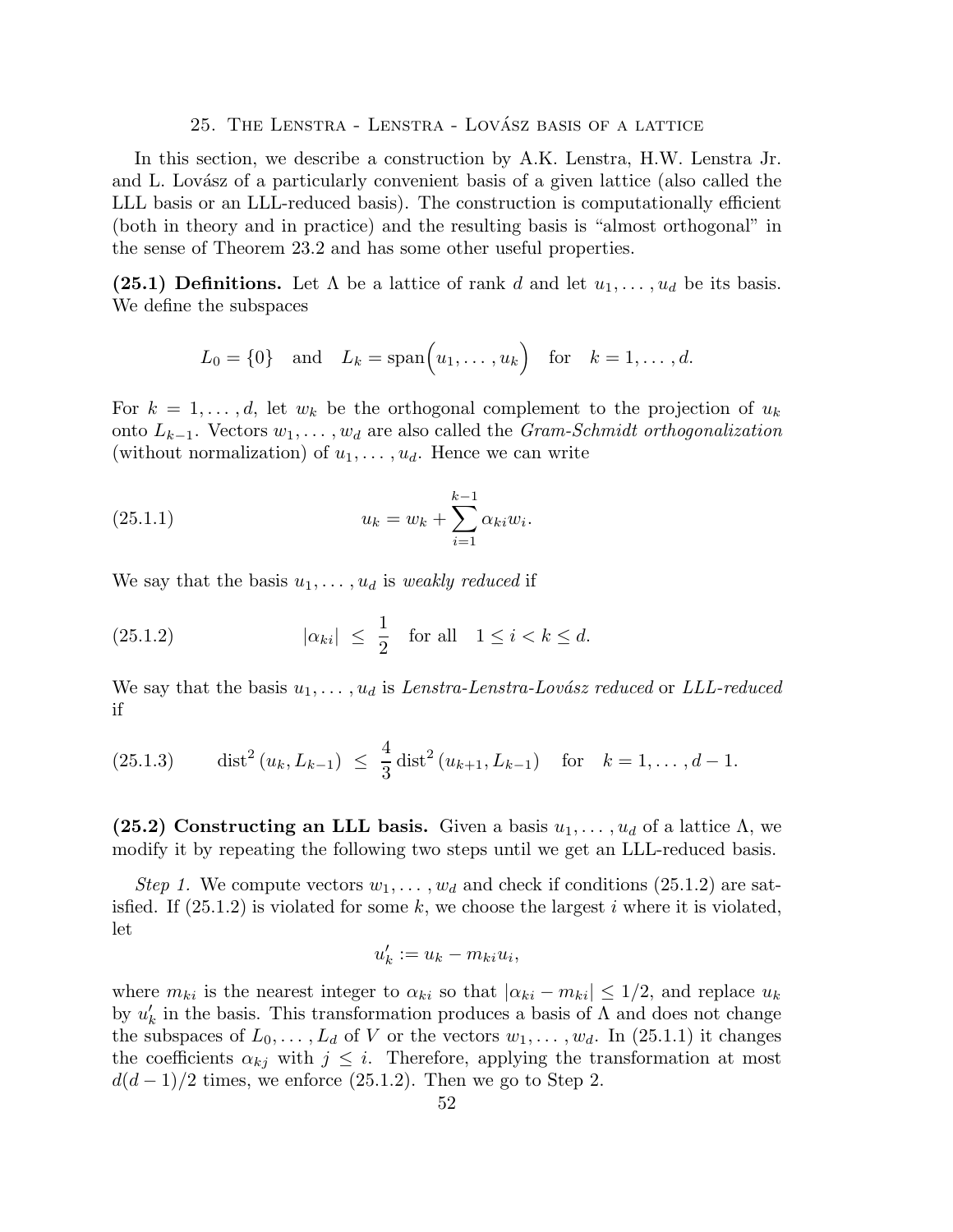*Step 2.* If conditions (25.1.3) are satisfied, we stop and output the current basis  $u_1, \ldots, u_d$ . If (25.1.3) is violated for some k, we interchange  $u_k$  and  $u_{k+1}$  in the basis, that is, we let

(25.2.1) 
$$
u'_{k} := u_{k+1} \text{ and } u'_{k+1} := u_{k}
$$

and replace  $u_k$  and  $u_{k+1}$  in the basis by  $u'_k$  and  $u'_{k+1}$  respectively. This transformation may violate (25.1.2), so we go to Step 1, if necessary.

Clearly, if the algorithm ever stops, it produces an LLL-reduced basis. To show that it indeed stops, for a given basis  $u_1, \ldots, u_d$  we introduce the lattices

$$
\Lambda_k = \Lambda \cap L_k \quad \text{for} \quad k = 1, \dots, d - 1
$$

and the quantity

$$
D(u_1,\ldots,u_d)=\prod_{k=1}^{d-1}\det\Lambda_k.
$$

We note that

$$
\det \Lambda_k = \prod_{i=1}^k \|w_i\|
$$

and that

$$
||w_k|| = \text{dist}\left(u_k, L_{k-1}\right).
$$

Step 1 does not change subspaces  $L_k$  and hence does not change the value of  $D(u_1, \ldots, u_d)$ . Switch (25.2.1) on Step 2 changes the subspace  $L_k$  and does not change any other subspaces  $L_i$ . Since  $(25.1.3)$  is violated, we have

$$
||w'_{k}|| = \text{dist}(u_{k+1}, L_{k-1}) < \frac{\sqrt{3}}{2} \text{dist}(u_k, L_{k-1}) = ||w_k||
$$

and hence  $\det \Lambda_k$  decreases by at least a factor of  $2/\sqrt{3}$ . Consequently, the value of  $D(u_1, \ldots, u_d)$  decreases by at least a factor of  $2/\sqrt{3}$ .

Therefore, it remains to show that  $D(u_1, \ldots, u_d)$  cannot get arbitrarily small. Let  $\lambda$  be the length of a shortest non-zero vector in  $\Lambda$ . Then the length of a non-zero vector in  $\Lambda_k$  is at least  $\lambda$  and hence

$$
\det \Lambda_k \ \geq \ \left(\frac{\lambda}{\sqrt{k}}\right)^k \quad \text{for} \quad k=1,\ldots,d,
$$

which proves that

$$
D(u_1,\ldots,u_d) \geq \lambda^{d(d-1)/2} \prod_{k=1}^{d-1} k^{-k/2}.
$$

Consequently, Step 2 of the algorithm can be performed only finitely many times and hence the algorithm stops and outputs an LLL-reduced basis.

In fact, the algorithm works *in polynomial time* and is very efficient in practice. Here is a useful property of an LLL-reduced basis.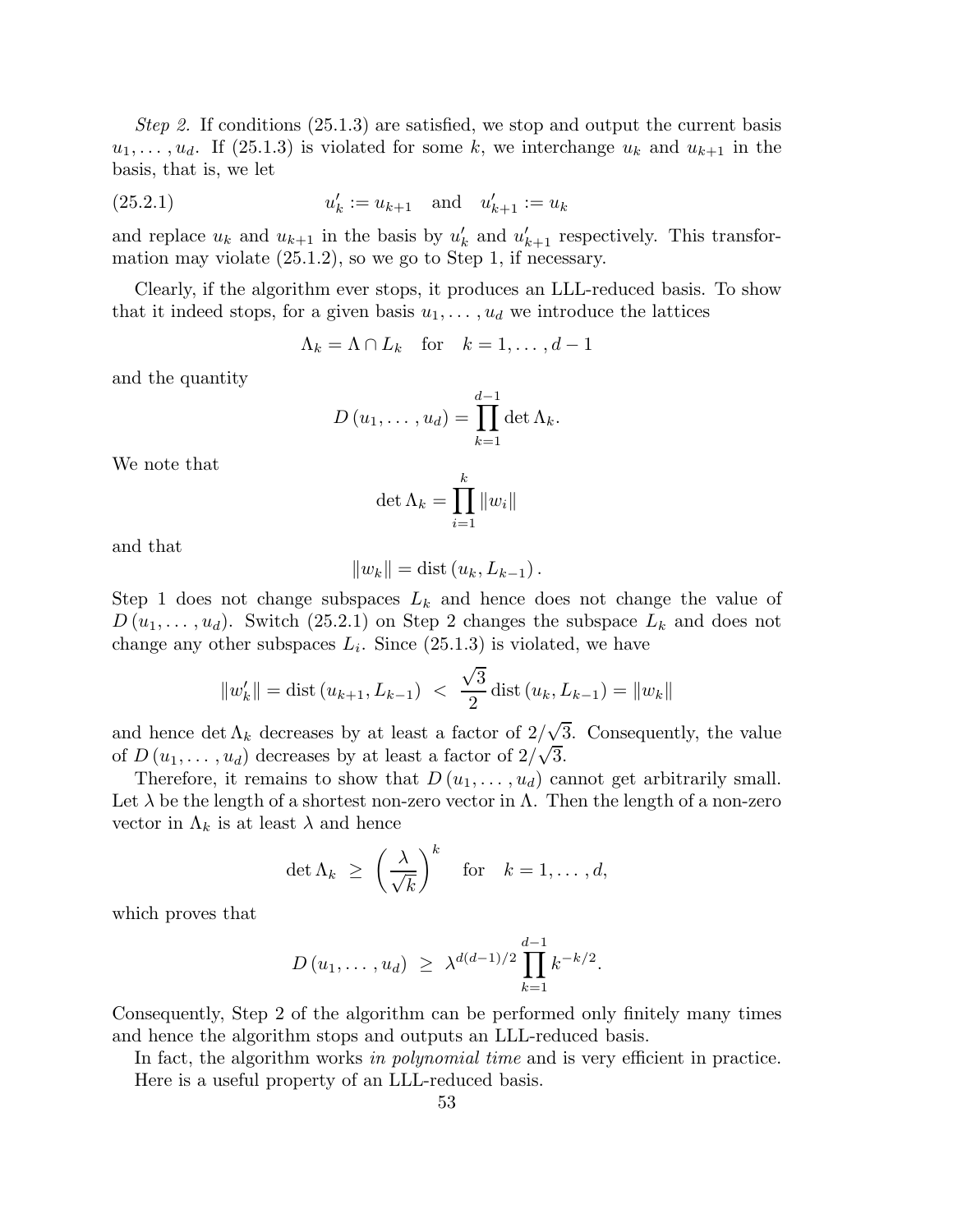(25.3) Lemma. Let  $u_1, \ldots, u_d$  be an LLL-reduced basis and let  $w_1, \ldots, w_d$  be the *vectors defined in Section 25.1, so*

$$
||w_k|| = \text{dist}(u_k, L_{k-1})
$$
 where  $L_k = \text{span}(u_1, \ldots, u_{k-1}).$ 

*Then*

$$
||w_{k+1}||^2 \ge \frac{1}{2}||w_k||^2 \quad \text{for} \quad k = 1, \dots, d-1.
$$

*Proof.* From  $(25.1.1)$ – $(25.1.3)$ , we have

$$
||w_k||^2 = \text{dist}^2 (u_k, L_{k-1}) \le \frac{4}{3} \text{dist}^2 (u_{k+1}, L_{k-1})
$$
  
=  $\frac{4}{3} ||w_{k+1} + \alpha_{k+1k} w_k||^2 = \frac{4}{3} ||w_{k+1}||^2 + \frac{4}{3} \alpha_{k+1k}^2 ||w_k||^2$   
 $\le \frac{4}{3} ||w_{k+1}||^2 + \frac{1}{3} ||w_k||^2$ 

and the proof follows.  $\Box$ 

(25.4) Corollary. Let  $\Lambda$  *be a lattice of rank d and let*  $u_1, \ldots, u_d$  *be its LLL-reduced basis.*

*Then*

(1)  
\n
$$
\prod_{k=1}^{d} \|u_k\| \le 2^{\frac{d(d-1)}{4}} \det \Lambda,
$$
\n(2)  
\n
$$
\|u_1\| \le 2^{\frac{d-1}{2}} \min_{u \in \Lambda \setminus \{0\}} \|u\|,
$$

(3)

$$
||u_1|| \leq 2^{\frac{d-1}{4}} (\det \Lambda)^{1/d}.
$$

*Proof.* From  $(25.1.1)$ – $(25.1.2)$  and Lemma 25.3, we have

$$
||u_k||^2 = ||w_k||^2 + \sum_{i=1}^{k-1} \alpha_{ki}^2 ||w_i||^2 \le ||w_k||^2 + \frac{1}{4} \sum_{i=1}^{k-1} ||w_i||^2
$$
  

$$
\le ||w_k||^2 \left(1 + \frac{1}{4} \sum_{i=1}^{k-1} 2^{k-i}\right) \le 2^{k-1} ||w_k||^2.
$$

Since

$$
\det \Lambda = \prod_{\substack{k=1\\54}}^d \|w_k\|,
$$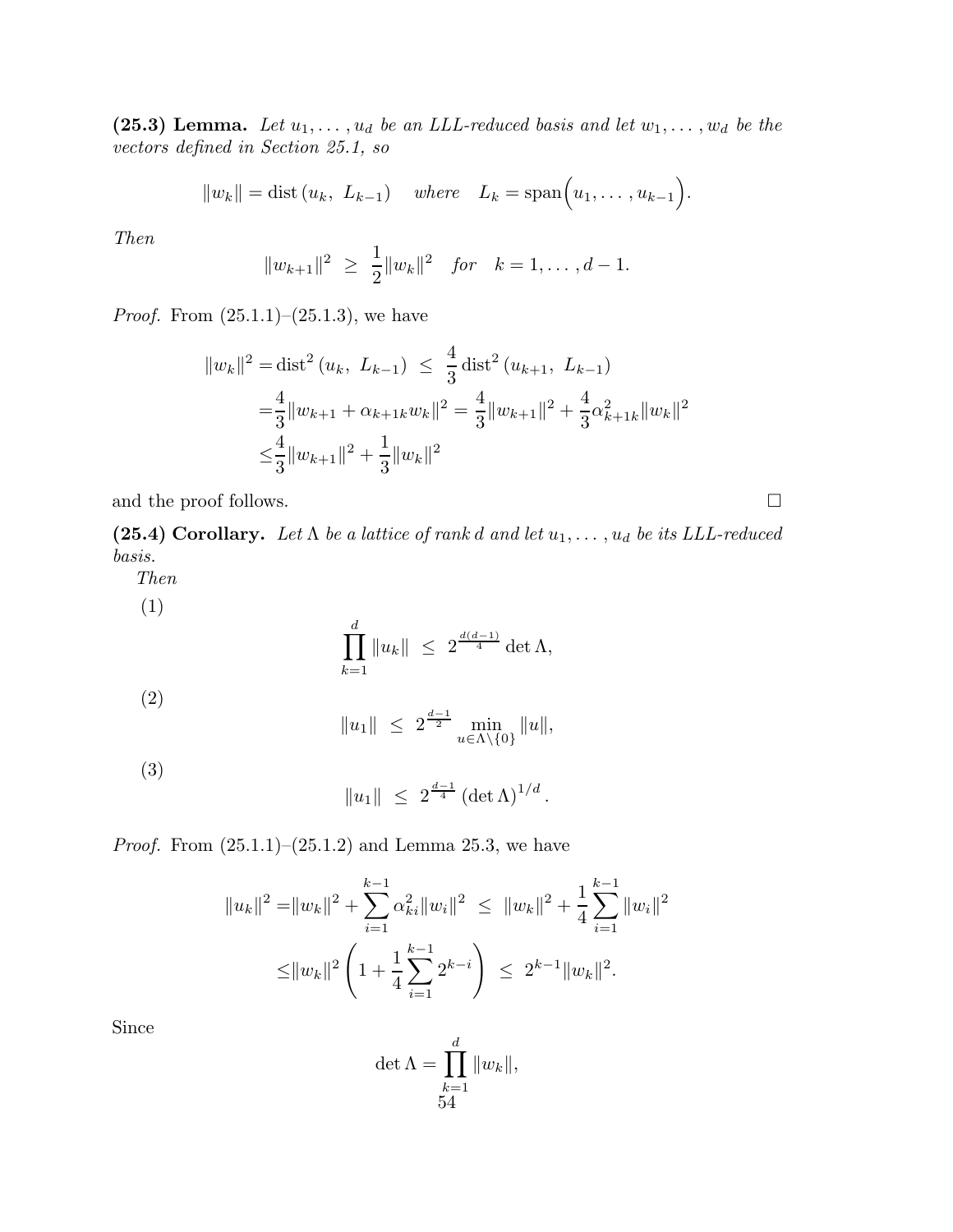the proof of Part (1) follows.

By Problem 4 of Section 14.3 and Lemma 25.3, for all  $u \in \Lambda \setminus \{0\}$  we have

$$
||u|| \ge \min_{k=1,\dots,d} \text{dist}\left(u_k, \ L_{k-1}\right) = \min_{k=1,\dots,d} ||w_k|| \ge 2^{\frac{1-d}{2}} ||w_1|| = 2^{\frac{1-d}{2}} ||u_1||
$$

and the proof of Part (2) follows.

Finally, by Lemma 25.3,

$$
\det \Lambda = \prod_{k=1}^d \|w_k\| \ge \|w_1\|^d \prod_{k=1}^d 2^{\frac{1-k}{2}} = \|u_1\|^{d} 2^{\frac{(1-d)d}{4}}
$$

and the proof of Part  $(3)$  follows.

## (25.5) Problems.

1. Let  $\Lambda$  be a lattice and let  $u_1, \ldots, u_d$  be an LLL-reduced basis of  $\Lambda$ . Let  $u \in \Lambda \setminus \{0\}$  be a shortest non-zero lattice vector. Suppose that

$$
u = \sum_{k=1}^{d} m_k u_k
$$

for some integer  $m_1, \ldots, m_d$ . Prove that we must have

$$
|m_k| \leq 3^d \quad \text{for} \quad k = 1, \dots, d.
$$

2. Let  $\Lambda$  be a lattice and let  $u_1, \ldots, u_d$  be an LLL-reduced basis of  $\Lambda$ . Let  $v_1, \ldots, v_d$  be the reciprocal basis of  $\Lambda^*$ , so that

$$
\langle u_i, v_j \rangle = \begin{cases} 1 & \text{if } i + j = d + 1 \\ 0 & \text{otherwise.} \end{cases}
$$

Prove that

$$
\sum_{k=1}^d \|u_k\| \cdot \|v_{d-k+1}\| \ < \ \left(\frac{3}{\sqrt{2}}\right)^d.
$$

3<sup>\*</sup>. Let  $Λ ⊂ V$  be a lattice and let  $u_1, \ldots, u_d$  be an LLL-reduced basis of Λ. Given a point  $x \in V$ , let us write

$$
x = \sum_{k=1}^{d} \mu_k u_k
$$

for some real  $\mu_1, \ldots, \mu_d$ . Let  $m_1, \ldots, m_d$  be integers such that

$$
|\mu_k - m_k| \leq \frac{1}{2}
$$
 for  $k = 1, ..., d$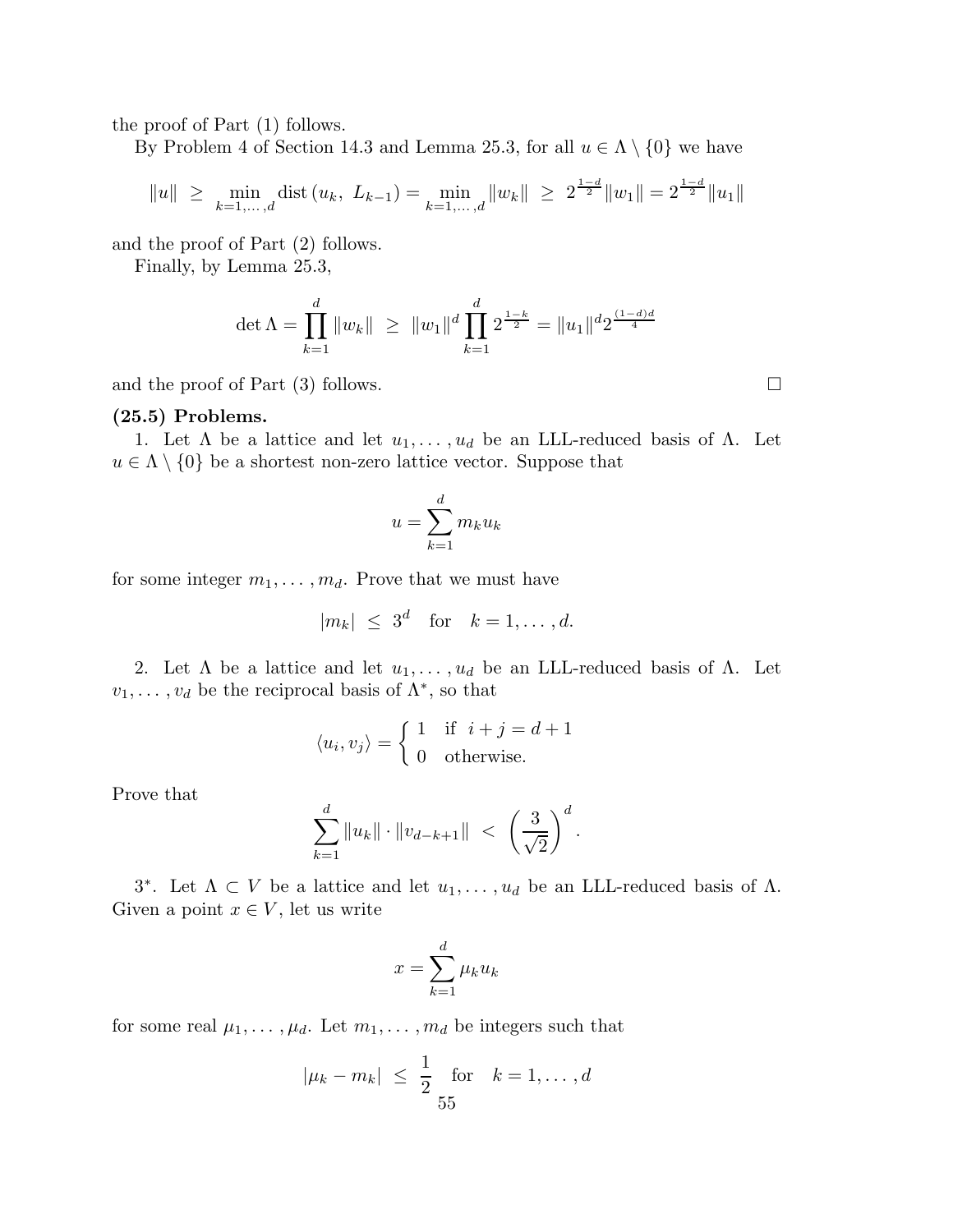and let

$$
u = \sum_{k=1}^{d} m_k u_k.
$$

Prove that

$$
||u - x|| \le \left(\frac{3}{\sqrt{2}}\right)^d \text{dist}(x, \Lambda).
$$

Hint: This result is due to L. Babai, see L. Babai, On Lovász lattice reduction and the nearest lattice point problem, *Combinatorica* 6 (1986), no. 1, 1–13.

4. Let  $\Lambda$  be a lattice and let  $u_1, \ldots, u_d$  be an LLL-reduced basis of  $\Lambda$ . Prove that

$$
2^{\frac{(1-k)}{2}}\lambda_k(\Lambda) \leq \|u_k\| \leq 2^{\frac{(d-1)}{2}}\lambda_k(\Lambda),
$$

where  $\Lambda_k(\Lambda)$  is the k-th successive minimum of  $\Lambda$ .

Hint: See A.K. Lenstra, H.W. Lenstra Jr. and L. Lovász, Factoring polynomials with rational coefficients, *Mathematische Annalen*, 261(1982), 515–534.

26. SOME APPLICATIONS OF THE LENSTRA - LENSTRA - LOVÁSZ BASIS

We sketch below some of the applications.

(26.1) Rational approximations of reals. By Problem 1 of Section 9.2 for any real  $\alpha_1, \ldots, \alpha_n$  there exists an arbitrarily large integer  $q > 0$  and integers  $p_1, \ldots, p_n$ such that

$$
\left|\alpha_k - \frac{p_k}{q}\right| \le \frac{1}{q^{1 + \frac{1}{n}}}
$$
 for  $k = 1, ..., n$ .

Using the LLL algorithm, one can construct  $p_1, \ldots, p_n$  and q efficiently, so that

(26.1.1) 
$$
\left| \alpha_k - \frac{p_k}{q} \right| \leq \frac{2^{(n+1)/4}}{q^{1+\frac{1}{n}}} \text{ for } k = 1, ..., n.
$$

Here is how: let us choose a small  $\epsilon > 0$  and let us consider the lattice  $\Lambda \subset \mathbb{R}^{n+1}$ with the basis  $e_1, \ldots, e_n$  and

$$
v = \left(-\alpha_1, \ldots, -\alpha_n, \epsilon^{n+1}\right),
$$

where  $e_1, \ldots, e_n$  is the standard basis vectors. In particular,

$$
\det \Lambda = \epsilon^{n+1}.
$$

Let us construct an LLL basis of  $\Lambda$  and let  $u_1$  be the first vector of the basis. By Part (3) of Corollary 25.4, we have

$$
||u_1|| \leq 2^{n/4} \epsilon.
$$
  
56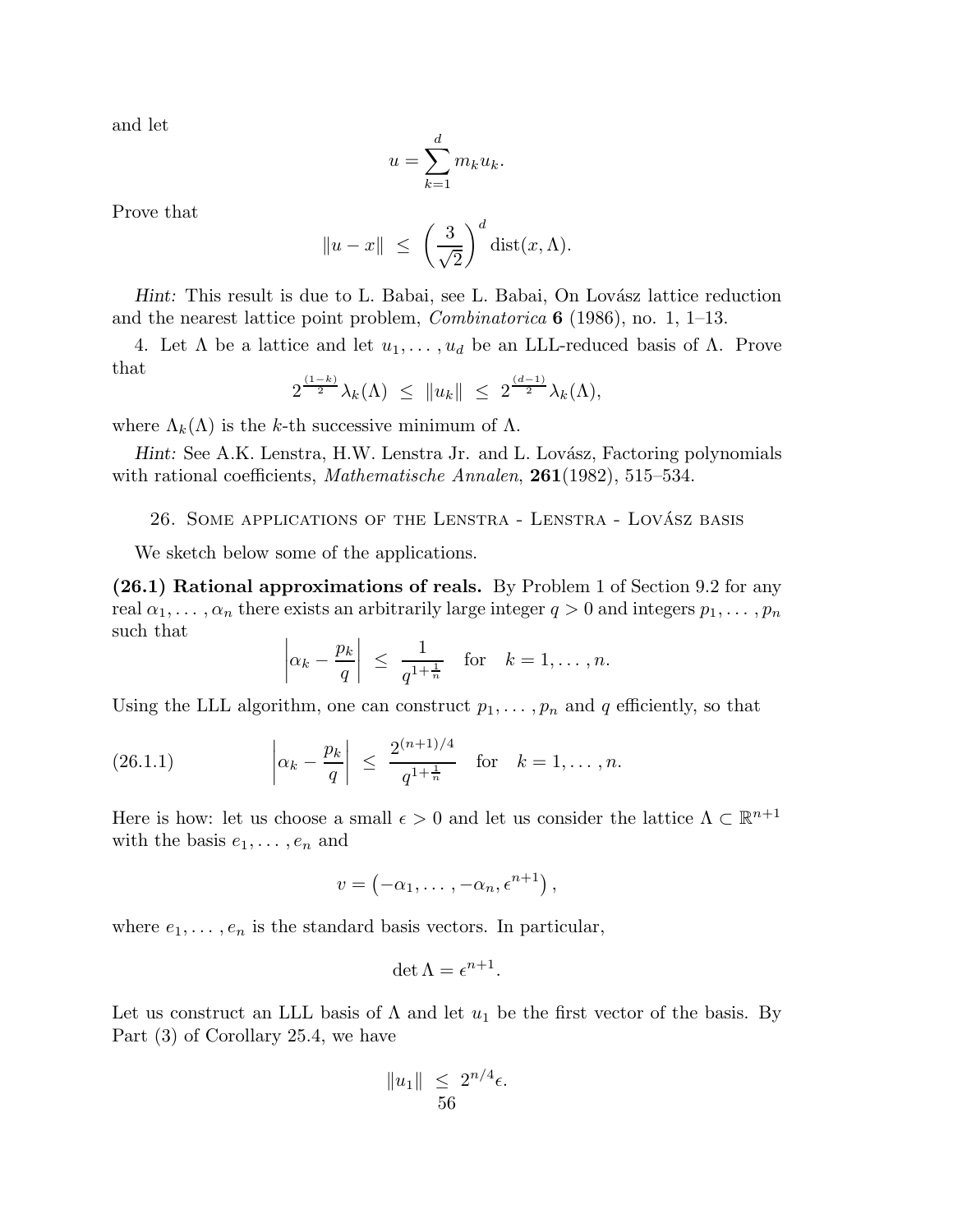We can write

$$
u_1 = p_1e_1 + \ldots + p_ne_n + qv
$$

for some integer  $p_1, \ldots, p_n$  and q. Hence

(26.1.2) 
$$
|p_k - q\alpha_k| \leq 2^{n/4} \epsilon \text{ for } k = 1, ..., n
$$

and

(26.1.3) 
$$
|q| \leq 2^{\frac{n}{4}} \epsilon^{-n}.
$$

If  $\epsilon < 2^{-n/4}$  we must have  $q \neq 0$  and by switching to  $-u_1$ , if necessary, we can assure that  $q > 0$ . From  $(26.1.3)$ , we have

$$
\epsilon \leq \sqrt{2}q^{-\frac{1}{n}}
$$

and from  $(26.1.2)$  we deduce  $(26.1.1)$ . To show that q can be made arbitrarily large, we note that this is certainly the case if all  $\alpha_1, \ldots, \alpha_n$  are rational. If some  $\alpha_k$  is irrational, then by choosing a sufficiently small  $\epsilon > 0$  we can make sure that (26.1.2) does not hold unless  $q$  is sufficiently large.

This construction is from A.K. Lenstra, H.W. Lenstra Jr. and L. Lovász, Factoring polynomials with rational coefficients, *Mathematische Annalen*, 261(1982), 515–534.

(26.2) Testing linear independents over integers. Let  $\alpha_1, \ldots, \alpha_n$  be real numbers. We want to find out if there are integers  $m_1, \ldots, m_n$ , not all equal 0, such that

(26.2.1) 
$$
m_1 \alpha_1 + \ldots + m_n \alpha_n = 0.
$$

Let  $t > 0$  be a real number and let us define

$$
\Lambda_t = \left\{ \left( m_1, \ldots, m_n, t \sum_{i=1}^n \alpha_i m_i \right) : m_1, \ldots, m_n \in \mathbb{Z} \right\}.
$$

Then  $\Lambda_t$  is a lattice of rank n (with the ambient space  $V_t = \text{span}(\Lambda_t)$ ). Moreover, if  $(26.2.1)$  implies  $m_1 = ... = m_n = 0$  then

(26.2.2) 
$$
\lim_{t \to +\infty} \rho(\Lambda_t) = +\infty
$$

whereas if  $(26.2.1)$  for some  $m_1, \ldots, m_n$ , not all equal 0, then the packing radius  $\rho(\Lambda_t)$  stays bounded even as t grows. The length of first basis vector  $u_1$  of an LLL basis of  $\Lambda$  approximates the length of the shortest non-zero vector in  $\Lambda_t$  within a factor of  $2^{(n-1)/2}$ , which is independent of t. This suggests a way to test whether (26.2.2) holds.

In particular, if  $\alpha_i = \alpha^{i-1}$  for  $i = 1, \ldots, n$ , we can check whether  $\alpha$  is a root of an integer polynomial with degree  $n-1$ . If  $\alpha$  is an algebraic number, all the computations can be carried out efficiently in the field  $Q(\alpha)$ . This, in turn, leads to a polynomial time algorithm for factoring of rational polynomials, see also A.K. Lenstra, H.W. Lenstra Jr. and L. Lovász, Factoring polynomials with rational coefficients, *Mathematische Annalen*, 261(1982), 515–534.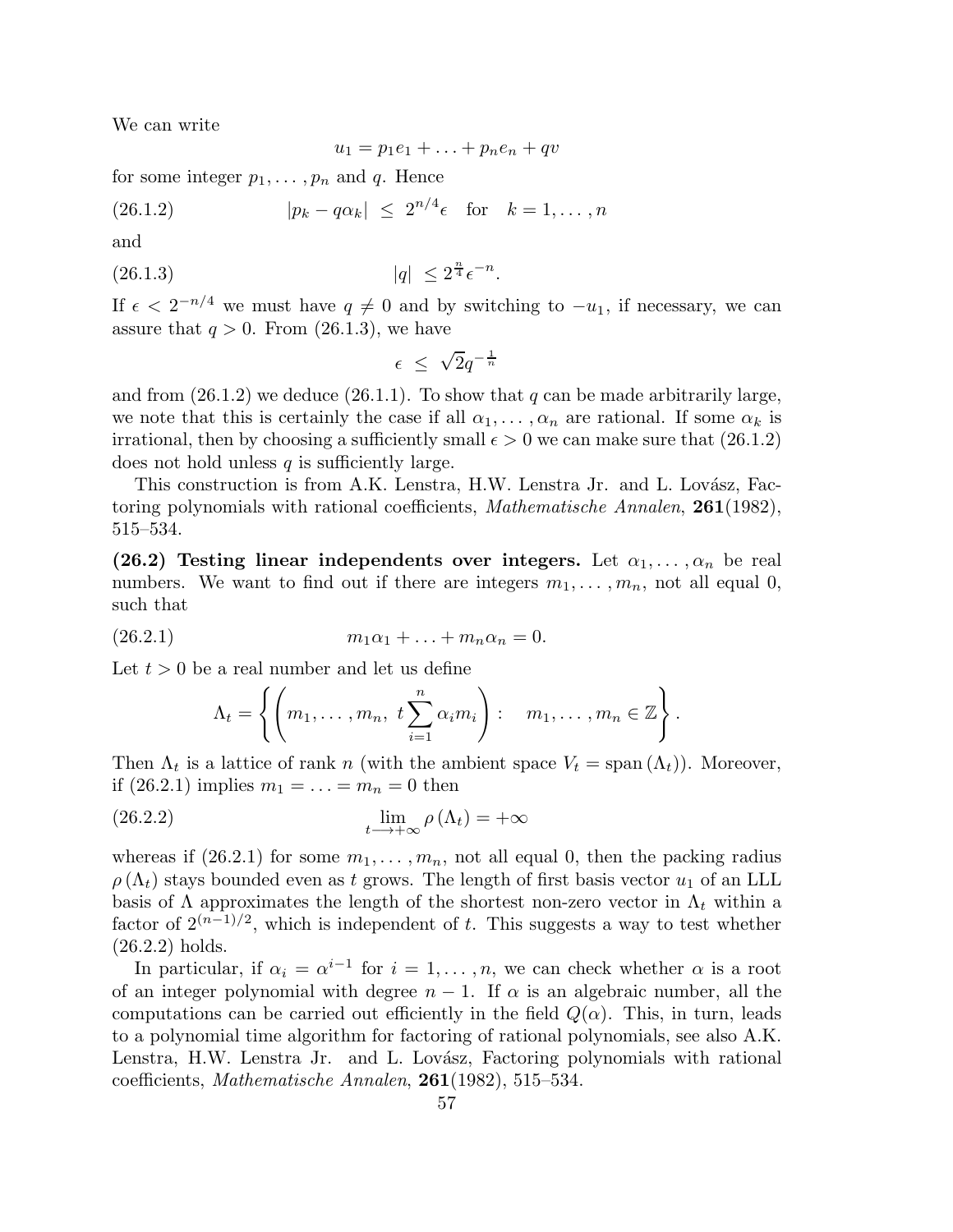(26.3) Solving the knapsack problem. Given (large) positive integers  $a_1, \ldots, a_n$  and a (large) positive integer b we want to find a subset  $S \subset \{1, \ldots, n\}$ such that

$$
\sum_{i \in S} a_i = b.
$$

This is a way to encrypt a 0-1 vector x, where  $x_i = 1$  if  $i \in S$  and  $x_i = 0$  if  $i \notin S$ by a set  $(a_1, \ldots, a_n; b)$  in the "knapsack code".

While the problem is NP-complete in general, the following strategy works under certain circumstances. We define a lattice  $\Lambda$  of rank  $n-1$  by

$$
\Lambda = \Big\{ (m_1, \ldots, m_n, k) \in \mathbb{Z}^{n+1} : m_1 a_1 + \ldots + m_n a_n - k b = 0 \Big\},\
$$

construct an LLL basis and look at the first basis vector  $u_1$ . If there is a solution to (26.3.1), by Part (3) of Corollary 25.4, we will have

$$
||u_1|| \leq 2^{(n-1)/2}\sqrt{n+1}
$$

and hence every coordinate of  $u_1$  will not exceed  $2^{(n-1)/2}$  in the absolute value.

Under a certain "general position" condition, there is a unique 0-1 solution to the equation

$$
m_1a_1 + \ldots + m_na_n - kb = 0
$$

and every solution which is not an integer multiple of that unique solution has at least one coordinate which is bigger than  $2<sup>n</sup>$  in the absolute value. This happens, for example, if we choose a subset S, choose  $a_1, \ldots, a_n$  independently at random from the interval  $[1:N]$  with  $N > 2^{(n+2)n}$  and let  $b = \sum_{k \in S} a_k$ .

This result is from J.C. Lagarias and A.M. Odlyzko, Solving low-density subset sum problems, *J. Assoc. Comput. Mach.* 32 (1985), no. 1, 229246.

(26.4) Computationally efficient flatness theorem. Given a convex body  $K \subset \mathbb{R}^d$  such that  $K \cap \mathbb{Z}^d = \emptyset$ , we want to construct efficiently a vector  $v \in \mathbb{Z}^d$ such that

$$
\max_{x \in K} \langle v, x \rangle - \min_{x \in K} \langle v, x \rangle \leq c(d)
$$

for some constant  $c(d)$ . We don't discuss here how the body K is "given".

Analyzing the proof of the Flatness Theorem (Theorem 21.3), we realize that to construct the required vector  $v \in \Lambda^*$  for a given convex body K efficiently, we have to construct the approximating ellipsoid  $E$  of  $K$  (which can be done though we don't discuss how), apply a linear transformation  $T$  which transfers  $E$  into a ball and lattice  $\mathbb{Z}^d$  into some other lattice  $\Lambda$ , then find a shortest non-zero vector w in  $\Lambda^*$  and let  $v = T^*(w)$ . If instead of the shortest vector w, we find a reasonably short vector, such as the first vector in an LLL-reduced basis, we get a computationally efficient flatness theorem with a different constant  $c(d)$ . From Part (2) of Corollary 25.4, we conclude that we can have  $c(d) = d^{O(1)} 2^{(d+1)/2}$ . This is the idea of H.W. Lenstra's polynomial time algorithm in integer programming in fixed dimension, see H.W. Lenstra Jr. Integer programming with a fixed number of variables, *Math. Oper. Res.* 8 (1983), no. 4, 538 – 548.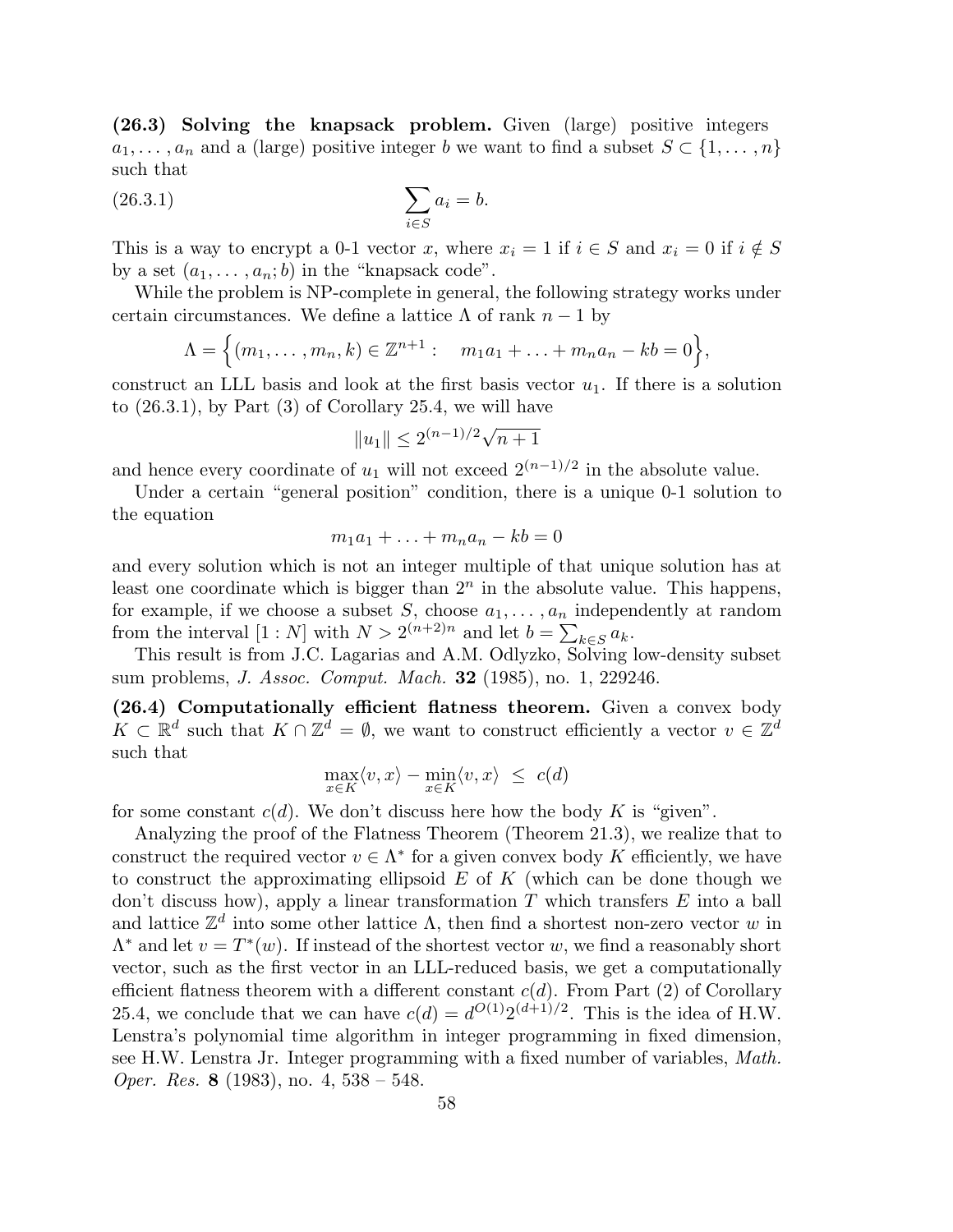#### (26.5) Problem.

1. Construct an efficient (polynomial time) algorithm to find a basis in the lattice Λ of Section 26.3.

#### 27. The algebra of polyhedra and the Euler characteristic

(27.1) Definitions. Let V be Euclidean space. A *polyhedron*  $P \subset V$  is the set of solutions to a system of finitely many linear inequalities:

$$
P = \Big\{ x \in V : \langle c_i, x \rangle \le \alpha_i \text{ for } i \in I \Big\},\
$$

where I is a finite set,  $c_i \in V$  and  $\alpha_i \in \mathbb{R}$  for all  $i \in I$ .

Let us fix a lattice  $\Lambda \subset V$ . A polyhedron is called  $\Lambda$ -*rational* if  $c_i \in \Lambda^*$  and  $\alpha_i \in \mathbb{Z}$  for all  $i \in I$ . In the most common case, we'll have  $V = \mathbb{R}^d$  and  $\Lambda = \mathbb{Z}^d$ , in which case the polyhedron is called *rational*.

For a set  $A \subset V$  we define its *indicator* as a function  $[A]: V \longrightarrow \mathbb{R}$ , where

$$
[A](x) = \begin{cases} 1 & \text{if } x \in A \\ 0 & \text{if } x \notin A. \end{cases}
$$

We define the *algebra of polyhedra*  $\mathcal{P}(V)$  as a vector space (over  $\mathbb{R}$ ) spanned by the indicators  $[P]$  of polyhedra  $P \subset V$ . Similarly, we define the *algebra of rational* polyhedra  $P(Q^d)$  as a vector space (over R) spanned by the indicators of rational polyhedra  $P \subset \mathbb{R}^d$ . We define the *algebra of closed convex sets*  $\mathcal{C}(V)$  as a vector space (over R) spanned by the indicators [A] of closed convex sets  $A \subset V$  and we define the *algebra of compact convex sets*  $\mathcal{C}_b(V)$  as a vector space (over  $\mathbb{R}$ ) spanned by the indicators [A] of compact convex sets  $A \subset V$ .

Let  $W$  be a real vector space. A linear transformation

$$
\mathcal{T}: \mathcal{P}(V), \mathcal{P}(\mathbb{Q}^d), \mathcal{C}(V), \mathcal{C}_b(V) \longrightarrow W
$$

is called a *valuation* on the corresponding algebra.

(27.2) Theorem. *There exists a unique valuation*  $\chi : \mathcal{C}(V) \longrightarrow \mathbb{R}$ , called the Euler *characteristic, such that*  $\chi([A]) = 1$  *for all non-empty closed convex sets*  $A \subset V$ *.* 

*Proof.* Clearly,  $\chi$  is unique, if exists: we must have

(27.2.1) 
$$
\chi(f) = \sum_{i \in I : A_i \neq \emptyset} \alpha_i \text{ provided } f = \sum_{i \in I} \alpha_i [A_i],
$$

where  $A_i \subset V$  are closed convex sets and  $\alpha_i \in \mathbb{R}$ .

First, we prove the existence of  $\chi : C_b(V) \longrightarrow \mathbb{R}$  with the required properties. We proceed by induction on dim V. If dim  $V = 0$  then we define  $\chi(f) = f(0)$ .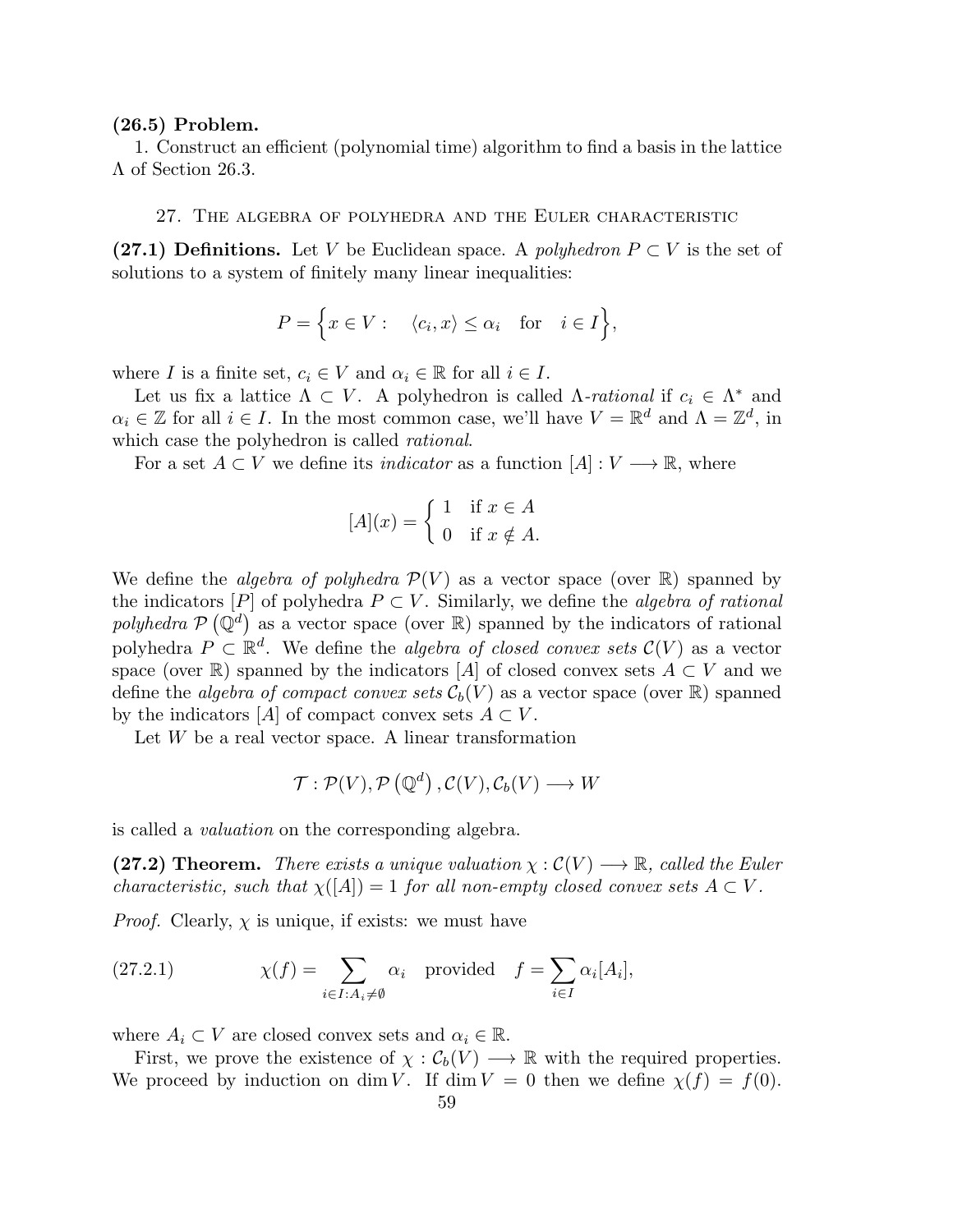Suppose now that  $d > 1$ . Let us choose a non-zero vector  $c \in V$  and let us slice V into affine hyperplanes

$$
H_{\tau} = \left\{ x \in V : \quad \langle c, x \rangle = \tau \right\} \quad \text{for} \quad \tau \in \mathbb{R}.
$$

Hence each affine hyperplane can be identified with a  $(d-1)$ -dimensional Euclidean space and there exists the Euler characteristic  $\chi_{\tau} : \mathcal{C}_b(H_{\tau}) \longrightarrow \mathbb{R}$ .

Given a function  $f \in \mathcal{C}_b(V)$ , we consider its restriction  $f_\tau : H_\tau \longrightarrow \mathbb{R}$ . We claim that for every  $f \in \mathcal{C}_b(V)$  we have  $f_\tau \in \mathcal{C}_b(H_\tau)$  and there is a one-sided limit

$$
\lim_{\epsilon \longrightarrow 0+} \chi_{\tau-\epsilon} \left( f_{\tau-\epsilon} \right).
$$

Moreover, we claim that for every  $f \in C_b(V)$  there are at most finitely many values of  $\tau$  where the one-sided limit is not equal to  $\chi_{\tau}(f_{\tau}).$ 

Indeed,

$$
f_{\tau} = \sum_{i \in I} \alpha_i [A_i \cap H_{\tau}] \text{ provided } f = \sum_{i \in I} \alpha_i [A_i],
$$

where  $A_i \subset V$  are convex compact sets and  $\alpha_i \in \mathbb{R}$ , which proves that  $f_{\tau} \in C_b(H_{\tau}).$ Given  $f \in C_b(V)$  as above, let

$$
J_{\tau} = \left\{ i \in I : \quad A_i \neq \emptyset \quad \text{and} \quad \min_{x \in A_i} \langle c, x \rangle = \tau \right\}.
$$

It follows from (27.2.1) that

$$
\chi_{\tau}\left(f_{\tau}\right)-\lim_{\epsilon \longrightarrow 0+} \chi_{\tau-\epsilon}\left(f_{\tau-\epsilon}\right)=\sum_{i \in J_{\tau}} \alpha_{i}.
$$

We define  $\chi: \mathcal{C}_b(V) \longrightarrow \mathbb{R}$  by

(27.2.2) 
$$
\chi(f) = \sum_{\tau \in \mathbb{R}} \left( \chi_{\tau} (f_{\tau}) - \lim_{\epsilon \to 0+} \chi_{\tau - \epsilon} (f_{\tau - \epsilon}) \right).
$$

The sum (27.2.2) is well-defined since only finitely many terms are non-zero. By the induction hypothesis, it follows that  $\chi$  is a valuation. Moreover, if  $f = [A]$ , where  $A \subset V$  is a non-empty compact convex set then  $\chi([A]) = 1$ , since the only non-zero term in (27.2.2) corresponds to  $\tau = \min_{x \in A} \langle c, x \rangle$  and equals  $1 - 0 = 1$ .

It remains to extend  $\chi$  onto  $\mathcal{C}(V)$ . Let  $B_r \subset V$  denote the closed ball of radius r centered at the origin. For  $f \in \mathcal{C}(V)$  we define

(27.2.3) 
$$
\chi(f) = \lim_{r \to +\infty} \chi(f \cdot [B_r]).
$$

We note that

$$
f \cdot [B_r] = \sum_{i:A_i \cap B_r \neq \emptyset} \alpha_i
$$
 provided  $f = \sum_{i \in I} \alpha_i [A_i],$ 

from which it follows that  $f \cdot [B_r] \in C_b(V)$  and hence the limit (27.2.3) is well-defined and satisfies (27.2.1). and satisfies (27.2.1).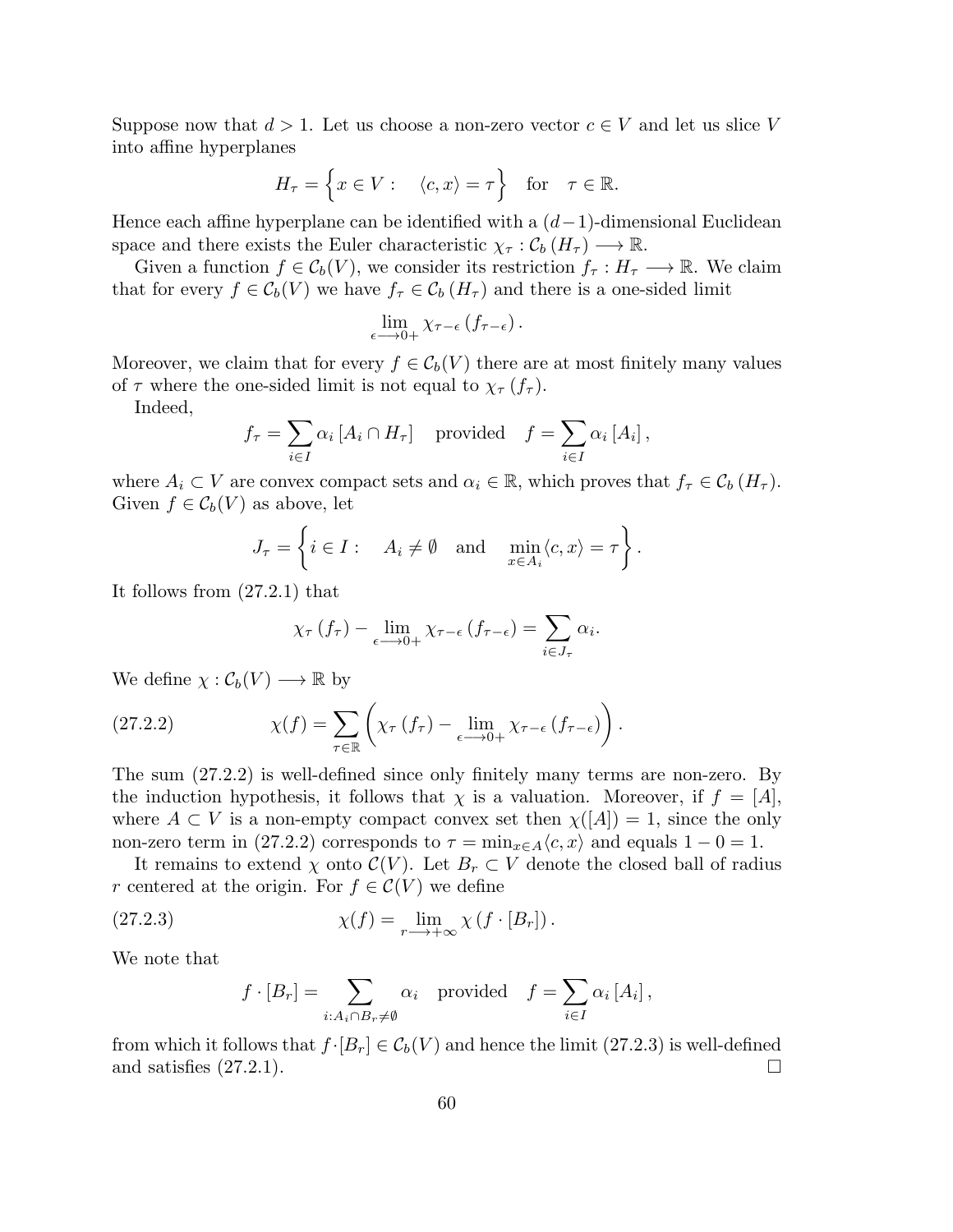### (27.3) Problems.

 $1^{\circ}$ . Show that the indicators of closed convex sets in V are not linearly independent if dim  $V \geq 1$ .

2°. Check that the spaces  $\mathcal{P}(V)$ ,  $\mathcal{P}(\mathbb{Q}^d)$ ,  $\mathcal{C}(V)$  and  $\mathcal{C}_b(V)$  are closed under pointwise multiplication of functions.

3. Prove the inclusion exclusion formula

$$
\left[\bigcup_{i=1}^{n} A_i\right] = \sum_{\substack{I \subset \{1, \ldots, n\} \\ I \neq \emptyset}} (-1)^{|I|-1} \left[\bigcap_{i \in I} A_i\right]
$$

for sets  $A_i \subset V$ .

4. Let  $A_i$ ,  $i = 1, ..., n$  be a family of closed convex sets in V such that  $\bigcup_{i=1}^n A_i$ is convex. Suppose that the intersection of any  $k < n$  sets  $A_i$  is not empty. Prove that the intersection of some  $k+1$  sets  $A_i$  is not empty.

5. Let  $\Delta \subset \mathbb{R}^n$  be the standard  $(n-1)$ -dimensional simplex defined by the equation  $x_1 + \ldots + x_n = 1$  and inequalities  $x_i \geq 0$  for  $i = 1, \ldots, n$ . For  $i =$  $1, \ldots, n$ , let let  $F_i \subset \Delta$  be the facet of  $\Delta$  defined by the equation  $x_i = 0$ . Let  $A_1, \ldots, A_n \subset \mathbb{R}^n$  be closed convex sets such that

$$
\Delta \subset \bigcup_{i=1}^n A_i \text{ and } A_i \cap F_i = \emptyset \text{ for } i = 1, \dots, n.
$$

Prove that

$$
\bigcap_{i=1}^n A_i \neq \emptyset.
$$

6. Let  $P \subset V$  be a bounded polyhedron with a non-empty interior int P. Prove that  $[\text{int } P] \in \mathcal{P}(V)$  and that  $\chi([\text{int } P]) = (-1)^d$ , where  $d = \dim V$ .

Hint: Use (27.2.2).

7<sup>\*</sup>. For an affine hyperplane  $H = \{x \in V : \langle c, x \rangle = \alpha\}$ , where  $c \neq 0$ , let us define the closed halfspaces

$$
H_+ = \{ x \in V : \langle c, x \rangle \ge \alpha \} \text{ and } H_- = \{ x \in V : \langle c, x \rangle \le \alpha \}.
$$

Let W be a real vector space and suppose that with every polyhedron  $P \subset V$  we associate an element  $\phi(P) \in W$  such that

$$
\phi(P) = \phi(P \cap H_+) + \phi(P \cap H_-) - \phi(P \cap H)
$$

for every affine hyperplane H. Prove that there is a valuation  $\Phi : \mathcal{P}(V) \longrightarrow W$ such that  $\Phi([P]) = \phi(P)$  for every polyhedron  $P \subset V$ .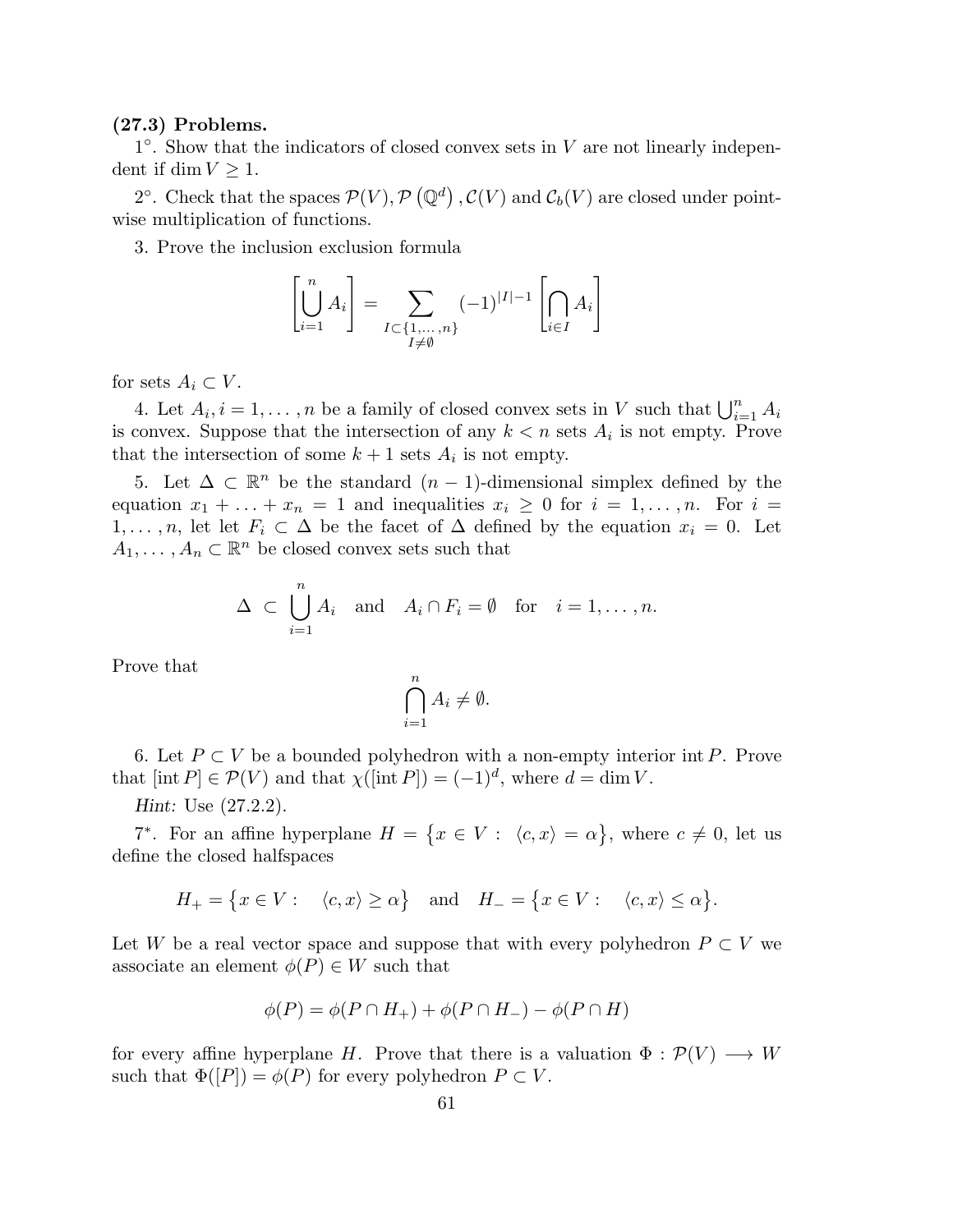#### 28. Linear transformations and polyhedra

(28.1) Definition. A linear transformation  $T : \mathbb{R}^n \longrightarrow \mathbb{R}^m$  is called *rational*, if the matrix of T in the standard bases of  $\mathbb{R}^n$  and  $\mathbb{R}^m$  is rational.

(28.2) Lemma. Let  $T: \mathbb{R}^d \longrightarrow \mathbb{R}^{d-1}$  be the projection

$$
T(x_1,\ldots,x_d)=(x_1,\ldots,x_{d-1}).
$$

*If*  $P \subset \mathbb{R}^d$  *is a (rational) polyhedron then*  $T(P) \subset \mathbb{R}^{d-1}$  *is a (rational) polyhedron. Proof.* Suppose that  $P$  is defined by a system of linear inequalities

$$
\sum_{j=1}^d a_{ij}x_j \leq b_i \text{ for } i=1,\ldots,n.
$$

Let

$$
I_{+} = \{i : a_{id} > 0\}, \quad I_{-} = \{i : a_{id} < 0\} \text{ and } I_{0} = \{i : a_{id} = 0\}.
$$

Then, for  $x = (x_1, \ldots, x_{d-1})$  we have  $x \in T(P)$  if and only if

(28.2.1) 
$$
\sum_{j=1}^{d-1} a_{ij} x_j \leq b_i \text{ for all } i \in I_0
$$

and there exists  $x_d \in \mathbb{R}^d$  such that

$$
x_d \le \frac{b_i}{a_{id}} - \sum_{j=1}^{d-1} \frac{a_{ij}}{a_{id}} x_j \quad \text{for all} \quad i \in I_+ \quad \text{and}
$$

$$
x_d \ge \frac{b_i}{a_{id}} - \sum_{j=1}^{d-1} \frac{a_{ij}}{a_{id}} x_j \quad \text{for all} \quad i \in I_-.
$$

Hence  $x \in T(P)$  if and only if (28.2.1) holds and

$$
(28.2.2) \qquad \frac{b_{i_1}}{a_{i_1d}} - \sum_{j=1}^{d-1} \frac{a_{i_1j}}{a_{i_1d}} x_j \ \leq \ \frac{b_{i_2}}{a_{i_2d}} - \sum_{j=1}^{d-1} \frac{a_{i_2j}}{a_{i_2d}} \quad \text{for every} \quad i_i \in I_-, \ i_2 \in I_+.
$$

If  $I_0$  is empty then there are no equations (28.2.1) and if either of  $I_-\$  and  $I_+$  is empty then there are no equations (28.2.2).

The proof now follows.

62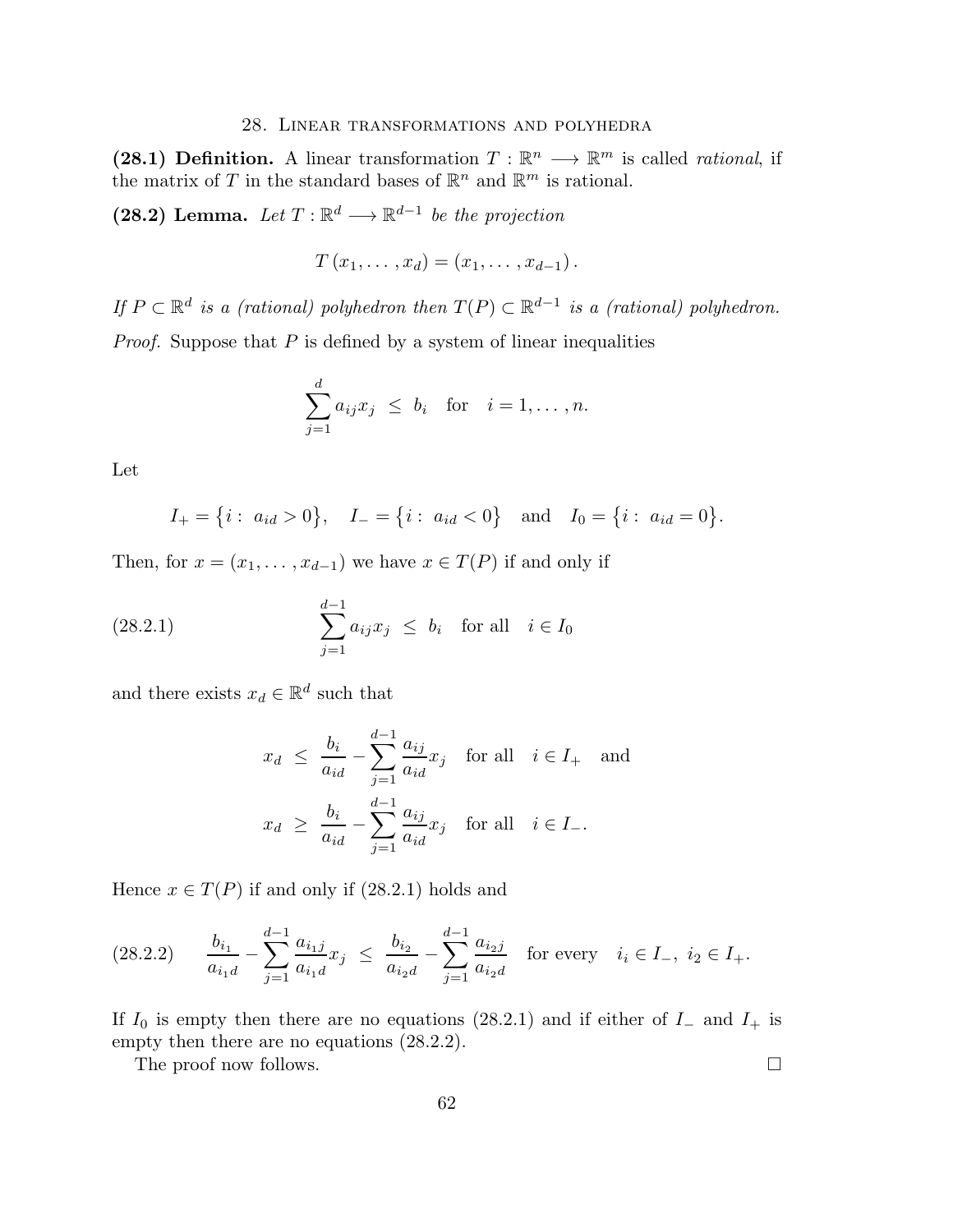(28.3) Theorem. Let  $T: V \longrightarrow W$  be a linear transformation. Then for every *polyhedron*  $P \subset V$  *the image*  $T(P) \subset W$  *is a polyhedron. Furthermore, there is a unique valuation*  $\mathcal{T}: \mathcal{P}(V) \longrightarrow \mathcal{P}(W)$  *such that*  $\mathcal{T}([P]) = [T(P)]$  *for any polyhedron*  $P \subset V$ .

 $If V = \mathbb{R}^n$ ,  $W = \mathbb{R}^m$  and  $T : \mathbb{R}^n \longrightarrow \mathbb{R}^m$  *is a rational linear transformation and if*  $P \subset \mathbb{R}^n$  *is a rational polyhedron then*  $T(P) \subset \mathbb{R}^m$  *is a rational polyhedron.* 

*Proof.* If  $T: V \longrightarrow W$  is an isomorphism and

$$
P = \left\{ x \in V : \langle c_i, x \rangle \le \alpha_i \text{ for } i \in I \right\}
$$

then

$$
T(P) = \left\{ y \in W : \langle (T^*)^{-1} c_i, y \rangle \le \alpha_i \text{ for } i \in I \right\}
$$

is a polyhedron. Furthermore, if T is rational and P is rational then  $T(P)$  is rational.

If  $T: V \longrightarrow W$  satisfies ker  $T = \{0\}$  and hence  $T: V \longrightarrow \emptyset$  image T is an isomorphism. Hence if  $P \subset V$  is a polyhedron then  $T(P)$  is a polyhedron. If T and P are rational then  $T(P)$  is rational.

Finally, if  $T: V \longrightarrow W$  is an arbitrary linear transformation then T is a composition of a linear transformation  $V \longrightarrow W \oplus V$ ,  $x \longmapsto (Tx, x)$  with the trivial kernel and a sequence of the coordinate projections  $W \oplus V \longrightarrow W$ . Using Lemma 28.2, we conclude that if P is a (rational) polyhedron and T is a (rational) linear transformation, then  $T(P)$  is (rational) polyhedron.

Clearly,  $\mathcal{T} : \mathcal{P}(V) \longrightarrow \mathcal{P}(W)$  is unique, if it exists. To prove existence, we note that for any  $f \in \mathcal{P}(V)$  and any  $x \in W$  we have

$$
f \cdot [T^{-1}(x)] = \sum_{i \in I} \alpha_i [A_i \cap T^{-1}(x)] \quad \text{where} \quad f = \sum_{i \in I} \alpha_i [A_i]
$$

and  $A_i \subset V$  are polyhedra and  $\alpha_i \in \mathbb{R}$  are reals. Hence  $f \cdot [T^{-1}(x)] \in \mathcal{P}(V)$  and we define

(28.3.1) 
$$
h = \mathcal{T}(f) \quad \text{where} \quad h(x) = \chi\big(f \cdot \big[T^{-1}(x)\big]\big).
$$

It is straightforward to check that  $\mathcal{T}([A]) = [T(A)]$  for a polyhedron  $A \subset V$  and hence  $\mathcal{T} : \mathcal{P}(V) \longrightarrow \mathcal{P}(W)$  is the required valuation. hence  $\mathcal{T} : \mathcal{P}(V) \longrightarrow \mathcal{P}(W)$  is the required valuation.

## (28.4) Problems.

1. Let  $T: V \longrightarrow W$  be a linear transformation. Prove that if  $A \subset V$  is a compact convex set then  $T(A) \subset W$  is a compact convex set and that there exists a unique valuation  $\mathcal{T}: \mathcal{C}_b(V) \longrightarrow \mathcal{C}_b(W)$  such that  $\mathcal{T}([A]) = [T(A)]$  for any non-empty compact convex set  $A \subset V$ .

2. Construct an example of a linear transformation  $T : \mathbb{R}^2 \longrightarrow \mathbb{R}$  and a closed convex set  $A \subset \mathbb{R}^2$  such that  $T(A)$  is not closed.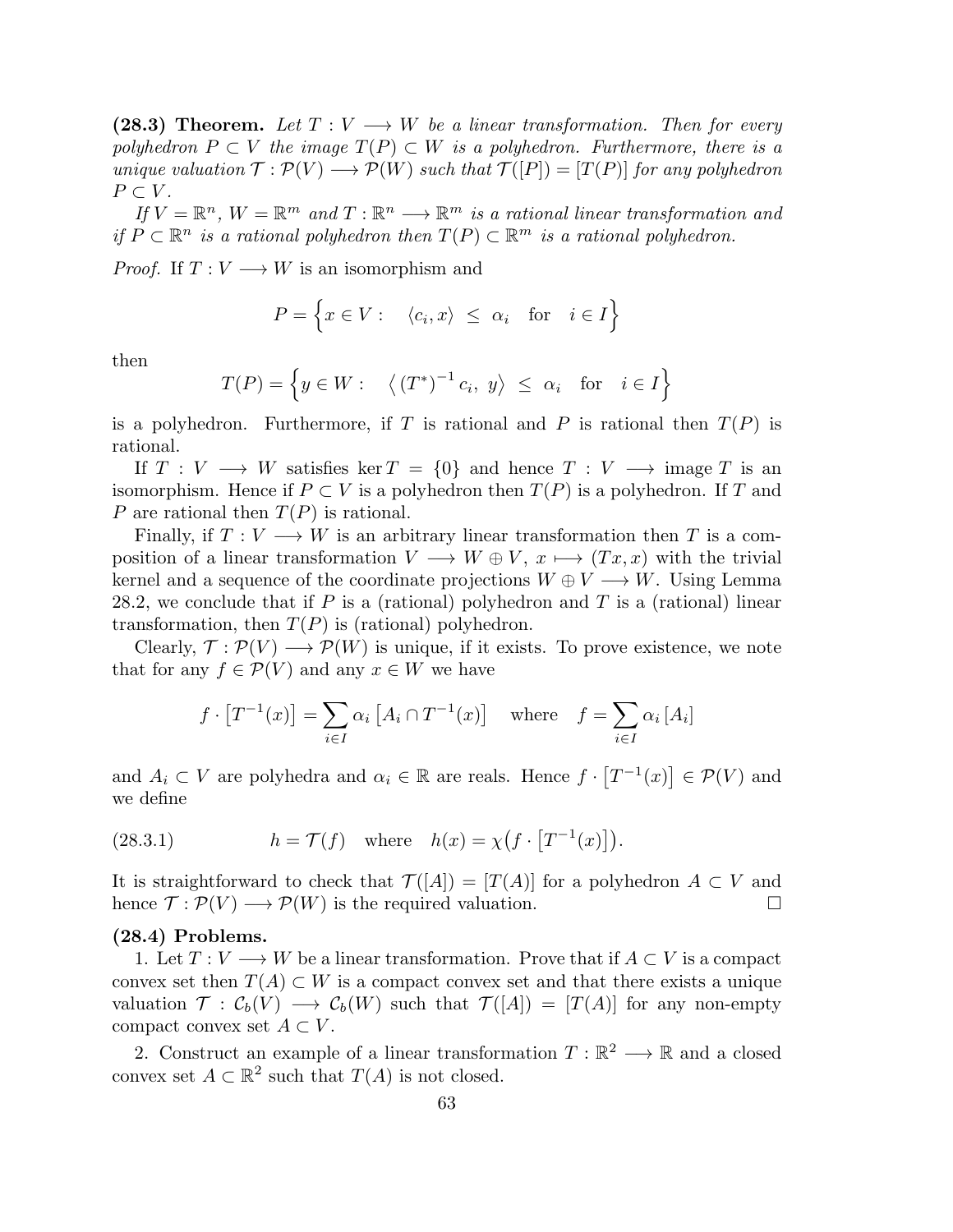#### 29. Minkowski sum

(29.1) Definition. Let V be a vector space and let  $A, B \subset V$  be sets. The *Minkowski sum* of A and B is defined as the set

$$
A + B = \Big\{ a + b : \quad a \in A, \ b \in B \Big\}.
$$

(29.2) Theorem. *Let* V *be Euclidean space.*

- (1) *If*  $P_1, P_2 \subset V$  *are polyhedra then*  $P_1 + P_2$  *is a polyhedron.*
- (2) *There exists a unique bilinear operation*

$$
*:\quad \mathcal{P}(V)\times\mathcal{P}(V)\longrightarrow\mathcal{P}(V),
$$

*called convolution, such that*  $[P_1] * [P_2] = [P_1 + P_2]$  *for any two non-empty polyhedra*  $P_1, P_2 \subset V$ *.* 

*Proof.* Let  $P_1, P_2 \subset V$  be polyhedra. Let us consider the set  $P_1 \times P_2 \subset V \oplus V$ defined by

$$
P_1 \times P_2 = \{(x, y) : x \in P_1, y \in P_2\}.
$$

Clearly, P is a polyhedron.

Let us consider a linear transformation

(29.2.1) 
$$
T: V \oplus V \longrightarrow V, \quad T(x,y) = x + y.
$$

Then  $P_1 + P_2 = T(P_1 \times P_2)$  and hence  $P_1 + P_2$  is a polyhedron by Theorem 28.3.

Clearly, convolution  $*$  is unique, if exists. For functions  $f, g \in \mathcal{P}(V)$ , we define

$$
f \times g : V \oplus V \longrightarrow \mathbb{R}
$$
 where  $(f \times g)(x, y) = f(x)g(y)$ .

Hence if

$$
f = \sum_{i \in I} \alpha_i [P_i]
$$
 and  $g = \sum_{j \in J} \beta_j [Q_j]$ 

then

$$
f \times g = \sum_{\substack{i \in I \\ j \in J}} \alpha_i \beta_j [P_i \times Q_j],
$$

from which it follows that  $f \times g \in \mathcal{P}(V \oplus V)$ .

Let  $\mathcal{T} : \mathcal{P}(V \oplus V) \longrightarrow \mathcal{P}(V)$  be the valuation associated with linear transformation (29.2.1) via Theorem 28.3. We define

$$
f * g = \mathcal{T}(f \times g).
$$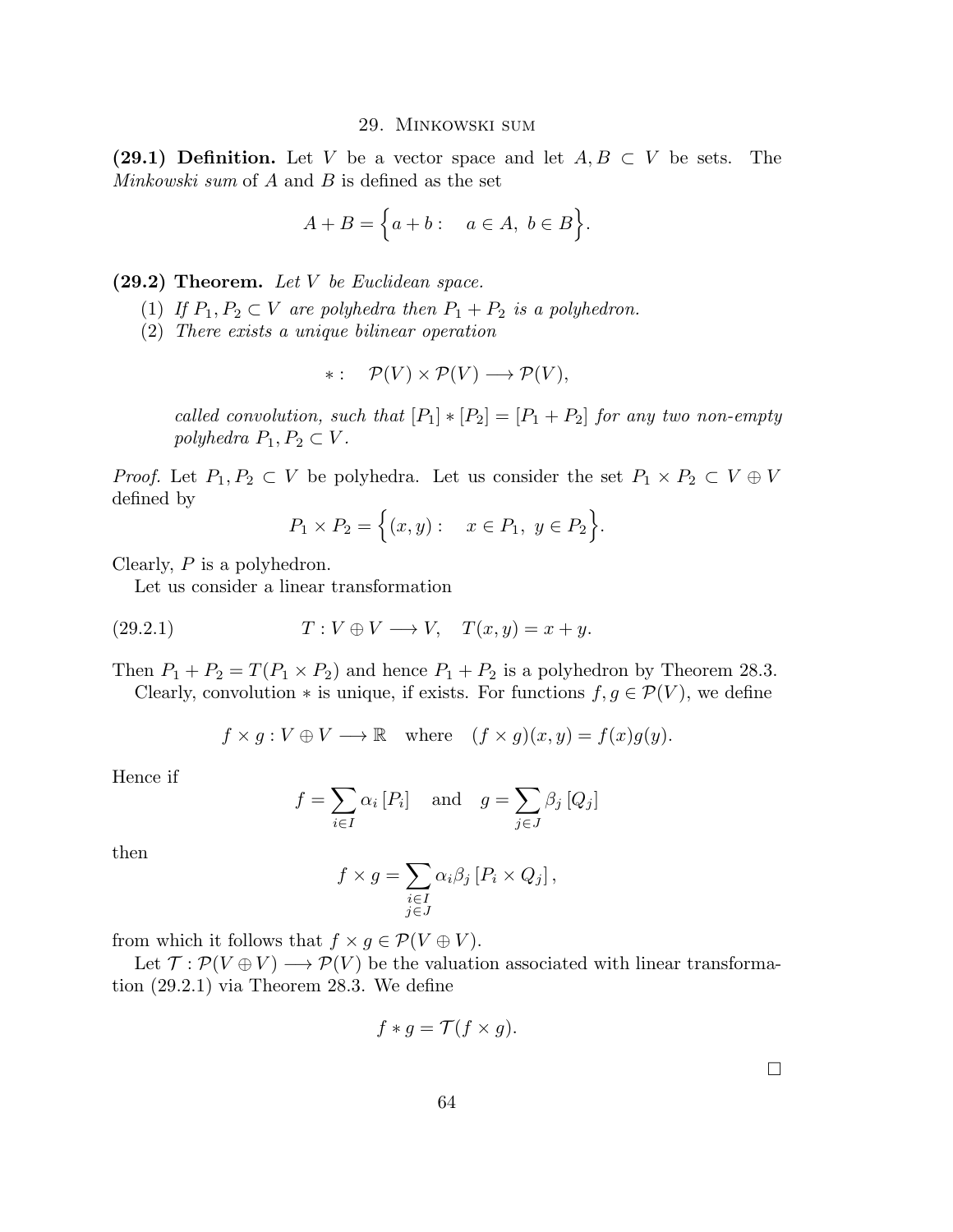#### (29.3) Problems.

1°. Let  $T: V \longrightarrow W$  be a linear transformation and let  $\mathcal{T}: \mathcal{P}(V) \longrightarrow \mathcal{P}(W)$  be the associated valuation. Prove that  $\mathcal{T}(f * g) = \mathcal{T}(f) * \mathcal{T}(g)$ .

2°. Prove that  $f * [0] = f$  for all  $f \in \mathcal{P}(V)$ .

3<sup>∗</sup>. Let  $P \subset \mathbb{R}^d$  be a bounded polyhedron with a non-empty interior int P. Prove that

$$
[P] * [-\operatorname{int} P] = (-1)^d [0],
$$

where  $-X = \{-x : x \in X\}.$ 

4. Prove that the Minkowski sum of compact convex sets is a compact convex set and that there exists a unique bilinear operation  $\ast : \mathcal{C}_b(V) \times \mathcal{C}_b(V) \longrightarrow \mathcal{C}_b(V)$ , called convolution, such that  $[A] * [B] = [A + B]$  for any non-empty convex compact sets  $A, B \subset V$ .

5<sup>\*</sup>. Let  $\{A_i \subset V : i \in I\}$  be a finite family of convex compact sets and let  $\{\alpha_i : i \in I\}$  be a finite family of real numbers such that

$$
\sum_{i \in I} \alpha_i [A_i] = 0.
$$

Prove that

$$
\sum_{i:\ \alpha_i>0} \alpha_i A_i = \sum_{i:\ \alpha_i<0} (-\alpha_i) A_i,
$$

where  $\alpha X = \{\alpha x : x \in X\}$  and the sums on both sides are the Minkowski sums.

## 30. The structure of polyhedra

(30.1) Definitions. Let V be a vector space and let  $a, u \in V$  be vectors, where  $u \neq 0$ . The *ray emanating from* a *in the direction of* u is the set

$$
\Big\{a+tu: \quad t \ge 0\Big\}.
$$

The *line through* a *in the direction of* u us the set

$$
\Big\{a+tu: \quad t\in\mathbb{R}\Big\}.
$$

Recall that the *interval with the endpoints* a *and* b is the set

$$
[a, b] = \Big\{ ta + (1 - t)b : 0 \le t \le 1 \Big\},\
$$

where  $a, b \in V$ .

A point  $a \in P$  is called a *vertex* of a polyhedron P if whenever  $a = (b + c)/2$ where  $b, c \in P$ , we must have  $a = b = c$ .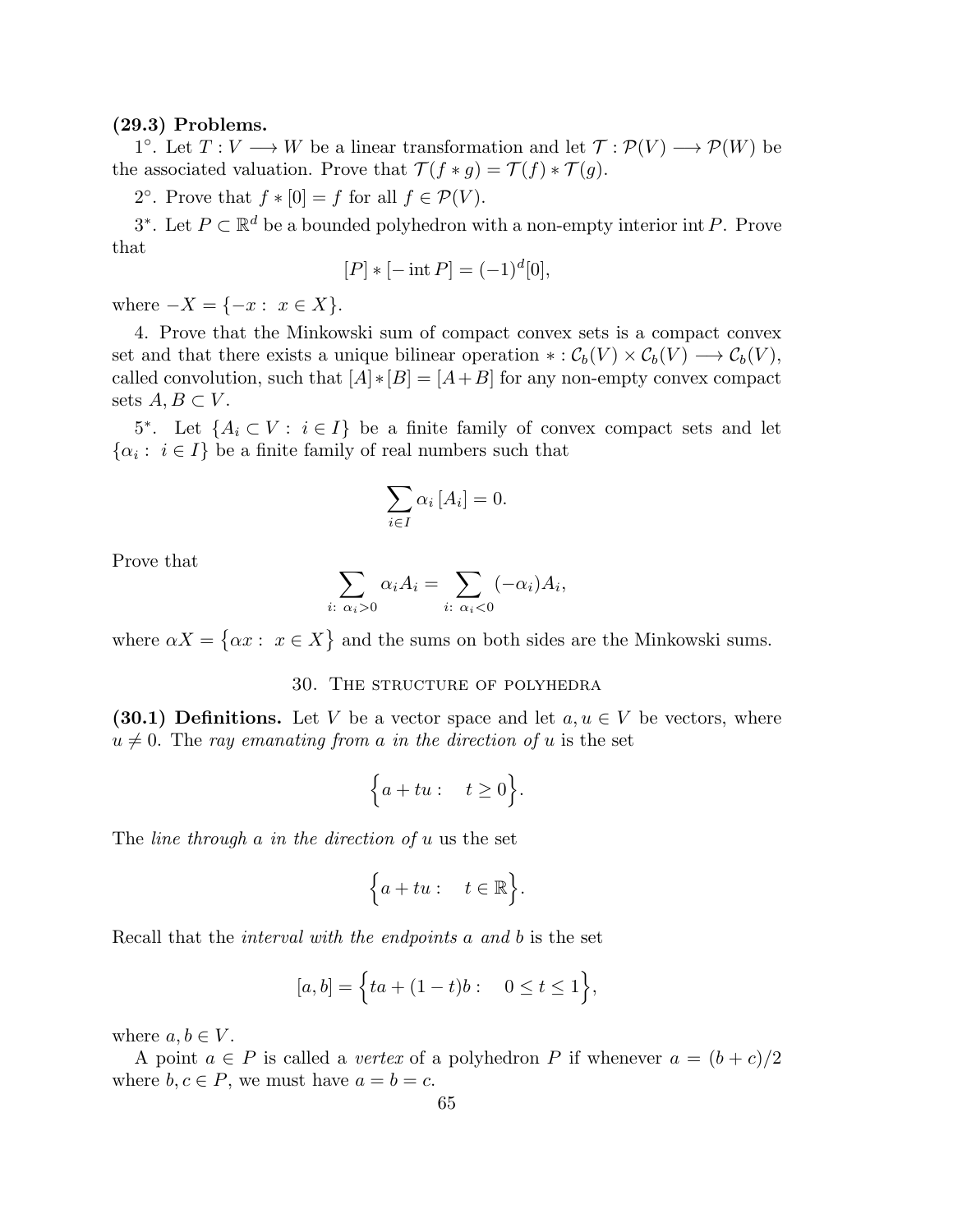A point  $b \in V$  is a *convex combination* of a finite set of points  $\{a_i : i \in I\} \subset V$ if b can be written as

$$
b = \sum_{i \in I} \lambda_i a_i \quad \text{where} \quad \sum_{i \in I} \lambda_i = 1 \quad \text{and} \quad \lambda_i \ge 0 \quad \text{for all} \quad i \in I.
$$

The set of all convex combinations of points from a given set  $A \subset V$  is called the *convex hull* of A and denoted  $conv(A)$ . The convex hull of a finite set is called a *polytope*.

(30.2) Lemma. *Let* V *be Euclidean space and let* P ⊂ V *be a polyhedron. Then* P *is unbounded if and only if it contains a ray.*

*Proof.* Clearly, if P contains a ray then P is unbounded. Suppose that

$$
P = \Big\{ x \in V : \langle c_i, x \rangle \le \alpha_i, \ i \in I \Big\}.
$$

Since P is unbounded, there is a sequence of points  $x_n \in P$ ,  $n = 1, 2, \ldots$  such that  $||x_n|| \rightarrow +\infty$ . Let  $y_n = x/||x_n||$ . Then  $||y_n|| = 1$  and hence there exists a unit vector  $u \in V$  which is a limit point of the sequence  $\{y_n\}$ . Then necessarily  $\langle c_i, u \rangle \leq 0$  for all  $i \in I$  and hence for any  $a \in P$  the ray emanating from a in the direction of u lies in  $P$ .

(30.3) Lemma. *A polytope is a polyhedron. The convex hull of a finite set of* rational points (that is, points with rational coordinates) in  $\mathbb{R}^d$  is a rational poly*hedron.*

*Proof.* Let  $P = \text{conv}(v_1, \ldots, v_n)$ , where  $v_1, \ldots, v_n \in V$  are points. Let  $\Delta \subset \mathbb{R}^n$ be the standard simplex defined by the equation  $x_1 + \ldots + x_n = 1$  and inequalities  $x_i \geq 0$  for  $i = 1, ..., n$ . Then  $\Delta$  is a polyhedron and also a polytope that is the convex hull of the standard basis vectors  $e_1, \ldots, e_n$ . Let us define a linear transformation  $T : \mathbb{R}^n \longrightarrow V$  by  $T(e_i) = v_i$  for  $i = 1, ..., n$ . Then  $P = T(\Delta)$  and the proof follows by Theorem 28.3.

(30.4) Lemma. Let  $P \subset V$  be a non-empty polyhedron. Then P contains a vertex *if and only if* P *does not contain a line.*

*Proof.* Let  $P = \{x \in V : \langle c_i, x \rangle \leq \alpha_i, i \in I\}$  be a polyhedron. Suppose that P contains a line in the direction u. Then  $\langle c_i, u \rangle = 0$  for all  $i \in I$ . If  $x \in P$  is a point then  $x \pm u \in P$  and  $x = ((x + u) + (x - u))/2$ , which proves that x is not a vertex.

To prove that if P does not contain lines it contains a vertex, we proceed by induction on dim V. If dim  $V \leq 1$ , the statement is clear. If dim  $V > 1$ , let us consider a line l having a non-empty intersection with P. Since  $l \not\subset P$ , the intersection  $P \cap l$  is either a ray emanating from some point  $a \in P$  or an interval with an endpoint  $a \in P$ . In any case, we must have  $\langle c_i, a \rangle = \alpha_i$  for some  $j \in I$ . Let  $Q = P \cap H$ , where  $H \subset V$  is the affine hyperplane defined by the equation  $\langle c_i, x \rangle = \alpha_i$ . Identifying H with a (d−1)-dimensional Euclidean space, we conclude that there is a vertex v of Q. Suppose that  $v = (u + w)/2$ , where  $u, w \in P$ . Since  $\langle c_j, u \rangle, \langle c_j, w \rangle \leq \alpha_j$  and  $\langle c, v \rangle = \alpha_j$  we must have  $\langle c_j, u \rangle = \langle c_j, w \rangle = \alpha_j$  and hence  $u, w \in Q$ . Therefore,  $u = w$  and v is a vertex of  $Q$ .  $u, w \in Q$ . Therefore,  $u = w$  and v is a vertex of  $Q$ .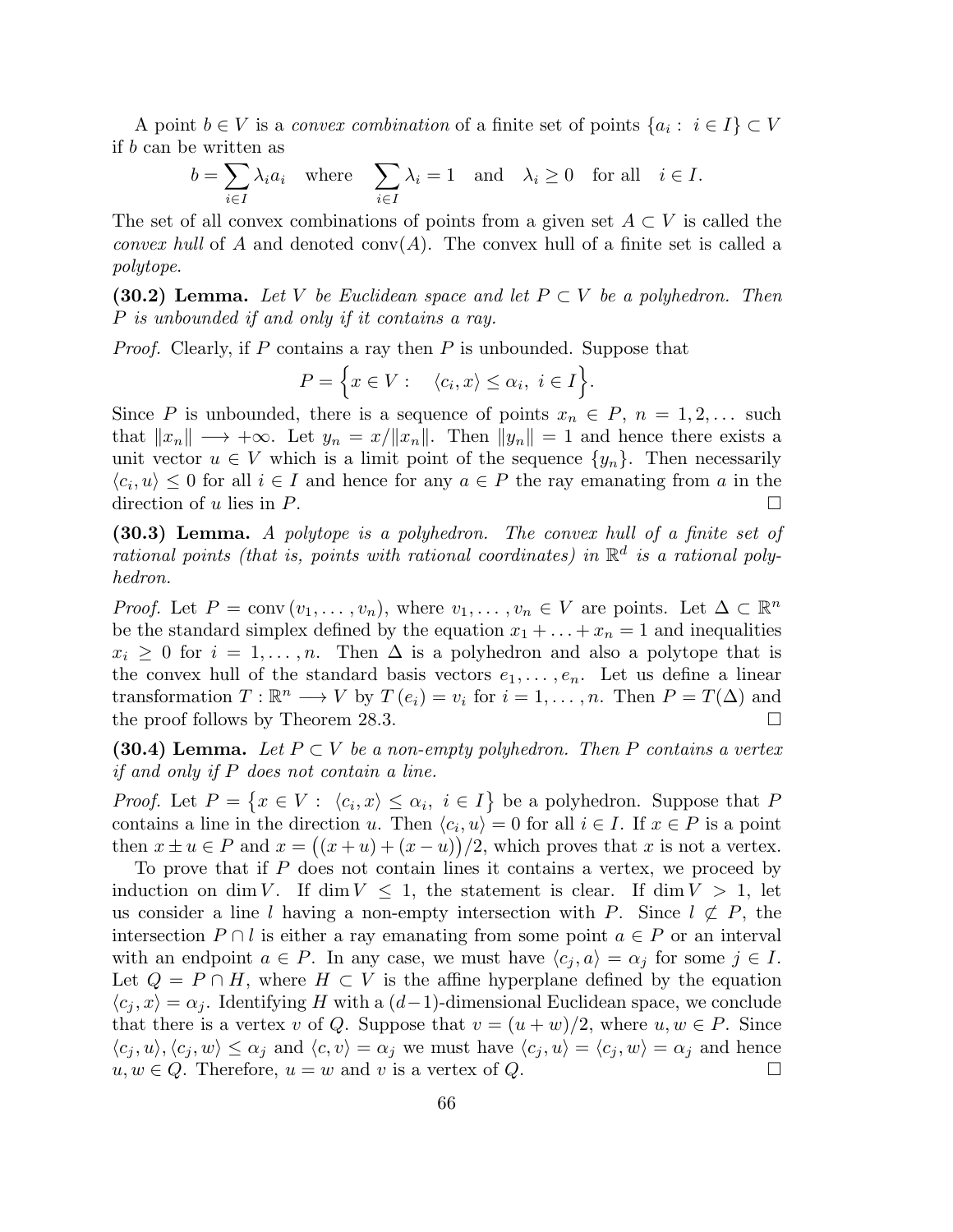(30.5) Lemma. *Let*

$$
P = \left\{ x \in V : \quad \langle c_i, x \rangle \le \alpha_i, \ i \in I \right\}
$$

*be a polyhedron and let*  $v \in P$  *be a point. Let* 

$$
I_v = \left\{ i \in I : \quad \langle c_i, v \rangle = \alpha_i \right\}
$$

*(the inequalities indexed by*  $i \in I_v$  *are called active on v*). Then *v is a vertex of* P *if* and only if  $\text{span}(c_i: i \in I_v) = V$ . In particular, the set of vertices of a polyhedron *is finite and if* P *is a rational polyhedron then the vertices of* P *are rational points. Proof.* Suppose that  $v = (u + w)/2$  for some  $u, w \in P$ . Since  $\langle c_i, u \rangle, \langle c_i, w \rangle \leq \alpha_i$ and  $\langle c_i, v \rangle = \alpha_i$  for  $i \in I_v$ , we must have  $\langle c_i, u \rangle = \langle c_i, w \rangle = \alpha_i$  for all  $i \in I_v$ . Hence if  $\text{span}(c_i: i \in I_v) = V$  then necessarily  $u = w = v$  and v is a vertex. If  $\text{span}\Big(c_i: i \in I_v\Big) \neq V \text{ then there is a } u \neq 0 \text{ such that } \langle c_i, u \rangle = 0 \text{ for all } i \in I_v.$ Then for a sufficiently small  $\epsilon > 0$  we have  $v \pm \epsilon u \in P$  and  $v = ((v + \epsilon u) + (v - \epsilon u)) / 2$ and hence  $v$  is not a vertex.  $\Box$ 

(30.6) Lemma. Let  $P \subset V$  be a bounded polyhedron. Then P is the convex hull *of the set of its vertices and hence is a polytope.*

*Proof.* By Lemma 30.5, the set of vertices of P is finite and hence the convex hull of the set of vertices is a polytope. It remains to prove that every point  $y \in P$  can be written as a convex combination of vertices of P. We proceed by induction of  $\dim V$ . If  $\dim V = 0$ , the result is clear. Suppose that  $\dim V > 0$  and let

$$
P = \Big\{ x \in V : \langle c_i, x \rangle \le \alpha_i, \ i \in I \Big\}.
$$

If  $\langle c_j, y \rangle = \alpha_j$  for some  $j \in I$ , we consider the affine hyperplane H defined by the equation  $\langle c_i, x \rangle = \alpha_i$  and let  $Q = P \cap H$ . By the induction hypothesis, x is a convex combination of vertices of Q and, arguing as in the proof of Lemma 30.4, we conclude that the vertices of Q are also vertices of P.

If  $\langle c_i, y \rangle < \alpha_i$  for all  $i \in I$ , we consider a line l through y. Since P is bounded, the intersection  $l \cap P$  is an interval  $[a, b]$  where  $y \in [a, b]$  and  $\langle c_i, a \rangle = \alpha_j$  and  $\langle c_k, b \rangle = \alpha_k$  for some  $j, k \in I$ . Arguing as above, we prove that a and b are convex combinations of vertices of P and so is  $u$ . combinations of vertices of  $P$  and so is  $y$ .

(30.7) Definition. Let  $K \subset V$  be a polyhedron. Then K is called a *polyhedral cone* (or just a *cone*) if  $0 \in K$  and for every  $x \in K$  and  $\lambda \geq 0$  we have  $\lambda x \in K$ . Equivalently,  $K$  is a polyhedral cone, if

$$
K = \Big\{ x \in V : \langle c_i, x \rangle \le 0, \ i \in I \Big\},\
$$

where  $I$  is a finite set.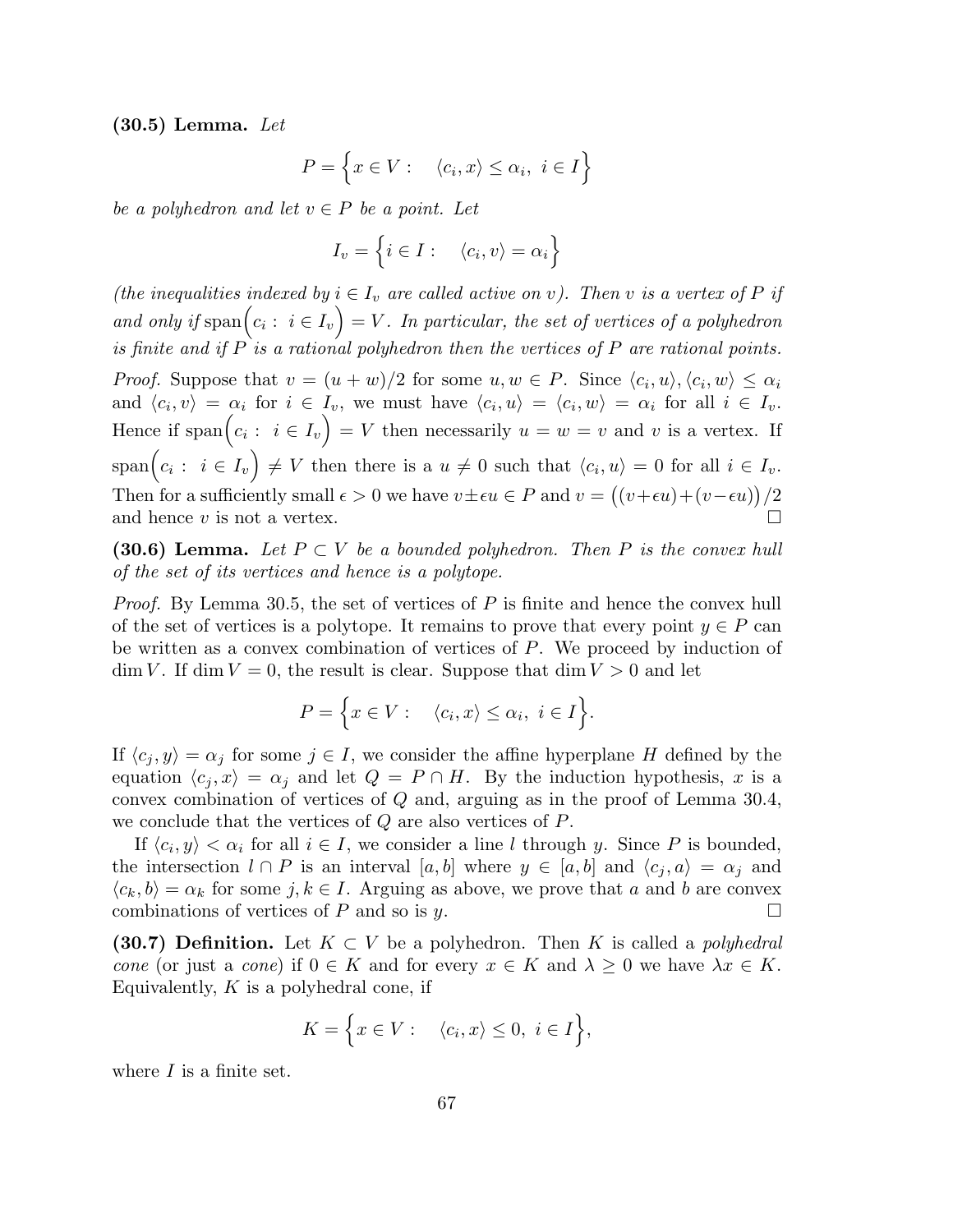(30.8) Lemma. *Let*

$$
K = \left\{ x \in V : \quad \langle c_i, x \rangle \le 0, \ i \in I \right\}
$$

*be a polyhedral cone and let*

$$
c = \sum_{i \in I} c_i.
$$

*Suppose that*  $K \neq \{0\}$  *and that* K *does not contain lines. Then* 

- (1) *For any*  $x \in K \setminus \{0\}$  *we have*  $\langle c, x \rangle < 0$ ;
- (2) Let  $Q = \Big\{ x \in K : \langle c, x \rangle = -1 \Big\}$ . Then Q is a polytope and every vector  $x \in K \setminus \{0\}$  can be uniquely written as  $x = \lambda y$  for some  $\lambda > 0$  and  $y \in Q$ ;
- (3) *The set* W *of vectors*  $w \in V$  *such that*  $\langle w, x \rangle < 0$  *for all*  $x \in K \setminus \{0\}$  *is non-empty and open.*

*Proof.* Clearly,  $\langle c, x \rangle \leq 0$  for all  $x \in K$ . Suppose that  $\langle c, x \rangle = 0$  for some  $x \neq 0$ . Then  $\langle c_i, x \rangle = 0$  for all  $i \in I$  and K contains a line through the origin in the direction of x, which is a contradiction. This also proves that  $x = \lambda y$  for some  $\lambda > 0$  and  $y \in Q$ . Hence it remains to prove that Q is a polytope. Clearly, Q is a polyhedron and in view of Lemma 30.3 it remains to show that Q is bounded. In view of Lemma 30.2, it suffices to show that  $Q$  does not contain rays. Indeed, if  $Q$ contains a ray in the direction of u for some  $u \neq 0$  then we must have  $\langle c_i, u \rangle \leq 0$ for all  $i \in I$  and  $\langle c, u \rangle = 0$ , from which it follows that  $\langle c, u_i \rangle = 0$  for all  $i \in I$  and K contains a line in the direction of  $u$ , which is a contradiction.

The set W is non-empty since it contains c. Moreover, by Part  $(2)$  we have  $w \in W$  if and only if  $\langle w, v \rangle < 0$  for every vertex v of Q, from which W is open.  $\Box$ 

(30.9) Theorem. Let  $P \subset V$  be a non-empty polyhedron not containing lines and *let*

$$
K_P = \Big\{ u \in V : \quad x + \lambda u \in V \quad \text{for all} \quad x \in P \quad \text{and all} \quad \lambda \ge 0 \Big\}.
$$

Let  $R$  be the polytope that is the convex hull of the set of vertices of  $P$ . Then  $K_P$ *is a polyhedral cone without lines, called the recession cone of* P and  $P = K + R$ .

*Proof.* Suppose that

$$
P = \Big\{ x \in V : \langle c_i, x \rangle \le \alpha_i, \ i \in I \Big\}.
$$

It is easy to check that

$$
K_P = \Big\{ x \in V : \quad \langle c_i, x \rangle \le 0, \ i \in I \Big\},\
$$

so  $K_P$  is indeed a polyhedral cone. Since P does not contain lines,  $K_P$  does not contain lines as well.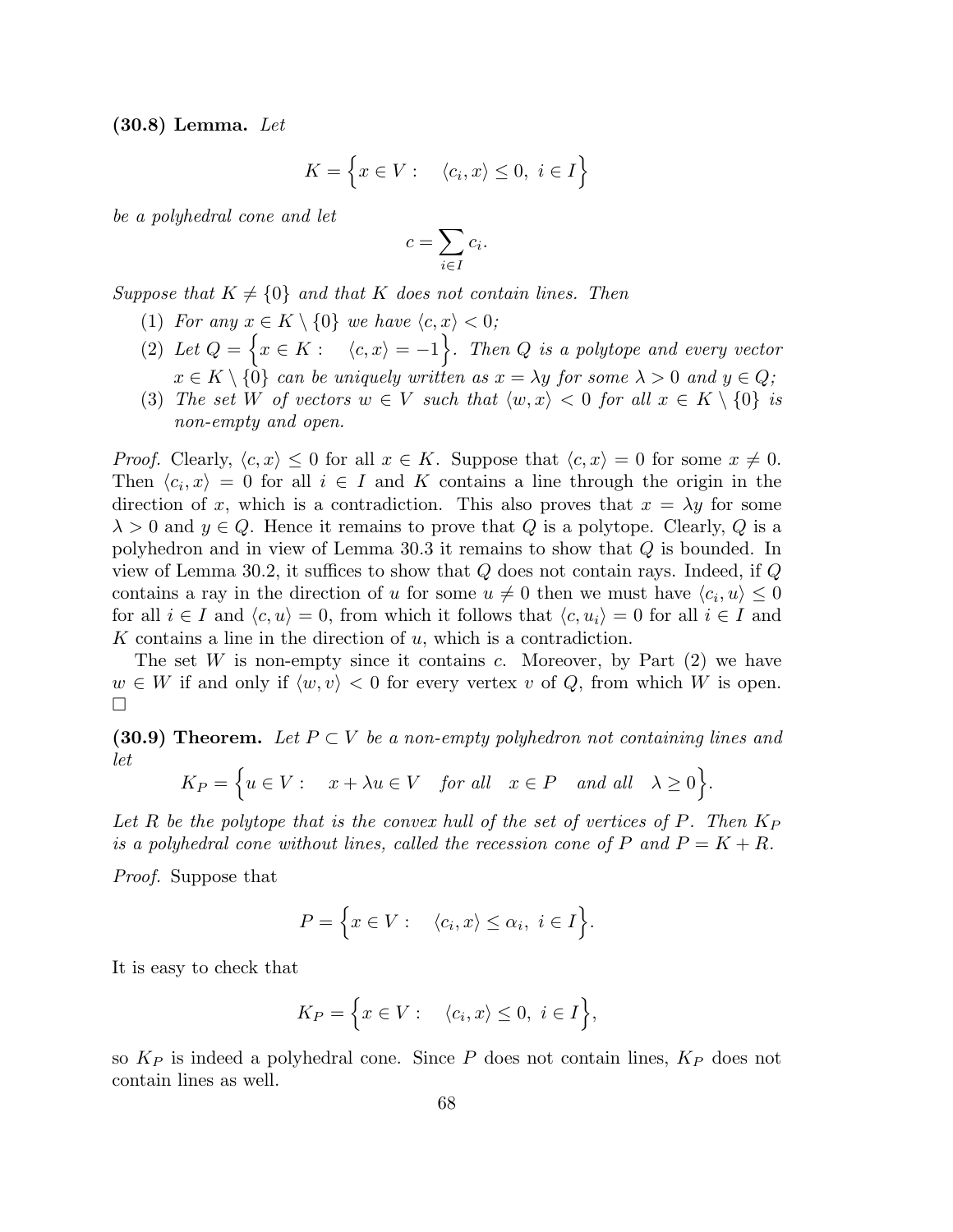Clearly,  $K + R \subset P$ . It remains to show that every point  $a \in P$  can be written as a sum of  $x = u + b$  where  $b \in R$  and  $u \in K$ . We proceed by induction on dim V. If dim  $V = 0$ , the result is clear. Let us assume that dim  $V > 0$ . If  $K_P = \{0\}$  then by Lemma 30.2 polyhedron  $P$  is bounded and the result follows by Lemma 30.6. If  $K_P \neq \{0\}$ , let us choose  $u \in K_P \setminus \{0\}$ . Then the intersection of a line through a in the direction of u with P is a ray  $y + tu, t \geq 0$ , where  $\langle c_j, y \rangle = \alpha_j$  for some  $j \in I$ . Let H be the affine hyperplane defined by the equation  $\langle c_j, x \rangle = \alpha_j$  and let  $Q = P \cap H$ . By the induction hypothesis, we can write  $y = b + w$ , where b is a convex combination of vertices of Q and  $w \in K_Q$ . As in the proof of Lemma 30.4, the vertices of Q are also vertices of P and hence  $b \in R$ . It is not hard to see that  $K_Q \subset K_P$  and hence  $w \in K_P$ . Finally, we can write  $a = y + w + tu$  for some  $t \ge 0$ .<br>Since  $w + tu \in K_P$ , the proof follows. Since  $w + ty \in K_P$ , the proof follows.

## (30.10) Problems.

Let  $A \subset V$  be a closed convex set. A set  $F \subset A$  is called a *face* of A if there is a vector  $c \in V$  and a number  $\alpha \in \mathbb{R}$  such that  $\langle c, x \rangle \leq \alpha$  for all  $x \in A$  and  $F = \{x \in V : \langle c, x \rangle = \alpha\}.$ 

1. Prove that a polyhedron has finitely many faces.

2<sup>\*</sup>. Prove that if a closed convex set  $A \subset V$  has finitely many faces then A is a polyhedron.

3. Let  $P_1, P_2 \subset V$  be non-empty polyhedra and let  $P = P_1 + P_2$ . Prove that every face F of P can be written as  $F = F_1 + F_2$  where  $F_1$  is a face of  $P_1$  and  $F_2$ is a face of  $P_2$ .

4. Let  $P_1, P_2 \subset V$  be non-empty polyhedra and let  $P = P_1 \cap P_2$ . Prove that every vertex v of P can be written as  $v = F_1 \cap F_2$ , where  $F_1$  is a face of  $P_1$ ,  $F_2$  is a face of  $P_2$  and dim  $F_1 + \dim F_2 \leq \dim V$ .

#### 31. Rational generating functions for integer points in polyhedra

(31.1) Definitions. For an integer point  $m = (m_1, \ldots, m_d)$  and a vector  $\mathbf{x} =$  $(x_1, \ldots, x_d)$  we denote

$$
\mathbf{x}^m = x_1^{m_1} \cdots x_d^{m_d},
$$

a Laurent monomial in  $x_1, \ldots, x_d$ .

For a vector  $c = (c_1, \ldots, c_d)$ , we denote

$$
\mathbf{e}^c = (e^{c_1}, \dots, e^{c_d}).
$$

(31.2) Lemma. Let  $u_1, \ldots, u_k \in \mathbb{Z}^d$  be linearly independent vectors and let

$$
K = \left\{ \sum_{i=1}^{k} \alpha_i u_i : \alpha_i \ge 0 \quad \text{for} \quad i = 1, \dots, k \right\}
$$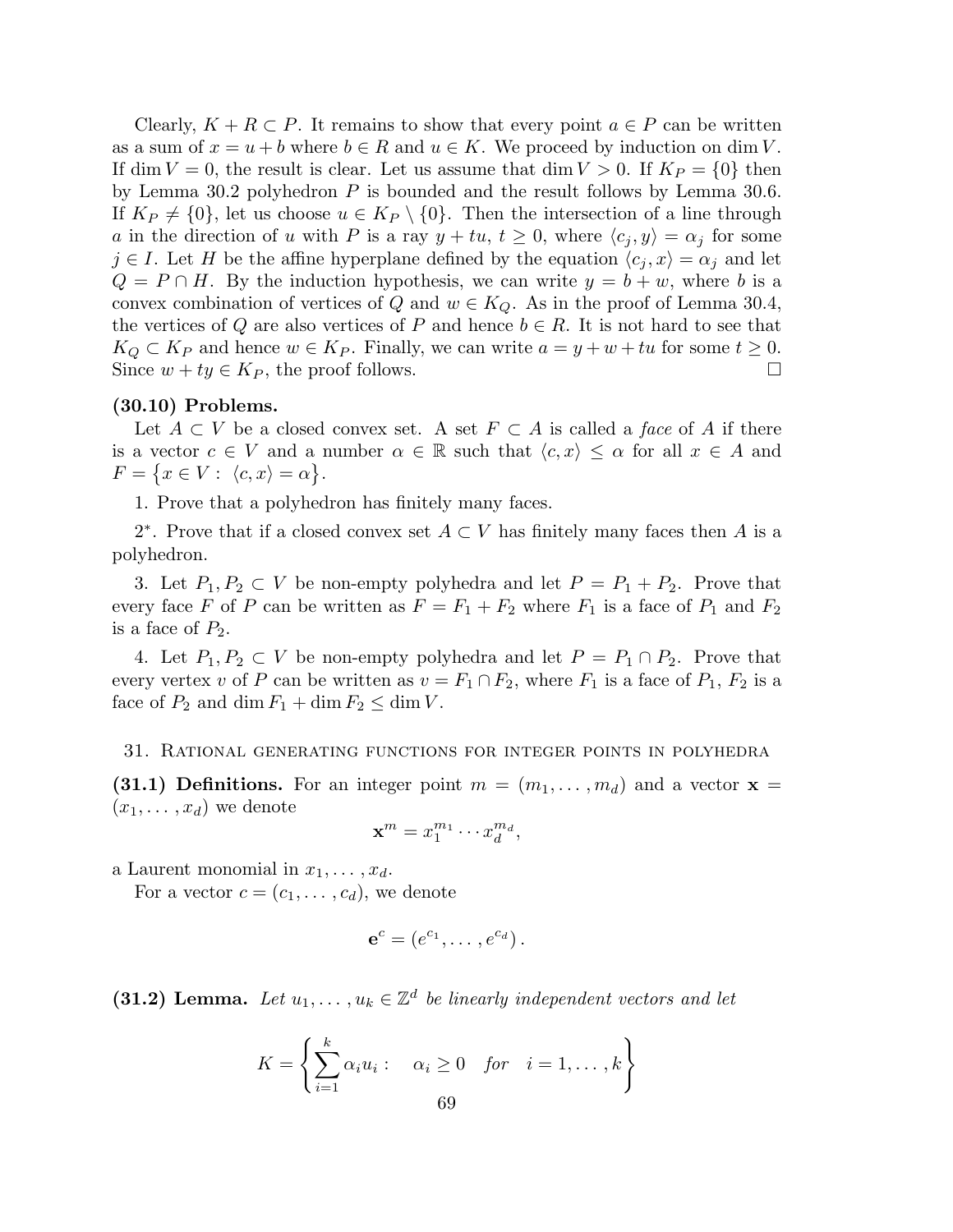*(such a set* K *is called a simple rational cone). Let*

$$
\Pi = \left\{ \sum_{i=1}^k \alpha_i u_i : \quad 0 \le \alpha_i < 1 \quad \text{for} \quad i = 1, \dots, k \right\}.
$$

*Then the set*

$$
W = \left\{ \mathbf{x} \in \mathbb{C}^d : \quad |\mathbf{x}^{u_i}| < 1 \quad \text{for} \quad i = 1, \dots, k \right\}
$$

*is non-empty and open and for all*  $\mathbf{x} \in W$  *the series* 

$$
\sum_{m\in K\cap\Z^d}\mathbf{x}^m
$$

*converges absolutely and uniformly on compact subsets of* W *to a rational function*

$$
f(K, \mathbf{x}) = \left(\sum_{n \in \Pi \cap \mathbb{Z}^d} \mathbf{x}^n\right) \prod_{i=1}^k \frac{1}{1 - \mathbf{x}^{u_i}}.
$$

*Proof.* Clearly, W is open. Since vectors  $u_1, \ldots, u_k$  are linearly independent, there exists a  $c \in \mathbb{R}^d$  such that  $\langle c, u_i \rangle < 0$  for  $i = 1, ..., k$ . Then  $e^c \in W$ , so W is non-empty.

We claim that every point  $m \in K \cap \mathbb{Z}^d$  can be uniquely written as

(31.2.1) 
$$
m = n + \sum_{i=1}^{k} \mu_i u_i
$$

for some  $n \in \Pi \cap \mathbb{Z}^d$  and non-negative integers  $\mu_1, \ldots, \mu_k$ .

Indeed, given

$$
m = \sum_{i=1}^{k} \alpha_i u_i \quad \text{where} \quad \alpha_i \ge 0 \quad \text{for} \quad i = 1, \dots, k
$$

we let

$$
\mu_i = \lfloor \alpha_i \rfloor \quad \text{for} \quad i = 1, \dots, k
$$

and

$$
n = \sum_{i=1}^{k} {\alpha_i} u_i = m - \sum_{i=1}^{k} \mu_i u_i
$$

cf. also the proof of Theorem 3.1. Note that  $n$  is a difference of two integer vectors and hence is an integer vector and that  $n \in \Pi$  since  $0 \leq {\{\alpha_i\}} < 1$  for  $i = 1, \ldots, k$ . The representation (31.2.1) is unique since if

$$
m = n_1 + \sum_{i=1}^{k} \mu_i u_i = n_2 + \sum_{i=1}^{k} \lambda_i u_i,
$$
  
70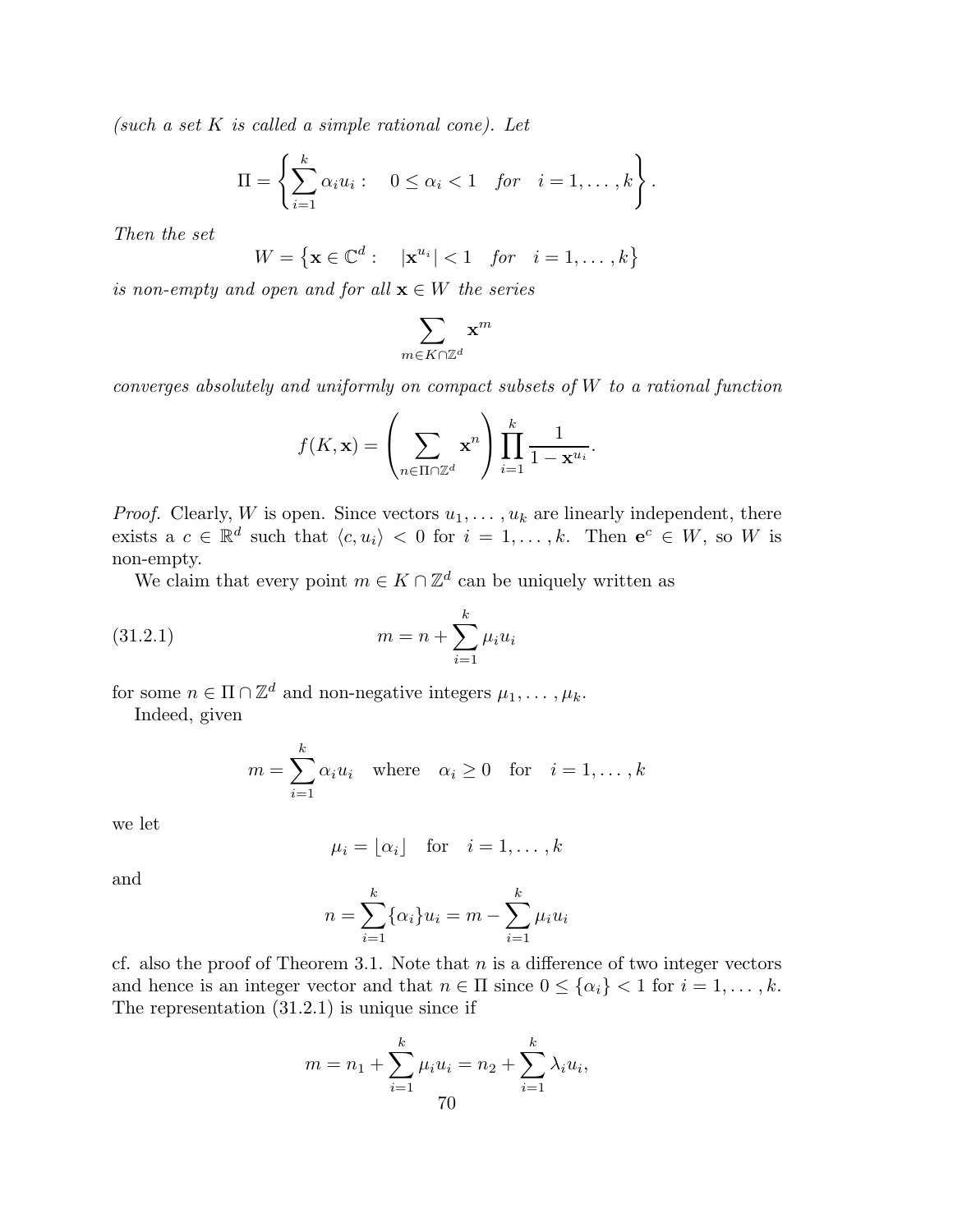where  $n_1, n_2 \in \Pi$  and  $\lambda_i, \mu_i$  are non-negative integers then  $n_1 - n_2$  is an integer combination of  $u_1, \ldots, u_k$ . On the other hand,

$$
n_1 - n_2 = \sum_{i=1}^{k} \beta_i u_i
$$
 where  $-1 < \beta_i < 1$  for  $i = 1, ..., k$ .

Since vectors  $u_1, \ldots, u_k$  are linearly independent, we conclude that  $\beta_i = 0$  for  $i = 1, \ldots, k$ . Therefore,  $n_1 = n_2$  and hence  $\lambda_i = \mu_i$  for  $i = 1, \ldots, k$ .

Therefore, we have the identity of formal power series

(31.2.2)  

$$
\sum_{m \in K \cap \mathbb{Z}^d} \mathbf{x}^m = \left(\sum_{n \in \Pi \cap \mathbb{Z}^d} \mathbf{x}^n\right) \sum_{\substack{\mu_1, \dots, \mu_k \in \mathbb{Z} \\ \mu_1, \dots, \mu_k \ge 0}} \mathbf{x}^{\mu_1 u_1 + \dots + \mu_k u_k} = \left(\sum_{n \in \Pi \cap \mathbb{Z}^d} \mathbf{x}^n\right) \prod_{j=1}^k \sum_{\substack{\mu \in \mathbb{Z} \\ \mu \ge 0}} \mathbf{x}^{\mu u_j}.
$$

Now we observe that (31.1.2) converges absolutely for all  $\mathbf{x} \in W$  and uniformly on compact subsets of W. compact subsets of W.

(31.3) Lemma. *Let*

$$
K = \Big\{ x \in \mathbb{R}^d : \langle c_i, x \rangle \leq 0, \ i = 1, \dots, k \Big\},\
$$

where  $c_i \in \mathbb{Z}^d$  for  $i = 1, \ldots, k$ , a rational cone without lines. Then there are points  $u_1, \ldots, u_n \in K \cap \mathbb{Z}^d$  such that the set

 $W = \{ \mathbf{x} \in \mathbb{C}^d : | \mathbf{x}^{u_i} | < 1 \text{ for } i = 1, ..., n \}$ 

*is non-empty and open and for all*  $\mathbf{x} \in W$  *the series* 

$$
\sum_{m\in K\cap\Z^d}\mathbf{x}^m
$$

*converges absolutely and uniformly on compact subsets of* W *to a rational function*

$$
f(\mathbf{x}) = \sum_{j \in J} \epsilon_j \frac{p_j(\mathbf{x})}{q_j(\mathbf{x})},
$$

*where*  $\epsilon_j = \pm 1$ *,* 

$$
p_j(\mathbf{x}) = \sum_{n \in A_j} \mathbf{x}^n \quad and \quad q_j(\mathbf{x}) = \prod_{i \in B_j} (1 - \mathbf{x}^{u_i})
$$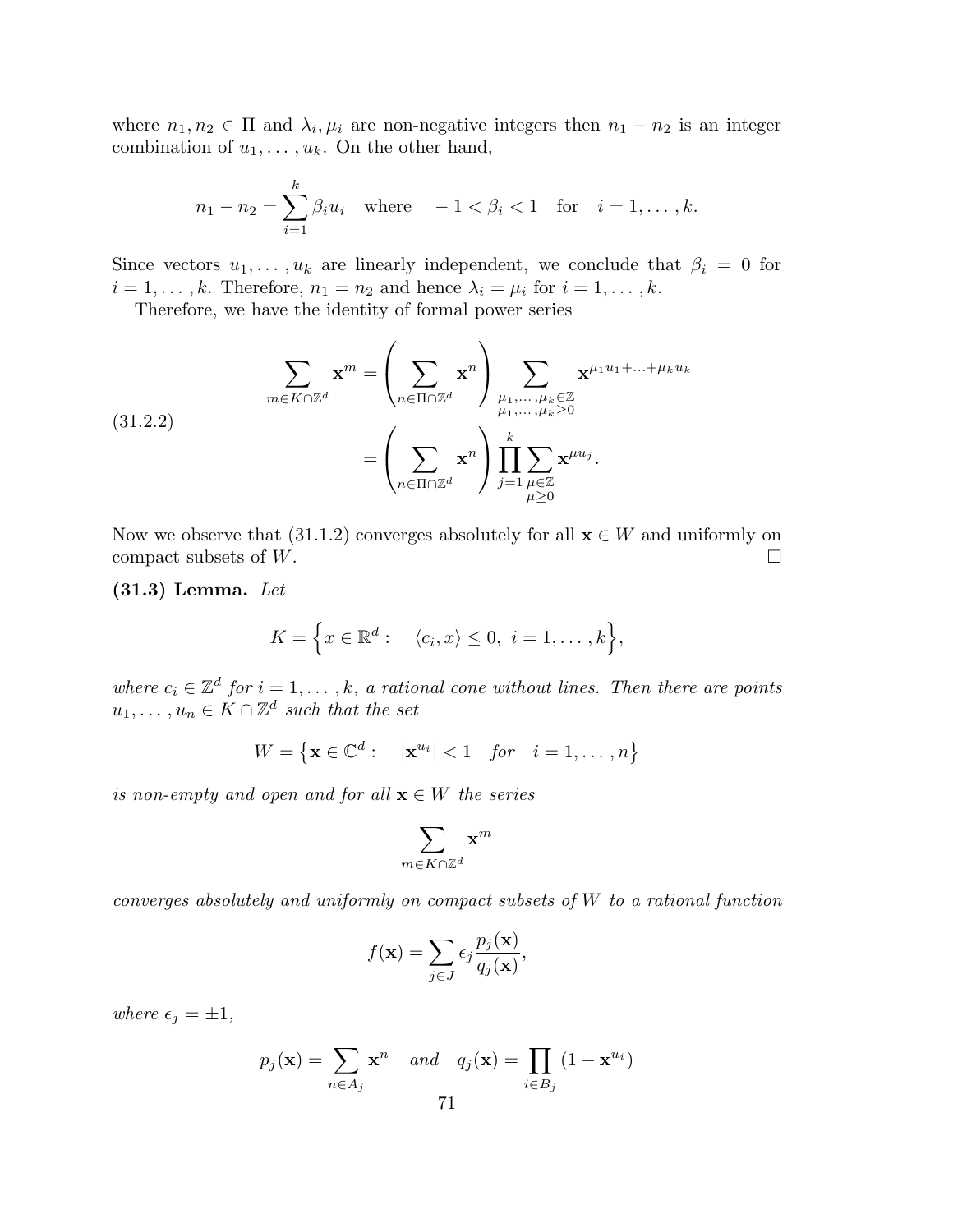$for \; some \; finite \; sets \; A_j \subset K \cap \mathbb{Z}^d \; and \; B_j \subset \{1,\ldots,n\}, \; where \; |B_j| \leq d.$ *Sketch of Proof.* Without loss of generality we assume that  $K \neq \{0\}$ . Let

$$
c = \sum_{i=1}^{k} c_i
$$

and let

$$
Q = \Big\{ x \in K : \quad \langle c, x \rangle = -1 \Big\}.
$$

We note that Q is a polytope with rational vertices and by Lemma 30.8 every  $x \in K \setminus \{0\}$  can be uniquely written as  $x = \lambda y$  for some  $y \in Q$  and  $\lambda > 0$ . Scaling  $Q' = tQ$  for some integer t we obtain a polytope Q' with integer vertices  $u_1, \ldots, u_n$ and such that every  $x \in K \setminus \{0\}$  can be uniquely written as  $x = \lambda y$  for some  $y \in Q'$ and  $\lambda > 0$ . Triangulating Q' we represent K as a union of simple rational cones as in Lemma 31.2. By Lemma 30.8 there is a vector  $c \in \mathbb{R}^d$  such that  $\langle c, u_i \rangle < 0$  for all  $i = 1, \ldots, k$ . Then  $e^c \in W$ , so W is non-empty. Clearly, W is open. The proof now follows from Lemma 31.2 and the inclusion-exclusion formula.  $\Box$ 

(31.4) Lemma. Let  $P \subset \mathbb{R}^d$  be a rational polyhedron without lines. Then there *exists a non-empty open set*  $U \subset \mathbb{C}^d$  *such that for every*  $\mathbf{x} \in U$  *the series* 

$$
\sum_{m\in P\cap\mathbb{Z}^d}\mathbf{x}^m
$$

*converges absolutely and uniformly on compact subsets of* W *to a rational function*

$$
f(P, \mathbf{x}) = \sum_{i \in I} \frac{p_i(\mathbf{x})}{q_i(\mathbf{x})},
$$

*where*  $p_i(\mathbf{x})$  *are Laurent polynomials in*  $\mathbf{x}$  *and*  $q_i(\mathbf{x}) = (1 - \mathbf{x}^{u_{i1}}) \cdots (1 - \mathbf{x}^{u_{ik}})$  *for some vectors*  $u_{ij} \in \mathbb{Z}^d \setminus \{0\}.$ 

*Proof.* Let us identify  $\mathbb{R}^d$  with the affine hyperplane H defined by the equation  $x_{d+1} = 1$  in  $\mathbb{R}^{d+1}$ . Let

$$
P = \Big\{ x \in \mathbb{R}^d : \langle c_i, x \rangle \leq \alpha_i, \ i = 1, \dots n \Big\},\
$$

where  $c_i \in \mathbb{Z}^d$  and  $\alpha_i \in \mathbb{Z}$  for  $i = 1, \ldots, d$ . Let us define a rational cone  $K \subset \mathbb{R}^{d+1}$ as

$$
K = \Big\{ (x, \tau) : \langle c_i, x \rangle - \alpha_i \tau \leq 0 \text{ for } i = 1, ..., n \text{ and } \tau \geq 0 \Big\}.
$$

Then  $P = K \cap H$ .

We claim that  $K$  does not contain lines. Indeed, if  $K$  contains a line in the direction  $u = (u, \beta)$ , for some  $u \in \mathbb{R}^d$  and some  $\beta \in \mathbb{R}$ , we must have  $\beta = 0$  since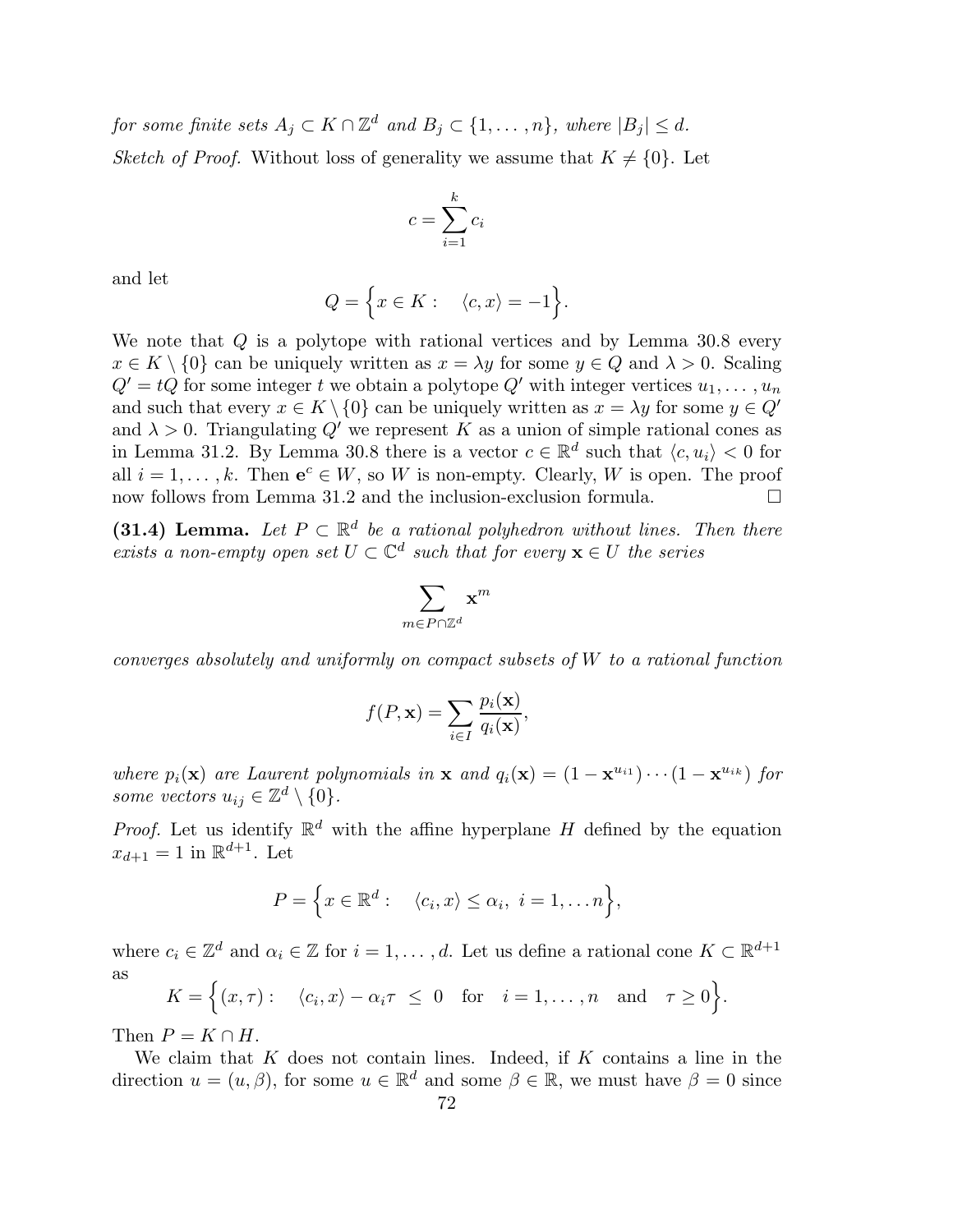the last coordinate of every point in K is non-negative. Hence  $u \neq 0$  and we must have  $\langle c_i, u \rangle = 0$  for  $i = 1, ..., n$ . This, however, contradicts the assumption that P contains no lines.

We apply Lemma 31.3 to  $K$ . We note that the last coordinate of every integer point  $n \in K$  is non-negative. Therefore, if a particular point  $z = (x, y)$  lies in the non-empty open set  $W \subset \mathbb{C}^{d+1}$ , the existence of which is asserted by Lemma 31.3, then any point  $(\mathbf{x}, \tilde{y})$  with  $|\tilde{y}| \leq |y|$  lies in W as well. We define  $U \subset \mathbb{C}^d$  as the projection of W onto the first d coordinates and conclude that

$$
f(P, \mathbf{x}) = \frac{\partial}{\partial y} f(K, (\mathbf{x}, y)) \Big|_{y=0}.
$$

 $\Box$ 

The following remarkable result was proved by A. Khovanskii and A. Pukhlikov, and, independently, by J. Lawrence in early 1990s.

(31.5) Theorem. Let  $R(\mathbf{x})$  be the real vector space of rational functions in  $\mathbf{x} \in \mathbb{C}^d$ and let  $\mathcal{P}(\mathbb{Q}^d)$  be the algebra of rational polyhedra. There exists a valuation

$$
\mathcal{F}:\mathcal{P}\left(\mathbb{Q}^{d}\right)\longrightarrow R(\mathbf{x})
$$

*such that*

- (1) *If*  $P \subset \mathbb{R}^d$  is a rational polyhedron without lines then  $\mathcal{F}([P]) = f(P, \mathbf{x}),$ *where*  $f(P, x)$  *is a rational function of Lemma 31.4;*
- (2) If  $P \subset \mathbb{R}^d$  is a rational polyhedron with lines then  $\mathcal{F}([P]) = 0$ .

*Proof.* First, we claim that  $P(Q^d)$  is spanned by the indicators  $[P]$ , where  $P \subset \mathbb{R}^d$ is a rational polyhedron not containing lines. To establish this, it suffices to show that the indicator  $[P]$  of any rational polyhedron  $P \subset \mathbb{R}^d$  is a linear combination of indicators of polyhedra without lines.

Let us represent

(31.5.1) 
$$
\left[\mathbb{R}^d\right] = \sum_{i \in I} \epsilon_i \left[Q_i\right]
$$

where  $\epsilon_i \in \{-1, 1\}$  and  $Q_i \subset \mathbb{R}^d$  are rational polyhedra without lines (for example, we can cut  $\mathbb{R}^d$  into orthants and use the inclusion-exclusion formula). Then

(31.5.2) 
$$
[P] = [P] \cdot [\mathbb{R}^d] = \sum_{i \in I} \epsilon_i [Q_i \cap P]
$$

and  $Q_i \cap P$  are rational polyhedra without lines.

Next, we prove that the correspondence  $P \longrightarrow f(P, \mathbf{x})$  preserves linear relations among indicators of rational polyhedra without lines. Namely, if

$$
\sum_{j \in J} \alpha_j [P_j] = 0
$$
\n
$$
\sum_{j \in J} \alpha_j [P_j] = 0
$$
\n
$$
73
$$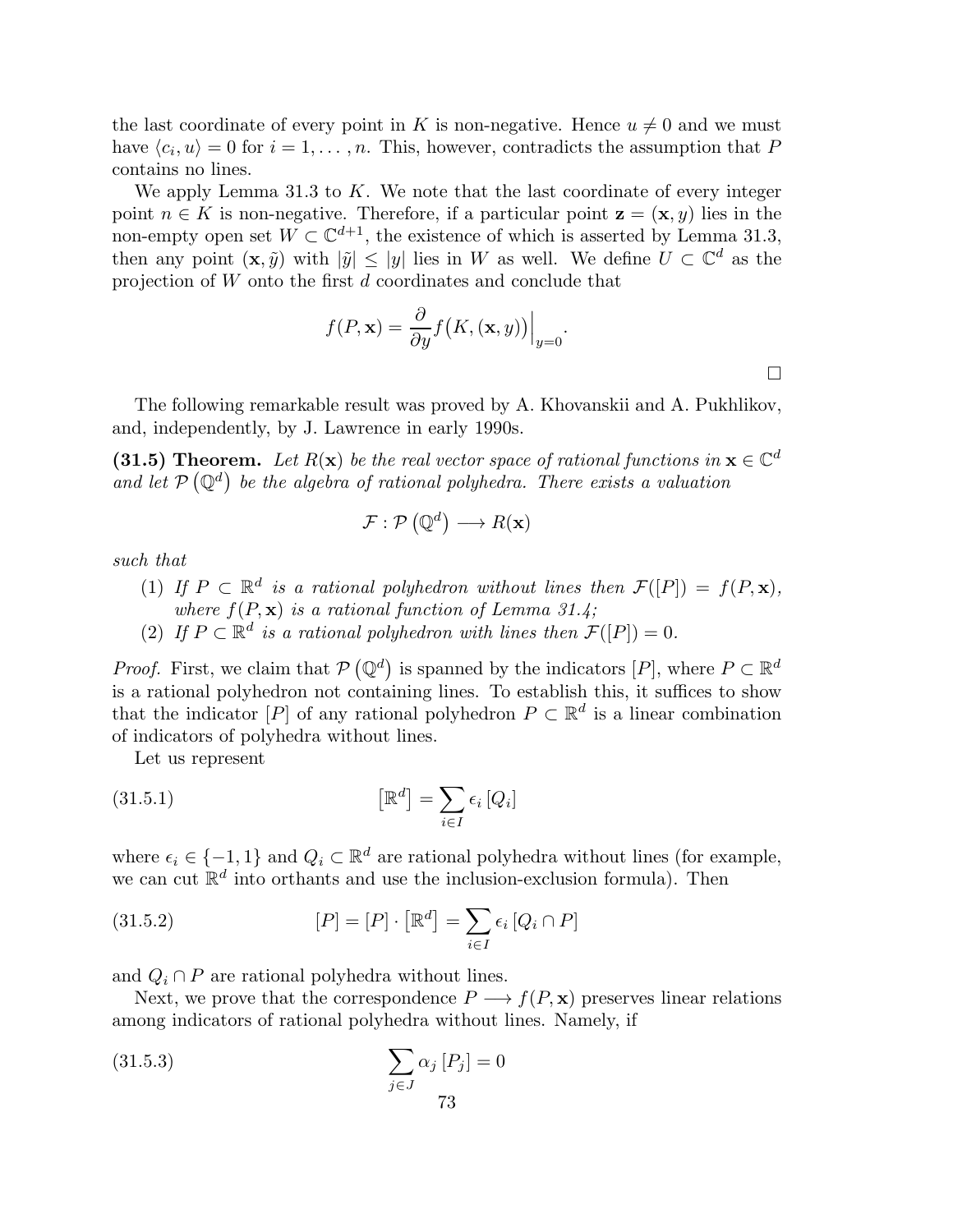for some real  $\alpha_j$  and some rational polyhedra  $P_j \subset \mathbb{R}^d$  then necessarily

(31.5.4) 
$$
\sum_{j\in J} \alpha_j f(P_j, \mathbf{x}) = 0.
$$

We use decomposition (31.5.1). Multiplying (31.5.3) by  $[Q_i]$  we get

$$
\sum_{j \in J} \alpha_j [P_j \cap Q_i] = 0.
$$

By Lemma 31.4, there is a non-empty open set  $U_i \subset \mathbb{C}^d$  such that for all  $\mathbf{x} \in U_i$ the series

$$
\sum_{m\in Q_i\cap\Z^d}\mathbf{x}^m
$$

converges absolutely and uniformly on compact subsets of  $W$  to a rational function  $f(P_i, \mathbf{x})$ . Then the series

$$
\sum_{m\in P_j\cap Q_i\cap\Z^d}\mathbf{x}^m
$$

also converges uniformly on compact subsets of W necessarily to a rational function  $f(P_i \cap Q_j, \mathbf{x})$ . Besides,

(31.5.5) 
$$
\sum_{j\in J} \alpha_j f(P_j \cap Q_i, \mathbf{x}) = 0,
$$

since the same identity holds for power series.

Similarly, from (31.5.2) we obtain

(31.5.6) 
$$
f(P_j, \mathbf{x}) = \sum_{i \in I} \epsilon_i f(P_j \cap Q_i, \mathbf{x}).
$$

Combining  $(31.5.5)$  and  $(31.5.6)$ , we obtain

$$
\sum_{j \in J} \alpha_j f(P_j, \mathbf{x}) = \sum_{j \in J} \alpha_j \left( \sum_{i \in I} \epsilon_i f(P_j \cap Q_i, \mathbf{x}) \right) = \sum_{\substack{i \in I \\ j \in J}} \epsilon_i \alpha_j f(P_j \cap Q_i, \mathbf{x})
$$

$$
= \sum_{i \in I} \epsilon_i \left( \sum_{j \in J} \alpha_j f(P_j \cap Q_i, \mathbf{x}) \right) = 0,
$$

which proves  $(31.5.4)$ .

Therefore, the correspondence  $P \mapsto f(P, x)$  extends to a valuation F. It remains to prove that  $\mathcal{F}([P]) = 0$  if P contains a line. First, we note that if  $n + P$  is an integer translation of P then

(31.5.7) 
$$
\mathcal{F}([n+P]) = \mathbf{x}^n \mathcal{F}([P]).
$$
74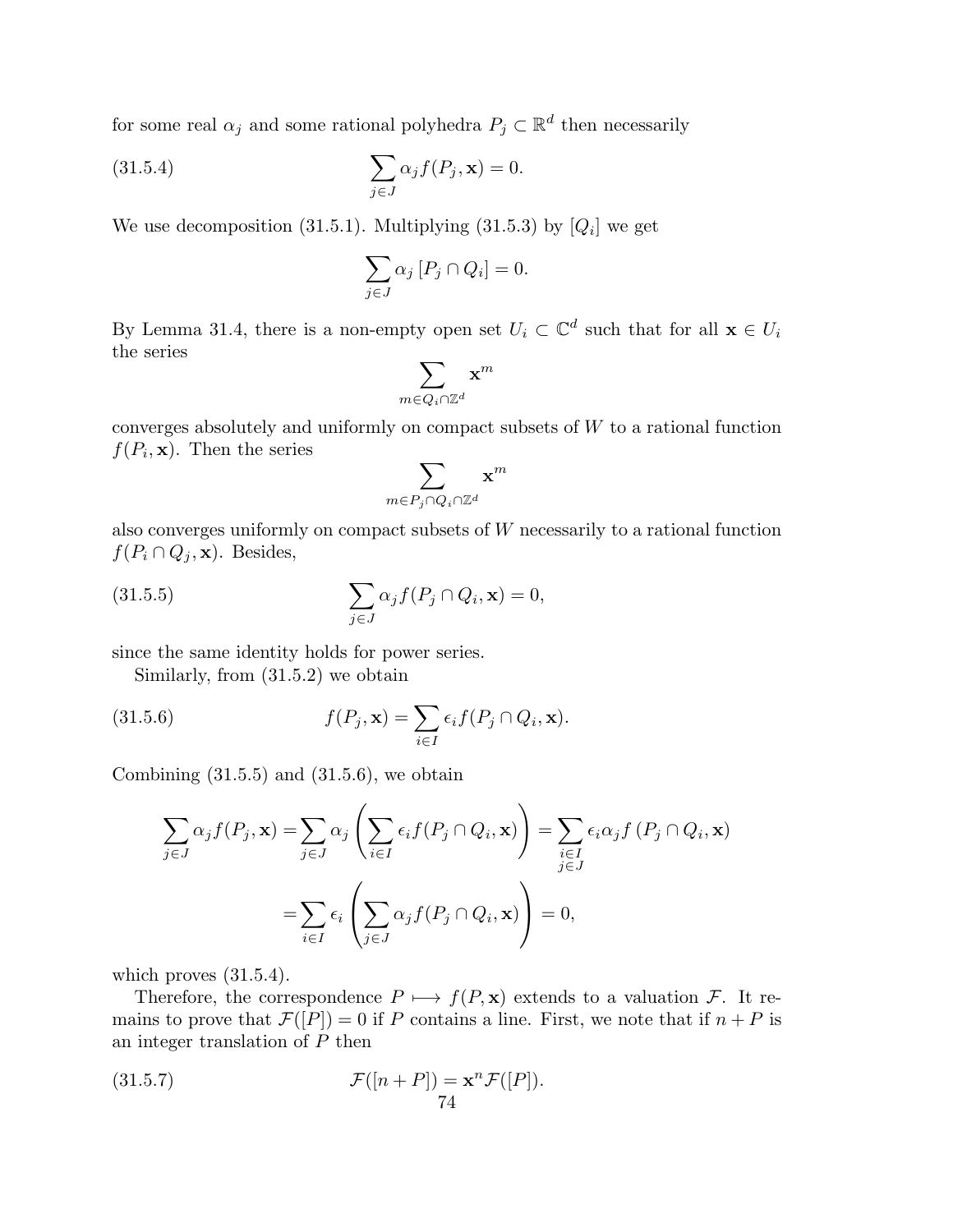Indeed, it suffices to check (31.5.7) for polyhedra without lines, where it is obvious. Next, we observe that if a rational polyhedron  $P$  contains a line, it contains a rational line and hence there is  $n \in \mathbb{Z}^d \setminus \{0\}$  such that  $P + n = P$ . This proves that for such a polyhedron we have

$$
\mathcal{F}([P]) = \mathbf{x}^n \mathcal{F}([P]),
$$

and hence  $\mathcal{F}([P]) = 0$ .

# (31.6) Problems.

1. Let  $P \subset \mathbb{R}^d$  be a rational polyhedron without lines and let  $K_P \subset \mathbb{R}^d$  be its recession cone (see Theorem 30.9). Let

$$
W = \Big\{ \mathbf{x} \in \mathbb{C}^d : \quad |x^u| < 1 \quad \text{for all} \quad u \in K \setminus \{0\} \Big\}.
$$

Prove that for every  $\mathbf{x} \in W$  the series

$$
\sum_{m\in P\cap\mathbb{Z}^d}\mathbf{x}^m
$$

converges absolutely and uniformly on compact subsets of  $W$  to a rational function  $f(P; \mathbf{x}).$ 

2. Let  $u_1, \ldots, u_k \in \mathbb{Z}^d$  be linearly independent vectors, let cone K be defined as in Lemma 3.2 and let

$$
int K = \left\{ \sum_{i=1}^{k} \alpha_i u_i : \alpha_i > 0 \text{ for } i = 1, ..., k \right\}
$$

be the relative interior of K. Let

$$
\overline{\Pi} = \left\{ \sum_{i=1}^{k} \alpha_i u_i : \quad 0 < \alpha_i \le 1 \right\}
$$

and let us define a set  $W \subset \mathbb{C}^d$  as in Lemma 31.2. Prove that the series

$$
\sum_{m\in K\cap\Z^d}\mathbf{x}^m
$$

absolutely converges for all  $\mathbf{x} \in W$  uniformly on compact subsets of W to a rational function

$$
f(\text{int } K, \mathbf{x}) = \left(\sum_{n \in \overline{\Pi} \cap \mathbb{Z}^d} \mathbf{x}^n\right) \prod_{i=1}^k \frac{1}{1 - \mathbf{x}^{u_i}}.
$$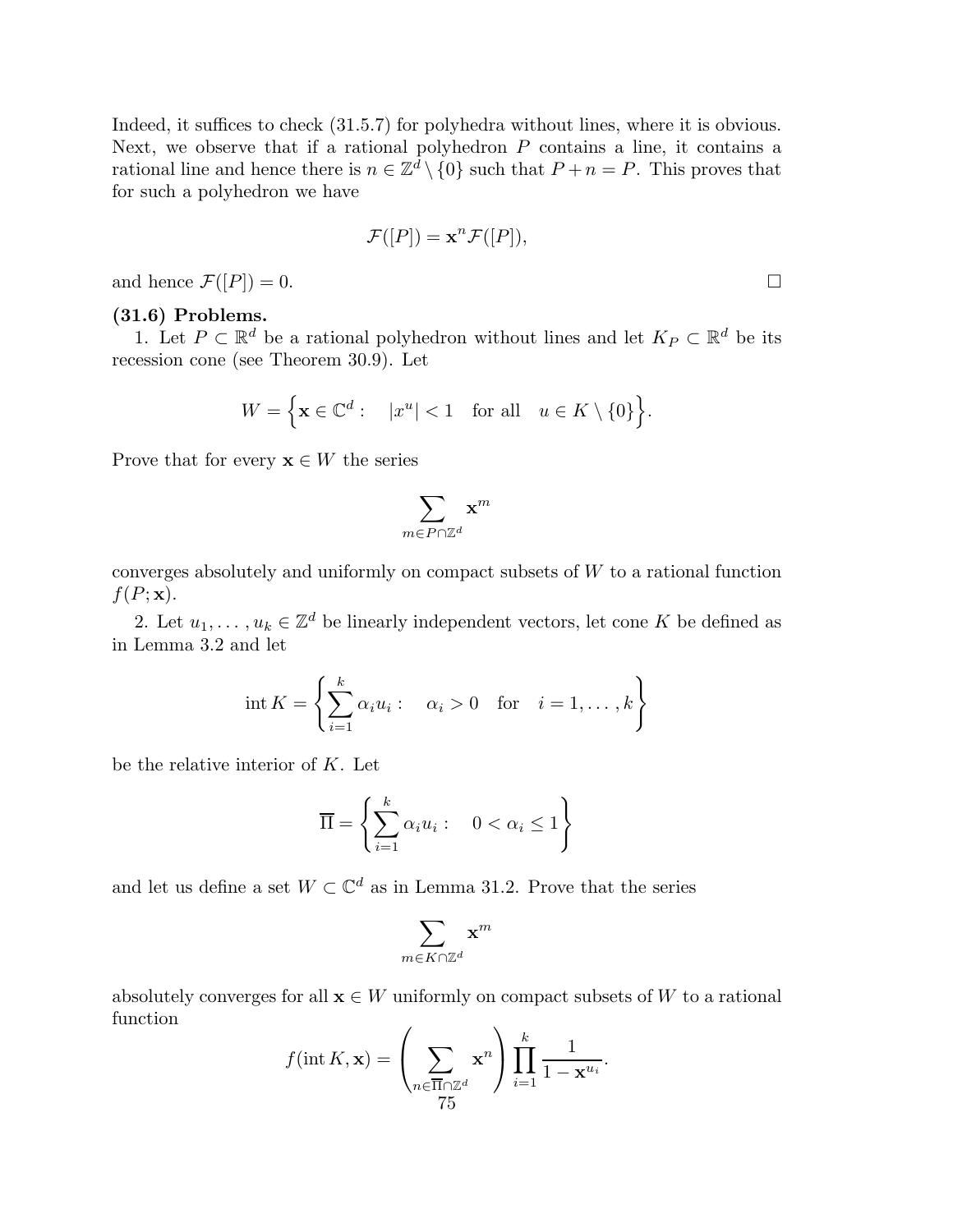Deduce that

$$
f\left(\operatorname{int} K, \mathbf{x}^{-1}\right) = (-1)^k f(\operatorname{int} K, \mathbf{x}).
$$

3. Let a and b be coprime positive integers and let  $S \subset \mathbb{Z}$  be the set of all linear combinations of a and b with non-negative integer coefficients. Prove that

$$
\sum_{m \in S} x^m = \frac{1 - x^{ab}}{(1 - x^a)(1 - x^b)} \quad \text{for} \quad |x| < 1.
$$

4<sup>\*</sup>. Let a, b and c be coprime positive integers and let  $S \subset \mathbb{Z}$  be the set of all linear combinations of  $a, b$  and  $c$  non-negative integer coefficients. Prove that there exist positive integers  $p_1, p_2, p_3, p_4$  and  $p_5$ , not necessarily distinct, such that

$$
\sum_{m \in S} x^m = \frac{1 - x^{p_1} - x^{p_2} - x^{p_3} + x^{p_4} + x^{p_5}}{\left(1 - x^a\right)\left(1 - x^b\right)\left(1 - x^c\right)} \quad \text{for} \quad |x| < 1.
$$

### 32. Tangent cones

(32.1) Definitions. Let  $P \subset V$  be a polyhedron and let  $v \in P$  be a point. The *cone of feasible directions* of P at v is defined as

$$
\text{fcone}(P, v) = \Big\{ x \in V : \quad v + \epsilon x \in P \quad \text{for all sufficiently small} \quad \epsilon > 0 \Big\}.
$$

Equivalently, if

$$
P = \left\{ x \in V : \quad \langle c_i, x \rangle \le \alpha_i, \ i \in I \right\}
$$

and

$$
I_v = \left\{ i \in I : \quad \langle c_i, v \rangle = \alpha_i \right\}
$$

then

$$
fcone(P, v) = \Big\{ x \in V : \langle c_i, x \rangle \le 0 \text{ for } i \in I_v \Big\}.
$$

The *tangent cone* of P at v is

$$
tcone(P, v) = v + fcone(P, v),
$$

or, equivalently,

$$
tcone(P, v) = \Big\{ x \in V : \langle c_i, x \rangle \le \alpha_i \text{ for } i \in I_v \Big\}.
$$

Let  $f, g \in \mathcal{P}(V)$ . We say that

$$
f \equiv g \mod 10
$$
 polyhedra with lines 76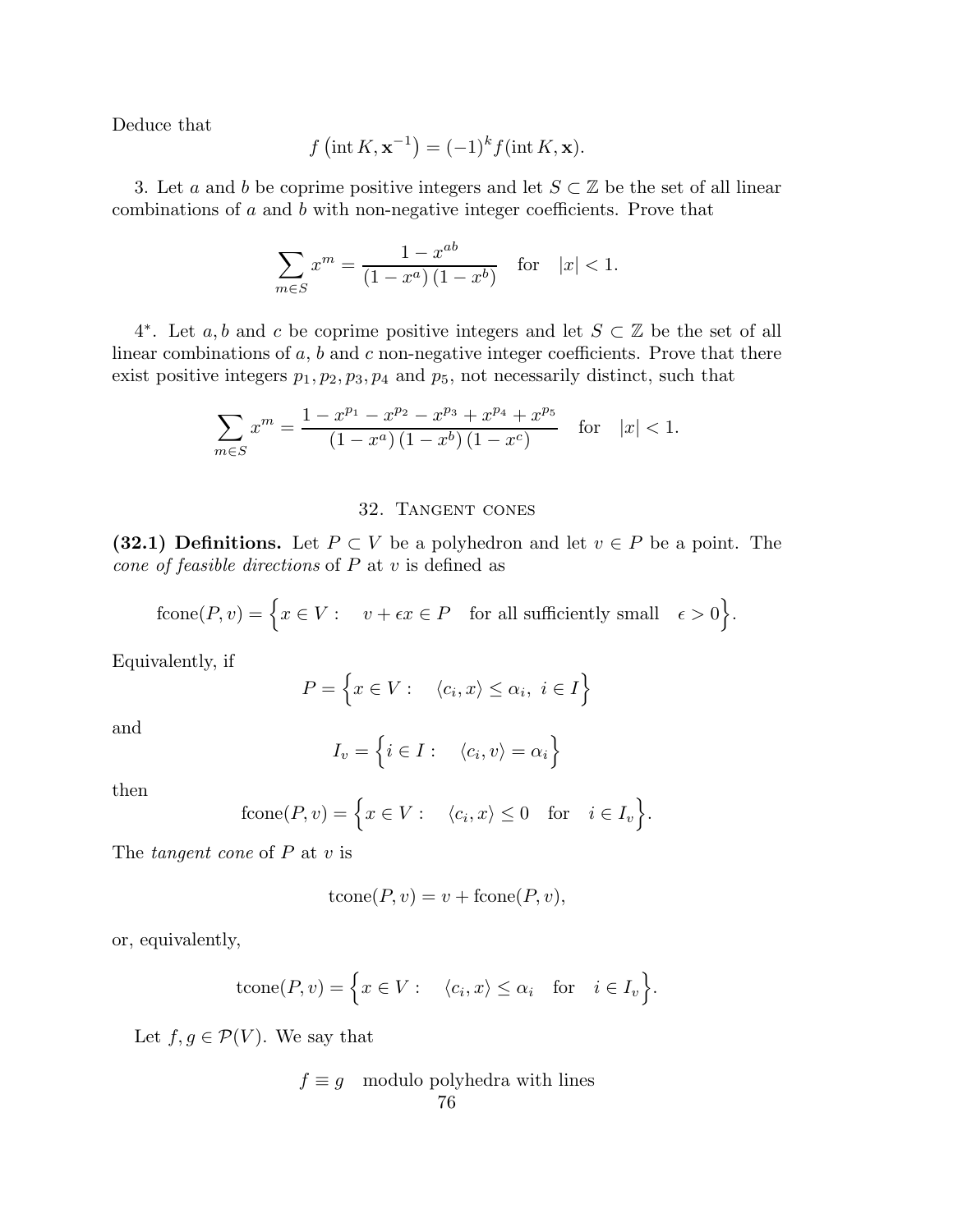if

$$
f-g=\sum_{i}\alpha_{i}\left[P_{i}\right],
$$

where  $P_i \subset V$  are polyhedra with lines. For  $f, g \in \mathcal{P}(\mathbb{Q}^d)$  we say that

 $f \equiv g$  modulo rational polyhedra with lines

if

$$
f-g=\sum_{i}\alpha_{i}\left[P_{i}\right],
$$

where  $P_i \subset \mathbb{R}^d$  are rational polyhedra without lines.

(32.2) Lemma. Let  $T: V \longrightarrow W$  be a linear transformation, let  $P \subset V$  be a *polyhedron, let*  $Q = T(P)$ *, let*  $v \in P$  *be a point and let*  $w = T(v) \in Q$  *be its image. Then*

$$
T(\text{tcone}(P,v)) = \text{tcone}(Q, w).
$$

*Proof.* Without loss of generality we may assume that  $v = 0$ , in which case  $w = 0$ ,

$$
tcone(P, v) = \bigcup_{t \ge 0} tP \quad \text{and} \quad tcone(Q, w) = \bigcup_{t \ge 0} tQ.
$$

Since  $T(tP) = tT(P) = tQ$ , the proof follows.

Here is the main result of this section.

(32.3) Theorem. Let  $P \subset \mathbb{R}^d$  be a (rational) polyhedron. Then

$$
[P] \equiv \sum_{v} [\text{tcone}(P, v)] \quad \text{modulo } (\text{rational}) \text{ polyhedra with lines,}
$$

*where the sum is taken over all vertices of* P*.*

*Proof.* Let A be the affine hyperplane in  $\mathbb{R}^n$  defined by the equation  $x_1 + \ldots + x_n = 1$ and let  $H_i \subset A$  be the halfspace defined by the inequality  $x_i \geq 0$  for  $i = 1, \ldots, n$ . Then

$$
\Delta = \bigcap_{i=1}^{n} H_i
$$

is the standard simplex, which is also the convex hull of the standard basis vectors  $e_1, \ldots, e_n$ . We note that

$$
A = \bigcup_{i=1}^{n} H_i
$$
  
77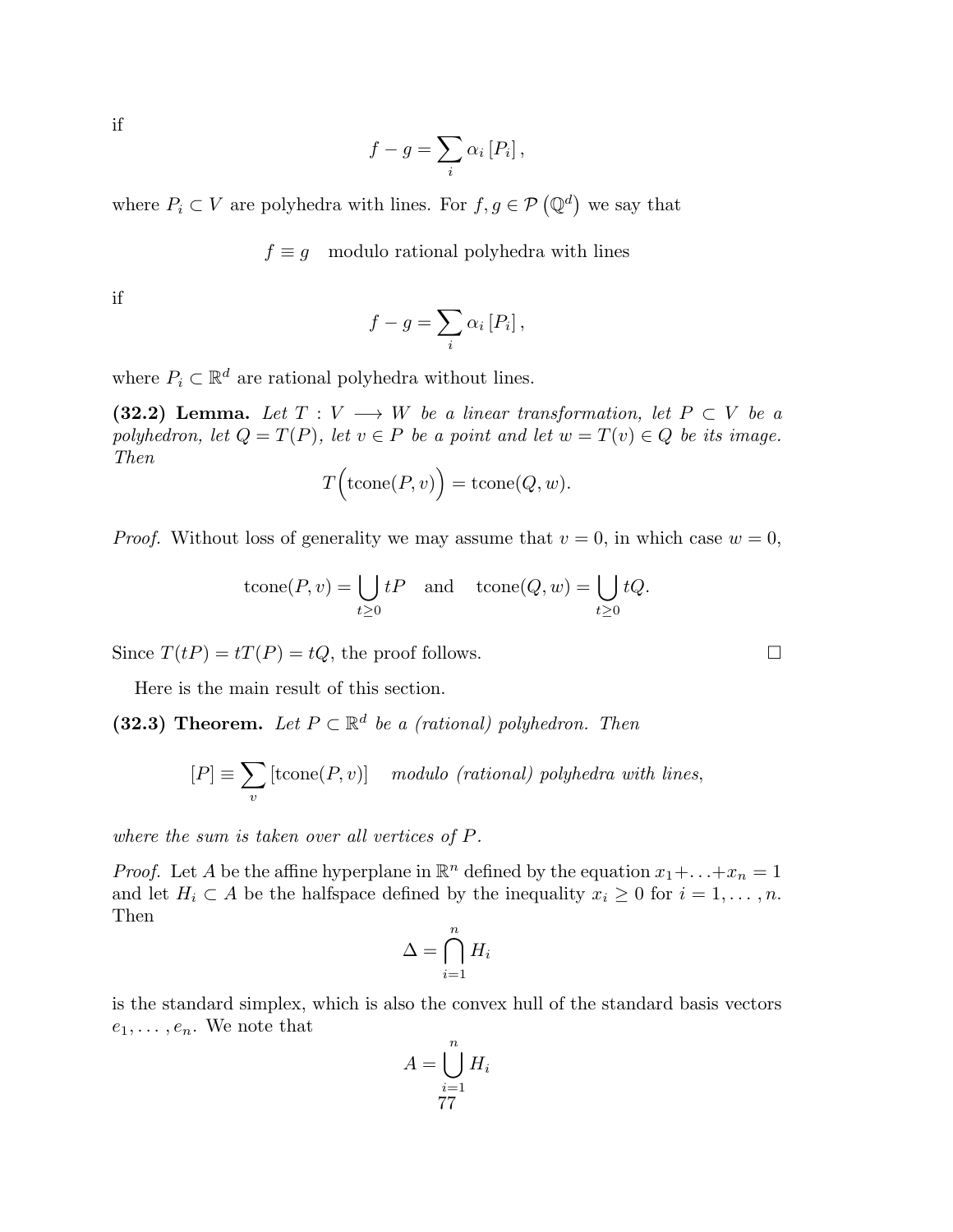and hence by the inclusion-exclusion formula

(32.3.1) 
$$
[A] = \sum_{\substack{I \subset \{1, ..., n\} \\ I \neq \emptyset}} (-1)^{|I|-1} [H_I] \text{ where } H_I = \bigcap_{i \in I} H_i.
$$

Thus if  $I = \{1, \ldots, n\}$  then  $H_I = \Delta$  and if  $I = \{1, \ldots, n\} \setminus \{e_i\}$  then  $H_I =$ tcone( $\Delta, e_i$ ). If  $i, j \notin I$  for some  $i \neq j$  then  $H_I$  contains a line in the direction of  $e_i - e_j$ . Hence

$$
\Delta \equiv \sum_{i=1}^{n} [\text{tcone}(\Delta, e_i)] \mod 1
$$
 modulo rational polyhedra with lines.

Suppose now that  $P$  is a (rational) polytope, that is,

$$
P = \text{conv}(v_1, \ldots, v_n),
$$

where  $v_1, \ldots, v_n \in \mathbb{R}^d$  are the vertices of P. Let  $T : \mathbb{R}^n \longrightarrow \mathbb{R}^d$  be a linear transformation such that  $T (e_i) = v_i$  for  $i = 1, ..., n$ . Hence  $T(\Delta) = P$ . By Theorem 28.3, from (32.3.1) we conclude

$$
[T(A)] = \sum_{\substack{I \subset \{1,\ldots,n\} \\ I \neq \emptyset}} (-1)^{|I|-1} [T(H_I)].
$$

Hence  $T(H_I) = P$  if  $I = \{1, ..., n\}$ , by Lemma 32.2

$$
T(H_I) = T(\text{tcone}(\Delta, e_i) = \text{tcone}(P, v_i)
$$

if  $I = \{1, \ldots, n\} \setminus \{i\}$  and  $T(H_I)$  contains a line in the direction  $v_i - v_j \neq 0$  if  $i, j \notin I$  for  $i \neq j$ . Hence

$$
[P] \equiv \sum_{i=1}^{n} [\text{tcone}(P, v_i)] \text{ modulo rational polyhedra with lines.}
$$

Finally, we consider the case of an arbitrary (rational) polyhedron P. If P contains a line then by Lemma 30.4 polyhedron P has no vertices and the identity holds trivially. If P contains a line then by Theorem 30.9 we may write  $P = Q + K_P$ , where  $Q$  is the convex hull of the set of vertices of P and  $K_P$  is the recession cone of P. Since we have already proved the desired identity for polytopes, we can write

$$
[Q] \equiv \sum_{v} [\text{tcone}(Q, v)] \mod \text{mod } ( \text{rational}) \text{ polyhedra with lines.}
$$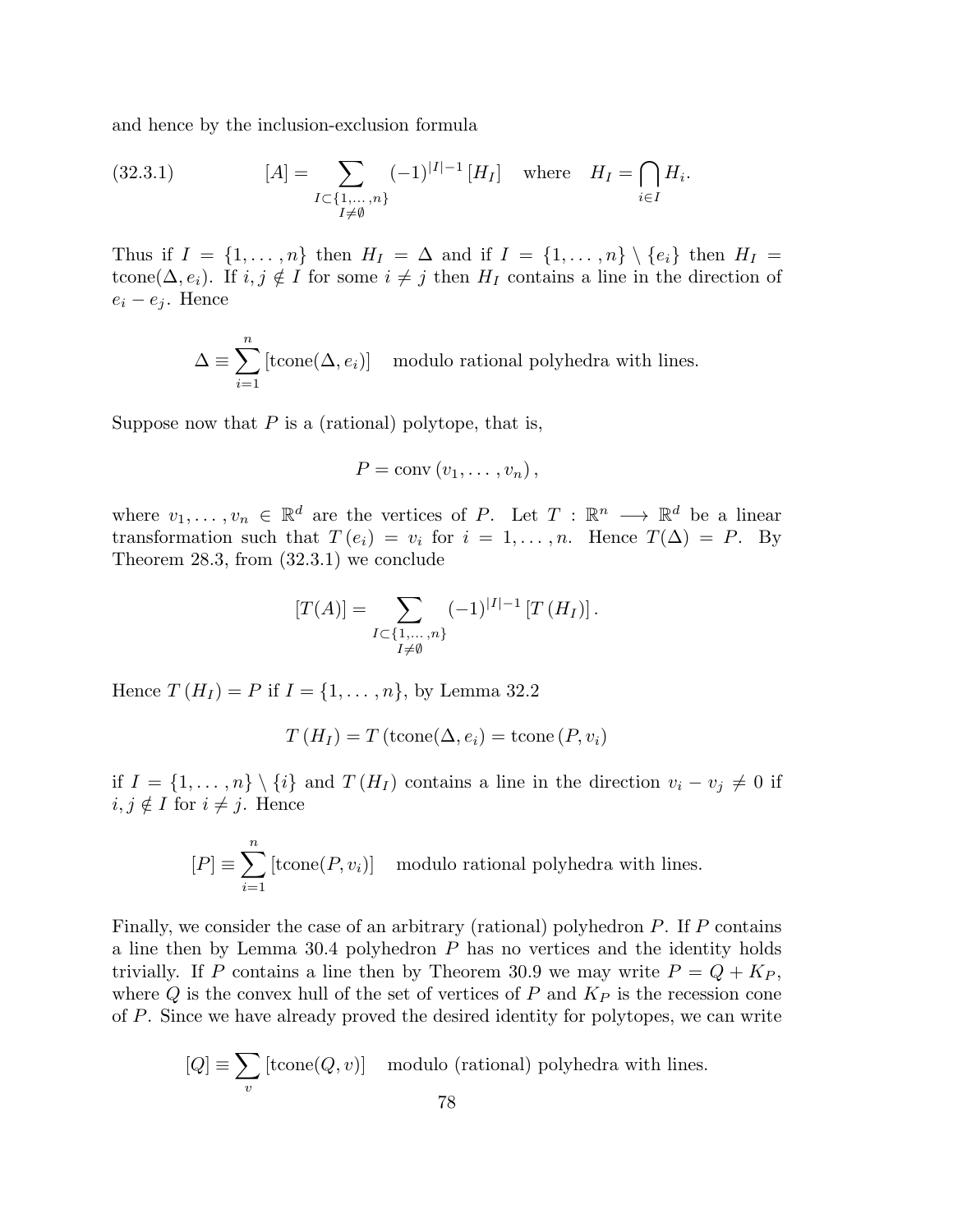Using Theorem 29.2, we obtain

$$
[P] \equiv \sum_{v} \left[ \text{tcone}(Q, v) + K_P \right] \mod \text{u} \text{d} \text{u} \text{d} \text{u} \text{d} \text{u} \text{d} \text{u} \text{d} \text{u} \text{d} \text{u} \text{d} \text{u} \text{d} \text{u} \text{d} \text{u} \text{d} \text{u} \text{d} \text{u} \text{d} \text{u} \text{d} \text{u} \text{d} \text{u} \text{d} \text{u} \text{d} \text{u} \text{d} \text{u} \text{d} \text{u} \text{d} \text{u} \text{d} \text{u} \text{d} \text{u} \text{d} \text{u} \text{d} \text{u} \text{d} \text{u} \text{d} \text{u} \text{d} \text{u} \text{d} \text{u} \text{d} \text{u} \text{d} \text{u} \text{d} \text{u} \text{d} \text{u} \text{d} \text{u} \text{d} \text{u} \text{d} \text{u} \text{d} \text{u} \text{d} \text{u} \text{d} \text{u} \text{d} \text{u} \text{d} \text{u} \text{d} \text{u} \text{d} \text{u} \text{d} \text{u} \text{d} \text{u} \text{d} \text{u} \text{d} \text{u} \text{d} \text{u} \text{d} \text{u} \text{d} \text{u} \text{d} \text{u} \text{d} \text{u} \text{d} \text{u} \text{d} \text{u} \text{d} \text{u} \text{d} \text{u} \text{d} \text{u} \text{d} \text{u} \text{d} \text{u} \text{d} \text{u} \text{d} \text{u} \text{d} \text{u} \text{d} \text{u} \text{d} \text{u} \text{d} \text{u} \text{d} \text{u} \text{d} \text{u} \text{d} \text{u} \text{d} \text{u} \text{d} \text{u} \text{d} \text{u} \text{d} \text{u} \text{d} \text{u} \text{d} \text{u} \text{
$$

It remains to show that for every vertex  $v$  of  $P$  we have

(32.3.2) 
$$
tcone(Q, v) + K_P = tcone(P, v).
$$

Indeed, let us consider the direct product  $Q \times K_P \subset \mathbb{R}^{2d}$  and a linear transformation  $T: \mathbb{R}^{2d} \longrightarrow \mathbb{R}^d$ 

$$
Q \times K_P = \Big\{ (x, y) : \quad x \in Q, y \in K_P \Big\}, \quad T(x, y) = x + y.
$$

Hence  $P = Q + K_P = T(Q \times K_P), T(v, 0) = v$  and it is easy to check that

$$
tcone(Q \times K_P, (v, 0)) = tcone(Q, v) \times K_P.
$$

Applying Lemma 32.2, we deduce  $(32.3.2)$  and hence the theorem.

We obtain the following corollary also known as *Brion's Theorem*, after M. Brion who proved it in 1988 using methods of algebraic geometry.

(32.4) Corollary. Let  $P \subset \mathbb{R}^d$  be a rational polyhedron and let  $\mathcal F$  be the valuation *of Theorem 31.5. Then*

$$
\mathcal{F}([P]) = \sum_{v} \mathcal{F}([{\rm{tcone}}(P, v)]),
$$

*where the sum is taken over all vertices* v *of* P*. If the vertices of* P *are integer vectors then*

$$
\mathcal{F}([P]) = \sum_{v} \mathbf{x}^v \mathcal{F}([\text{fcone}(P, v)]).
$$

*Proof.* Follows by Theorem 31.5 and Theorem 32.3. □

33. The Ehrhart polynomial of an integer polytope

(33.1) Definition. A polytope  $P \subset \mathbb{R}^d$  is called *integer* if the vertices of P are integer vectors.

(33.2) Theorem. Let  $P \subset \mathbb{R}^d$  be an integer polytope. For a positive integer n let nP *be the dilation of* P*, so that*

$$
nP = \{ nx : x \in P \}.
$$
  
79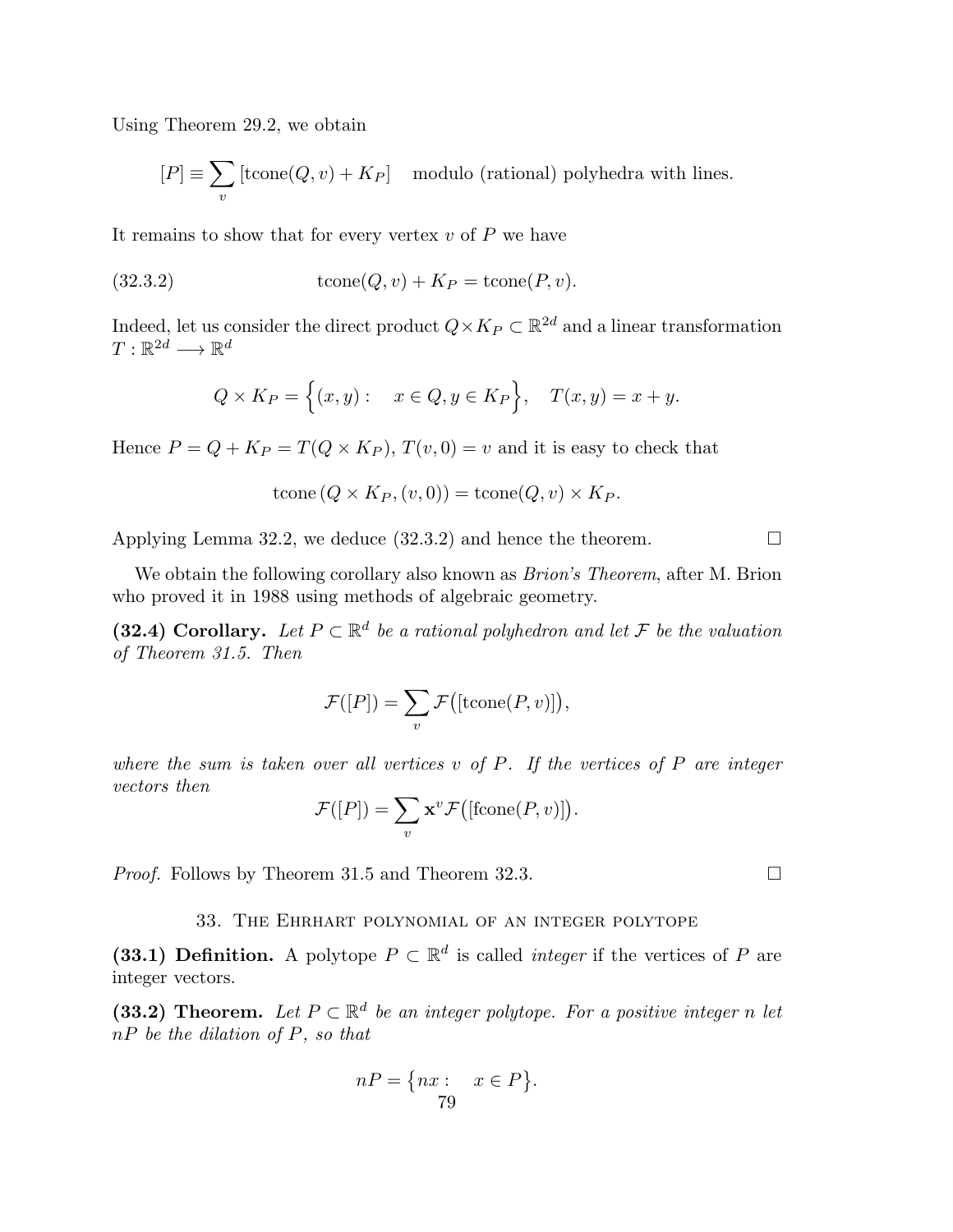*Then there exists a polynomial* p(n)*, called the Ehrhart polynomial of* P*, such that*

 $p(n) = |nP \cap \mathbb{Z}^d|$ 

*for positive integer* m*.*

*Proof.* Let  $v_i$ ,  $i \in I$ , be the vertices of P and let

$$
K_i = \text{fcone}\,(P, v_i) \quad \text{for} \quad i \in I
$$

be the cone of feasible directions of P at  $v_i$ . Then  $nv_i$ ,  $i \in I$ , are the vertices of  $nP$ and

$$
fcone(nP, v_i) = K_i \text{ for } i \in I.
$$

By Corollary 32.4, we have

(33.2.1) 
$$
\mathcal{F}([nP]) = \sum_{i \in I} \mathbf{x}^{nv_i} \mathcal{F}([K_i]).
$$

We have

$$
\mathcal{F}([nP]) = \sum_{m \in (nP) \cap \mathbb{Z}^d} \mathbf{x}^m
$$

and hence the number of integer points in  $nP$  is the value of  $\mathcal{F}([nP])$  at  $\mathbf{x} =$  $(1, \ldots, 1)$ . Using Lemma 31.3, we can write  $\mathcal{F}([K_i]) = f(K_i, \mathbf{x})$  as sums of functions of the type  $p(\mathbf{x})/q(\mathbf{x})$ , where  $p(\mathbf{x})$  is a Laurent polynomials in **x** and

$$
q(\mathbf{x}) = (1 - \mathbf{x}^{u_1}) \cdots (1 - \mathbf{x}^{u_d})
$$

for some  $u_1, \ldots, u_d \in \mathbb{Z}^d \setminus \{0\}$ . We note that  $\mathbf{x} = (1, \ldots, 1)$  is a pole of  $f(K_i, \mathbf{x})$ .

Let us choose a vector  $c \in \mathbb{R}^d$  such that  $\langle c, u_{ij} \rangle \neq 0$  for all i and j. We choose  $\mathbf{x}(t) = e^{tc}$  in (33.2.1). Then the value of the left hand side is

$$
\sum_{m \in (nP) \cap \mathbb{Z}^d} e^{t \langle c, m \rangle},
$$

which is an analytic function of  $t$  and the constant term of its Taylor series expansion in a neighborhood of  $t = 0$  is the number  $|nP \cap \mathbb{Z}^d|$  of integer points in  $nP$ .

We observe that

(33.2.2) 
$$
\mathbf{x}(t)^{nv_i} = e^{t \langle nc, v_i \rangle} = \sum_{k=0}^{+\infty} \frac{\langle c, v_i \rangle^k}{k!} n^k t^k.
$$

Next, we observe that

$$
\prod_{j=1}^{d} \frac{1}{1 - \mathbf{x}^{u_j}(t)} = \prod_{j=1}^{d} \frac{1}{1 - e^{t \langle c, u_{ij} \rangle}}.
$$
  
80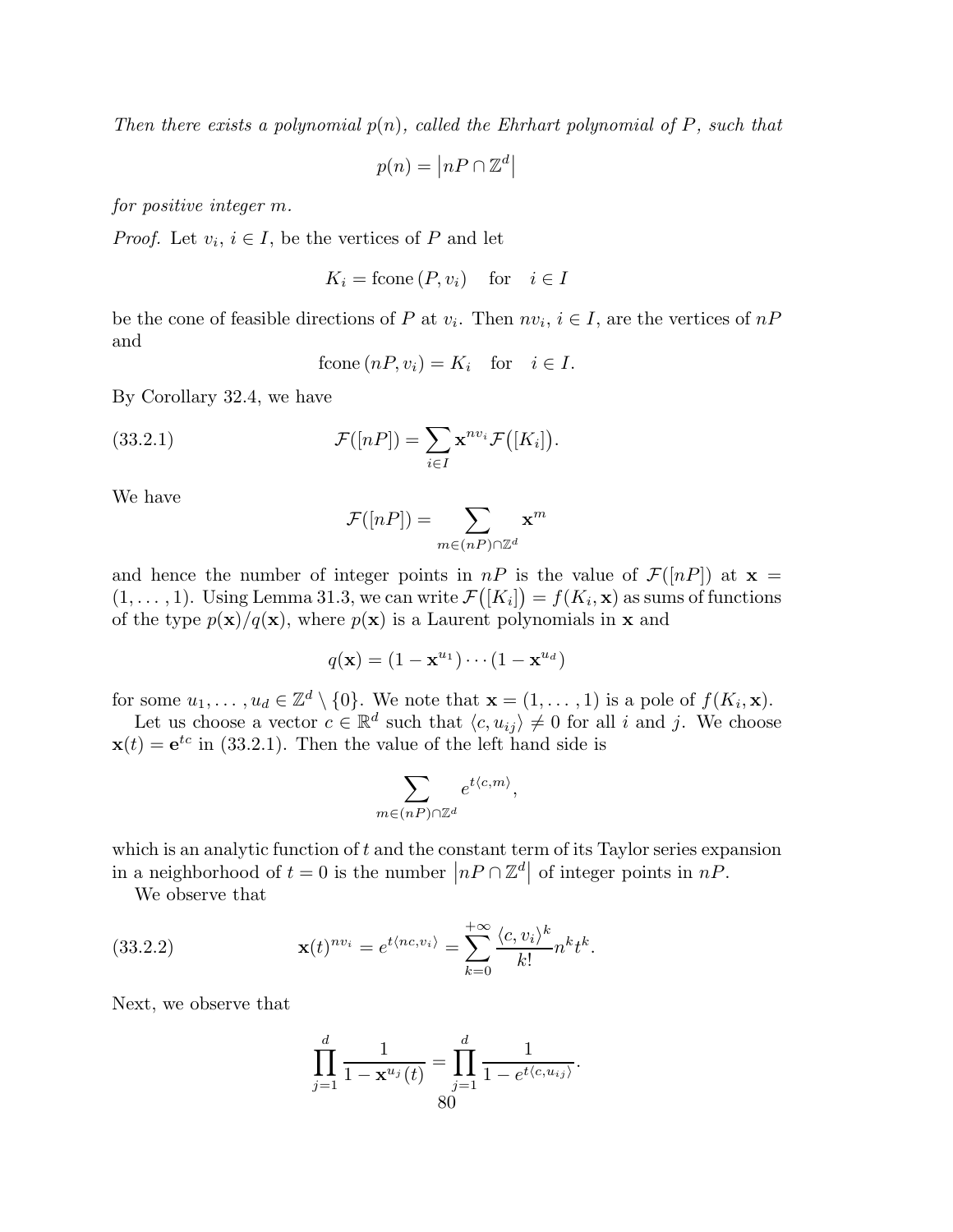Since the function

$$
\frac{t}{1 - e^t}
$$

is analytic at  $t = 0$ , the function

$$
t^d f\big(K_i, \mathbf{x}(t)\big)
$$

is analytic at  $t = 0$  and we obtain the Laurent expansion in the neighborhood of  $t = 0$ 

(33.2.3) 
$$
f(K_i, \mathbf{x}(t)) = t^{-d} \sum_{k=0}^{+\infty} \alpha_{ki} t^k,
$$

where the coefficients  $\alpha_{ki}$  depend only on the cone of feasible directions of P at  $v_i$ . From  $(33.2.2)$  and  $(33.2.3)$  we conclude that the constant term of the Laurent expansion of the right hand side of  $(33.2.1)$  in a neighborhood of  $t = 0$  is

$$
\sum_{i \in I} \sum_{\substack{k_1, k_2 \ge 0 \\ k_1 + k_2 = d}} \frac{\langle c, v_i \rangle^{k_1}}{k_1!} n^{k_1} \alpha_{k_2 i},
$$

which is a polynomial in n.

#### (33.3) Problems.

- 1. Prove that  $\deg p = \dim P$ .
- 2. Let  $\{P_{\alpha} : \alpha \in A\}$  be a family of *d*-dimensional polytopes,

$$
P_{\alpha} = \text{conv}\Big(v_1(\alpha), \ldots, v_n(\alpha)\Big),
$$

where  $v_i(\alpha) \in \mathbb{Z}^d$  and the cones of feasible directions at  $v_i(\alpha)$  do not depend on  $\alpha$ :

$$
fcone(P_{\alpha}, v_i(\alpha)) = K_i \text{ for } i = 1, ..., n
$$

and all  $\alpha \in A$ . Prove that there exists a polynomial

$$
p: \quad \underbrace{\mathbb{R}^d \times \cdots \times \mathbb{R}^d}_{n \text{ times}} \longrightarrow \mathbb{R}
$$

such that

$$
|P_{\alpha} \cap \mathbb{Z}^{d}| = p(v_{1}(\alpha), \ldots, v_{n}(\alpha))
$$

for all  $\alpha \in A$ .

3. Let  $P \subset \mathbb{R}^d$  be a rational polytope such that  $kP$  is an integer polytope for some positive integer  $k$ . Prove that for a positive integer  $n$ 

$$
|nP \cap \mathbb{Z}^d| = \sum_{j=0}^d b_j(n)n^j,
$$

where

$$
b_j(n) = b_j(n+k)
$$

for all positive integer n and all  $0 \leq j \leq d$ . In other words, the number of integer points in nP is a *quasi-polynomial*, called the *Ehrhart quasi-polynomial* of P.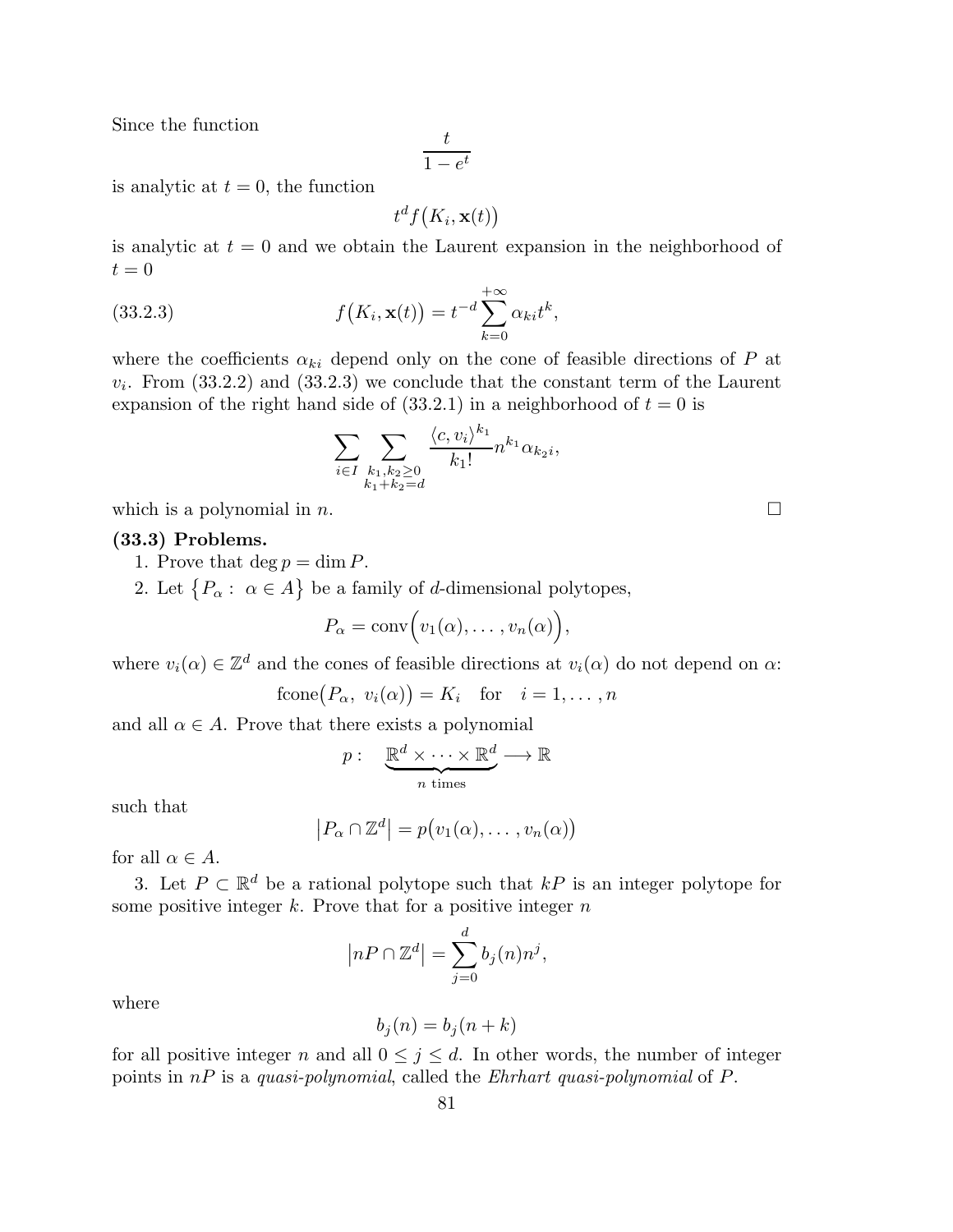### 34. The reciprocity relation for cones

(34.1) Lemma. Let  $P \subset \mathbb{R}^d$  be a (rational) polytope with a non-empty interior  $\text{int } P$ . Then  $[\text{int } P] \in \mathcal{P}(\mathbb{R}^d)$  (respectively,  $[\text{int } P] \in \mathcal{P}(\mathbb{Q}^d)$ , if P is rational) and

$$
\chi([\text{int }P]) = (-1)^d.
$$

*Proof.* By Lemma 30.3 polytope P is a (rational) polyhedron, so

$$
P = \Big\{ x \in \mathbb{R}^d : \langle c_i, x \rangle \leq \alpha_i, \ i = 1, \dots, n \Big\}.
$$

Then  $P \setminus \text{int } P$  is a union of lower-dimensional (rational) polytopes lying in the affine hyperplanes

$$
H_j = \Big\{ x : \langle c_j, x \rangle = \alpha_j \Big\}.
$$

Hence the inclusions

$$
[\text{int } P] \subset \mathcal{P}(\mathbb{R}^d), \ \mathcal{P}(\mathbb{Q}^d)
$$

follow by induction on d.

To compute the Euler characteristic of int  $P$  we use formula  $(27.2.2)$  and induction on d. Clearly, the formula holds for  $d = 1$ . For  $d > 1$ , let  $H_{\tau} \subset \mathbb{R}^d$  be the affine hyperplane defined by the equation  $x_d = \tau$ . Then, by (27.2.2), we have

(34.1.1) 
$$
\chi([\text{int } P]) = \sum_{\tau \in \mathbb{R}} \left( \chi(\text{int } P \cap H_{\tau}) - \lim_{\epsilon \to 0+} \chi(\text{int } P \cap H_{\tau - \epsilon}) \right).
$$

By Lemma 30.6, for every  $\tau$  the intersection int  $P \cap H_{\tau}$  is either empty or the interior of a  $(d-1)$ -dimensional polytope. Therefore, by the induction hypothesis, the only non-zero term of (34.1.1) corresponds to

$$
\tau = \max_{(x_1,\ldots,x_d)\in P} x_d
$$

and equals

$$
0 - (-1)^{d-1} = (-1)^d.
$$

 $\Box$ 

The following result is known as the *reciprocity relation*.

(34.2) Theorem. Let  $K \subset \mathbb{R}^d$  be a (rational) polyhedral cone with a non-empty *interior* int K*. Then*

$$
[K] \equiv (-1)^d [-\operatorname{int} K] \mod{u} \text{ for } (rational) \text{ polyhedra with lines},
$$

*where*

$$
-\operatorname{int} K = \left\{-x : x \in \operatorname{int} K\right\}.
$$
  
82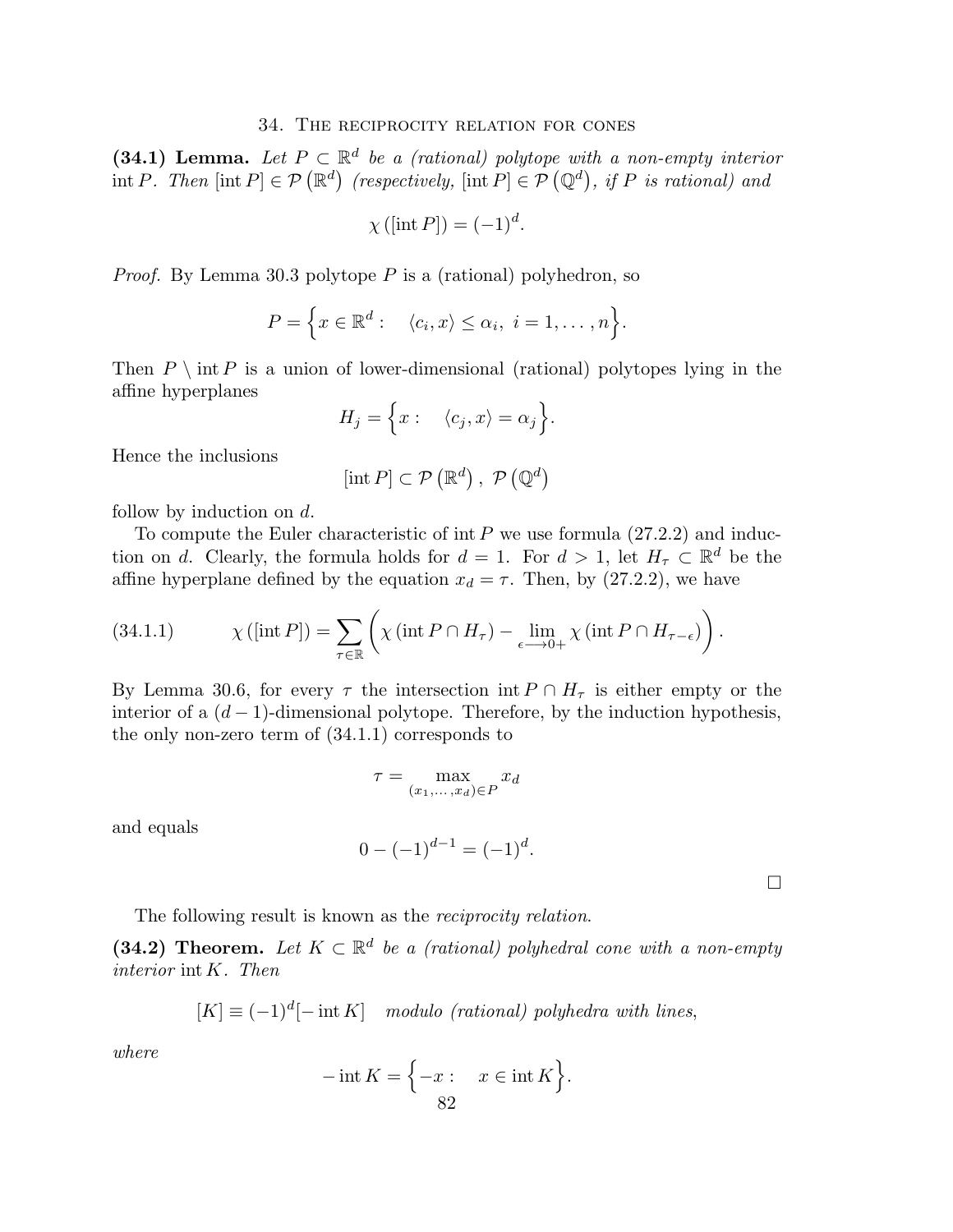*Proof.* First, we consider the special case of the non-negative orthant  $\mathbb{R}^n_+$ . For  $i=1,\ldots,n$  let  $H_i^+$ <sup> $\dagger$ </sup> be the closed halfspace defined by the inequality  $x_i \geq 0$  and let  $H_i^-$  be the complementary open halfspace defined by the inequality  $x_i < 0$ . Then

(34.2.1) 
$$
\left[\mathbb{R}^n_+\right] = \prod_{i=1}^n \left[H_i^+\right] = \prod_{i=1}^n \left(\left[\mathbb{R}^n\right] - \left[H_i^-\right]\right) = \sum_{I \subset \{1, \dots, n\}} (-1)^{|I|} \left[H_I^-\right],
$$
  
where  $H_I^- = \bigcap_{i \in I} H_i^-.$ 

If  $I = \{1, \ldots, n\}$  then  $H_I = -\text{int } \mathbb{R}^n_+$ . If  $j \notin I$  for some j then  $[H_I]$  is a linear combination of indicators of polyhedra containing a line in the direction of the  $j$ -th basis vector  $e_i$ , and hence we conclude that

> $\left[\mathbb{R}^n_+\right] \equiv (-1)^n \left[-\operatorname{int} \mathbb{R}^n_+\right]$ modulo rational polyhedra with lines.

Suppose now that  $K \subset \mathbb{R}^d$  is a (rational) polyhedra cone with no lines and with a non-empty interior. By Lemma 30.8, we can write

$$
K = \left\{ \sum_{i=1}^{n} \alpha_i u_i : \alpha_i \ge 0 \text{ for } i = 1, ..., n \right\}
$$

and some  $u_1, \ldots, u_n$  such that  $Q = \text{conv}(u_1, \ldots, u_n)$  is a polytope contained in an affine hyperplane not passing through the origin. If  $K$  is rational, we may additionally choose  $u_i \in \mathbb{Z}^d \setminus \{0\}$  for  $i = 1, \ldots, n$ .

Let us consider a linear transformation  $T : \mathbb{R}^n \longrightarrow \mathbb{R}^d$  such that  $T(e_i) = u_i$  for  $i = 1, \ldots, n$ . Then

$$
T\left(\mathbb{R}^n_+\right)=K.
$$

By Theorem 28.3, there is a unique valuation

$$
\mathcal{T}: \mathcal{P}(\mathbb{R}^n), \ \mathcal{P}(\mathbb{Q}^n) \longrightarrow \mathcal{P}(\mathbb{R}^d), \ \mathcal{P}(\mathbb{Q}^d)
$$

such that  $\mathcal{T}([P]) = [T(P)]$  for any (rational) polyhedron  $P \subset \mathbb{R}^n$ . In particular,

$$
\mathcal{T}\left[\mathbb{R}^n_+\right] = [K].
$$

Let us compute  $h = \mathcal{T}([-\text{int } \mathbb{R}^n_+])$ . From (28.3.1) we have

$$
h(x) = \chi \left( \left[ \left( -\inf \mathbb{R}^n_+ \right) \cap T^{-1}(x) \right] \right) \quad \text{for all} \quad x \in \mathbb{R}^d.
$$

We observe that for all  $x \in -\text{int } K$  the intersection  $(-\text{int } \mathbb{R}^n_+) \cap T^{-1}(x)$  is the interior of a  $(n - d)$ -dimensional polytope while for all other x the intersection is empty. From Lemma 34.1, we conclude that

$$
h = (-1)^{n-d} \left[ -\operatorname{int} K \right].
$$
  
83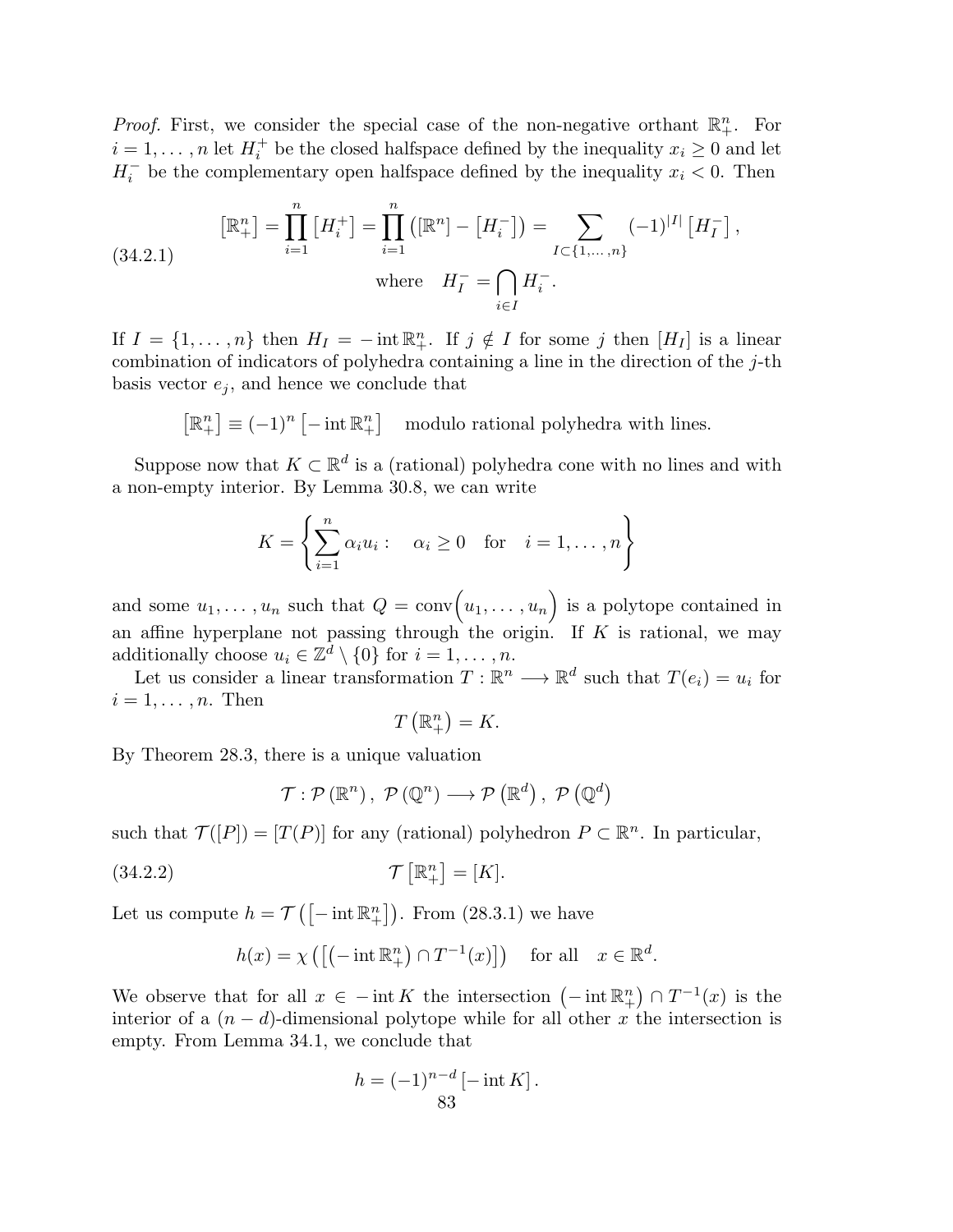Finally, if P is a (rational) polyhedron containing a line in the direction of a basis vector  $e_i$  then  $T(P)$  is a (rational) polyhedron containing a line in the direction of vector  $u_i$ . Applying  $\mathcal T$  to (34.2.1), we conclude that

$$
[K] \equiv (-1)^n \cdot (-1)^{n-d} [-\text{int } K] \equiv (-1)^d [-\text{int } K]
$$
  
modulo (rational) polyhedra with lines,

as desired.

Finally, if  $K$  contains a line then

 $[K] \equiv [-\text{int } K] \equiv 0 \mod 10$  rational polyhedra with lines.

 $\Box$ 

(34.3) Theorem. Let  $P \subset \mathbb{R}^d$  be a (rational) polytope with a non-empty interior int P*. Then*

$$
[\text{int } P] \equiv \sum_{v} [\text{int } \text{cone}(P, v)] \quad \text{modulo } (\text{rational}) \text{ polyhedra with lines,}
$$

*where the sum is taken over all vertices* v *of* P*.*

*Proof.* The proof combines the approaches of Theorem 32.3 and Theorem 34.2. First, we establish the identity for the standard simplex and then use a suitable projection.

# (34.4) Corollary.

(1) Let  $K \subset \mathbb{R}^d$  be a rational cone with a non-empty interior int K and let  $f(K, \mathbf{x}) = \mathcal{F}([K])$  and  $f(\text{int } K, \mathbf{x}) = \mathcal{F}([\text{int } K])$  be the corresponding ratio*nal functions in*  $\mathbf{x} \in \mathbb{C}^d$ *. Then* 

$$
f\left(\operatorname{int} K, \mathbf{x}\right) = (-1)^d f\left(K, \mathbf{x}^{-1}\right),
$$

*where*

$$
\mathbf{x}^{-1} = (x_1^{-1}, \dots, x_d^{-1})
$$
 for  $\mathbf{x} = (x_1, \dots, x_d)$ .

(2) Let  $P \subset \mathbb{R}^d$  be a rational polytope with a non-empty interior. Then

$$
\mathcal{F}([P]) = \sum_{v} \mathcal{F}([\text{int toone}(P, v)]),
$$

*where* v *ranges over all vertices of* P*. If the vertices of* P *are integer vectors then*

$$
\mathcal{F}([P]) = \sum_{v} \mathbf{x}^v \mathcal{F}([\text{int fcone}(P, v)]).
$$

*Proof.* Part (1) follows by Theorem 34.2, Theorem 31.5 and the observation that

$$
\sum_{m\in \operatorname{int} K\cap \mathbb{Z}^d} \mathbf{x}^m = \sum_{m\in -\operatorname{int} K\cap \mathbb{Z}^d} \mathbf{x}^{-m}.
$$

84

Part (2) follows from Theorem 34.3 and Theorem 31.5.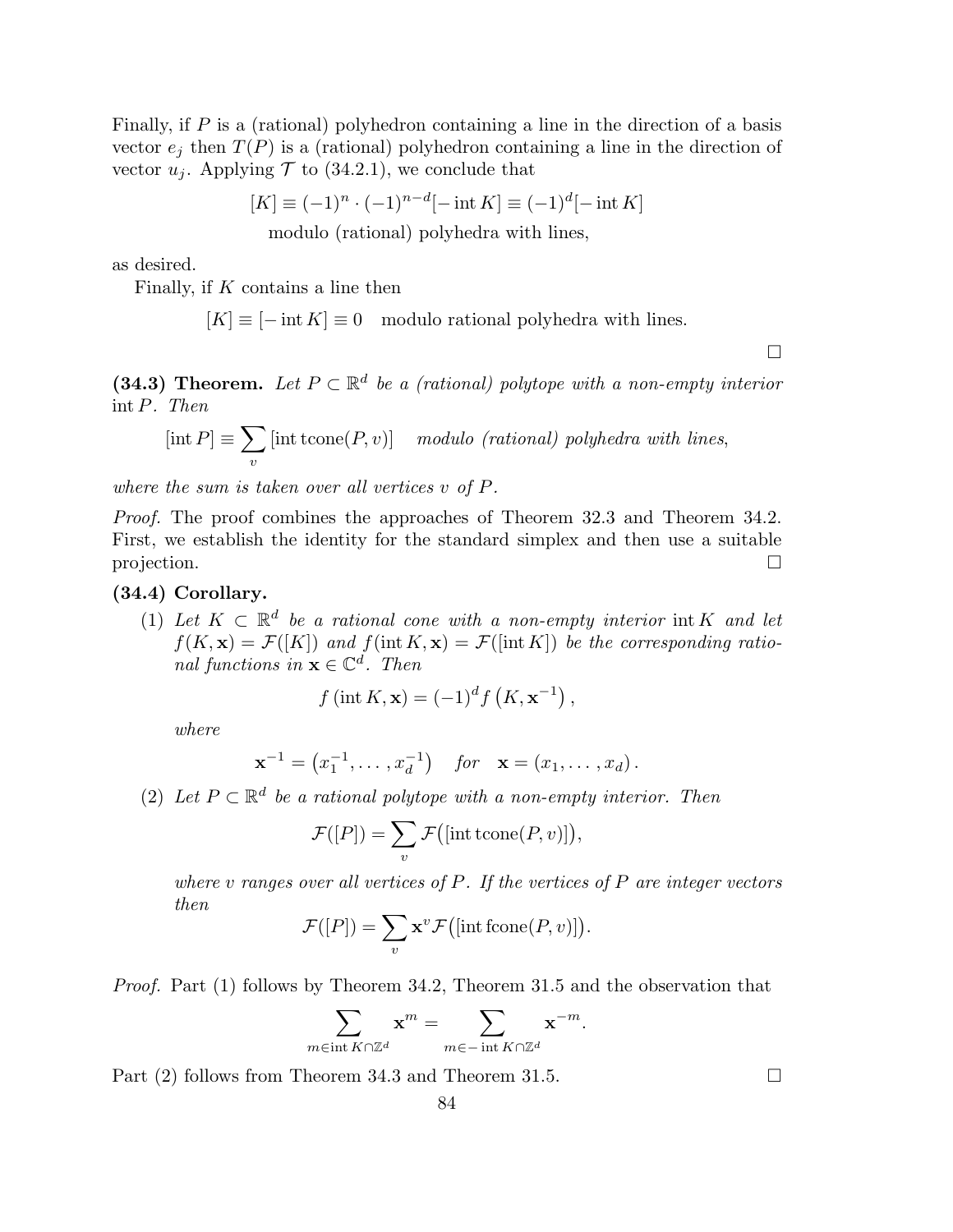### 35. The reciprocity relation for the Ehrhart polynomial

The following result is called the *reciprocity relation* for Ehrhart polynomials.

(35.1) Theorem. Let  $P \subset \mathbb{R}^d$  be an integer polytope with a non-empty interior int P *and let* p *be its Ehrhart polynomial, so that*

$$
p(n) = \left| nP \cap \mathbb{Z}^d \right|
$$

*for positive integer* n*. Then*

$$
p(-n) = (-1)^d \left| \text{int}(nP) \cap \mathbb{Z}^d \right|
$$

*for positive integer* n*.*

*Proof.* We proceed as in the proof of Theorem 33.2. Let  $v_i$ ,  $i \in I$ , be the vertices of P and let

$$
K_i = \text{fcone}\,(P, v_i) \quad \text{for} \quad i \in I
$$

be the cone of feasible directions of  $P$  at  $v_i$ . From Corollaries 32.4 and 34.4, we get

$$
\mathcal{F}([nP]) = \sum_{i \in I} \mathbf{x}^{nv_i} \mathcal{F}([K_i]) \quad \text{and} \quad \mathcal{F}([\text{int }nP]) = \sum_{i \in I} \mathbf{x}^{nv_i} \mathcal{F}([\text{int }K_i])
$$

and

$$
\mathcal{F}([nP]) = \sum_{m \in (nP) \cap \mathbb{Z}^d} \mathbf{x}^m \quad \text{and} \quad \mathcal{F}([\text{int }nP]) = \sum_{m \in (\text{int }nP) \cap \mathbb{Z}^d} \mathbf{x}^m,
$$

where the last identity follows since  $[\text{int } P]$  can be written as a linear combination of indicators of polytopes (the polytope  $P$  and its faces). Denoting

$$
f(K_i, \mathbf{x}) = \mathcal{F}([K_i])
$$
 and  $f(\text{int } K_i, \mathbf{x}) = \mathcal{F}([\text{int } K_i]),$ 

from Corollary 34.4, we have

(35.1.1) 
$$
f(\text{int } K_i, \mathbf{x}) = (-1)^d f(K_i, \mathbf{x}^{-1})
$$

As in the proof of Theorem 33.2, let us choose a vector  $c \in \mathbb{R}^d$  such that  $\mathbf{x}(t) = e^{tc}$ is a regular point of all functions  $f(K_i, \mathbf{x})$  provided  $t \neq 0$ . Since  $\mathbf{x}^{-1}(t) = \mathbf{x}(-t)$  it follows by (35.1.1) that  $\mathbf{x}(t)$  is a regular point of all functions  $f(int K_i, \mathbf{x})$  as long as  $t \neq 0$ .

As in the proof of Theorem 33.2, functions  $f(K_i, \mathbf{x}(t))$  admit a Laurent expansion in the neighborhood of  $t = 0$ :

$$
f(K_i, \mathbf{x}(t)) = t^d \sum_{k=0}^{+\infty} \alpha_{ki} t^k.
$$
  
85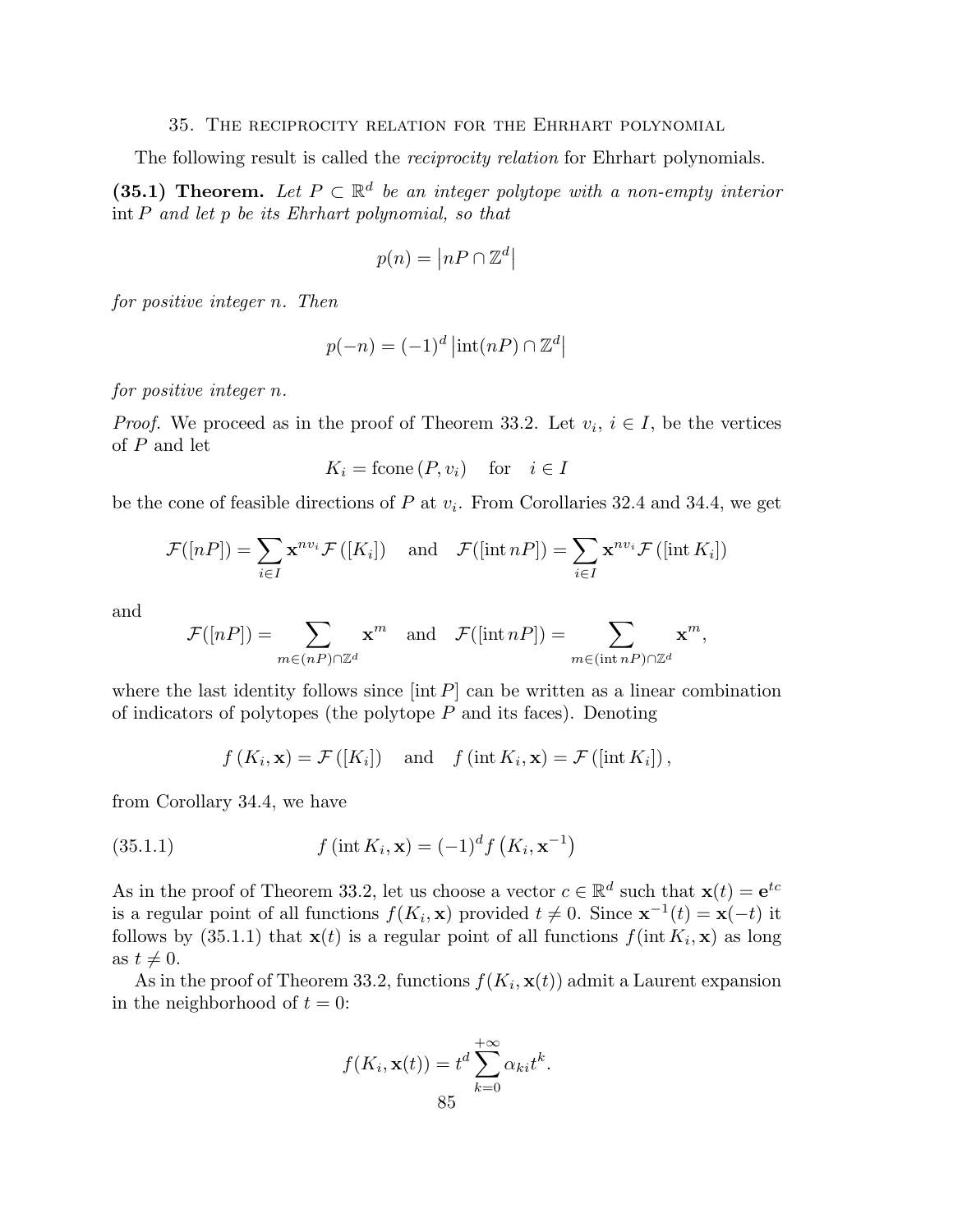Since  $\mathbf{x}^{-1}(t) = \mathbf{x}(-t)$ , from (35.1.1) we conclude that functions  $f(\text{int } K_i, \mathbf{x}(t))$ admit the Laurent expansions in the neighborhood of  $t = 0$ 

$$
f(\operatorname{int} K_i, \mathbf{x}(t)) = t^{-d} \sum_{k=0}^{+\infty} \alpha_{ki} (-t)^k.
$$

As in the proof of Theorem 33.2, the number  $p(n) = |nP \cap \mathbb{Z}^d|$  of integer points in  $nP$  is the constant term of the Taylor expansion of

$$
\sum_{m \in (nP) \cap \mathbb{Z}^d} e^{t \langle c, m \rangle}
$$

in a neighborhood of  $t = 0$  and equals

(35.1.2) 
$$
\sum_{i \in I} \sum_{\substack{k_1+k_2 \ge 0 \\ k_1+k_2 = d}} \frac{\langle c, v_i \rangle^{k_1}}{k_1!} n^{k_1} \alpha_{k_2 i}.
$$

Similarly, the number  $|\inf nP \cap \mathbb{Z}^d|$  of integer points in the interior of  $nP$  is the constant term of the Taylor expansion of

$$
\sum_{m \in (\operatorname{int} nP) \cap \mathbb{Z}^d} e^{t \langle c, m \rangle}
$$

and equals

(35.1.3) 
$$
\sum_{i \in I} \sum_{\substack{k_1 + k_2 \ge 0 \\ k_1 + k_2 = d}} \frac{\langle c, v_i \rangle^{k_1}}{k_1!} n^{k_1} (-1)^{k_2} \alpha_{k_2 i}.
$$

Comparing (35.1.2) and (35.1.3) we conclude that

$$
|\operatorname{int}(nP) \cap \mathbb{Z}^d| = (-1)^d p(-n).
$$

 $\Box$ 

# (35.2) Problem.

1. Let  $\{P_{\alpha} : \alpha \in A\}$  be a family of d-dimensional polytopes with non-empty interiors,

$$
P_{\alpha} = \text{conv}(v_1(\alpha), \dots, v_n(\alpha)),
$$

where  $v_i(\alpha) \in \mathbb{Z}^d$  and the cones of feasible directions at  $v_i(\alpha)$  do not depend on  $\alpha$ :

$$
fcone(P_{\alpha}, v_i(\alpha)) = K_i \quad \text{for} \quad i = 1, \dots, n
$$

and all  $\alpha \in A$ . By Problem 2 of Section 33.3 there exists a polynomial p such that

$$
|P_{\alpha} \cap \mathbb{Z}^{d}| = p(v_{1}(\alpha), \ldots, v_{n}(\alpha))
$$

for all  $\alpha \in A$ . Prove that one can choose a polynomial p so that, additionally,

$$
\left|\operatorname{int} P_{\alpha} \cap \mathbb{Z}^{d}\right| = (-1)^{d} p\big(-v_{1}(\alpha), \ldots, -v_{n}(\alpha)\big)
$$

for all  $\alpha \in A$ .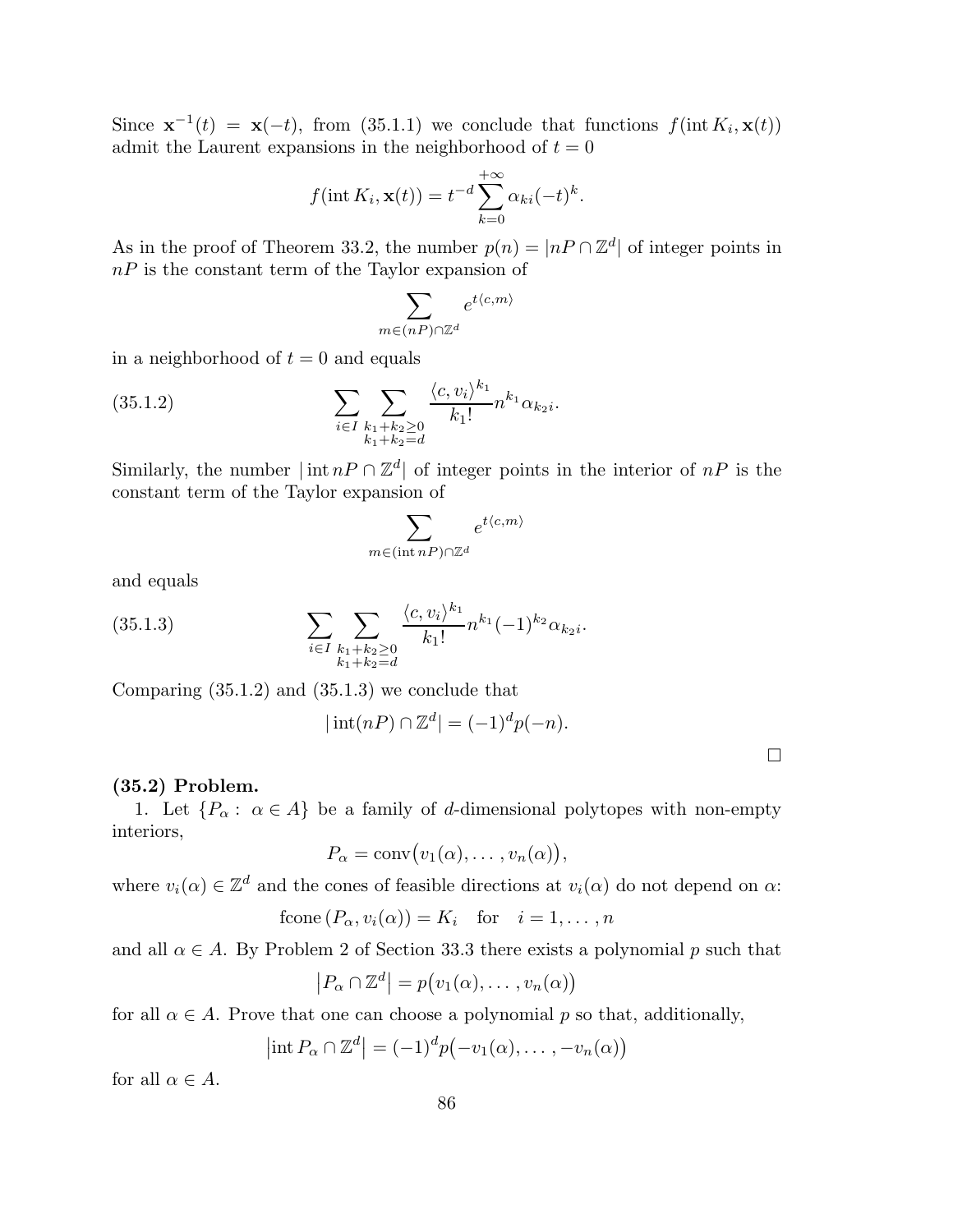#### 36. Polarity for cones

(36.1) Definition. Let  $K \subset V$  be a cone. The *polar cone*  $K^{\circ} \subset V$  is defined by

$$
K^{\circ} = \Big\{ x \in V : \quad \langle x, y \rangle \le 0 \quad \text{for all} \quad y \in K \Big\}.
$$

# (36.2) Theorem.

- (1) Let  $K \subset \mathbb{R}^d$  be a *(rational)* polyhedral cone. Then  $K^{\circ} \subset \mathbb{R}^d$  is a *(rational) polyhedral cone.*
- (2) We have  $(K^{\circ})^{\circ} = K$  *for any polyhedral cone*  $K \subset \mathbb{R}^d$ *.*
- (3) *A polyhedral cone* K *contains a line (respectively, lies in a hyperplane) if* and only if  $K^{\circ}$  lies in a hyperplane (respectively, contains a line).
- (4) Let  $\mathcal{K}(\mathbb{R}^d) \subset \mathcal{P}(\mathbb{R}^d)$  be the subspace spanned by the indicators of polyhedral *cones. Then there exists a unique linear operator (valuation)*  $\mathcal{D}: \mathcal{K}(\mathbb{R}^d) \longrightarrow$  $\mathcal{K}\left(\mathbb{R}^{d}\right)$  such that

$$
\mathcal{D}([K]) = ([K^\circ])
$$

 $for any polyhedral cone K \subset \mathbb{R}^d$ .

*Proof.* To prove Part (1), first we consider the case when K has no lines. Then, by Lemma 30.8 we have

$$
K = \left\{ \sum_{i=1}^{n} \alpha_i u_i \quad \text{where} \quad \alpha_i \ge 0 \quad \text{for} \quad i = 1, \dots, n \right\}
$$

for some vectors  $u_1, \ldots, u_n \in \mathbb{R}^d$ . Moreover, if K is rational we can choose  $u_i$  to be integer vectors. Then

$$
K^{\circ} = \Big\{ x \in \mathbb{R}^d : \langle x, u_i \rangle \le 0 \quad \text{for} \quad i = 1, \dots, n \Big\}.
$$

Suppose now that  $K$  contains lines. We assume that

$$
K = \left\{ x \in \mathbb{R}^d : \quad \langle c_i, x \rangle \le 0 \quad \text{for} \quad i \in I \right\}
$$

and let

$$
L = \left\{ x \in \mathbb{R}^d : \quad \langle c_i, x \rangle = 0 \quad \text{for} \quad i \in I \right\}
$$

be the largest subspace contained in K. Let  $L^{\perp} \subset \mathbb{R}^d$  be the orthogonal complement to L and let  $K_1 \subset L^{\perp}$  be the orthogonal projection of K onto  $L^{\perp}$ . Using Theorem 28.3 we conclude that  $K_1$  is a (rational) polyhedral cone, necessarily without lines. It is not hard to argue that  $K = K_1 + L$  and that  $K^{\circ} = (K_1^{\circ}) \cap L^{\perp}$ , from which Part  $(1)$  follows.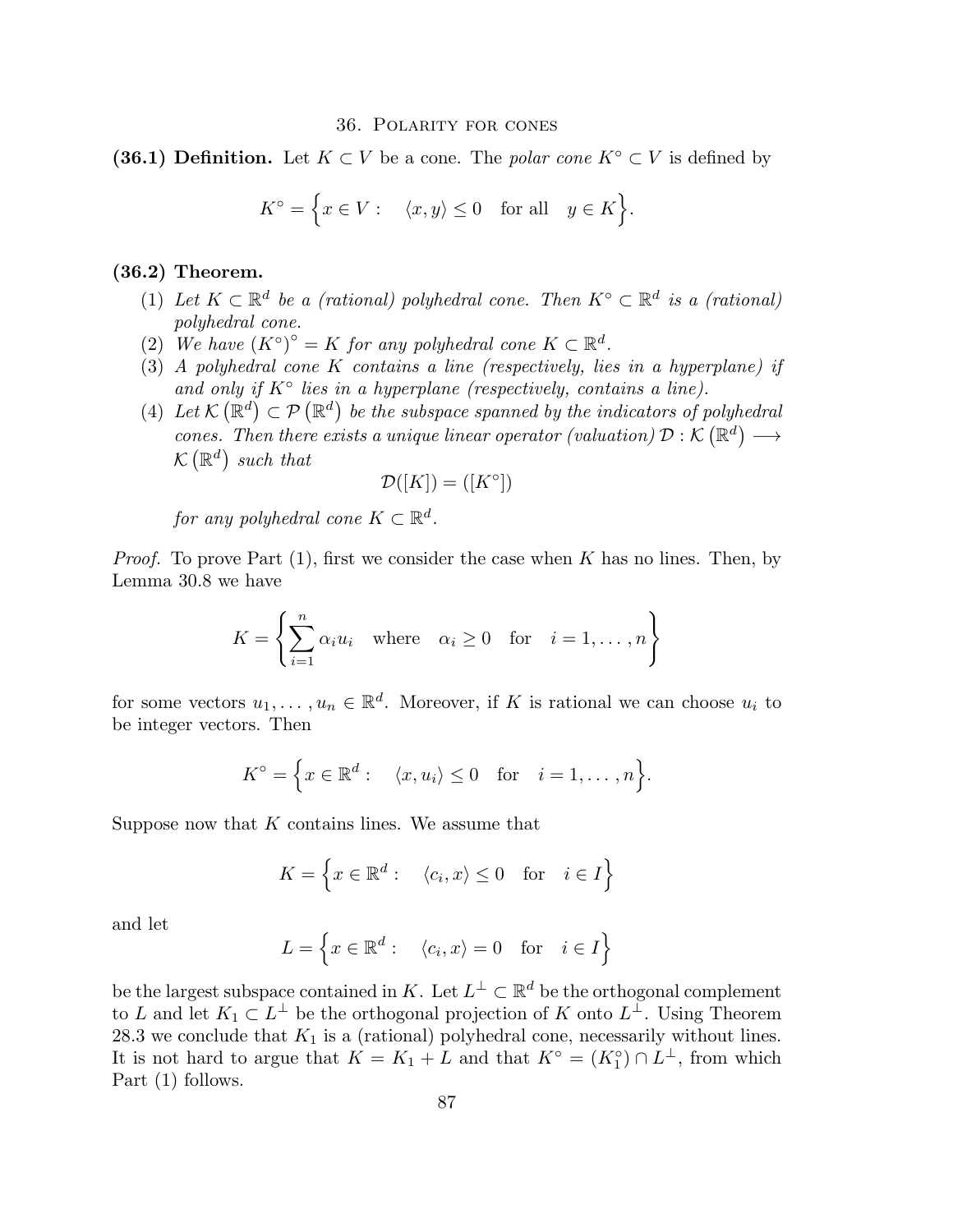If  $y \in K$  then  $\langle x, y \rangle \leq 0$  for all  $x \in K^{\circ}$  and hence  $y \in (K^{\circ})^{\circ}$ . Suppose that  $y \in (K^{\circ})^{\circ}$  and suppose that

$$
K = \Big\{ x \in \mathbb{R}^d : \langle c_i, x \rangle \le 0 \quad \text{for} \quad i \in I. \Big\}.
$$

We note that  $c_i \in K^{\circ}$  for all  $i \in I$  and hence  $\langle c_i, y \rangle \leq 0$  for all  $i \in I$ . It follows then that  $y \in K$ , which completes the proof of Part (2).

If K contains a line in the direction of  $u \neq 0$  then  $K^{\circ}$  lies in the hyperplane  $u^{\perp}$ . If  $K \subset H$ , where  $H \subset \mathbb{R}^d$  is a hyperplane then  $K^{\circ}$  contains a line in the direction orthogonal to  $H$ . Together with Part  $(2)$ , this completes the proof of Part  $(3)$ .

To prove Part (4), let us define  $G: \mathbb{R}^d \times \mathbb{R}^d \longrightarrow \mathbb{R}$ 

$$
G(x, y) = \begin{cases} 1 & \text{if } \langle x, y \rangle = 1 \\ 0 & \text{otherwise.} \end{cases}
$$

We claim that for every  $f \in \mathcal{K}(\mathbb{R}^d)$  and any  $y \in \mathbb{R}^d$  the function  $g_y(x) =$  $f(x)G(x, y)$  lies in  $\mathcal{P}(\mathbb{R}^d)$ . Indeed, by linearity it suffices to check this when  $f = [K]$ , where  $K \subset \mathbb{R}^d$  is a polyhedral cone, in which case  $g_y = [K \cap H_y]$ , where  $H_y = \left\{ x \in \mathbb{R}^d : \langle x, y \rangle = 1 \right\}$  is a hyperplane. This allows us to consider the Euler characteristic of  $g_y$  and hence to define a function  $h : \mathbb{R}^d \longrightarrow \mathbb{R}$  by

$$
h(y) = \chi(f) - \chi(g_y).
$$

Next, we claim that if  $f = [K]$  then  $h = [K^{\circ}]$ . Indeed, in this case  $\chi(f) = 1$  while

$$
\chi(g_y) = \begin{cases} 1 & \text{if } K \cap H_y \neq \emptyset \\ 0 & \text{if } K \cap H_y = \emptyset. \end{cases}
$$

If  $y \in K^{\circ}$  then clearly  $K \cap H_y = \emptyset$  so  $h(y) = 1$ . If  $y \notin K^{\circ}$  then there is an  $x \in K$  such that  $\langle x, y \rangle > 0$  and by scaling  $x \mapsto \lambda x$  for some  $\lambda > 0$  we find a point  $x \in K \cap H_y$ . Hence  $\chi(g_y) = 1$  in this case and  $h(y) = 0$  if  $y \notin K^\circ$ . Therefore we can define a transformation

$$
\mathcal{D}: \quad \mathcal{K}(\mathbb{R}^d) \longrightarrow \mathcal{K}(\mathbb{R}^d) \quad \text{where} \quad \mathcal{D}(f) = h.
$$

The transformation is clearly linear and  $\mathcal{D}([K]) = [K^{\circ}]$  for all polyhedral cones K.  $\Box$ 

(36.3) Theorem. Let  $P \subset \mathbb{R}^d$  be a (rational) polytope. Then

$$
\sum_{v} [\text{fcone}(P, v)] \equiv [0] \mod 0 \text{ (rational) polyhedra with lines,}
$$

*where the sum is taken over all vertices* v *of* P*.*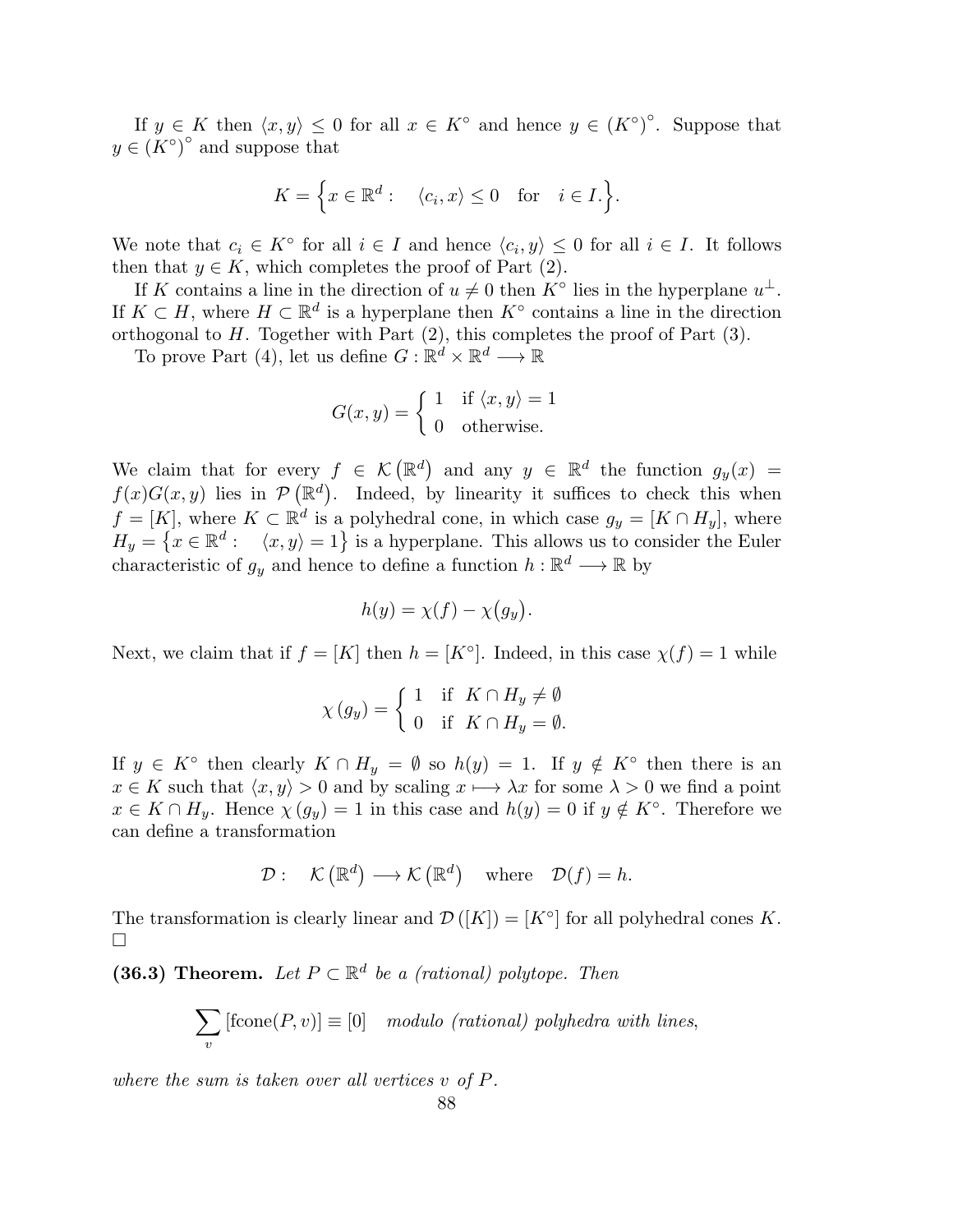*Proof.* For a vertex v of P let us define a cone

 $K_v = \Big\{c \in \mathbb{R}^d: \quad \langle c, v \rangle \ \ge \ \langle c, w \rangle \quad \text{for all vertices} \quad w \neq v \quad \text{of} \quad P \Big\}.$ 

In other words,  $K_v$  consists of all functions  $x \mapsto \langle c, x \rangle$  that attain their maximum on  $P$  at  $v$ . Hence

$$
\bigcup_{v} K_{v} = \mathbb{R}^{d},
$$

where the union is taken over all vertices  $v$  of  $P$ . Moreover, the intersection of any two or more of cones  $K_v$  is a lower-dimensional cone since  $K_{v_1} \cap K_{v_2}$  lies in the hyperplane  $\langle c, v_1 - v_2 \rangle = 0$ . Therefore,

(36.3.1) 
$$
\sum_{v} [K_{v}] \equiv [\mathbb{R}^{d}] \text{ modulo cones in hyperplanes},
$$

where the sum is taken over all vertices  $v$  of  $P$ . Next, it is not hard to see that

$$
K_v = \left(\text{fcone}(P, v)\right)^{\circ}.
$$

Hence by Part (2) of Theorem 36.2 we conclude that

$$
K_v^\circ = \text{fcone}(P, v).
$$

Applying the operator  $D$  of Part (4) of Theorem 36.2 to both parts of (36.3.1), we complete the proof. complete the proof.

(36.4) Corollary. Let  $P \subset \mathbb{R}^d$  be a rational polytope. Then

$$
\sum_{v} \mathcal{F}\big(\text{[fcone}(P,v)\text{]}\big) = 1,
$$

*where the sum is taken over all vertices* v *of* P*.*

*Proof.* Follows from Theorem 31.5 and Theorem 36.3. □

### (36.5) Problems.

1. Let  $D$  be the the operator of Theorem 36.2. Prove that

$$
\mathcal{D}(f * g) = \mathcal{D}(f)\mathcal{D}(g) \quad \text{and that} \quad \mathcal{D}(fg) = D(f) * D(g),
$$

where ∗ is the bilinear operation of Theorem 29.2.

2. Let  $P \subset V$  be a polyhedron without lines. Prove that

$$
\sum_{v} [\text{fcone}(P, v)] \equiv K_P \mod 10 \text{ polyhedra with lines},
$$

where the sum is taken over all vertices v of P and  $K_P$  is the recession cone of P, see Theorem 30.9.

3. Let us fix  $1 \leq k \leq d$  and let

$$
A = \{(x_1, ..., x_d): x_1, ..., x_k > 0 \text{ and } x_{k+1}, ..., x_d \ge 0\}.
$$

Prove that  $[A] \in \mathcal{K}(\mathbb{R}^d)$  and compute  $\mathcal{D}([A]).$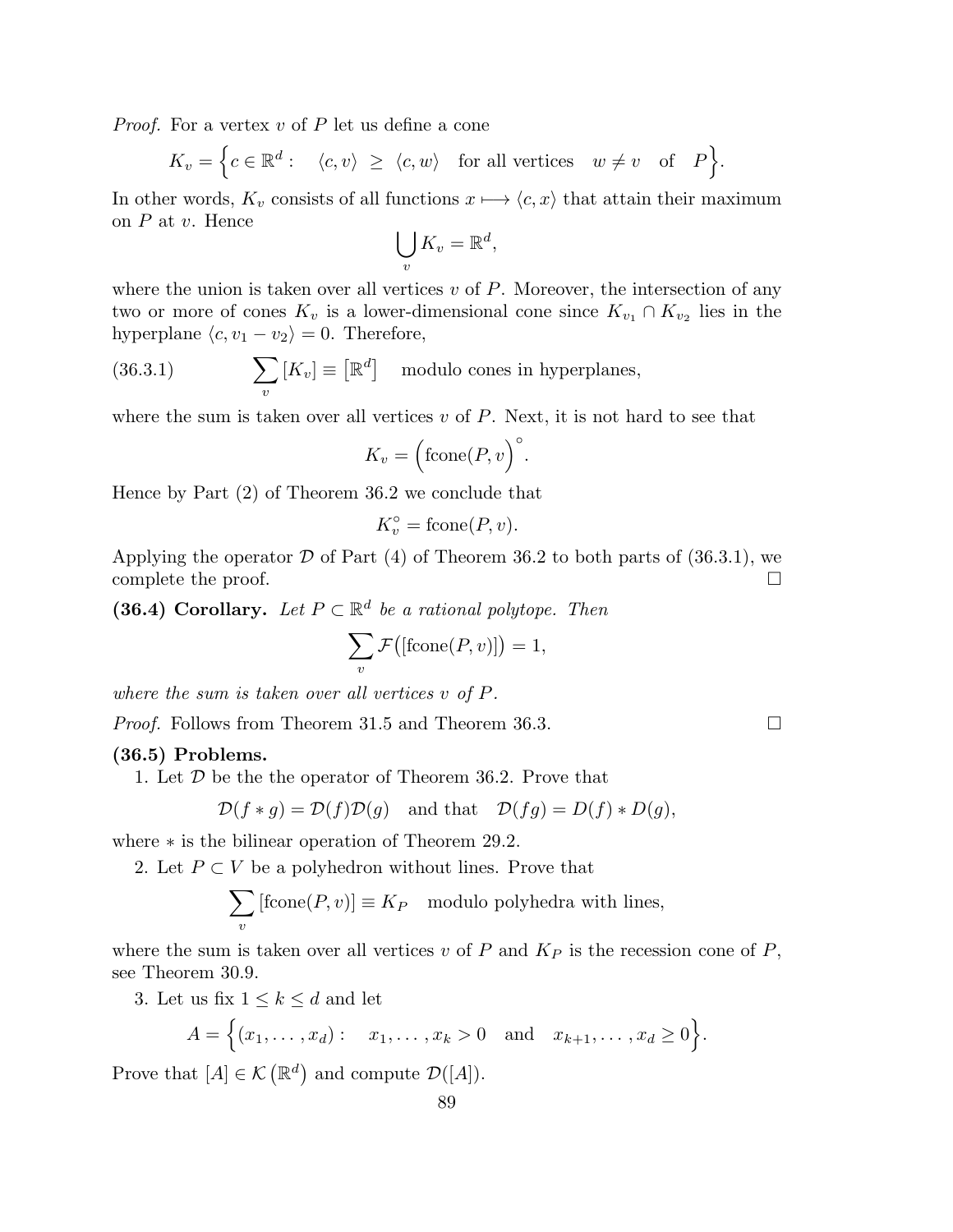# 37. The constant term of the Ehrhart polynomial

(37.1) Theorem. Let  $P \subset \mathbb{R}^d$  be a non-empty integer polytope and let p be its *Ehrhart polynomial, so that*

$$
p(n) = |nP \cap \mathbb{Z}^d|
$$

*for a positive integer* n*. Then*

$$
p(0)=1.
$$

*Proof.* Let  $v_i$ ,  $i \in I$  be the vertices of P and let

$$
K_i = \text{fcone}\,(P, v_i) \quad \text{for} \quad i \in I.
$$

As in the proof of Theorem 33.2, we conclude that

$$
p(n) = \sum_{i \in I} \sum_{\substack{k_1, k_2 \ge 0 \\ k_1 + k_2 = d}} \frac{\langle c, v_i \rangle^{k_1}}{k_1!} n^{k_1} \alpha_{k_2 i},
$$

where  $c \in \mathbb{R}^d$  is a sufficiently generic vector and

$$
f(K_i, \mathbf{x}(t)) = t^{-d} \sum_{k=0}^{+\infty} \alpha_{ki} t^k
$$
, for  $\mathbf{x}(t) = e^{tc}$  and  $f(K_i, \mathbf{x}) = \mathcal{F}([K_i])$ .

Then

$$
p(0) = \sum_{i \in I} \alpha_{di} = 1
$$

since

$$
\sum_{i\in I} f(K_i, \mathbf{x}(t)) = 1
$$

By Corollary 36.4.

# (37.3) Problems.

1. Let  $\{P_{\alpha} : \alpha \in A\}$  be a family of d-dimensional polytopes,

$$
P_{\alpha} = \text{conv}\Big(v_1(\alpha), \ldots, v_n(\alpha)\Big),
$$

where  $v_i(\alpha) \in \mathbb{Z}^d$  for  $i = 1, \ldots, n$  and

$$
fcone(P_{\alpha}, v_i(\alpha)) = K_i,
$$

independently of  $\alpha$ , see Problem 2 of Section 33.3. Prove that one choose a polynomial  $p$  in Problem 2, Section 33.3 and Problem 1 of Section 35.2, so that

$$
|P_{\alpha} \cap \mathbb{Z}^{d}| = p(v_{1}(\alpha), \dots, v_{n}(\alpha)) \text{ for all } \alpha \in A.
$$
  
90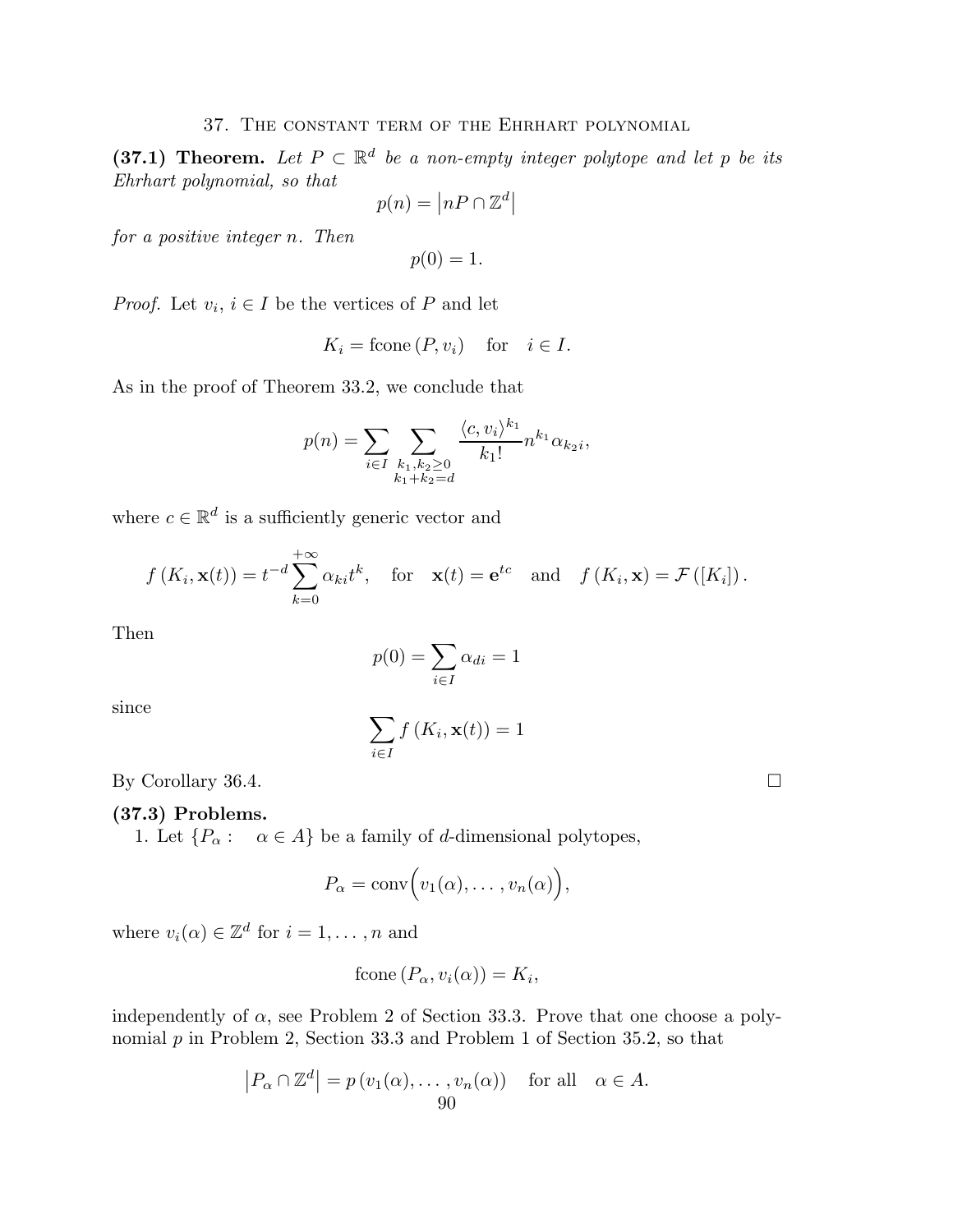and that

$$
p(0,\ldots,0)=1.
$$

2. Let  $\{P_{\alpha} : \alpha \in A\}$  be a family of polytopes as in Problem 1 above and let  $v_1, \ldots, v_n \in \mathbb{Z}^d$  are not necessarily distinct points such that in an arbitrary small neighborhood of  $v_i$  there is a point  $v'_i \in \mathbb{R}^d$  such that for  $P' = \text{conv}(v'_1, \dots, v'_n)$ one has

$$
fcone(P, v_i') = K_i \quad \text{for} \quad i = 1, \dots, n.
$$

In other words,  $P_{\alpha}$  degenerates into an integer polytope P in such a way that the facets of  $P_{\alpha}$  are moved parallel to themselves. Prove that one can choose a polynomial p in Problem 1 above such that

$$
|P \cap \mathbb{Z}^d| = p(v_1, \dots, v_n)
$$

and so that

$$
\left|\operatorname{int} P\cap\mathbb{Z}^d\right| = (-1)^k p\left(-v_1,\ldots,-v_n\right),\,
$$

where  $k = \dim P$  and  $\text{int } P$  is the relative interior of P.

3<sup>\*</sup>. Let  $P_1, \ldots, P_k \subset \mathbb{R}^d$  be integer polytopes. Prove that there exists a k-variate polynomial p such that

$$
\left|\left(m_1P_1+\ldots+m_kP_k\right)\cap\mathbb{Z}^d\right|=p(m_1,\ldots,m_k),
$$

for all non-negative integer  $m_1, \ldots, m_k$ . Here "+" stands for the Minkowski sum and multiplication by  $m_i$  is a dilation. Moreover, prove that for  $P = m_1 P_1 + \ldots +$  $m_kP_k$  one has

$$
\left|\operatorname{int} P\cap\mathbb{Z}^d\right| = (-1)^{\dim P} p(-m_1,\ldots,-m_k),
$$

where  $m_1, \ldots, m_k$  are non-negative integers and int P is the relative interior of P.

4. Prove that for every positive integer  $k$  there exists a univariate polynomial  $p$ of degree  $(k-1)^2$  such that for every positive integer m the value  $p(m)$  is equal to the number of  $k \times k$  non-negative integer matrices with the row and column sums equal to m. Prove that, additionally,

$$
p(0) = 1, p(-1) = ... = p(-k+1) = 0
$$
 and  $p(-m) = (-1)^{k-1}p(m-k)$ 

for integer  $m \geq k$ .

5. Let  $P \subset \mathbb{R}^3$  be the tetrahedron with the vertices  $(0,0,0), (1,0,0), (0,1,0)$  and  $(1, 1, a)$ , where  $a > 0$  is an integer parameter and let p be its Ehrhart polynomial. Prove that

$$
p(n) = \frac{a}{6}n^3 + n^2 + \frac{12 - a}{6}n + 1.
$$

6. Let us fix a polynomial  $\rho : \mathbb{R}^d \longrightarrow \mathbb{R}$  and let  $\{P_\alpha : \alpha \in A\}$  be a family of polytopes as in Problem 1. Prove that there exists a polynomial  $q$  such that

$$
\sum_{m \in P_{\alpha} \cap \mathbb{Z}^d} \rho(m) = q(v_1(\alpha), \dots, v_n(\alpha))
$$

for all  $\alpha \in A$ .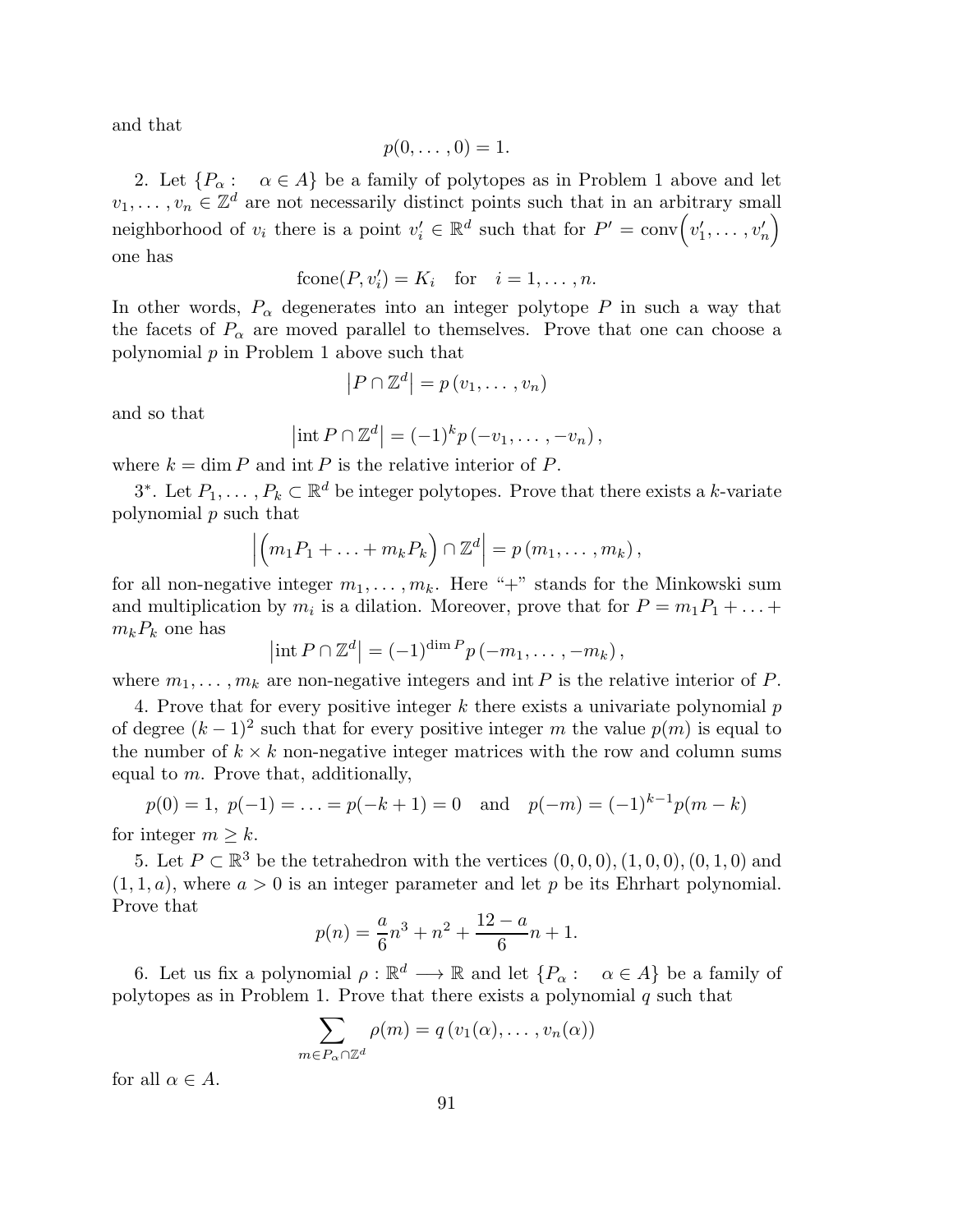#### 38. Unimodular cones

(38.1) Definition. Let  $u_1, \ldots, u_k \subset \mathbb{Z}^d$  be a primitive set, that is,  $u_1, \ldots, u_k$  is a basis of the lattice  $\mathbb{Z}^d \cap \text{span}\left(u_1, \ldots, u_k\right)$ . The cone

$$
K = \left\{ \sum_{i=1}^{k} \alpha_i u_i : \alpha_i \ge 0 \text{ for } i = 1, ..., k \right\}
$$

is called a *unimodular cone*. We say that K is *spanned* by  $u_1, \ldots, u_k$  and denote it as

$$
K = \mathrm{co}\Big(u_1, \ldots, u_k\Big).
$$

If K is a unimodular cone spanned by a primitive set of vectors  $u_1, \ldots, u_k$  then the fundamental parallelepiped

$$
\Pi = \left\{ \sum_{i=1}^{k} \alpha_i u_i : \quad 0 \le \alpha_i < 1 \quad \text{for} \quad i = 1, \dots, k \right\}
$$

contains no lattice points other than the origin (cf. Theorem 5.2) and by Lemma 31.2 for the generating function of integer points in  $K$  we have

$$
f(K, \mathbf{x}) = \prod_{i=1}^{k} \frac{1}{1 - \mathbf{x}^{u_i}}.
$$

(38.2) Decomposing a planar cone into unimodular cones using continued fractions. For  $d = 2$ , there is a rather efficient (polynomial time) algorithm to write the indicator of a cone  $K \subset \mathbb{R}^d$  as an alternating sum of indicators of unimodular cones and hence to compute the generating function  $f(K, x)$  of integer points in K.

We compute one example. Suppose that K is spanned by vectors  $(1,0)$  and (31, 164). We write:

$$
\frac{164}{31} = 5 + \frac{9}{31} = 5 + \frac{1}{3 + \frac{4}{9}} = 5 + \frac{1}{3 + \frac{1}{2 + \frac{1}{4}}},
$$

and hence we write

$$
\frac{164}{31} = [5; 3, 2, 4].
$$

Next, we compute the convergents:

$$
[5; 3, 2] = 5 + \frac{1}{3 + \frac{1}{2}} = \frac{37}{7}
$$
,  $[5; 3] = 5 + \frac{1}{3} = \frac{16}{3}$  and  $[5] = \frac{5}{1}$ .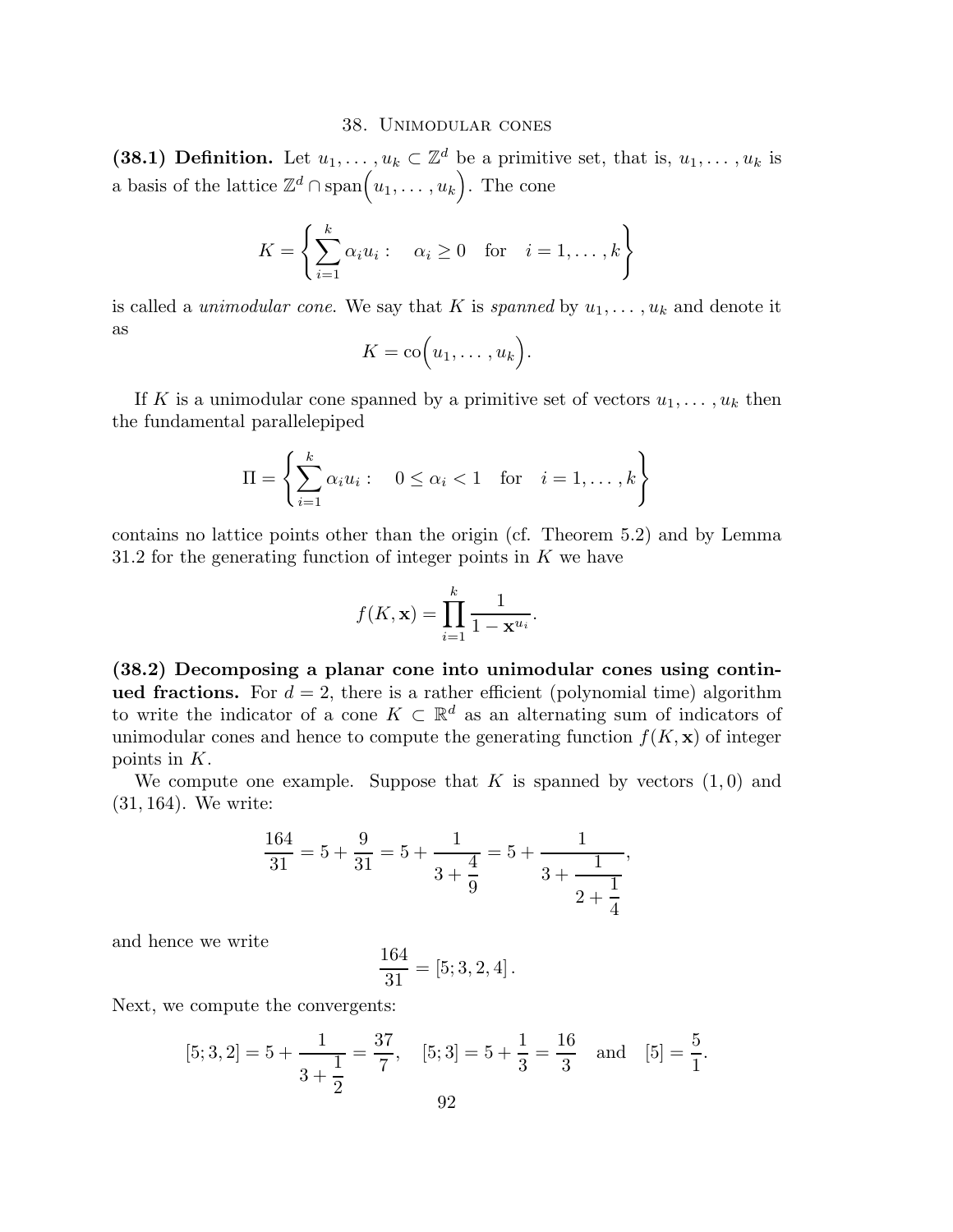Let

$$
K_{-1} = \text{co}\left(\begin{bmatrix} 1 \\ 0 \end{bmatrix}, \begin{bmatrix} 0 \\ 1 \end{bmatrix}\right), \quad K_0 = \text{co}\left(\begin{bmatrix} 0 \\ 1 \end{bmatrix}, \begin{bmatrix} 1 \\ 5 \end{bmatrix}\right), \quad K_1 = \text{co}\left(\begin{bmatrix} 1 \\ 5 \end{bmatrix}, \begin{bmatrix} 3 \\ 16 \end{bmatrix}\right)
$$

$$
K_2 = \text{co}\left(\begin{bmatrix} 3 \\ 16 \end{bmatrix}, \begin{bmatrix} 7 \\ 37 \end{bmatrix}\right) \quad \text{and} \quad K_3 = \text{co}\left(\begin{bmatrix} 7 \\ 37 \end{bmatrix}, \begin{bmatrix} 31 \\ 164 \end{bmatrix}\right).
$$

Then

$$
[K] = [K_{-1}] - [K_0] + [K_1] - [K_2] + [K_3].
$$

Besides,  $K_{-1}$ ,  $K_0$ ,  $K_1$ ,  $K_2$  and  $K_3$  are unimodular cones since

$$
1 = \det\begin{bmatrix} 1 & 0 \\ 0 & 1 \end{bmatrix} = -\det\begin{bmatrix} 0 & 1 \\ 1 & 5 \end{bmatrix} = \det\begin{bmatrix} 1 & 3 \\ 5 & 16 \end{bmatrix} = -\det\begin{bmatrix} 3 & 7 \\ 16 & 37 \end{bmatrix}
$$

$$
= \det\begin{bmatrix} 7 & 31 \\ 37 & 164 \end{bmatrix}.
$$

Thus

$$
f(K, \mathbf{x}) = f(K_{-1}, \mathbf{x}) - f(K_0, \mathbf{x}) + f(K_1, \mathbf{x}) - f(K_2, \mathbf{x}) + f(K_3, \mathbf{x})
$$
  
= 
$$
\frac{1}{(1-x)(1-y)} - \frac{1}{(1-y)(1-xy^5)} + \frac{1}{(1-xy^5)(1-x^3y^{16})}
$$
  

$$
-\frac{1}{(1-x^3y^{16})(1-x^7y^{37})} + \frac{1}{(1-x^7y^{37})(1-x^{31}y^{164})}.
$$

We note that by changing coordinates, we can represent an arbitrary rational cone in the form

(38.2.1) 
$$
K = \text{co}\left(\begin{bmatrix} 1 \\ 0 \end{bmatrix}, \begin{bmatrix} q \\ p \end{bmatrix}\right)
$$

for some coprime integers  $p$  and  $q$ .

# (38.3) Problems.

1. For the cone (38.2.1), assuming that  $p, q > 0$  are coprime integers, consider the continued fraction expansions

$$
\frac{p}{q} = [a_0; a_1, \dots, a_n].
$$

For  $i = 0, 1, \ldots, n$  consider convergents

$$
[a_0; a_1, \dots, a_i] = \frac{p_i}{q_i}
$$
  
93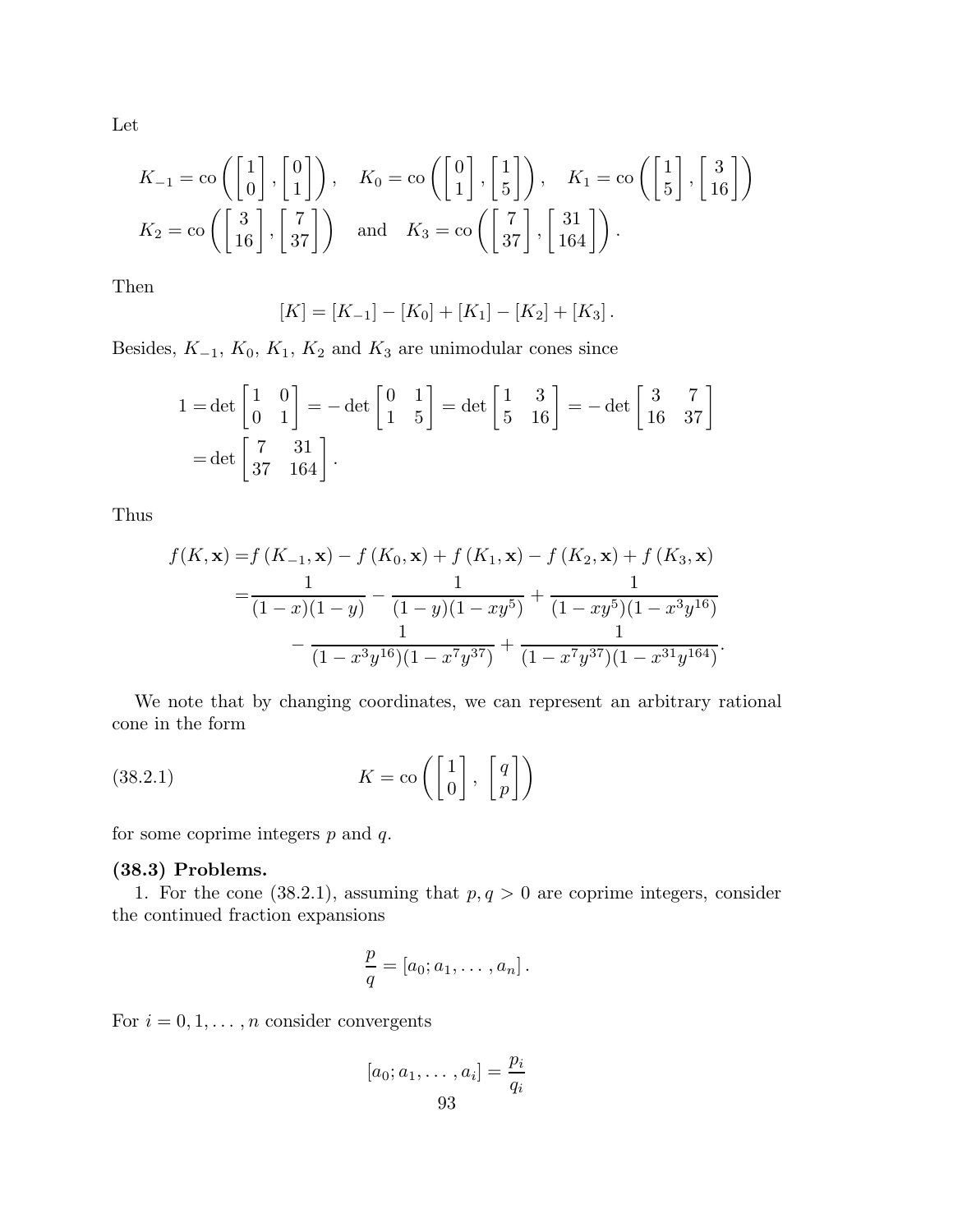and define cones

$$
K_{-1} = \text{co}\left(\begin{bmatrix} 1 \\ 0 \end{bmatrix}, \begin{bmatrix} 0 \\ 1 \end{bmatrix}\right), \quad K_0 = \text{co}\left(\begin{bmatrix} 0 \\ 1 \end{bmatrix}, \begin{bmatrix} 1 \\ p_0 \end{bmatrix}\right) \quad \text{and}
$$

$$
K_i = \text{co}\left(\begin{bmatrix} q_{i-1} \\ p_{i-1} \end{bmatrix}, \begin{bmatrix} q_i \\ p_i \end{bmatrix}\right) \quad \text{for} \quad i = 1, \dots, n.
$$

Prove that each  $K_i$  is a unimodular cone and that

$$
[K] = \sum_{i=-1}^{n} (-1)^{i+1} [K_i] \quad \text{if} \quad n \quad \text{is odd}
$$

and

$$
[K] = [R] + \sum_{i=1}^{n} (-1)^{i+1} [K_i] \quad \text{if} \quad n \quad \text{is even} \quad \text{where} \quad R = \text{co}\left(\begin{bmatrix} q_n \\ p_n \end{bmatrix}\right).
$$

Hint: Use Problem 2 of Section 9.4.

2. Let  $K \subset \mathbb{R}^d$  be a unimodular cone with a non-empty interior. Prove that  $K^{\circ}$ is a unimodular cone.

(38.4) Decomposing cones of higher dimensions. As long as the dimension d remains fixed, there is a polynomial time algorithm to write a given rational cone K as a signed combination of unimodular cones and hence to compute  $f(K, x)$  as a rational function. We sketch the algorithm below.

First, we may assume that  $K \subset \mathbb{R}^d$  is a cone with a non-empty interior (otherwise, we pass to the smallest subspace containing  $K$ ). Triangulating, if needed, we reduce the case to that of a simple cone

$$
K = \mathrm{co}\Big(u_1, \ldots, u_d\Big),
$$

where  $u_1, \ldots, u_d$  are linearly independent vectors. Let us define the *index* of K as the volume of the parallelepiped spanned by  $u_1, \ldots, u_d$ ,

$$
\operatorname{ind} K = |u_1 \wedge \ldots \wedge u_d|.
$$

Hence ind  $K = 1$  if and only if K is unimodular. The algorithm consists in repeating a procedure which represents a non-unimodular cone as a signed combination of cones with smaller indices. The important feature of the procedure is that the number of the cones increases exponentially with the number of steps while the indices of the obtained cones decrease double exponentially.

Let us define

$$
\Pi_0 = \left\{ \sum_{i=1}^d \alpha_i u_i : \quad |\alpha_i| \leq (\operatorname{ind} K)^{-1/d} \quad \text{for} \quad i = 1, \dots, d \right\}.
$$